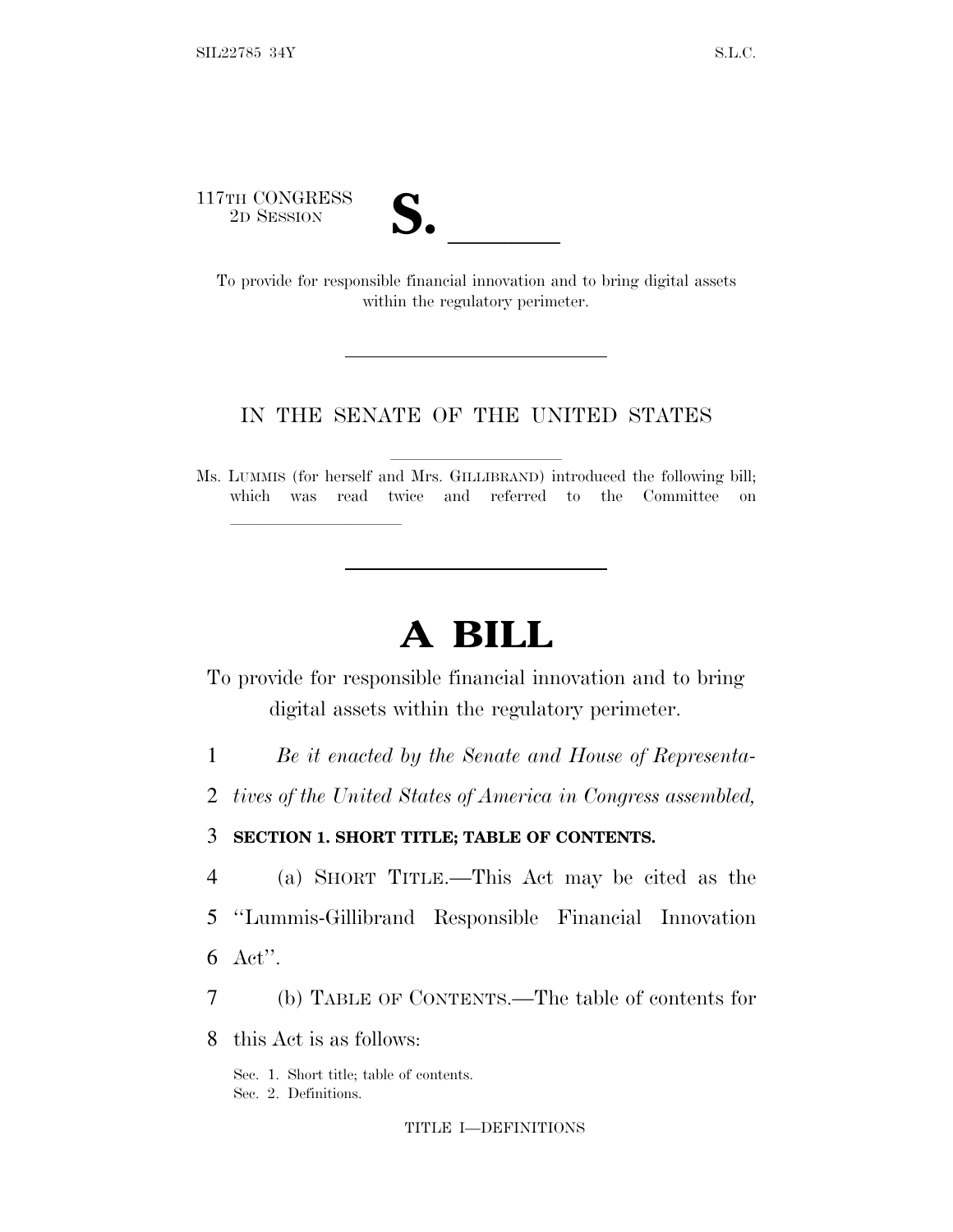Sec. 101. Definitions.

### TITLE II—RESPONSIBLE TAXATION OF DIGITAL ASSETS

- Sec. 201. Gain from disposition of digital assets.
- Sec. 202. Information reporting requirements imposed on brokers with respect to digital assets.
- Sec. 203. Sources of income.
- Sec. 204. Decentralized autonomous organizations.
- Sec. 205. Tax treatment of digital asset lending agreements and related matters.
- Sec. 206. Implementing effective IRS guidance.
- Sec. 207. Analysis of retirement investing in digital assets.
- Sec. 208. Digital asset mining and staking.
- Sec. 209. Conforming amendments.

#### TITLE III—RESPONSIBLE SECURITIES INNOVATION

- Sec. 301. Securities offerings involving certain intangible assets.
- Sec. 302. Termination of specified periodic disclosure requirements.
- Sec. 303. Guidance relating to satisfactory control location.
- Sec. 304. Custody and customer protection rules.

#### TITLE IV—RESPONSIBLE COMMODITIES INNOVATION

- Sec. 401. Definitions.
- Sec. 402. Reporting and recordkeeping.
- Sec. 403. CFTC jurisdiction over digital asset transactions.
- Sec. 404. Registration of digital asset exchanges.
- Sec. 405. Violations.
- Sec. 406. Market reports.
- Sec. 407. Bankruptcy treatment of digital assets.
- Sec. 408. Identified banking products.
- Sec. 409. Financial institutions definition.
- Sec. 410. Offsetting the costs of digital asset regulation.

### TITLE V—RESPONSIBLE CONSUMER PROTECTION

- Sec. 501. Responsible consumer protection.
- Sec. 502. Source code version of digital assets.
- Sec. 503. Settlement finality.
- Sec. 504. Notice to customers; enforcement.
- Sec. 505. Right to individual management of digital assets.
- Sec. 506. Technical and conforming amendments.

#### TITLE VI—RESPONSIBLE PAYMENTS INNOVATION

- Sec. 601. Issuance of payment stablecoins.
- Sec. 602. Sanctions compliance responsibilities of payment stablecoin issuers.
- Sec. 603. Use of the official digital currency of the People's Republic of China on Government devices.
- Sec. 604. Certificate of authority to commence banking.
- Sec. 605. Holding company supervision of covered depository institutions.
- Sec. 606. Implementation rules to preserve adequate competition in payment stablecoins.
- Sec. 607. Financial Crimes Enforcement Network Innovation Laboratory.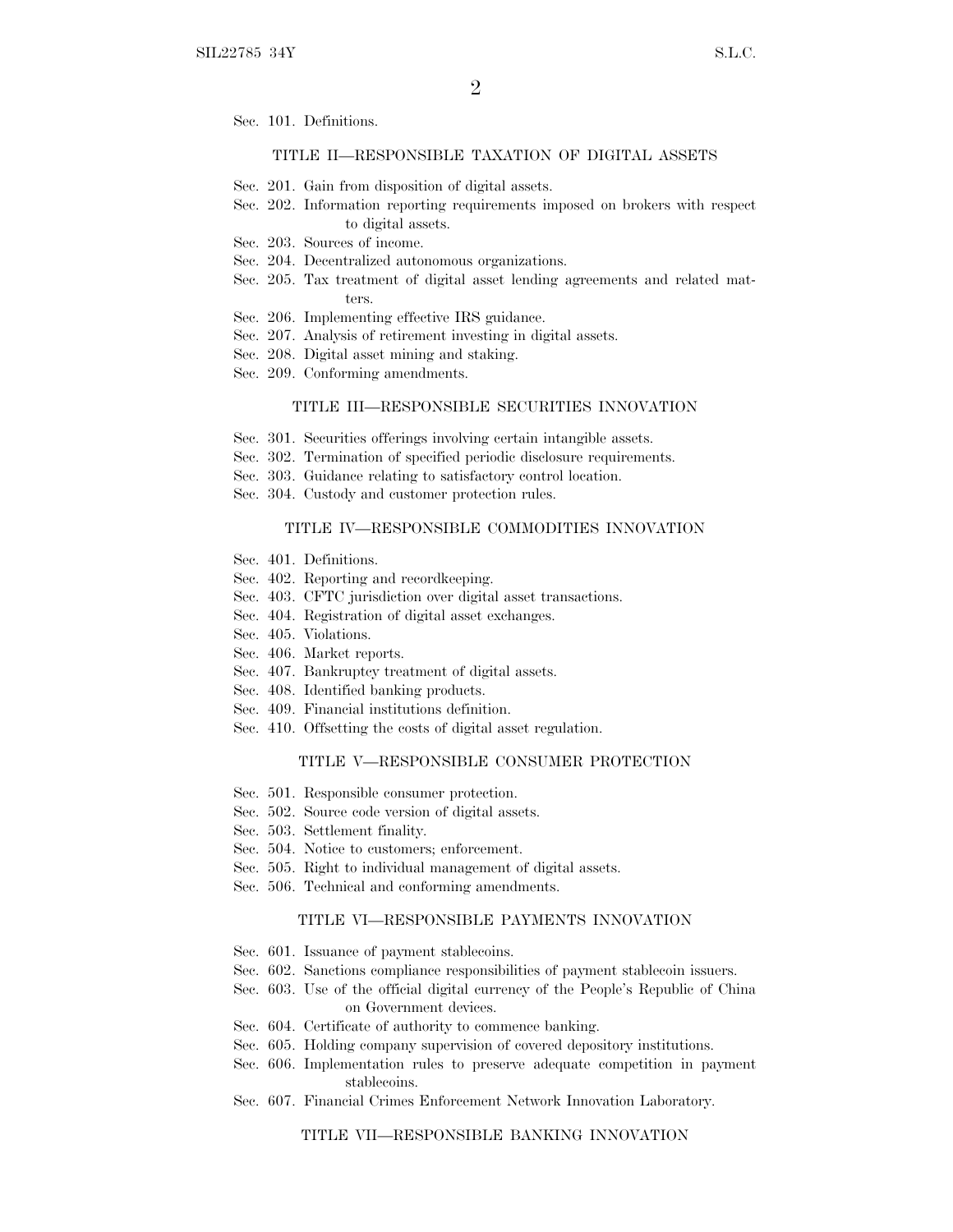- Sec. 701. Study on use of distributed ledger technology for reduction of risk in depository institutions.
- Sec. 702. Eligibility for Federal Reserve services to depository institutions.
- Sec. 703. Routing transit number issuance.
- Sec. 704. Clarifying application review times with respect to the Federal banking agencies.
- Sec. 705. Examination standards for digital asset activities.
- Sec. 706. Asset custody for depository institutions and certain other entities.
- Sec. 707. Reputation risk; requirements for account termination requests and orders.
- Sec. 708. Conforming amendments.

### TITLE VIII—RESPONSIBLE INTERAGENCY COORDINATION

Sec. 801. Timeline for interpretive guidance issued by Federal financial agencies.

Sec. 802. Interstate sandbox activities.

- Sec. 803. State money transmission coordination relating to digital assets.
- Sec. 804. Information sharing among Federal and State financial regulators.
- Sec. 805. Analysis of decentralized finance markets and technologies.
- Sec. 806. Analysis of energy consumption in digital asset markets.
- Sec. 807. Analysis of self-regulation and registered digital asset associations.

Sec. 808. Cybersecurity standards for digital asset intermediaries.

Sec. 809. Advisory Committee on Financial Innovation.

### 1 **SEC. 2. DEFINITIONS.**

- 2 In this Act:
- 3 (1) COMMODITY.—The term ''commodity'' has 4 the meaning given the term in section 1a of the 5 Commodity Exchange Act (7 U.S.C. 1a).
- 6 (2) DIGITAL ASSET; DIGITAL ASSET INTER-7 MEDIARY; DISTRIBUTED LEDGER TECHNOLOGY; PAY-8 MENT STABLECOIN; SMART CONTRACT; VIRTUAL 9 CURRENCY.—The terms ''digital asset'', ''digital 10 asset intermediary'', ''distributed ledger technology'', 11 ''payment stablecoin'', ''smart contract'', and ''vir-12 tual currency'' have the meanings given the terms in 13 section 9801 of title 31, United States Code, as 14 added by section 101 of this Act.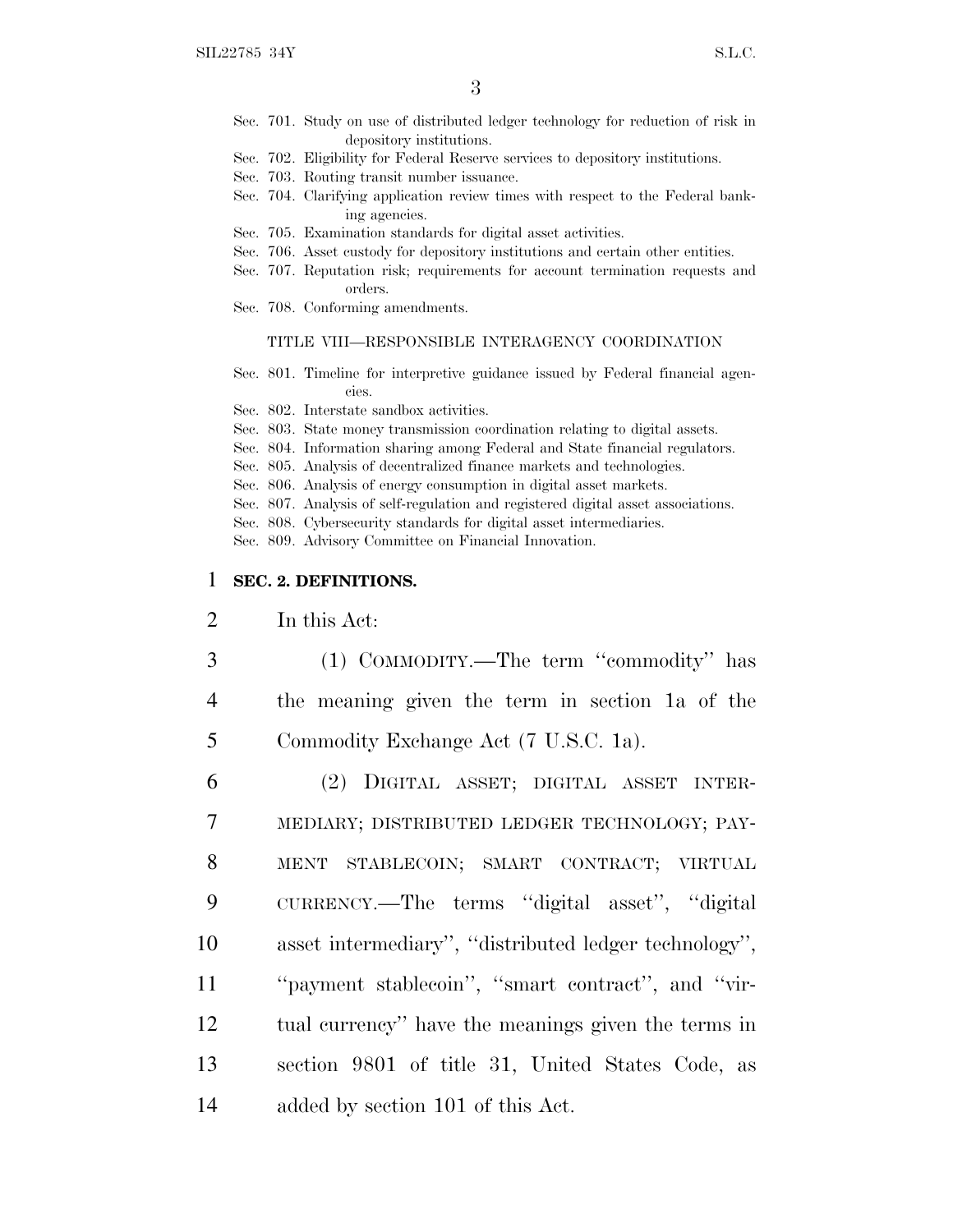(3) SECURITY.—Except as otherwise expressly provided, the term ''security'' has the meaning given the term in section 3(a) of the Securities Exchange 4 Act of 1934 (15 U.S.C. 78c(a)).

# **TITLE I—DEFINITIONS**

# **SEC. 101. DEFINITIONS.**

 (a) I<sup>N</sup> GENERAL.—Subtitle VI of title 31, United States Code, is amended by adding after chapter 97 the following:

# **''CHAPTER 98—DIGITAL ASSETS**

''Sec. ''9801. Definitions.

# **''§ 9801. Definitions**

''In this chapter:

13 "(1) DEPOSITORY INSTITUTION.—The term 'de- pository institution' has the meaning given the term 15 in section 19(b)(1) of the Federal Reserve Act  $(12)$ 16 U.S.C.  $461(b)(1)$ .

17 "(2) DIGITAL ASSET.—The term 'digital asset' 18 ''(A) means a natively electronic asset that—

20  $\frac{1}{20}$  (i) confers economic, proprietary, or access rights or powers; and

22  $\frac{1}{1}$  is recorded using cryptographi- cally secured distributed ledger technology, or any similar analogue; and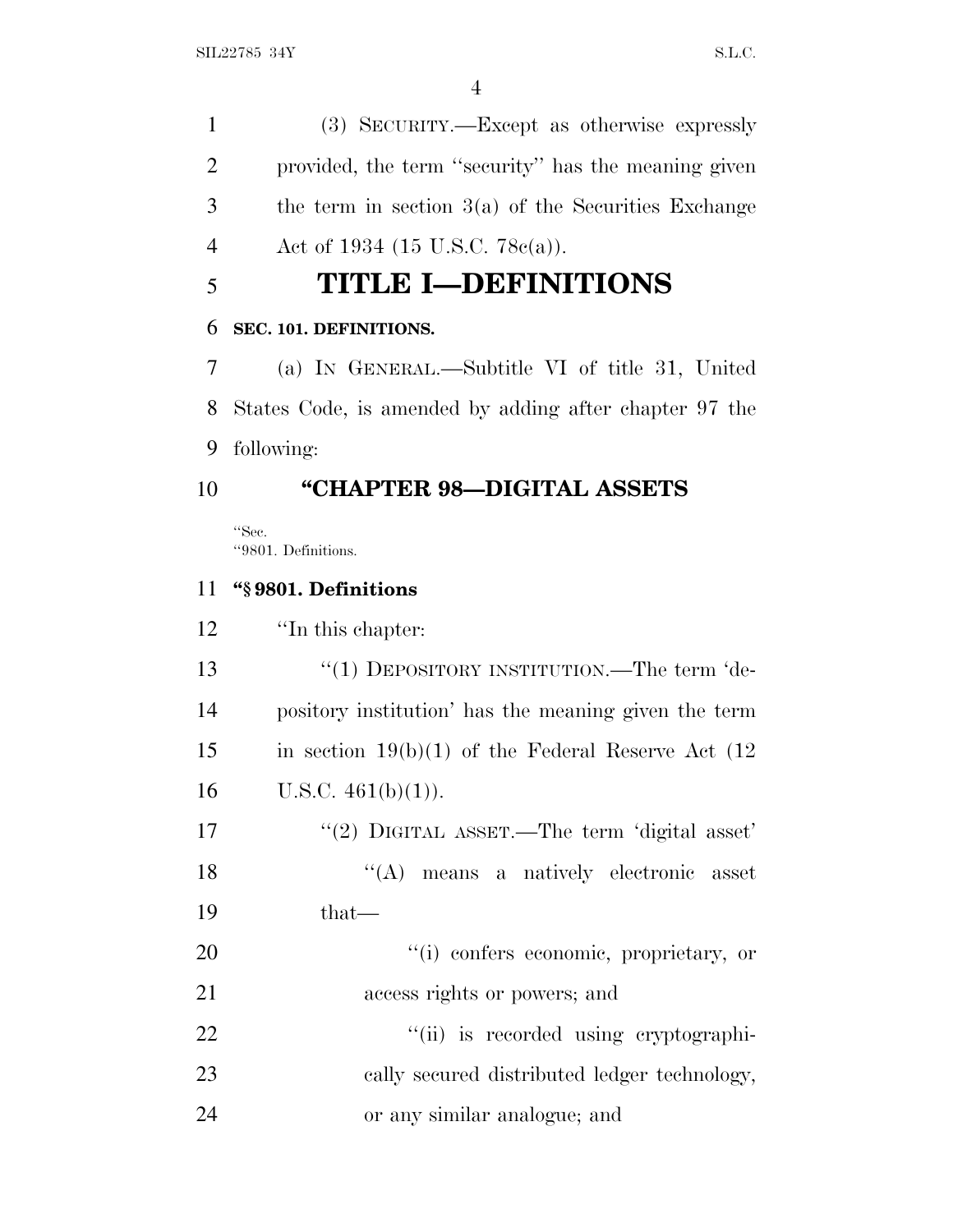SIL22785 34Y S.L.C.

| $\mathbf{1}$   | $\lq\lq(B)$ includes—                                               |
|----------------|---------------------------------------------------------------------|
| $\overline{2}$ | "(i) virtual currency and ancillary as-                             |
| 3              | sets in accordance with section $2(c)(2)(F)$                        |
| $\overline{4}$ | of the Commodity Exchange Act;                                      |
| 5              | "(ii) payment stablecoins in accord-                                |
| 6              | ance with section 403 of the Commodity                              |
| $\overline{7}$ | Futures Modernization Act of 2000 (7                                |
| 8              | U.S.C. $27a$ ; and                                                  |
| 9              | "(iii) any other security or commodity                              |
| 10             | that meets the requirements of subpara-                             |
| 11             | graph(A).                                                           |
| 12             | "(3) DIGITAL ASSET INTERMEDIARY.—The                                |
| 13             | term 'digital asset intermediary'—                                  |
| 14             | $\lq\lq$ means—                                                     |
| 15             | "(i) a person who holds a license, reg-                             |
| 16             | istration, or other similar authorization, as                       |
| 17             | specified by this chapter, the Commodity                            |
| 18             | Exchange Act (7 U.S.C. 1 et seq.), the Se-                          |
| 19             | curities Act of 1933 (15 U.S.C. 77a et                              |
| <b>20</b>      | seq.), the Corporation of Foreign Bond-                             |
| 21             | holders Act, $1933$ $(15 \text{ U.S.C. } 77 \text{ bb} \text{ et }$ |
| 22             | seq.), the Trust Indenture Act of 1939 (15                          |
| 23             | U.S.C. 77aaa et seq.), the Securities Ex-                           |
| 24             | change Act of 1934 (15 U.S.C. 78a et                                |
| 25             | seq.), the Securities Investor Protection                           |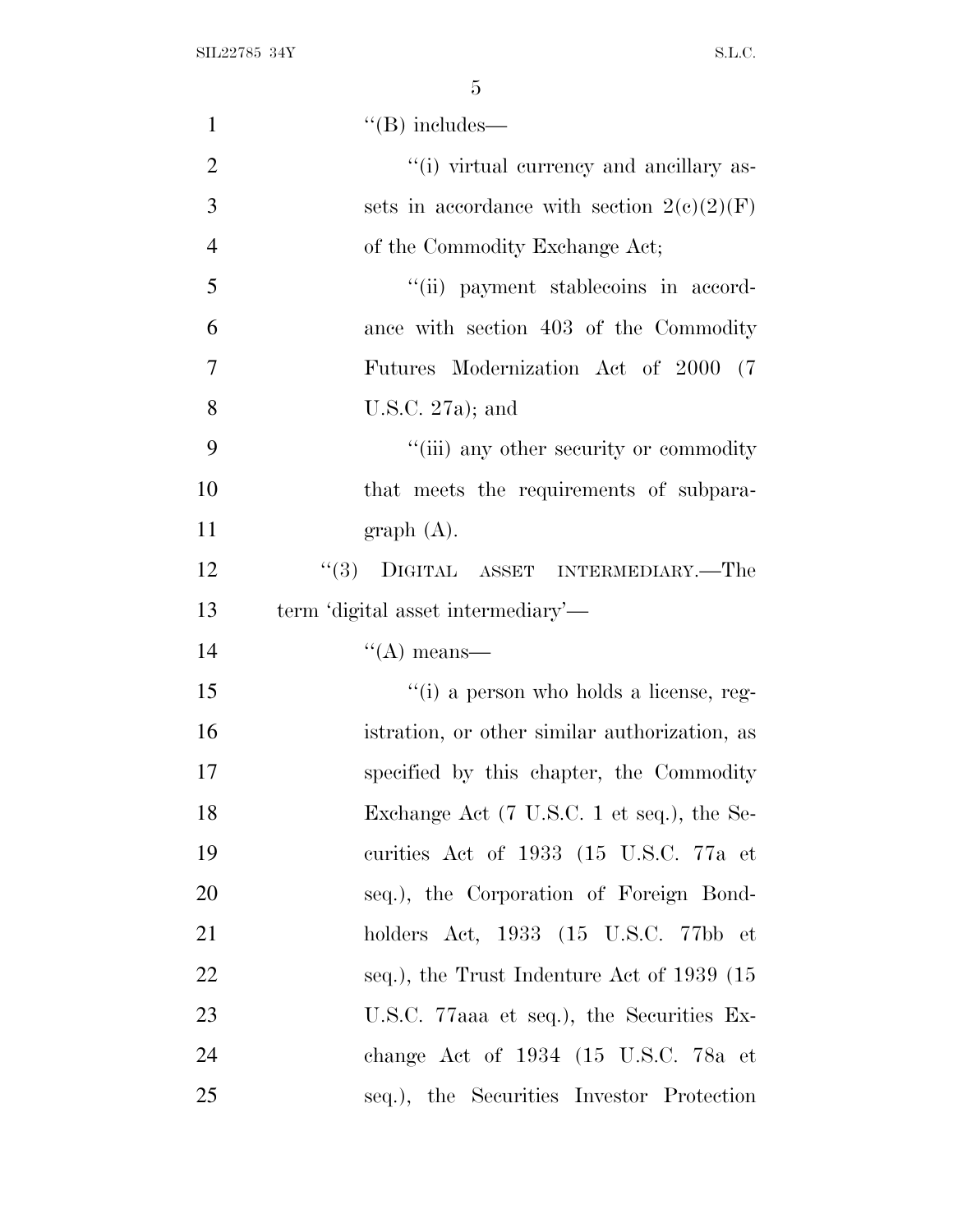| $\mathbf{1}$   | Act of 1970 (15 U.S.C. 78aaa et seq.), the           |
|----------------|------------------------------------------------------|
| $\overline{2}$ | Investment Company Act of 1940 (15                   |
| 3              | U.S.C. 80a–1 et seq.), the Investment Ad-            |
| $\overline{4}$ | visers Act of $1940$ (15 U.S.C. 80b–1), and          |
| 5              | the Omnibus Small Business Capital For-              |
| 6              | mation Act of $1980$ (15 U.S.C. 80c), that           |
| 7              | may conduct market activities relating in            |
| 8              | digital assets; or                                   |
| 9              | "(ii) a person who is required by law                |
| 10             | to hold a license, registration, or other            |
| 11             | similar authorization described in clause            |
| 12             | $(i)$ ; and                                          |
| 13             | $\lq\lq (B)$ includes—                               |
| 14             | "(i) a person who holds a license, reg-              |
| 15             | istration, or other similar authorization            |
| 16             | under State or Federal law that issues a             |
| 17             | payment stablecoin; and                              |
| 18             | "(ii) a person who is required by law                |
| 19             | to hold a license, registration, or other            |
| 20             | similar authorization described in clause            |
| 21             | $(i)$ ; and                                          |
| 22             | "(C) does not include a depository institu-          |
| 23             | tion.                                                |
| 24             | DISTRIBUTED LEDGER TECHNOLOGY.-<br>(4)               |
| 25             | The term 'distributed ledger technology' means tech- |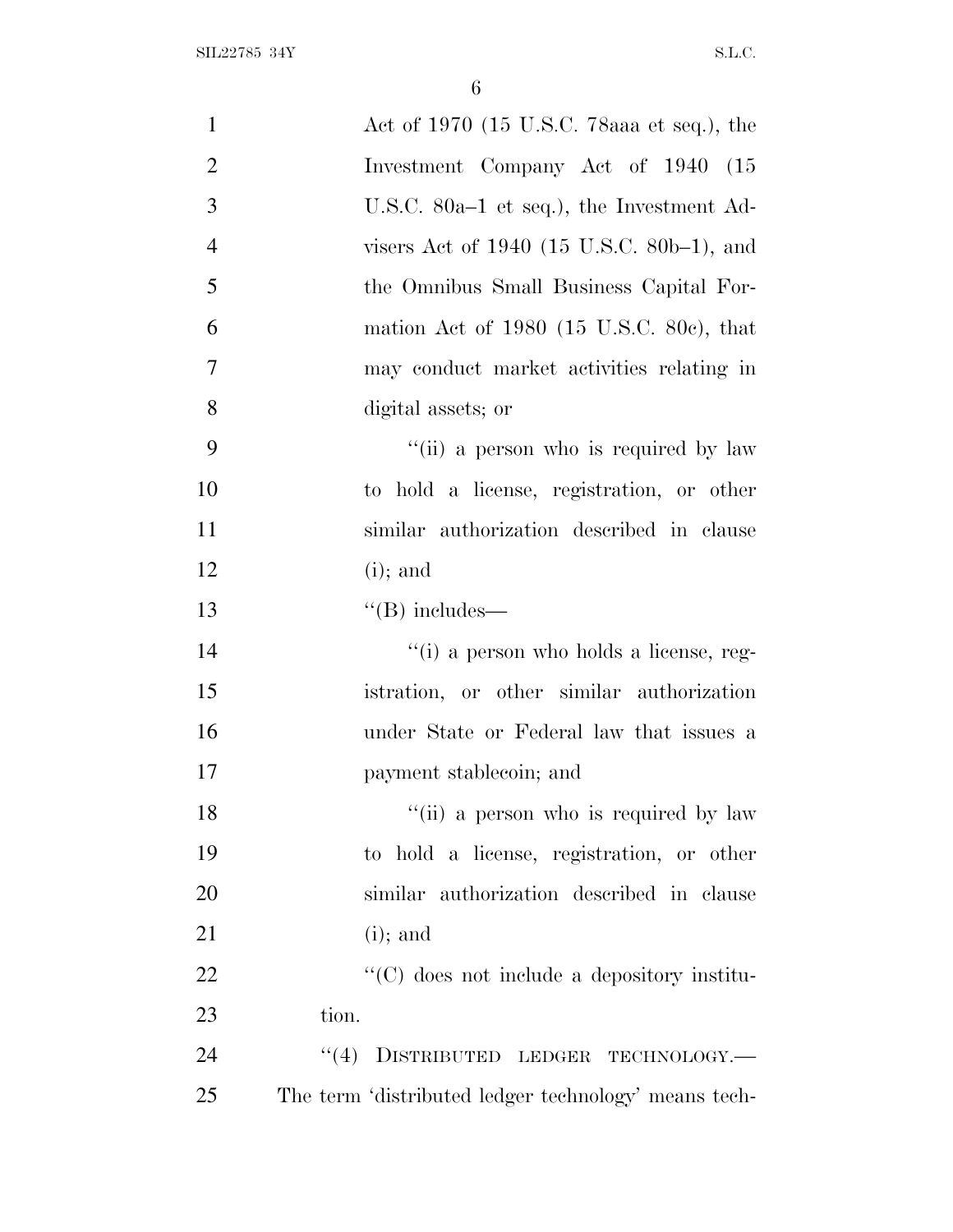| $\mathbf{1}$   | nology that enables the operation and use of a ledger |
|----------------|-------------------------------------------------------|
| $\overline{2}$ | $that-$                                               |
| 3              | $\lq\lq(A)$ is shared across a set of distributed     |
| $\overline{4}$ | nodes that participate in a network and store a       |
| 5              | complete or partial replica of the ledger;            |
| 6              | $\lq\lq$ (B) is synchronized between the nodes;       |
| 7              | "(C) has data appended to the ledger by               |
| 8              | following the specified consensus mechanism of        |
| 9              | the ledger;                                           |
| 10             | "(D) may be accessible to anyone or re-               |
| 11             | stricted to a subset of participants; and             |
| 12             | $\lq\lq(E)$ may require participants to have au-      |
| 13             | thorization to perform certain actions or require     |
| 14             | no authorization.                                     |
| 15             | "(5) PAYMENT STABLECOIN.—The term 'pay-               |
| 16             | ment stablecoin' means a digital asset that is—       |
| 17             | "(A) redeemable, on demand, on a $1$ -to-1            |
| 18             | basis for instruments denominated in United           |
| 19             | States dollars;                                       |
| 20             | "(B) defined as legal tender under section            |
| 21             | 5103 or under the laws of a foreign country           |
| 22             | (excluding digital assets);                           |
| 23             | $\lq\lq$ (C) issued by a business entity;             |
| 24             | $\lq\lq$ (D) accompanied by a statement from the      |
| 25             | issuer that the asset is redeemable, as specified     |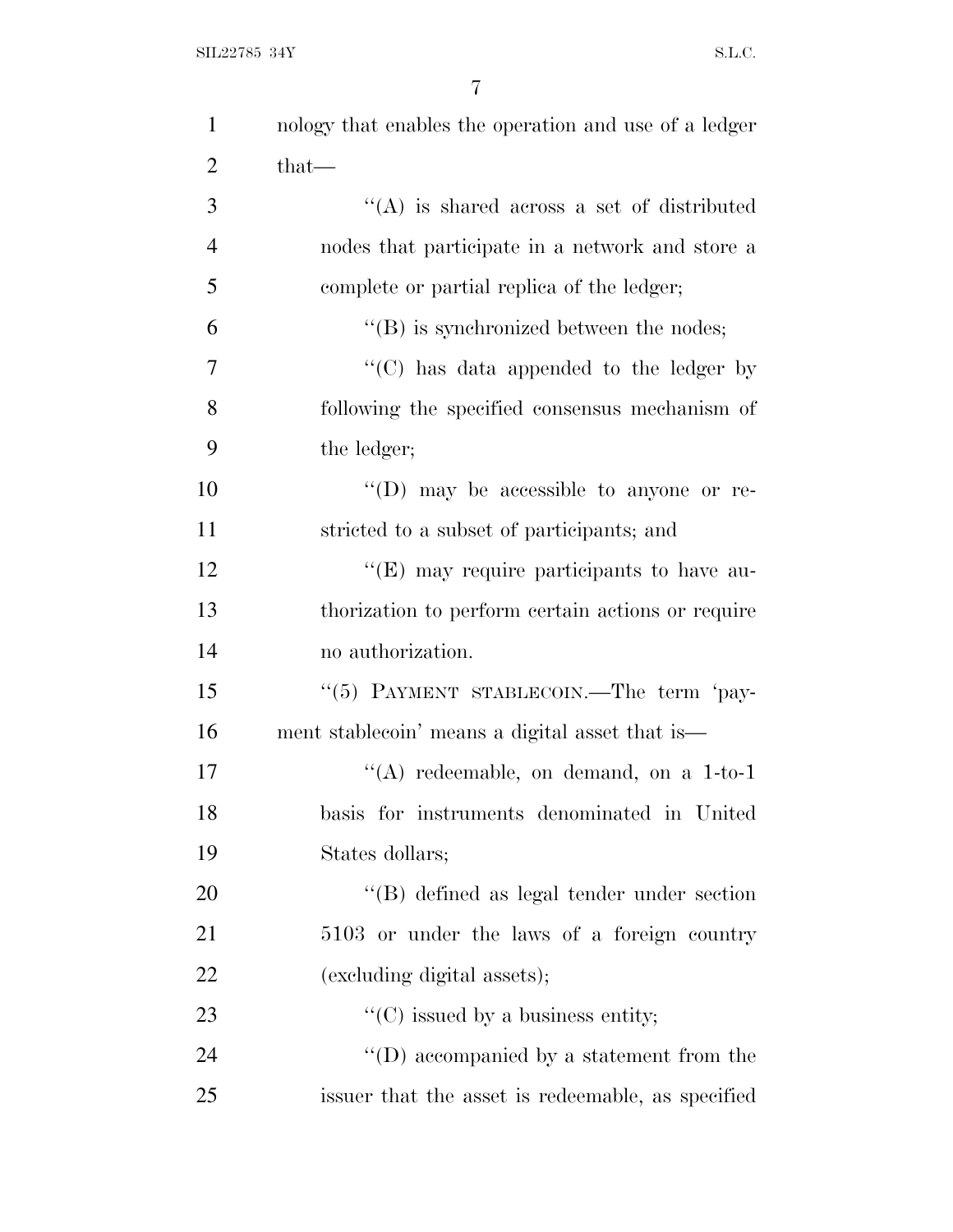| $\mathbf{1}$   | in subparagraph $(A)$ , from the issuer or another    |
|----------------|-------------------------------------------------------|
| $\overline{2}$ | identified person;                                    |
| 3              | "(E) backed by 1 or more financial assets             |
| $\overline{4}$ | (excluding other digital assets), consistent with     |
| 5              | subparagraph $(A)$ ; and                              |
| 6              | "(F) intended to be used as a medium of               |
| 7              | exchange.                                             |
| 8              | $``(6)$ PERSON WHO PROVIDES DIGITAL ASSET             |
| 9              | SERVICES.—The term 'person who provides digital       |
| 10             | asset services' means—                                |
| 11             | $\lq\lq$ (A) a digital asset intermediary;            |
| 12             | $\lq\lq (B)$ a financial institution, as defined in   |
| 13             | section 1a of the Commodity Exchange Act (7)          |
| 14             | U.S.C. 1a);                                           |
| 15             | $\cdot$ (C) any other person conducting digital       |
| 16             | asset activities pursuant to a Federal or State       |
| 17             | charter, license, registration, or other similar      |
| 18             | authorization; and                                    |
| 19             | "(D) any person who is required by law to             |
| <b>20</b>      | hold a license, registration, or other similar au-    |
| 21             | thorization described in subparagraph $(C)$ .         |
| <u>22</u>      | "(7) SECURITY.—The term 'security' has the            |
| 23             | meaning given the term in section $3(a)$ of the Secu- |
| 24             | rities Exchange Act of 1934 (15 U.S.C. 78 $c(a)$ ).   |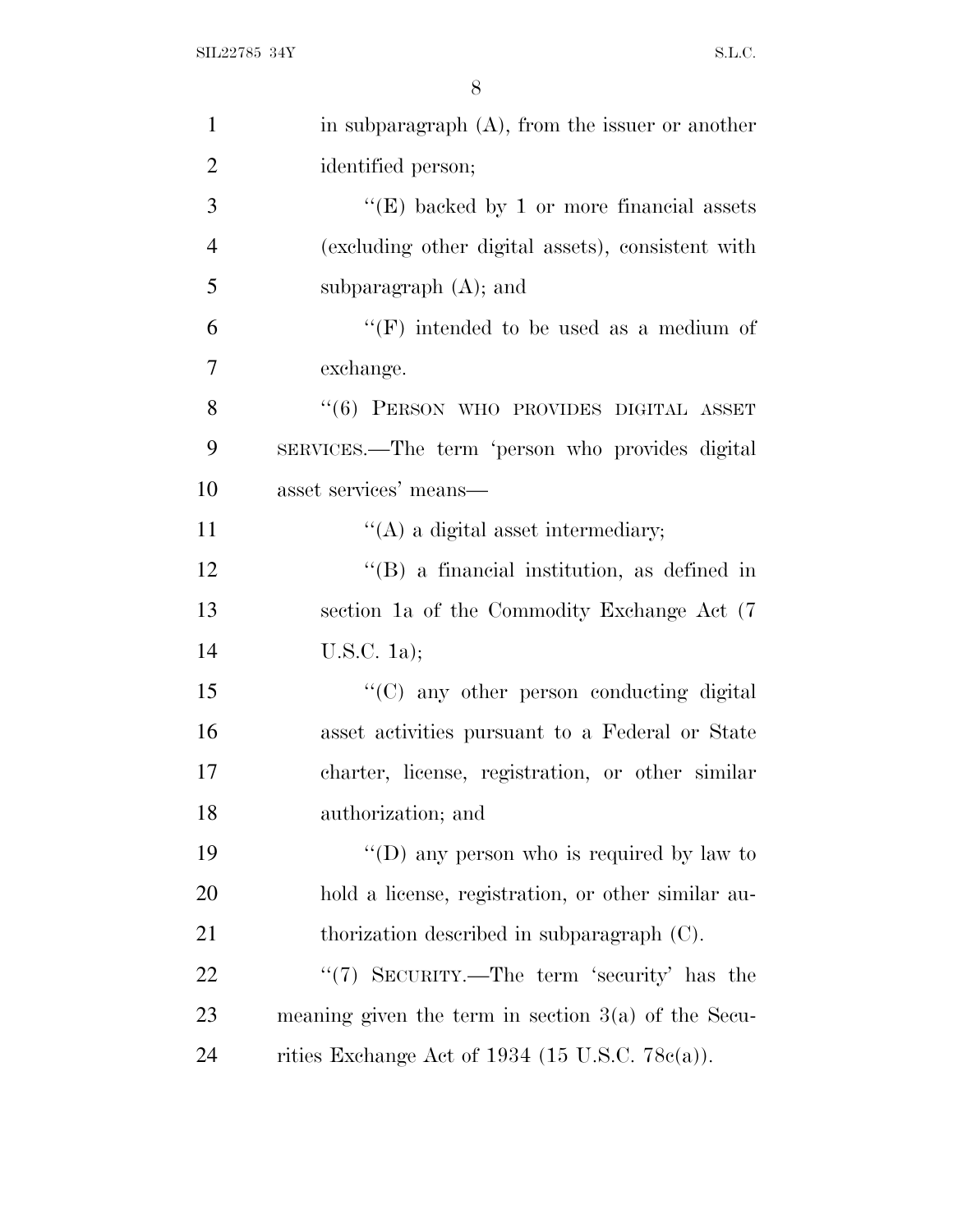| $\mathbf{1}$   | "(8) SMART CONTRACT.—The term 'smart con-          |
|----------------|----------------------------------------------------|
| $\overline{2}$ | $\text{tract}'$                                    |
| 3              | $\lq\lq$ means—                                    |
| $\overline{4}$ | "(i) computer code deployed to a dis-              |
| 5              | tributed ledger technology network that            |
| 6              | executes an instruction based on the occur-        |
| 7              | rence or nonoccurrence of specified condi-         |
| 8              | tions; or                                          |
| 9              | "(ii) any similar analogue; and                    |
| 10             | "(B) includes taking possession or control         |
| 11             | of a digital asset and transferring the asset or   |
| 12             | issuing executable instructions for these actions. |
| 13             | $``(9)$ SOURCE CODE VERSION.—The<br>term           |
| 14             | 'source code version'-                             |
| 15             | $\lq\lq$ means the source code version com-        |
| 16             | prising a digital asset; and                       |
| 17             | "(B) does not include software used to             |
| 18             | manage or facilitate transactions in a digital     |
| 19             | asset.                                             |
| 20             | "(10) VIRTUAL CURRENCY.—The term 'virtual          |
| 21             | currency'—                                         |
| 22             | $\lq\lq$ means a digital asset that—               |
| 23             | "(i) is used primarily as a medium of              |
| 24             | exchange, unit of account, store of value,         |
| 25             | or any combination of such functions;              |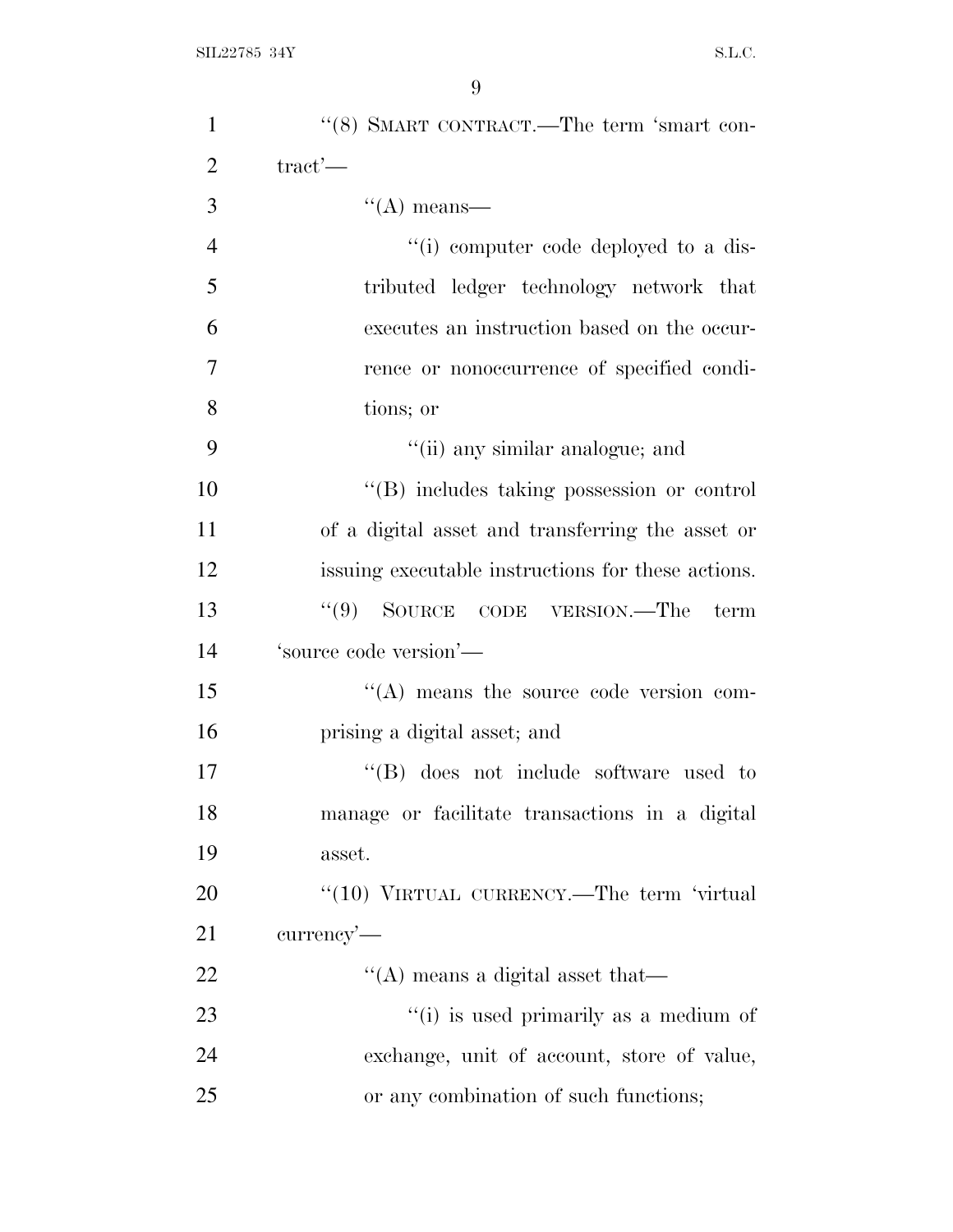$\text{SIL} 22785 \text{ } 34\text{Y} \tag{S.L.C.}$ 

| $\mathbf{1}$   | "(ii) is not legal tender, as described                    |
|----------------|------------------------------------------------------------|
| $\overline{2}$ | in section 5103; and                                       |
| 3              | "(iii) does not derive value from or is                    |
| $\overline{4}$ | backed by an underlying financial asset                    |
| 5              | (except other digital assets); and                         |
| 6              | "(B) includes a digital asset, consistent                  |
| 7              | with subparagraph (A) that is accompanied by               |
| 8              | a statement from the issuer that a denominated             |
| 9              | or pegged value will be maintained and be avail-           |
| 10             | able upon redemption from the issuer or other              |
| 11             | identified person, based solely on a smart con-            |
| 12             | tract.".                                                   |
| 13             | (b) TECHNICAL AND CONFORMING AMENDMENT.-                   |
| 14             | The table of contents for subtitle VI of title 31, United  |
| 15             | States Code, is amended by adding at the end the fol-      |
| 16             | lowing:                                                    |
|                |                                                            |
| 17             | <b>TITLE II-RESPONSIBLE</b>                                |
| 18             | <b>TAXATION OF DIGITAL ASSETS</b>                          |
| 19             | SEC. 201. GAIN FROM DISPOSITION OF DIGITAL ASSETS.         |
| <b>20</b>      | (a) IN GENERAL.—Part III of subchapter B of chap-          |
| 21             | ter 1 of the Internal Revenue Code of 1986 is amended      |
| 22             | by inserting after section 139I the following new section: |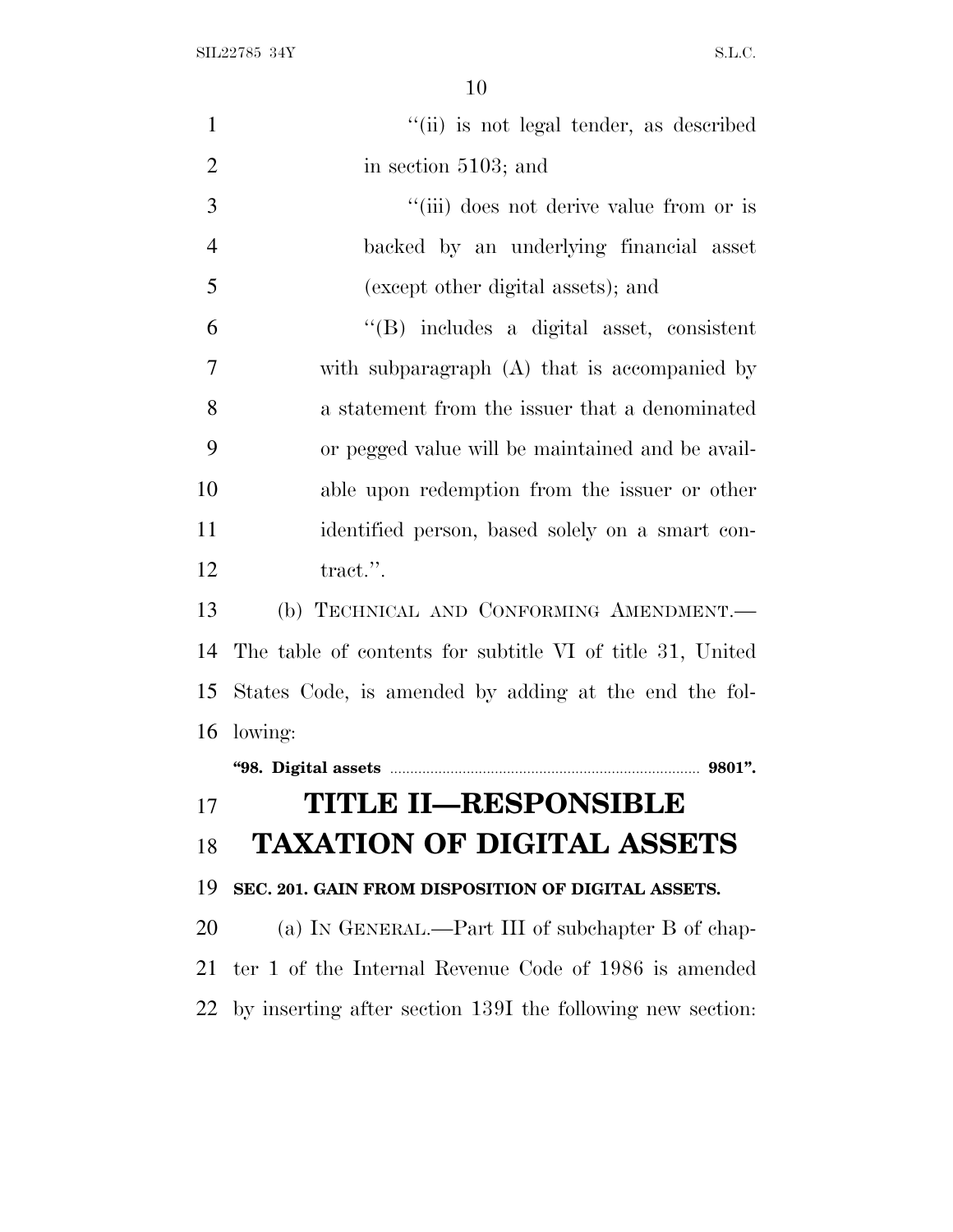# **''SEC. 139J. GAIN OR LOSS FROM SALE OR EXCHANGE OF VIRTUAL CURRENCY.**

 ''(a) I<sup>N</sup> GENERAL.—Gross income shall not include gain or loss from the sale or exchange of virtual currency 5 in a personal transaction (as defined in section  $988(e)(3)$ ) for goods and services.

 $7 \t``(b) LIMITATION.$ 

8 "(1) IN GENERAL.—The amount of gain or loss excluded from gross income under subsection (a) with respect to a sale or exchange shall not exceed \$200.

12 "(2) AGGREGATION RULE.—For purposes of this subsection, all sales or exchanges which are part of the same transaction (or a series of related trans-actions) shall be treated as one sale or exchange.

 ''(c) OTHER SALES OR EXCHANGES.—Subsection (a) shall not apply to sales or exchanges in which virtual cur- rency is sold or exchanged for cash, cash equivalents, dig- ital assets (as defined in section 9801 of title 31, United States Code), or other securities or commodities.

21 "(d) VIRTUAL CURRENCY.—For purposes of this sec- tion, the term 'virtual currency' has the meaning given such term in section 9801 of title 31, United States Code. ''(e) INFLATION ADJUSTMENT.—In the case of any taxable year beginning in a calendar year after 2023, the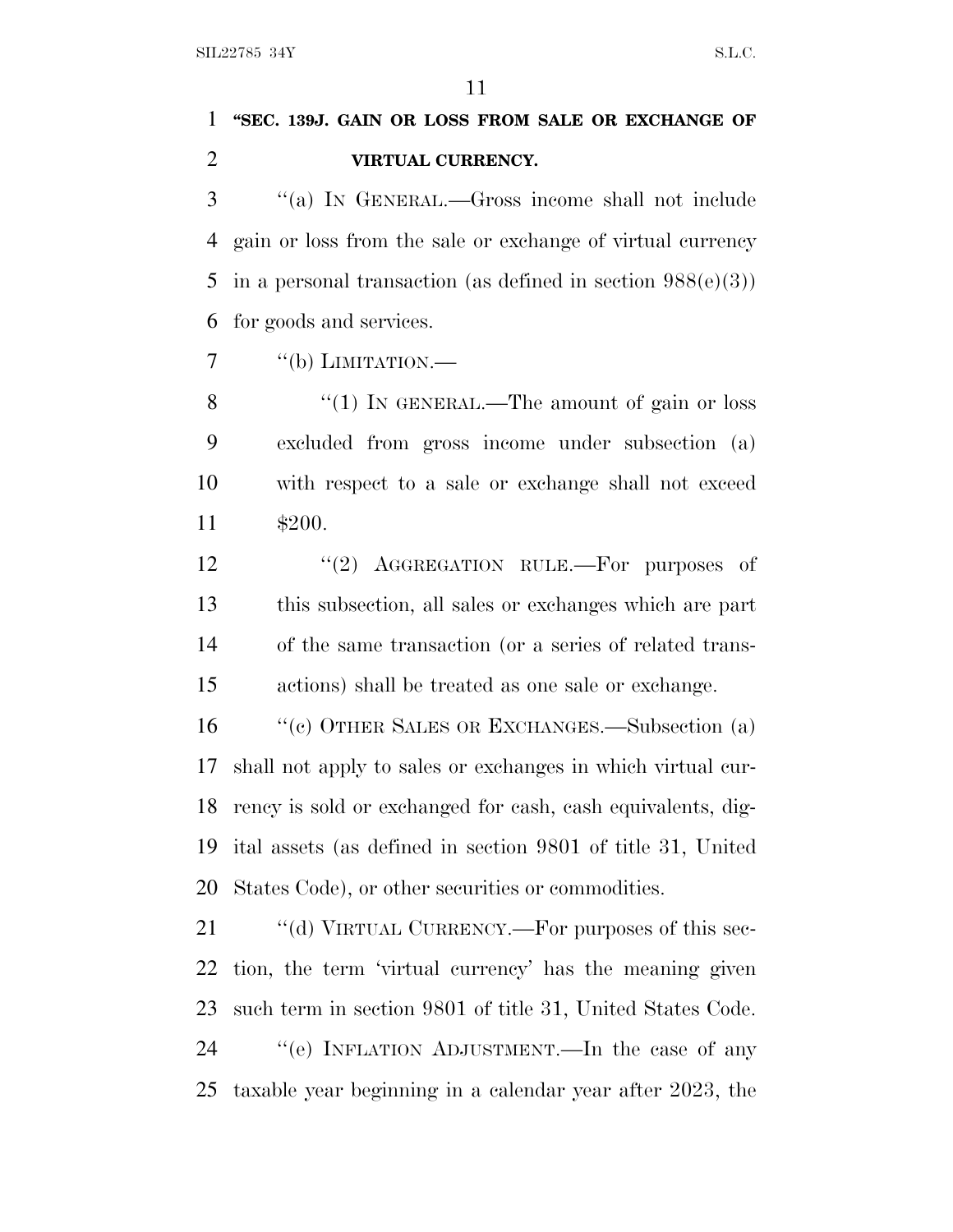dollar amount in subsection (b) shall be increased by an amount equal to—

| 3              | $\lq(1)$ such dollar amount, multiplied by                            |
|----------------|-----------------------------------------------------------------------|
| $\overline{4}$ | $\lq(2)$ the cost-of-living adjustment determined                     |
| 5              | under section $1(f)(3)$ for the calendar year in which                |
| 6              | the taxable year begins, determined by substituting                   |
| 7              | 'calendar year 2022' for 'calendar year 2016' in sub-                 |
| $8\,$          | paragraph $(A)(ii)$ thereof.                                          |
| 9              | Any increase determined under the preceding sentence                  |
| 10             | shall be rounded to the nearest multiple of \$50.".                   |
| 11             | (b) CLERICAL AMENDMENT.—The table of sections                         |
|                | 12 for part III of subchapter B of chapter 1 of the Internal          |
|                | 13 Revenue Code of 1986 is amended by inserting after the             |
|                | 14 item relating to section 139I the following new item:              |
|                | "Sec. 139J. Gain or loss from sale or exchange of virtual currency.". |
| 15             | (c) REPORTING OF GAINS OR LOSSES.—The Sec-                            |
| 16             | retary shall issue regulations providing for information re-          |
|                |                                                                       |

 turns on virtual currency transactions for which gain or loss is recognized.

 (d) EFFECTIVE DATE.—The amendments made by this section shall apply to transactions entered into after December 31, 2022.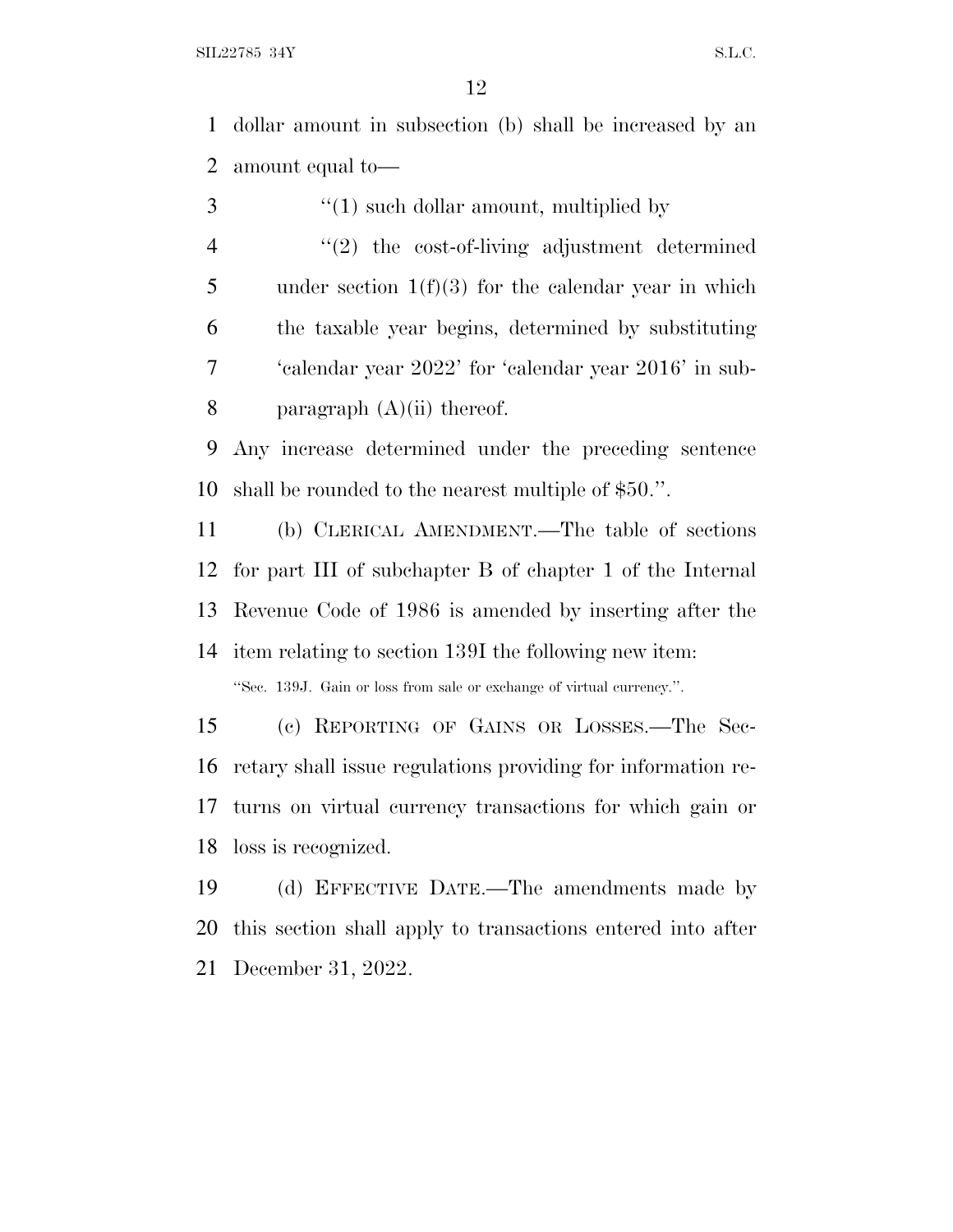| 1              | SEC. 202. INFORMATION REPORTING REQUIREMENTS IM-        |
|----------------|---------------------------------------------------------|
| $\overline{2}$ | POSED ON BROKERS WITH RESPECT TO DIG-                   |
| 3              | <b>ITAL ASSETS.</b>                                     |
| $\overline{4}$ | (a) CLARIFICATION OF DEFINITION OF BROKER.              |
| 5              | Section $6045(c)(1)(D)$ of the Internal Revenue Code of |
| 6              | 1986 is amended to read as follows:                     |
| 7              | $\lq\lq$ (D) any person who (for consideration)         |
| 8              | stands ready in the ordinary course of a trade          |
| 9              | or business to effect sales of digital assets at        |
| 10             | the direction of their customers.".                     |
| 11             | (b) REPORTING OF DIGITAL ASSETS.—                       |
| 12             | $(1)$ BROKERS.—                                         |
| 13             | (A) DEFINITION OF DIGITAL ASSET.-Sec-                   |
| 14             | tion $6045(g)(3)(D)$ of the Internal Revenue            |
| 15             | Code of 1986 is amended to read as follows:             |
| 16             | "(D) DIGITAL ASSET.—The term 'digital                   |
| 17             | asset' has the meaning given such term in sec-          |
| 18             | tion 9801 of title 31, United States Code.".            |
| 19             | (B)<br>APPLICABLE<br>DATE.-Section                      |
| 20             | $6045(g)(3)(C)(iii)$ of such Code is amended to         |
| 21             | read as follows:                                        |
| 22             | "(iii) January 1, 2025, in the case of                  |
| 23             | any specified security which is a digital               |
| 24             | asset, and".                                            |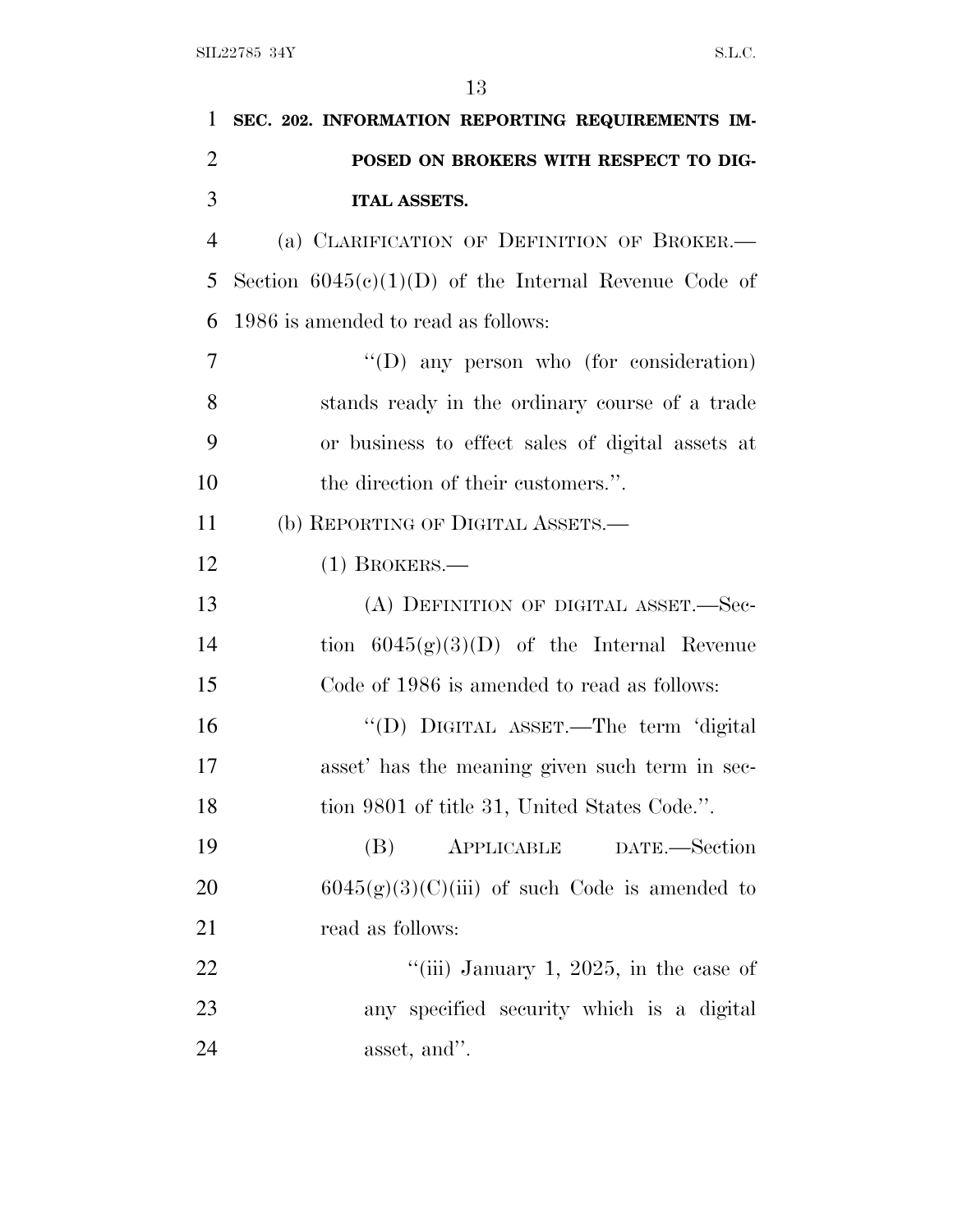(2) FURNISHING OF INFORMATION.—Section 6045A(d) of such Code is amended to read as fol-lows:

4 "(d) RETURN REQUIREMENT FOR CERTAIN TRANS- FERS OF DIGITAL ASSETS NOT OTHERWISE SUBJECT TO REPORTING.—Any broker, with respect to any transfer (which is not part of a sale or exchange executed by such broker) during a calendar year of a covered security which is a digital asset from an account wholly controlled and maintained by such broker to an account which is not maintained by, or an address not associated with, a person that such broker knows or has reason to know is also a broker, shall make a return for such calendar year, in such form as determined by the Secretary, showing the infor- mation otherwise required to be furnished with respect to transfers subject to subsection (a). Information reported by brokers under this section shall be limited to customer information that is voluntarily provided by the customer and held by the broker for a legitimate business purpose.''. 20 (c) EFFECTIVE DATES.—The amendments made by

 this section shall apply to returns required to be filed and statements required to be furnished after December 31, 2025.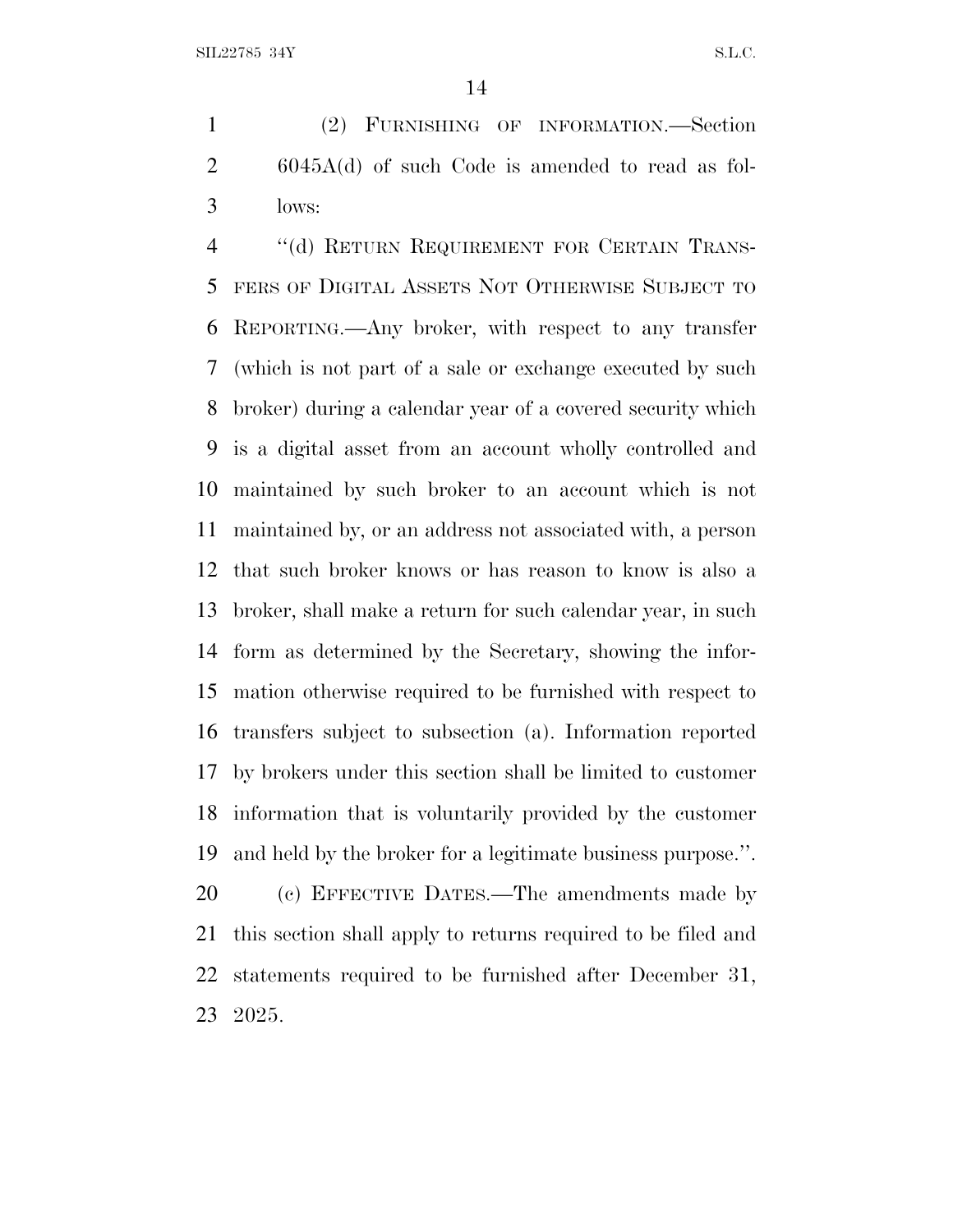# **SEC. 203. SOURCES OF INCOME.**

 (a) I<sup>N</sup> GENERAL.—Paragraph (2) of section 864(b) of the Internal Revenue Code of 1986 is amended by re- designating subparagraph (C) as subparagraph (D) and by inserting after subparagraph (B) the following new subparagraph:

7  $"({\rm C})$  DIGITAL ASSETS.—

8 "(i) In GENERAL.—Trading in digital assets through a resident broker, commis- sion agent, custodian, digital asset ex-11 change, or other independent agent.

12 "'(ii) TRADING FOR TAXPAYER'S OWN ACCOUNT.—Trading in digital assets for 14 the taxpayer's own account, whether by the taxpayer or the taxpayer's employees or through a resident broker, commission agent, custodian, digital asset exchange, or 18 other agent, and whether or not any such employee or agent has discretionary au- thority to make decisions in effecting the transactions. This clause shall not apply in 22 the case of a dealer in digital assets.

23 ""(iii) DEFINITIONS.—For purposes of 24 this subparagraph—

  $''(I)$  DIGITAL ASSET EX-CHANGE.—The term 'digital asset ex-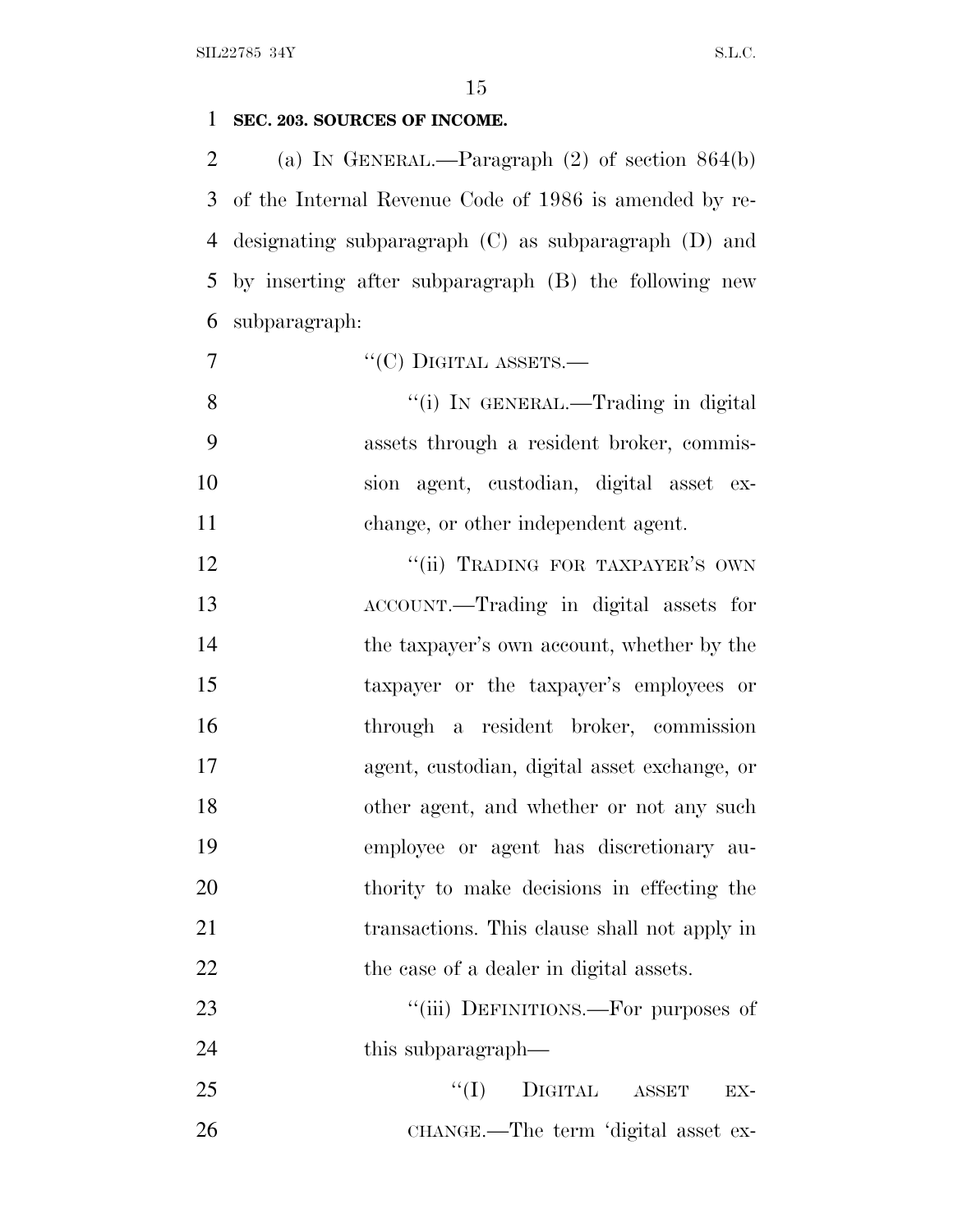| $\mathbf{1}$     | change' means a centralized or decen-                                    |
|------------------|--------------------------------------------------------------------------|
| $\overline{2}$   | tralized platform which facilitates the                                  |
| 3                | transfer of digital assets.                                              |
| $\overline{4}$   | "(II) DIGITAL ASSET.—The term                                            |
| 5                | 'digital asset' has the meaning given                                    |
| 6                | such term in section 9801 of title 31,                                   |
| $\boldsymbol{7}$ | United States Code.                                                      |
| 8                | "(iv) LIMITATION.—This subpara-                                          |
| 9                | graph shall apply only if the digital assets                             |
| 10               | are of a kind customarily dealt in on a dig-                             |
| 11               | ital asset exchange and if the transaction                               |
| 12               | is of a kind customarily consummated at                                  |
| 13               | such exchange.".                                                         |
| 14               | (b) CONFORMING AMENDMENT.—Subparagraph (D)                               |
| 15               | of section $864(b)(2)$ of the Internal Revenue Code of                   |
| 16               | 1986, as redesignated by subsection $(a)$ , is amended by                |
| 17               | striking " $(A)(i)$ and $(B)(i)$ " and inserting " $(A)(i)$ , $(B)(i)$ , |
|                  | 18 and $(C)(i)$ ".                                                       |
| 19               | (c) EFFECTIVE DATE.—The amendments made by                               |
| 20               | this section shall apply to sales and exchanges after De-                |
| 21               | cember 31, 2022.                                                         |
| 22               | SEC. 204. DECENTRALIZED AUTONOMOUS ORGANIZATIONS.                        |
| 23               | (a) IN GENERAL.—Section $7701(a)$ of the Internal                        |
| 24               | Revenue Code of 1986 is amended by adding at the end                     |
|                  | 25 the following new paragraph.                                          |
|                  |                                                                          |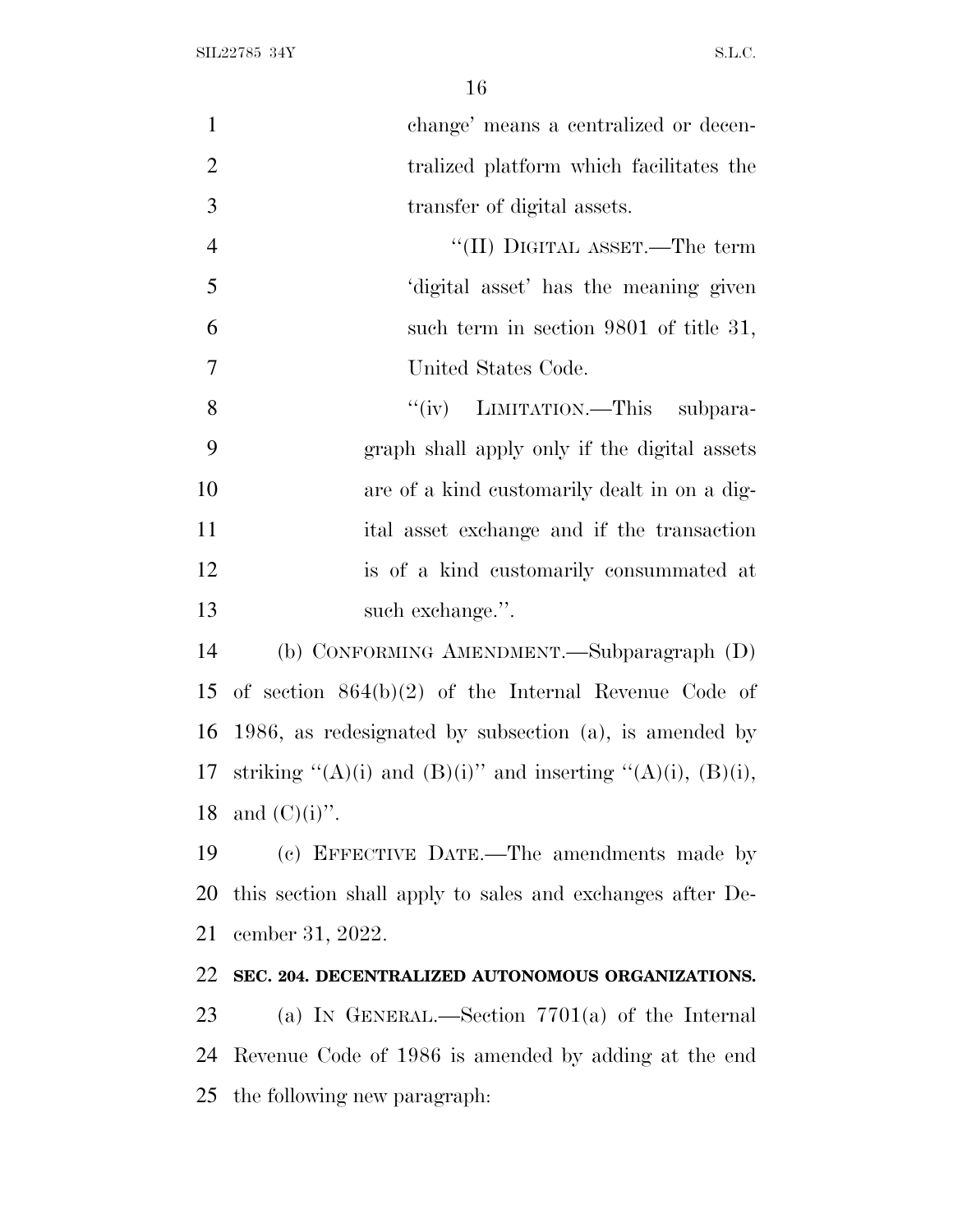| $\mathbf{1}$   | "(51) DECENTRALIZED AUTONOMOUS ORGANI-            |
|----------------|---------------------------------------------------|
| $\overline{2}$ | ZATIONS.                                          |
| 3              | "(A) IN GENERAL.—The default classifica-          |
| $\overline{4}$ | tion of a decentralized autonomous organization   |
| 5              | shall be as a business entity which is not a dis- |
| 6              | regarded entity.                                  |
| 7              | "(B) CLASSIFICATION OF OTHER ACTIVI-              |
| 8              | TIES.—The following shall not be considered a     |
| 9              | business activity of such organization for pur-   |
| 10             | poses of determining whether such organization    |
| 11             | is described in section $501(c)(7)$ :             |
| 12             | "(i) Treasury management, including               |
| 13             | mining and staking of digital assets (as de-      |
| 14             | fined in section 9801 of title 31, United         |
| 15             | States Code).                                     |
| 16             | "(ii) Raising funds for a charitable              |
| 17             | purpose.                                          |
| 18             | "(C) DECENTRALIZED AUTONOMOUS OR-                 |
| 19             | GANIZATION.—The term 'decentralized autono-       |
| 20             | mous organization' means an organization—         |
| 21             | "(i) which utilizes smart contracts (as           |
| 22             | defined in section 9801 of title 31, United       |
| 23             | States Code) to effectuate collective action      |
| 24             | for a business, commercial, charitable, or        |
| 25             | similar entity,                                   |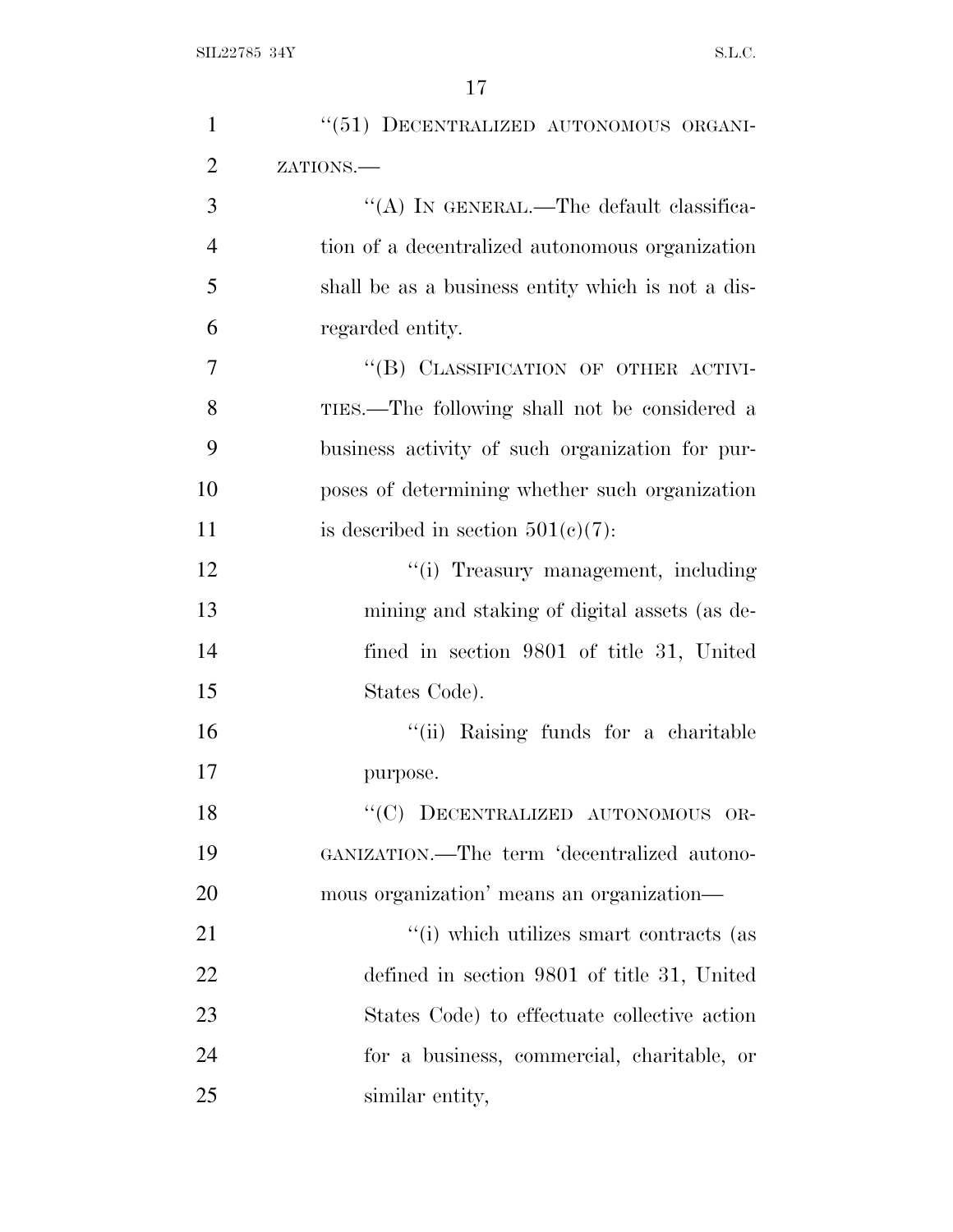$\text{SIL} 22785 \text{ } 34\text{Y} \tag{S.L.C.}$ 

| $\mathbf{1}$   | "(ii) governance of which is achieved                      |
|----------------|------------------------------------------------------------|
| $\overline{2}$ | primarily on a distributed basis, and                      |
| 3              | "(iii) which is properly incorporated                      |
| $\overline{4}$ | or organized under the laws of a State or                  |
| 5              | foreign jurisdiction as a decentralized au-                |
| 6              | tonomous organization, cooperative, foun-                  |
| $\overline{7}$ | dation, or any similar entity.".                           |
| 8              | (b) EFFECTIVE DATE.—Except as provided by sub-             |
| 9              | section (c), the amendments made by this section shall     |
| 10             | apply to taxable years beginning after December 31, 2022.  |
| 11             | SEC. 205. TAX TREATMENT OF DIGITAL ASSET LENDING           |
| 12             | AGREEMENTS AND RELATED MATTERS.                            |
|                |                                                            |
| 13             | (a) IN GENERAL.—Subsection (a) of section 1058 of          |
| 14             | the Internal Revenue Code of 1986 is amended by striking   |
| 15             | "(as defined in section $1236(c)$ )".                      |
| 16             | (b) FIXED TERM.—Paragraph $(1)$ of subsection $(b)$        |
| 17             | of section 1058 of the Internal Revenue Code of 1986 is    |
| 18             | amended by inserting ", including a fixed-term transfer    |
| 19             | that occurs in the ordinary course of a securities lending |
| 20             | or investment management business" after "transferred".    |
| 21             | (c) BASIS.—Subsection (c) of section $1058$ of the In-     |
| 22             | ternal Revenue Code of 1986 is amended by adding at the    |
| 23             | end the following: "All appropriate basis adjustments to   |
| 24             | an agreement under subsection (b) shall be made, as de-    |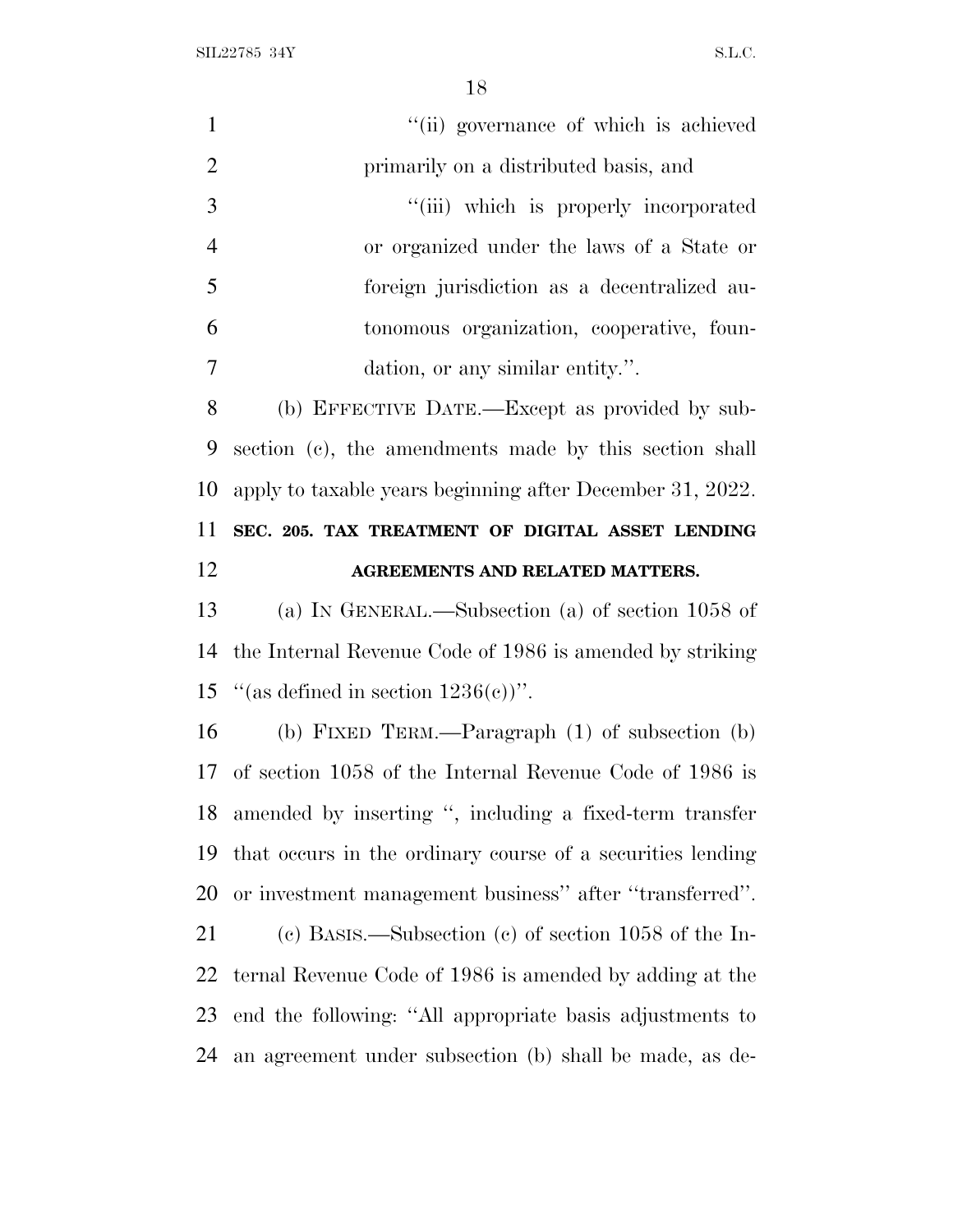$SLL22785$  34Y S.L.C.

 termined by the Secretary, including upon the return of the lent securities to the taxpayer.''.

 (d) SECURITIES.—Section 1058 of the Internal Rev- enue Code of 1986 is amended by adding at the end the following new subsections:

 ''(d) SECURITIES.—For purposes of this section, the term 'securities' has the meaning given such term by sec- tion 1236(c), except that such term includes any digital asset (as defined in section 9801 of title 31, United States Code) and, with respect to a digital asset, does not require a call option.

12 "(e) INCOME.—An amount equal to the income which would otherwise accrue to the lender but for a lending transaction under this section shall be included in gross income of the lender.''.

 (e) RULE OF CONSTRUCTION.—Nothing in this sec- tion shall be construed to create any inference with respect to the classification of any digital asset as security under the Securities Act of 1933 (15 U.S.C. 77a et seq.) or the Securities Exchange Act of 1934 (15 U.S.C. 78a et seq.).

 (f) RULEMAKING AUTHORITY.—The Secretary of the Treasury (or the Secretary's delegate) may adopt rules to implement this section, including the application of this section to forks, airdrops, and similar subsidiary value.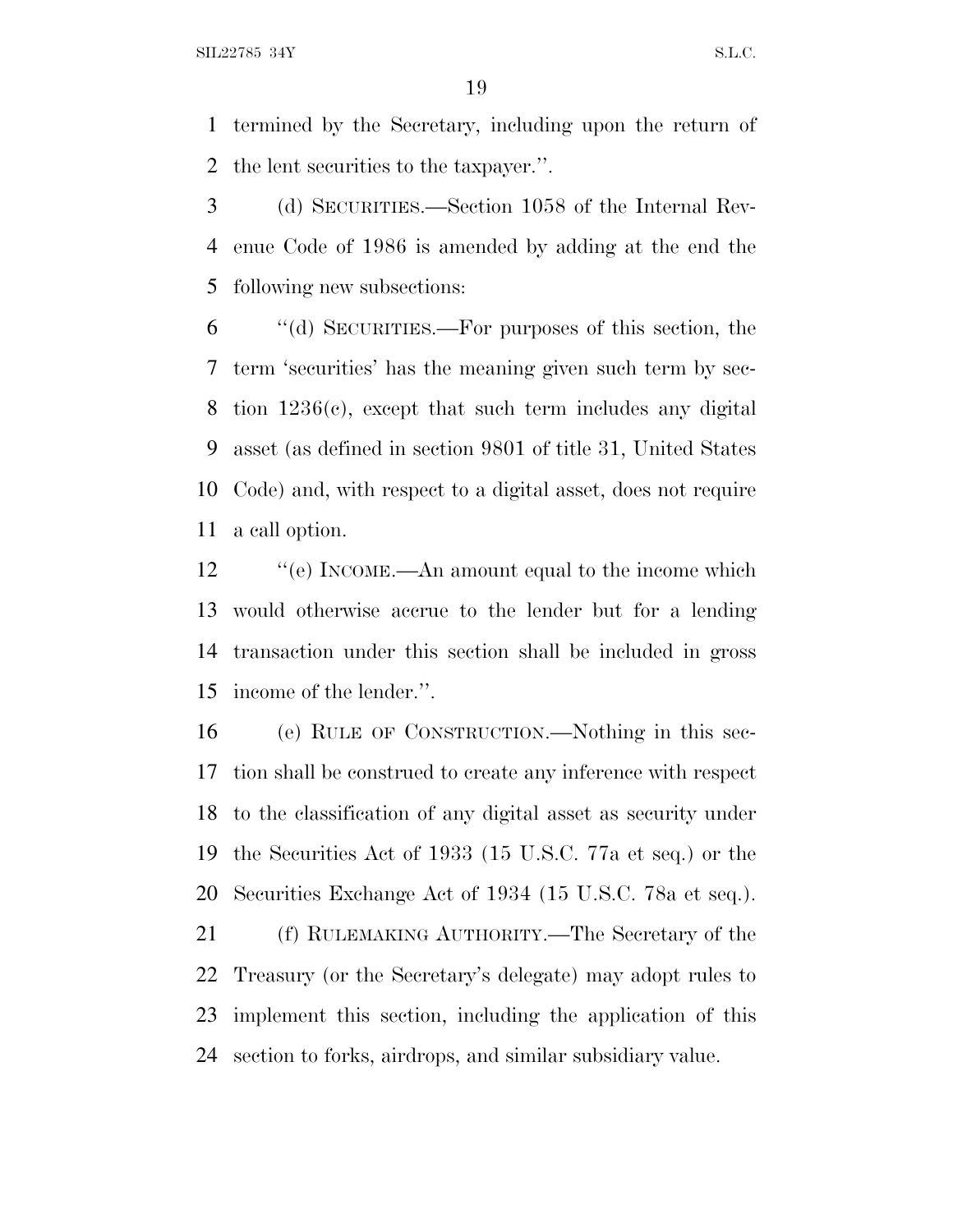(g) EFFECTIVE DATE.—The amendments made by this section shall apply to sales and exchanges after De-cember 31, 2022.

### **SEC. 206. IMPLEMENTING EFFECTIVE IRS GUIDANCE.**

 (a) I<sup>N</sup> GENERAL.—Not later than 1 year after the date of the enactment of this Act, the Secretary of the Treasury (or the Secretary's delegate) shall adopt guid-ance relating to the following:

 (1) Classification of forks, airdrops, and similar subsidiary value as taxable, contingent upon the af- firmative claim and disposition of the subsidiary value by a taxpayer. Such guidance shall also permit a taxpayer to provide notification through an annual return or other appropriate means to the Internal Revenue Service relating to claim and disposition of, or disclaimer of, subsidiary value.

 (2) Merchant acceptance of digital assets and the tax treatment of payments and receipts, con- sistent with the amendments made by section 80603 of the Infrastructure Investment and Jobs Act, as amended by section 203.

 (3) Treatment of digital asset mining and stak- ing, including mining and staking rewards, in which income is not realized until disposition of the assets produced or received in connection with such activ-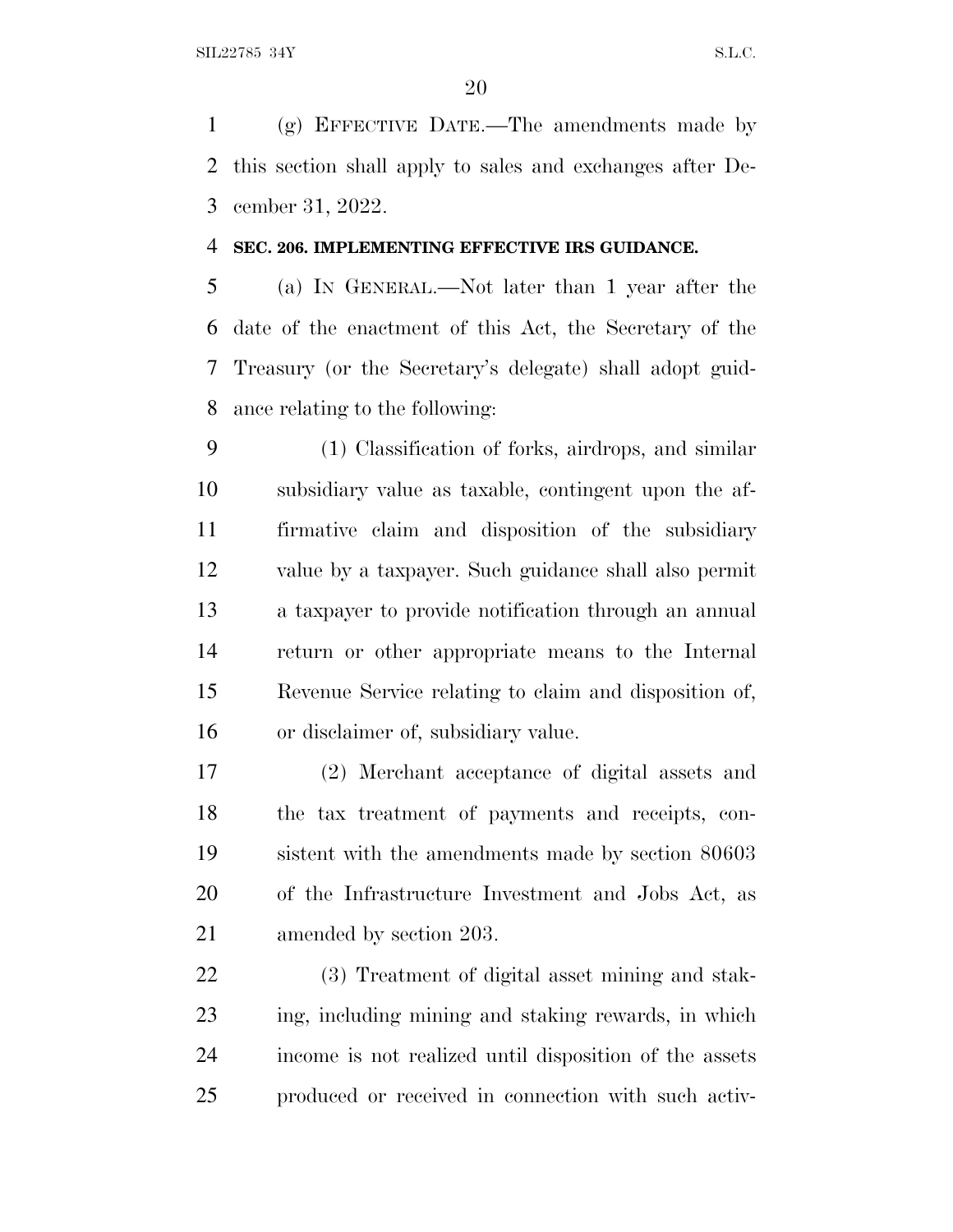| $\mathbf{1}$   | ity, in accordance with section 451(l) of the Internal       |
|----------------|--------------------------------------------------------------|
| $\overline{2}$ | Revenue Code of 1986 (as added by this Act).                 |
| 3              | (4) Classification of charitable contributions               |
| $\overline{4}$ | greater than \$5,000 of digital assets which are trad-       |
| 5              | ed on established financial markets as contributions         |
| 6              | of readily valued property not requiring a qualified         |
| 7              | appraisal for purposes of section $170(f)(11)(A)$ of         |
| 8              | the Internal Revenue Code of 1986, as amended by             |
| 9              | this Act.                                                    |
| 10             | (5) Characterization of payment stablecoins (as              |
| 11             | defined in section 9801 of title 31, United States           |
| 12             | Code) as indebtedness.                                       |
| 13             | (b) EFFECTIVE DATE.—The guidance adopted under               |
| 14             | this section shall be applicable on a prospective basis for  |
| 15             | taxable years beginning after December 31, 2023.             |
| 16             | SEC. 207. ANALYSIS OF RETIREMENT INVESTING IN DIG-           |
| 17             | <b>ITAL ASSETS.</b>                                          |
| 18             | (a) Not later than March 1, 2023, the Comptroller            |
| 19             | General of the United States shall conduct a study and       |
| 20             | provide a report to the entities specified in subsection (b) |
| 21             | regarding the following issues relating to retirement in-    |
| 22             | vesting in digital assets:                                   |
| 23             | (1) Potential benefits to diversification and re-            |
| 24             | turn of an investor's retirement portfolio.                  |
|                |                                                              |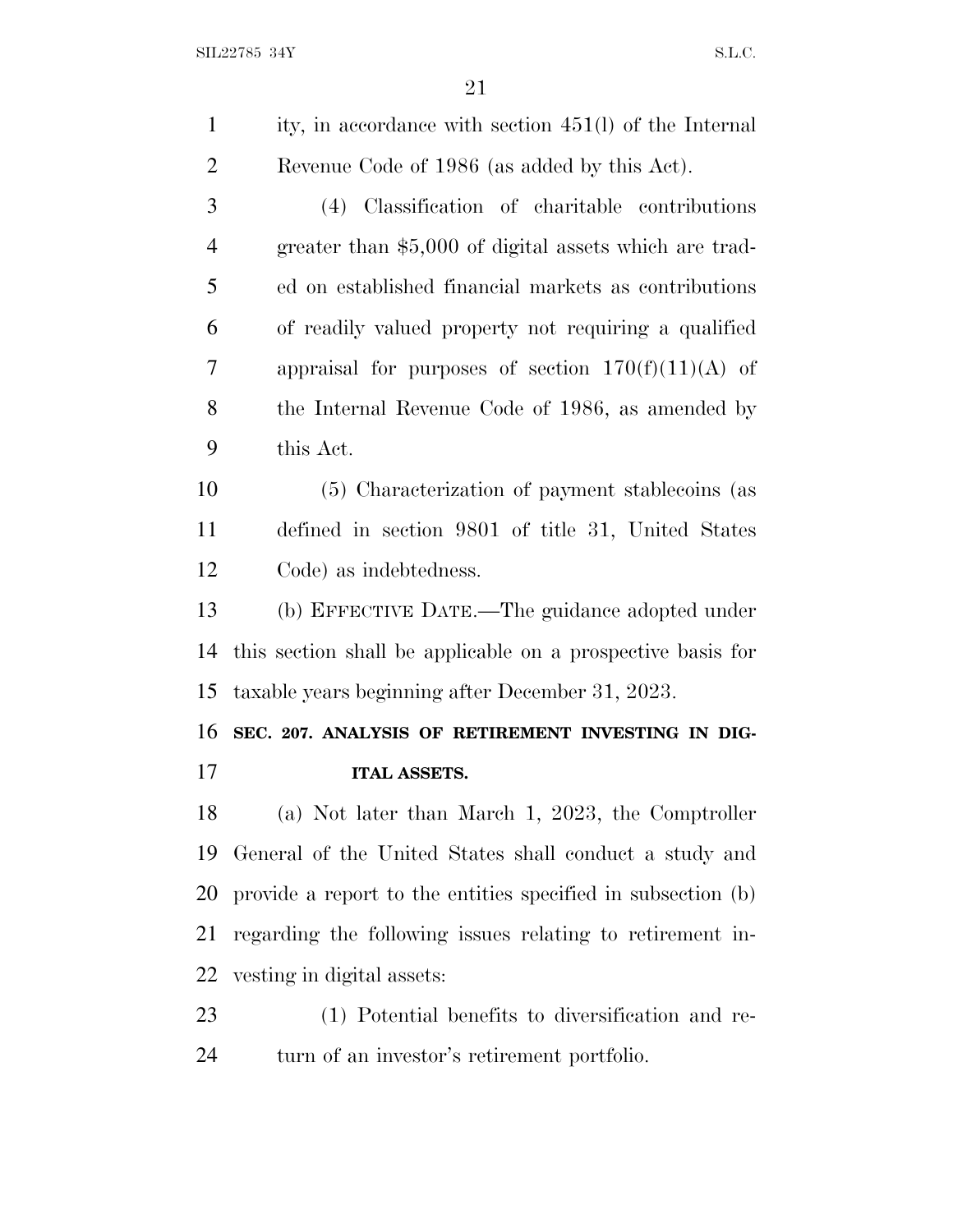| $\mathbf{1}$   | (2) Appropriate asset allocations, including            |
|----------------|---------------------------------------------------------|
| $\overline{2}$ | among other alternative investments.                    |
| 3              | (3) Consumer education, financial literacy and          |
| $\overline{4}$ | investment advisor training relating to digital assets. |
| 5              | $(4)$ Risk.                                             |
| 6              | (5) Legal and operational barriers to effective         |
| 7              | retirement investing in digital assets.                 |
| 8              | (6) Any other topic determined to be material           |
| 9              | by the Comptroller General relating to retirement in-   |
| 10             | vesting in digital assets.                              |
| 11             | (b) The Comptroller General shall provide the report    |
| 12             | required by subsection (a) to the following:            |
| 13             | (1) The Committee on Banking, Housing, and              |
| 14             | Urban Affairs of the Senate.                            |
| 15             | (2) The Committee on Finance of the Senate.             |
| 16             | (3) The Committee on Health, Education,                 |
| 17             | Labor, and Pensions of the Senate.                      |
| 18             | (4) The Committee on Financial Services of the          |
| 19             | House of Representatives.                               |
| 20             | (5) The Committee on Ways and Means of the              |
| 21             | House of Representatives.                               |
| 22             | (6) The Committee on Education and Labor of             |
| 23             | the House of Representatives.                           |
| 24             | (7) The Secretary of the Treasury.                      |
| 25             | (8) The Secretary of Labor.                             |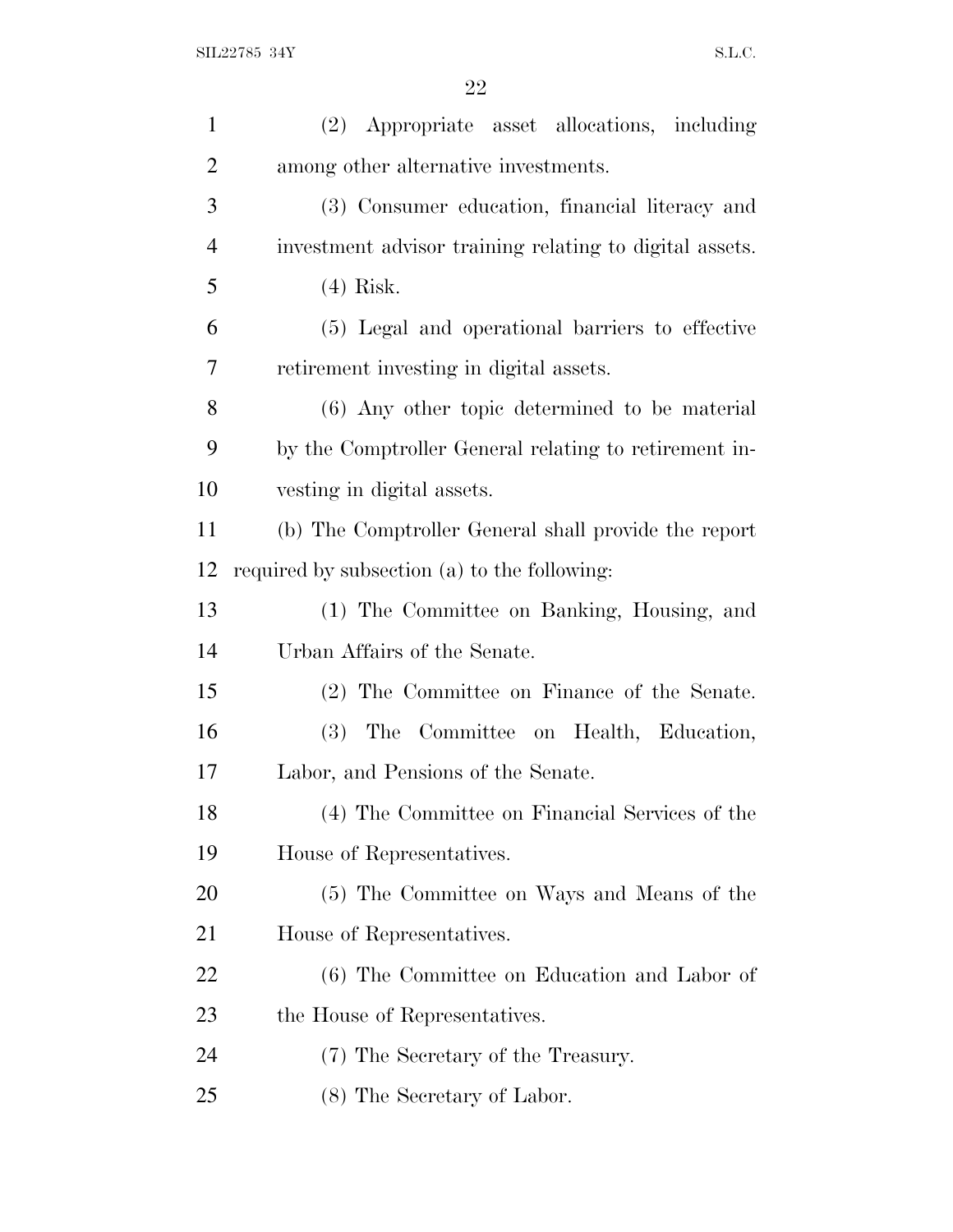## **SEC. 208. DIGITAL ASSET MINING AND STAKING.**

 (a) I<sup>N</sup> GENERAL.—Section 451 of the Internal Rev- enue Code of 1986 is amended by adding at the end the following new subsection:

 ''(l) DEFERRAL OF INCOME RECOGNITION FOR DIG- ITAL ASSET ACTIVITIES.—In the case of a taxpayer who conducts digital asset mining or staking activities, the amount of income relating to such activities shall not be included in the gross income of the taxpayer until the tax- able year of the disposition of the assets produced or re- ceived in connection with the mining or staking activi-ties.''.

 (b) EFFECTIVE DATE.—The amendment made by this section shall apply to taxable years beginning after December 31, 2022.

### **SEC. 209. CONFORMING AMENDMENTS.**

(a) CHARITABLE CONTRIBUTIONS.—

 (1) IN GENERAL.—Subclause (I) of section  $170(f)(11)(A)(ii)$  of the Internal Revenue Code of 1986 is amended by inserting '', digital assets (as defined in section 9801 of title 31, United States 22 Code)'' after " $6050L(a)(2)(B)$ ".

 (2) EFFECTIVE DATE.—The amendment made by this subsection shall apply to taxable years begin-ning after December 31, 2022.

26 (b) OTHER CONFORMING AMENDMENTS.—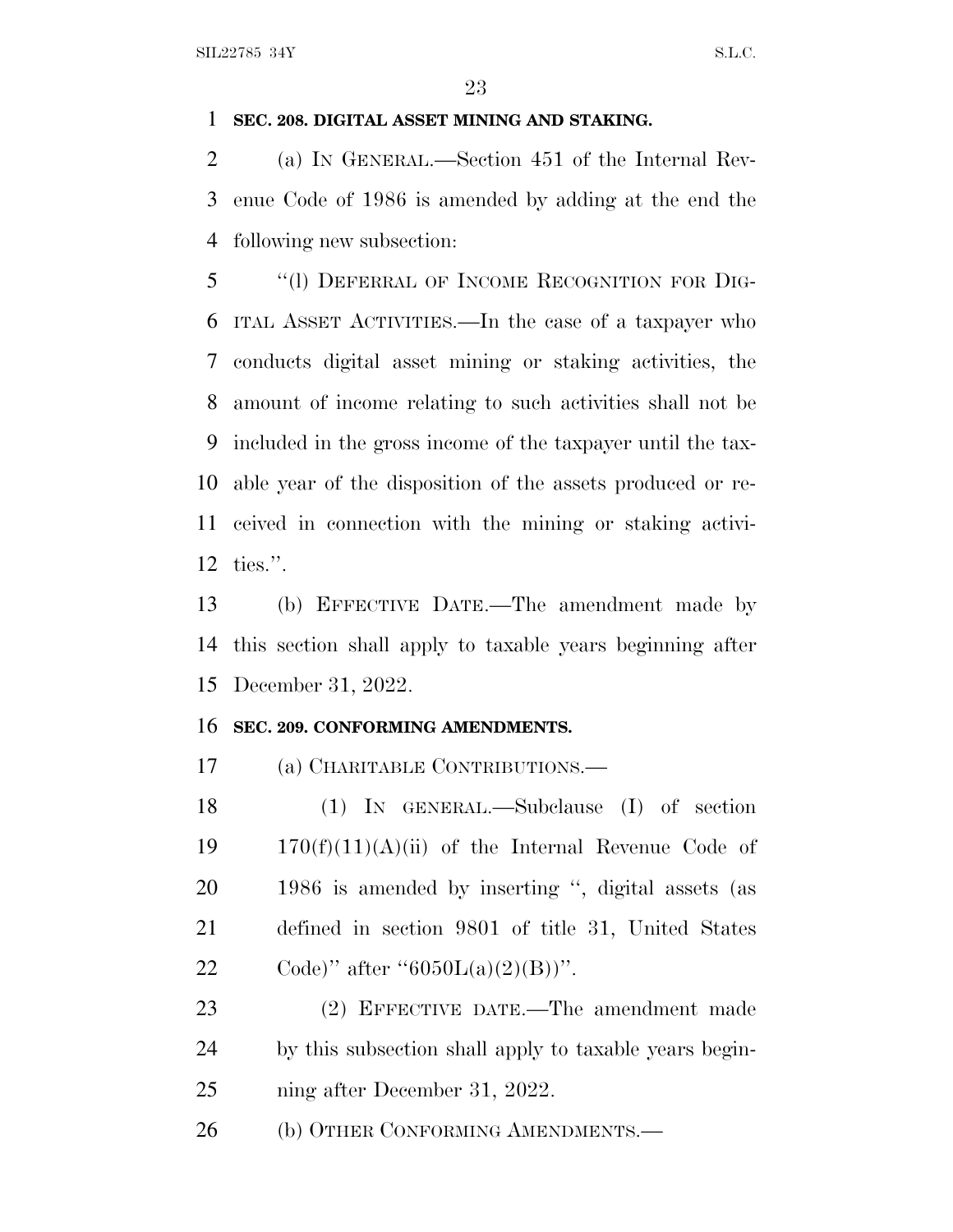| $\mathbf{1}$   | (1) IN GENERAL.—Title 31, United States      |
|----------------|----------------------------------------------|
| $\overline{2}$ | Code, is amended—                            |
| 3              | (A) in section $5312(a)(2)$ —                |
| $\overline{4}$ | (i) by redesignating subparagraphs           |
| 5              | $(A)$ through $(Z)$ as clauses (i) through   |
| 6              | (xxvi), respectively;                        |
| 7              | (ii) in the matter preceding clause (i),     |
| 8              | as so designated, by striking "institution"  |
| 9              | means—" and inserting " 'institution—        |
| 10             | $\lq\lq(A)$ means—";                         |
| 11             | (iii) in clause (xxvi), as so designated,    |
| 12             | by striking the period at the end and in-    |
| 13             | serting "; and"; and                         |
| 14             | (iv) by adding at the end the fol-           |
| 15             | lowing:                                      |
| 16             | "(B) does not include a decentralized au-    |
| 17             | tonomous organization, as defined in section |
| 18             | 7701(a) of the Internal Revenue Code of      |
| 19             | 1986."; and                                  |
| 20             | (B) in section $5336(a)(11)(B)(2)$ —         |
| 21             | (i) by redesignating clause (xxv) as         |
| 22             | clause (xxvi); and                           |
| 23             | (ii) by adding after clause (xxv) the        |
| 24             | following:                                   |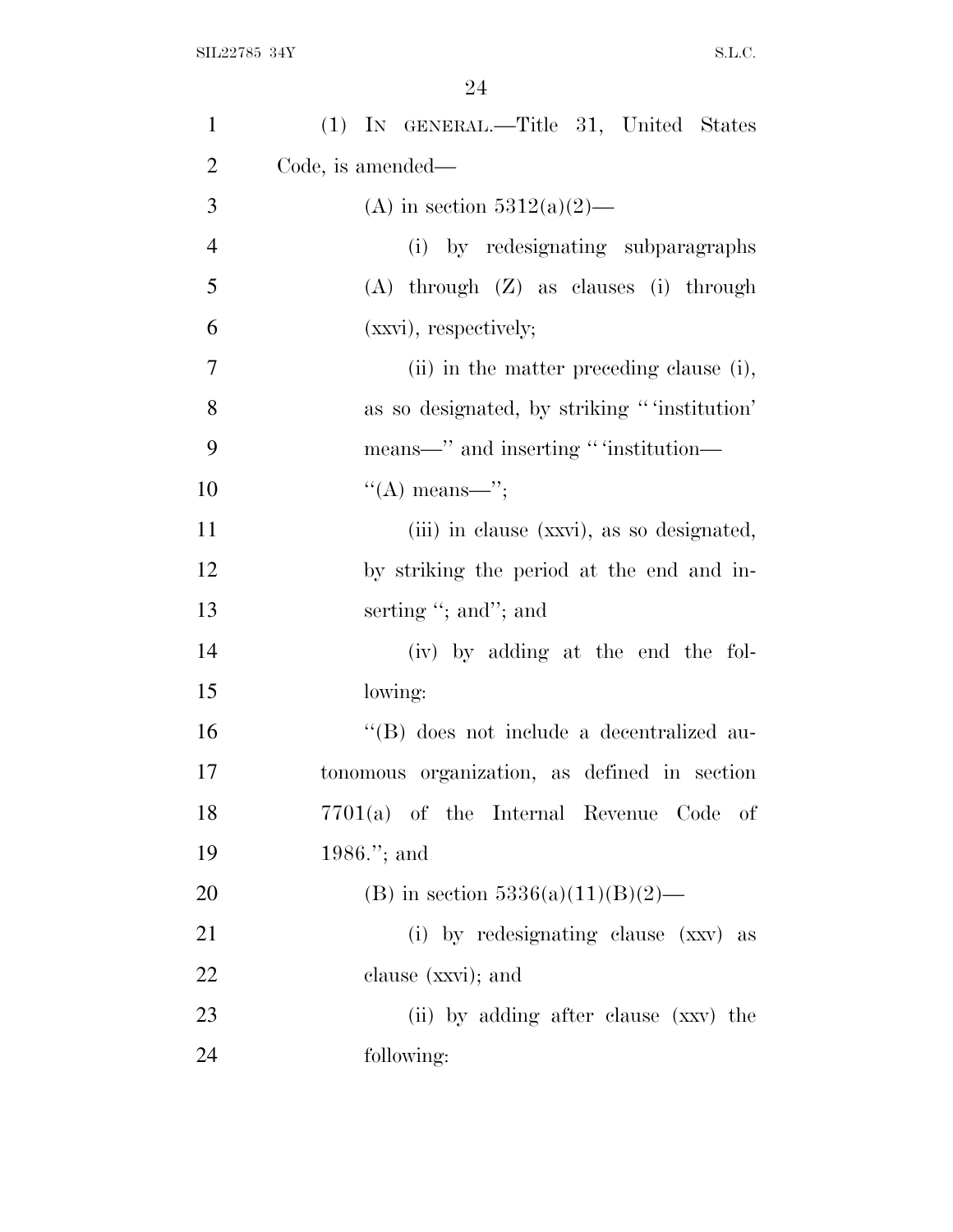$\text{SIL} 22785 \text{ } 34\text{Y} \tag{S.L.C.}$ 

| $\mathbf{1}$   | " $(xxy)$ A decentralized autonomous                 |
|----------------|------------------------------------------------------|
| $\overline{2}$ | organization, as defined in section $7701(a)$        |
| 3              | of the Internal Revenue Code of 1986;                |
| $\overline{4}$ | and".                                                |
| 5              | (2) ANTI-MONEY LAUNDERING ACT OF 2020.-              |
| 6              | Section $6110(a)$ of the Anti-Money Laundering Act   |
| $\overline{7}$ | of $2020$ (division F of Public Law $116-283$ ) is   |
| 8              | amended by striking paragraph (1) and inserting the  |
| 9              | following:                                           |
| 10             | "(A) by redesignating clauses (xxv) and              |
| 11             | (xxvi) as clauses (xxvi) and (xxvii), respectively,  |
| 12             | and adjust the margins accordingly; and              |
| 13             | "(B) by inserting after clause (xxiv) the            |
| 14             | following:                                           |
| 15             | $``(Y)$ a person engaged in the trade of an-         |
| 16             | tiquities, including an advisor, consultant, or      |
| 17             | any other person who engages as a business in        |
| 18             | the solicitation or the sale of antiquities, subject |
| 19             | to regulations prescribed by the Secretary;'.".      |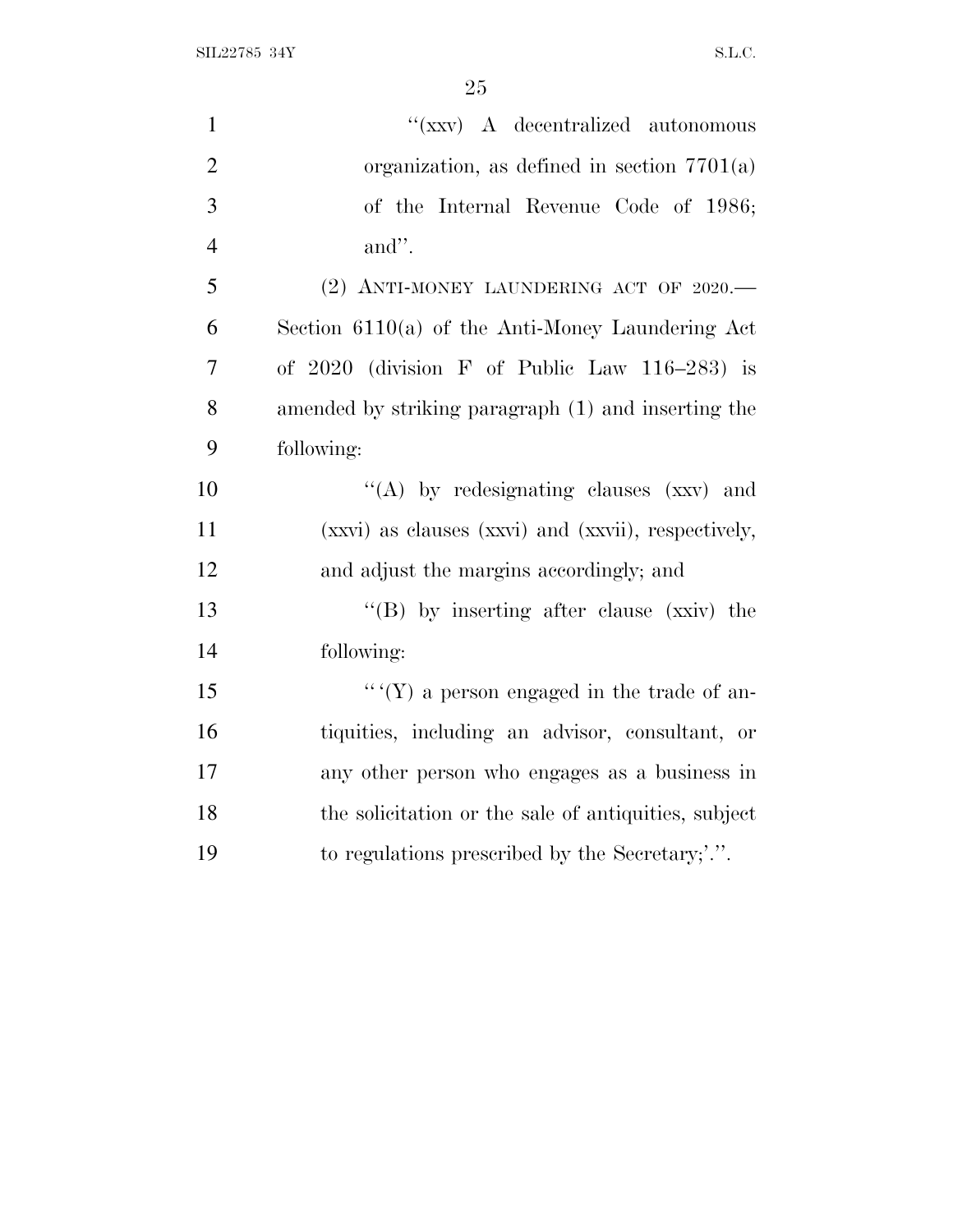| 1              | <b>TITLE III-RESPONSIBLE</b>                            |
|----------------|---------------------------------------------------------|
| $\overline{2}$ | <b>SECURITIES INNOVATION</b>                            |
| 3              | SEC. 301. SECURITIES OFFERINGS INVOLVING CERTAIN IN-    |
| $\overline{4}$ | <b>TANGIBLE ASSETS.</b>                                 |
| 5              | Title I of the Securities Exchange Act of 1934 (15)     |
| 6              | U.S.C. 78a et seq.) is amended by adding at the end the |
| 7              | following:                                              |
| 8              | "SEC. 41. SECURITIES OFFERINGS INVOLVING CERTAIN IN-    |
| 9              | <b>TANGIBLE ASSETS.</b>                                 |
| 10             | "(a) DEFINITIONS.—In this section:                      |
| 11             | $``(1)$ ANCILLARY ASSET.—                               |
| 12             | "(A) IN GENERAL.—The term 'ancillary                    |
| 13             | asset' means an intangible, fungible asset that         |
| 14             | is offered, sold, or otherwise provided to a per-       |
| 15             | son in connection with the purchase and sale of         |
| 16             | a security through an arrangement or scheme             |
| 17             | that constitutes an investment contract, as that        |
| 18             | term is used in section $2(a)(1)$ of the Securities     |
| 19             | Act of 1933 (15 U.S.C. 77b(a)(1)).                      |
| 20             | EXCLUSION.—The term 'ancillary<br>$\lq\lq (B)$          |
| 21             | asset' does not include an asset that provides          |
| <u>22</u>      | the holder of the asset with any of the following       |
| 23             | rights in a business entity:                            |
| 24             | $\cdot$ (i) A debt or equity interest in that           |
| 25             | entity.                                                 |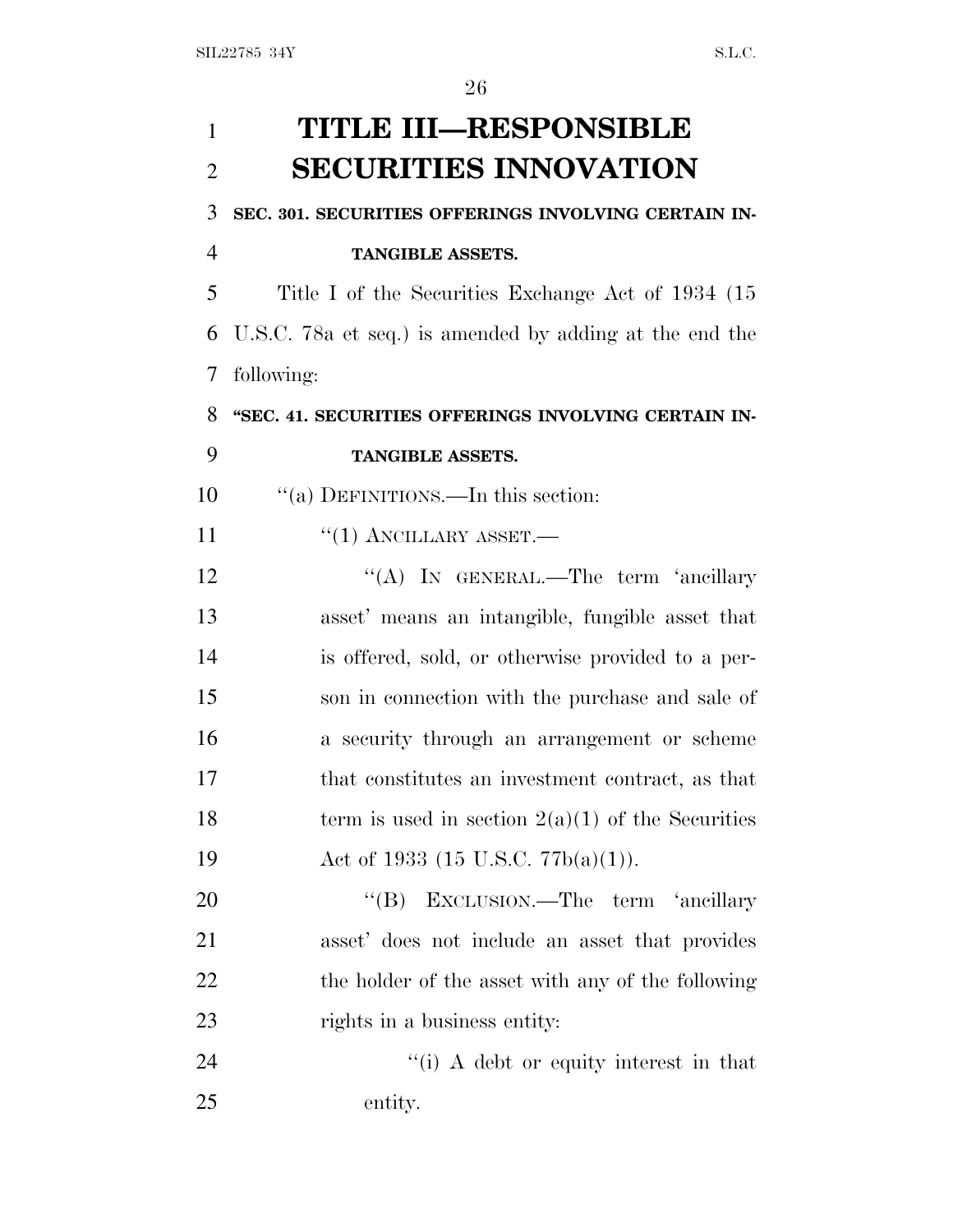$\text{SIL} 22785 \text{ } 34\text{Y} \tag{S.L.C.}$ 

| $\mathbf{1}$   | "(ii) Liquidation rights with respect                  |
|----------------|--------------------------------------------------------|
| $\overline{2}$ | to that entity.                                        |
| 3              | "(iii) An entitlement to an interest or                |
| $\overline{4}$ | dividend payment from that entity.                     |
| 5              | "(iv) A profit or revenue share in that                |
| 6              | entity solely from the entrepreneurial or              |
| $\overline{7}$ | managerial efforts of others.                          |
| 8              | $f'(v)$ Any other financial interest in                |
| 9              | that entity.                                           |
| 10             | "(2) FOREIGN PRIVATE ISSUER.—The term                  |
| 11             | 'foreign private issuer' means a foreign issuer, other |
| 12             | than a foreign government, except that the term        |
| 13             | does not include a foreign issuer that, as of the last |
| 14             | business day of the most recently completed fiscal     |
| 15             | quarter of the issuer, satisfies the following condi-  |
| 16             | tions:                                                 |
| 17             | "(A) More than 50 percent of the out-                  |
| 18             | standing voting securities of the issuer are di-       |
| 19             | rectly or indirectly owned by residents of the         |
| <b>20</b>      | United States.                                         |
| 21             | "(B) Any of the following:                             |
| 22             | "(i) The majority of the executive offi-               |
| 23             | cers or directors of the issuer are citizens           |
| 24             | or residents of the United States.                     |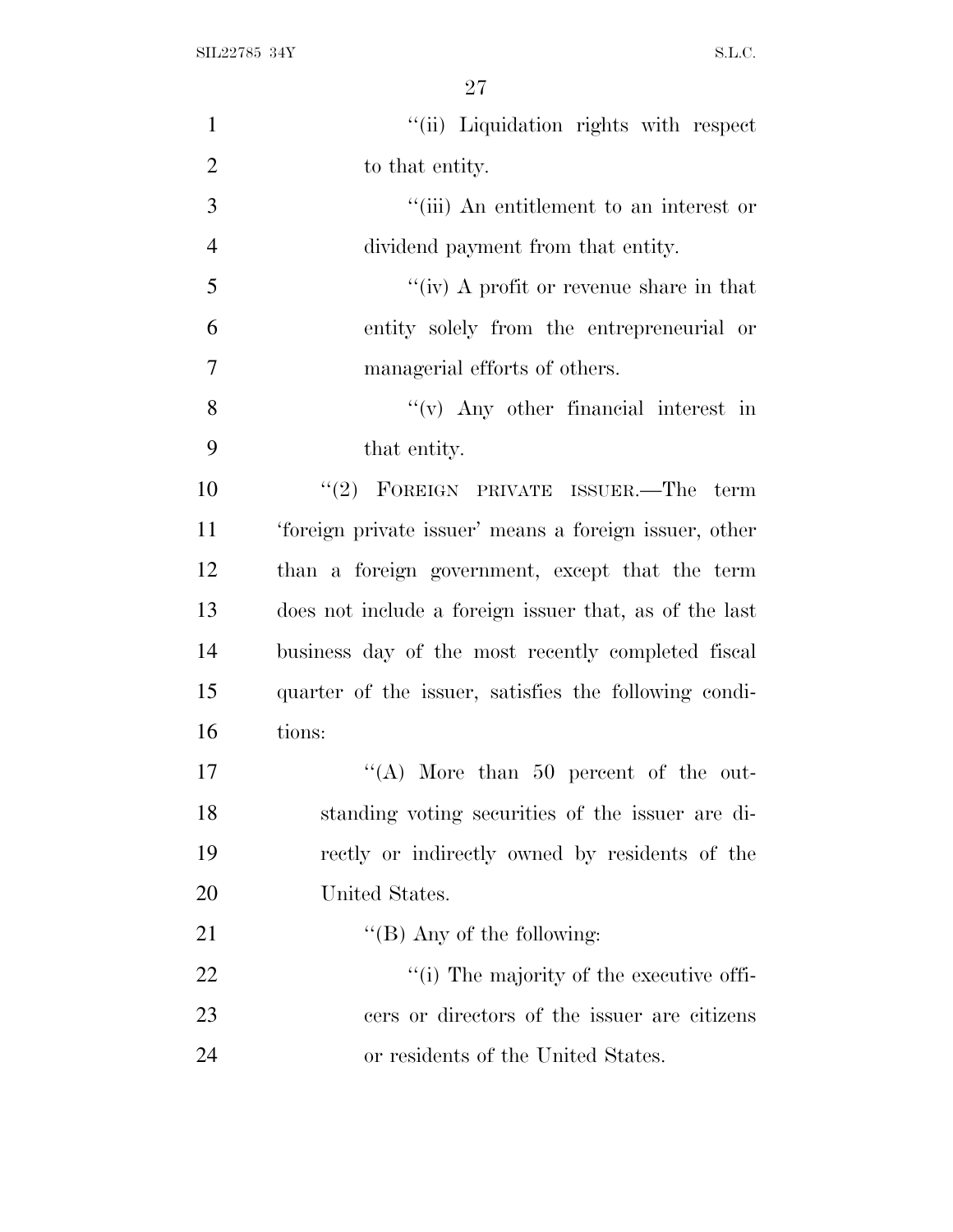$\text{SIL} 22785 \text{ } 34\text{Y} \tag{S.L.C.}$ 

| $\mathbf{1}$   | "(ii) More than 50 percent of the as-                    |
|----------------|----------------------------------------------------------|
| $\overline{2}$ | sets of the issuer are located in the United             |
| 3              | States.                                                  |
| $\overline{4}$ | "(iii) The business of the issuer is                     |
| 5              | principally administered in the United                   |
| 6              | States.                                                  |
| $\overline{7}$ | "(b) DISCLOSURE REQUIREMENTS.—                           |
| 8              | "(1) INITIAL COMPLIANCE WITH SPECIFIED                   |
| 9              | PERIODIC DISCLOSURE REQUIREMENTS.—Subject to             |
| 10             | paragraphs $(4)$ and $(5)$ , an issuer engaged in busi-  |
| 11             | ness in or affecting interstate commerce, or that is     |
| 12             | organized outside of the United States and is not a      |
| 13             | foreign private issuer, that offers, sells, or otherwise |
| 14             | provides a security through an arrangement or            |
| 15             | scheme that constitutes an investment contract, as       |
| 16             | that term is used in section $2(a)(1)$ of the Securities |
| 17             | Act of 1933 (15 U.S.C. 77b(a)(1)), and that pro-         |
| 18             | vides or proposes to provide any holder of the secu-     |
| 19             | rity with an ancillary asset, shall be subject to the    |
| 20             | periodic disclosure requirements under subsection (c)    |
| 21             | for the 1-year period beginning on the date that is      |
| 22             | 180 days after the first date on which the security      |
| 23             | is offered, sold, or otherwise provided by the issuer,   |
| 24             | if—                                                      |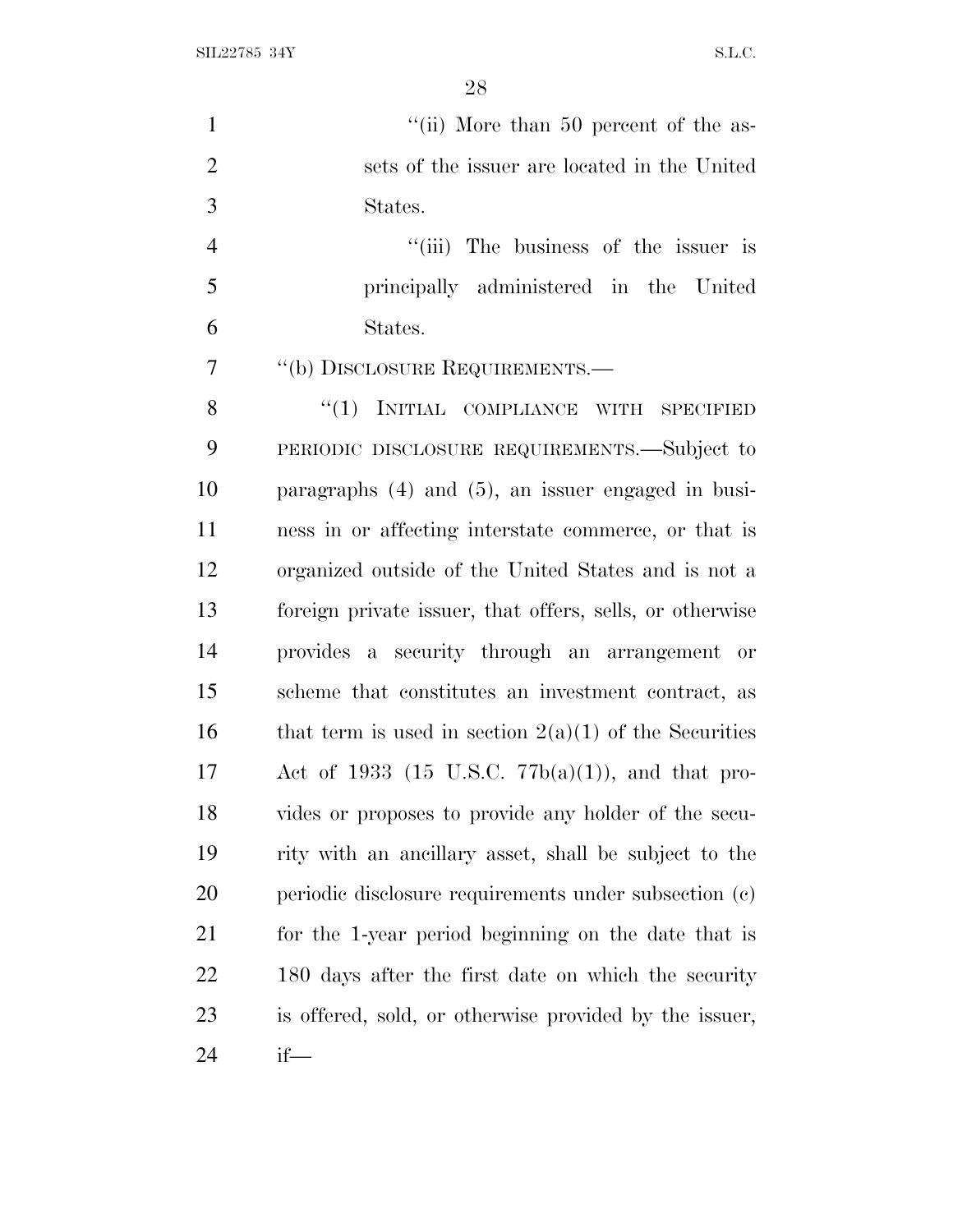| $\mathbf{1}$   | "(A) the average daily aggregate value of                 |
|----------------|-----------------------------------------------------------|
| $\overline{2}$ | all ancillary assets offered, sold, or otherwise          |
| 3              | provided by the issuer in relation to the offer,          |
| $\overline{4}$ | sale, or provision of the security in all spot            |
| 5              | markets open to the public in the United States           |
| 6              | (based on the knowledge of the issuer after due           |
| 7              | inquiry) is greater than $$5,000,000$ for the             |
| 8              | 180-day period immediately succeeding the date            |
| 9              | of that first offer, sale, or provision; and              |
| 10             | $\cdot$ (B) during the 180-day period described           |
| 11             | in subparagraph $(A)$ , the issuer, or any person         |
| 12             | owning not less than 10 percent of any class of           |
| 13             | equity securities of the issuer, engaged in entre-        |
| 14             | preneurial or managerial efforts that primarily           |
| 15             | determined the value of the ancillary asset.              |
| 16             | $``(2)$ ONGOING COMPLIANCE WITH SPECIFIED                 |
| 17             | PERIODIC DISCLOSURE REQUIREMENTS.—Subject to              |
| 18             | paragraphs $(4)$ and $(5)$ , an issuer that is engaged in |
| 19             | business in or affecting interstate commerce, or that     |
| 20             | is organized outside of the United States and is not      |
| 21             | a foreign private issuer, that offers, sells, or other-   |
| 22             | wise provides a security through an arrangement or        |
| 23             | scheme that constitutes an investment contract, as        |
| 24             | that term is used in section $2(a)(1)$ of the Securities  |
|                |                                                           |

Act of 1933 (15 U.S.C. 77b(a)(1)), and that pro-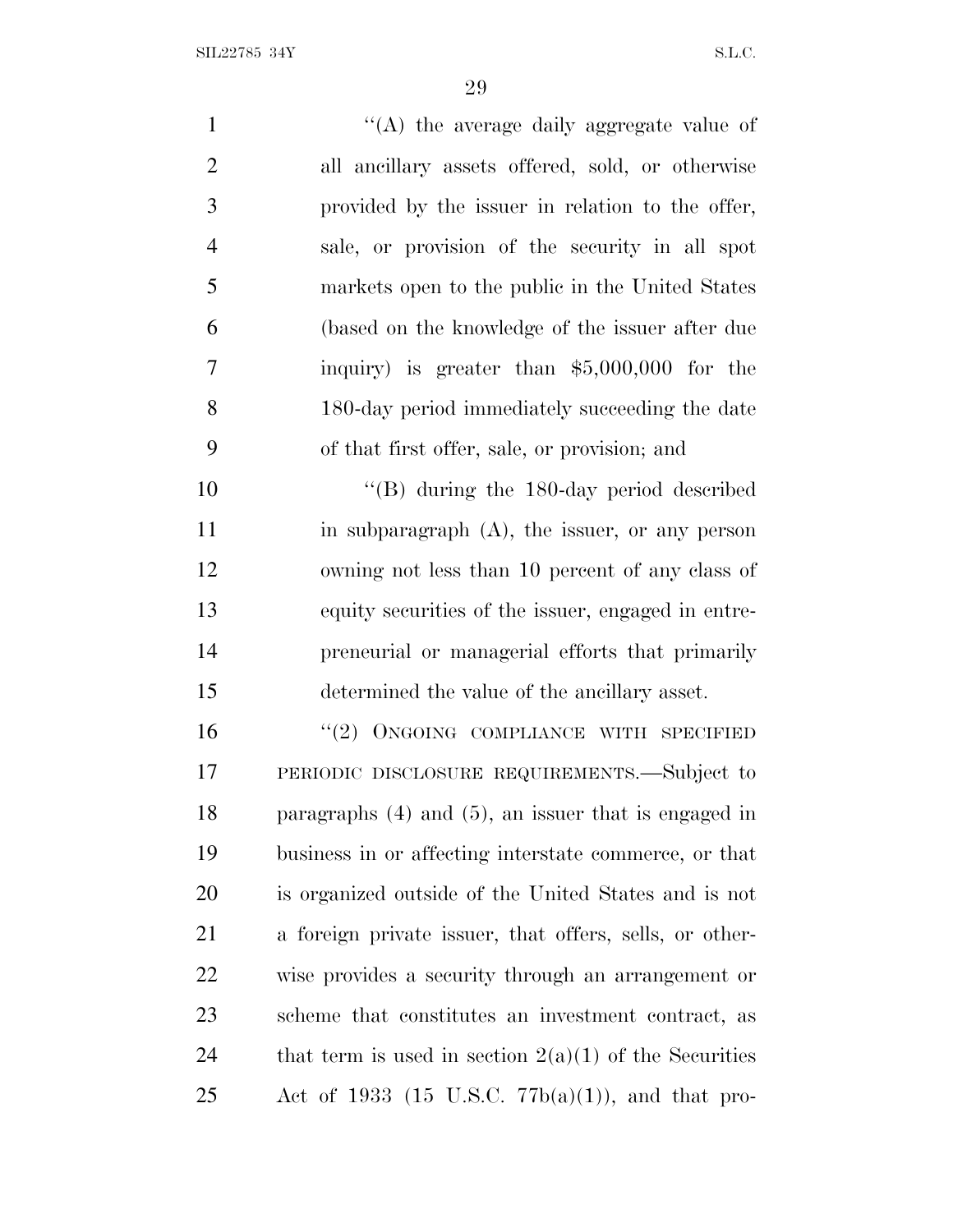| $\mathbf{1}$   | vides the holder of the security with an ancillary       |
|----------------|----------------------------------------------------------|
| $\overline{2}$ | asset in connection with the acquisition of the secu-    |
| 3              | rity, shall be subject to the periodic disclosure re-    |
| $\overline{4}$ | quirements under subsection (c) for a given fiscal       |
| 5              | year of that issuer, if, in the immediately preceding    |
| 6              | fiscal year of the issuer (or any portion thereof)—      |
| $\tau$         | "(A) the average daily aggregate value of                |
| 8              | all trading in the ancillary asset in all spot mar-      |
| 9              | kets open to the public in the United States             |
| 10             | was greater than $$5,000,000$ , based on the             |
| 11             | knowledge of the issuer after due inquiry; and           |
| 12             | $\lq\lq (B)$ the issuer, or any person owning not        |
| 13             | less than 10 percent of any class of equity secu-        |
| 14             | rities of the issuer, engaged in entrepreneurial         |
| 15             | or managerial efforts that primarily determined          |
| 16             | the value of the ancillary asset.                        |
| 17             | "(3) TRANSITION RULE.—Subject to<br>para-                |
| 18             | graphs $(4)$ and $(5)$ , an issuer that is engaged in    |
| 19             | business in or affecting interstate commerce, or that    |
| 20             | is organized outside of the United States and is not     |
| 21             | a foreign private issuer, that offers, sells, or other-  |
| 22             | wise provides a security through an arrangement or       |
| 23             | scheme that constitutes an investment contract, as       |
| 24             | that term is used in section $2(a)(1)$ of the Securities |
| 25             | Act of 1933 (15 U.S.C. 77 $b(a)(1)$ ), and that pro-     |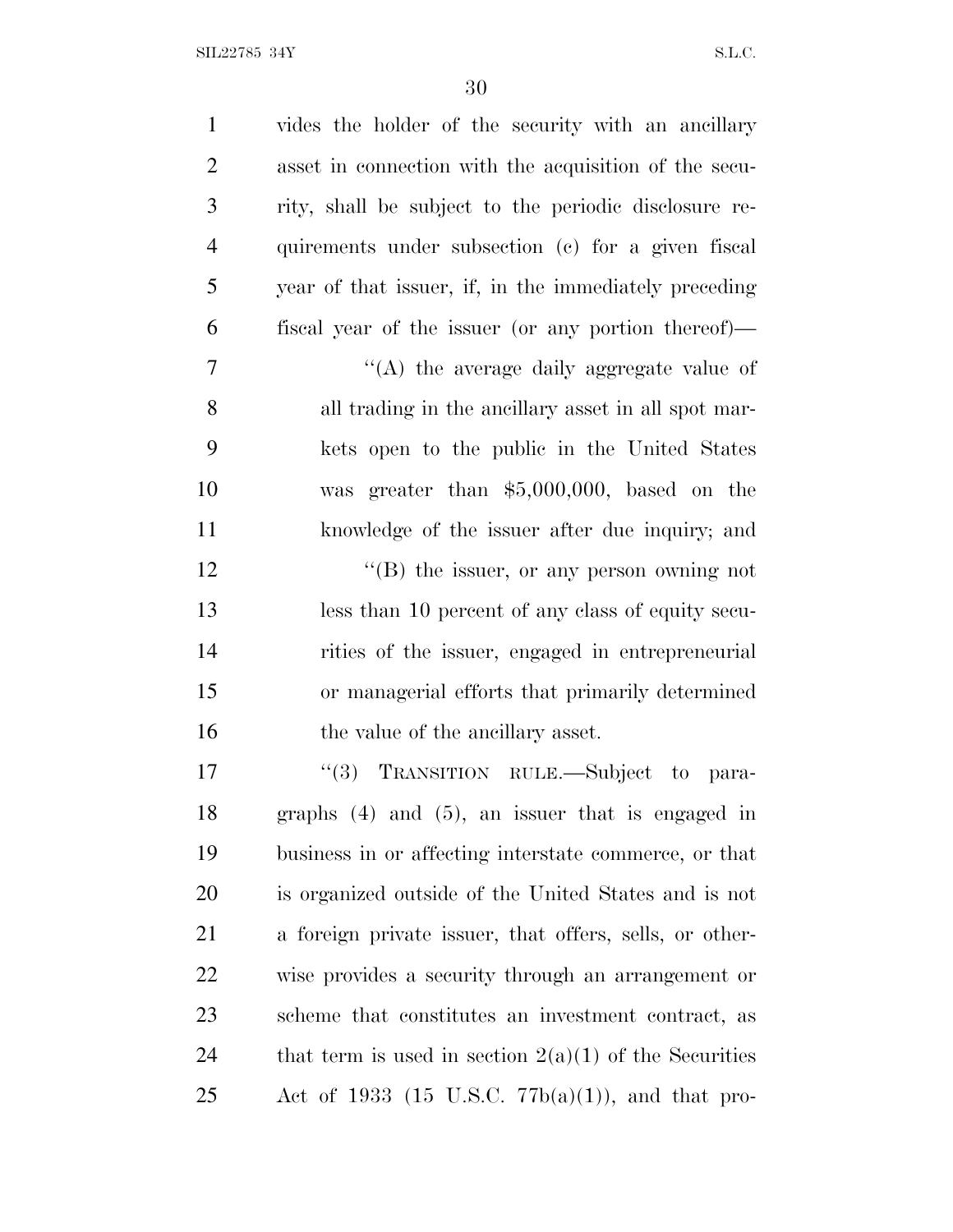vides the holder of the security with an ancillary asset before January 1, 2023, in connection with the acquisition of the security shall be subject to the periodic disclosure requirements under subsection (c) beginning in the first fiscal year of the issuer that begins on or after that date, if, in the immediately preceding fiscal year of the issuer— ''(A) the average daily aggregate value of trading in the ancillary asset in all spot mar- kets open to the public for which trading vol- ume is generally available was greater than \$5,000,000, based on the knowledge of the issuer after due inquiry; and  $\langle \text{B} \rangle$  the issuer, or any person owning not less than 10 percent of any class of equity secu- rities of the issuer, engaged in entrepreneurial or managerial efforts that primarily determined

18 the value of the ancillary asset.

**TREATMENT OF ANCILLARY ASSETS.**—

20 "'(A) In GENERAL.—Notwithstanding any other provision of law, if an issuer issues a se-22 curity through an arrangement or scheme that constitutes an investment contract, as that term 24 is used in section  $2(a)(1)$  of the Securities Act 25 of 1933 (15 U.S.C.  $77b(a)(1)$ ), is subject to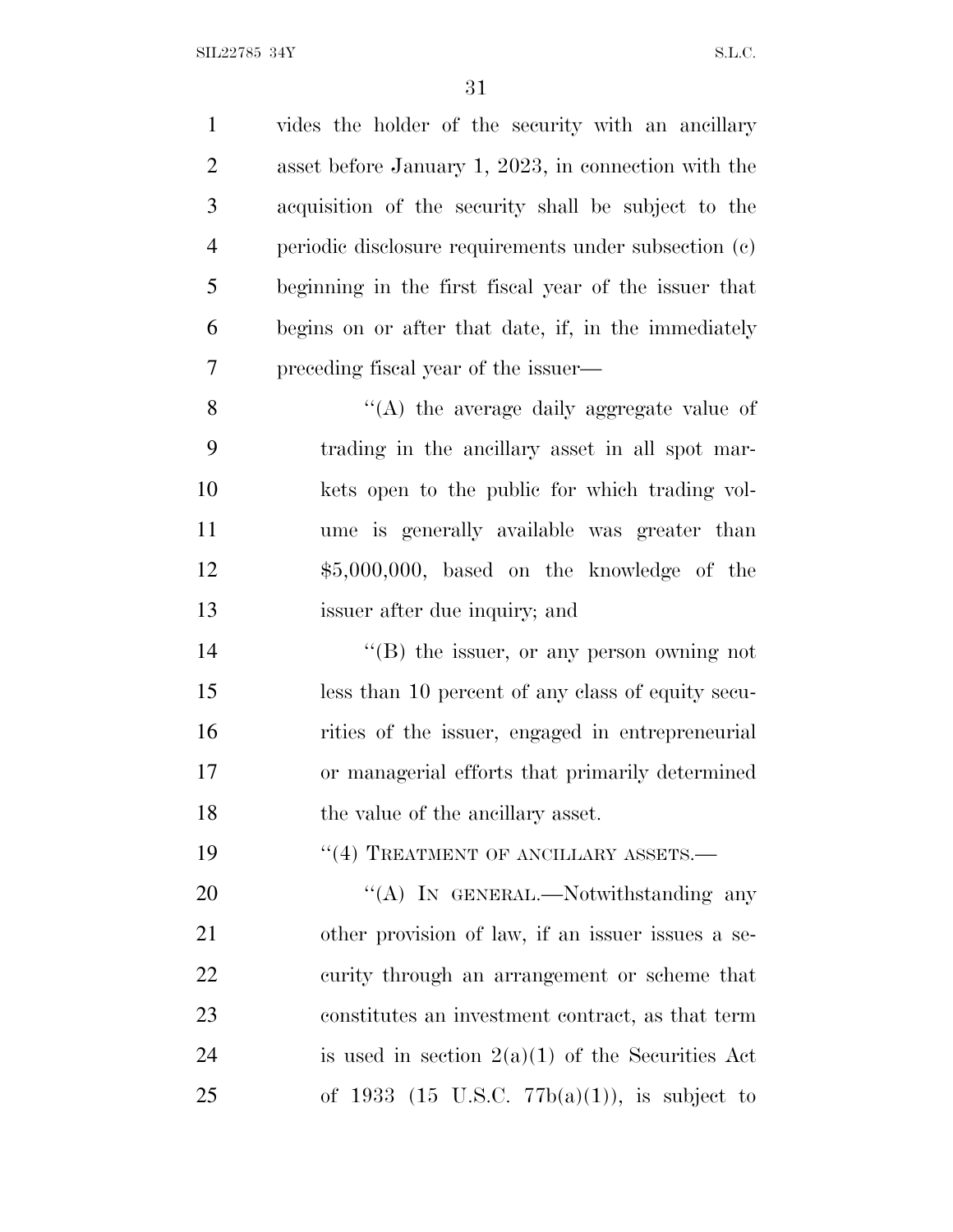| $\mathbf{1}$   | paragraph $(1)$ , $(2)$ , or $(3)$ , and is in compliance |
|----------------|-----------------------------------------------------------|
| $\overline{2}$ | with the periodic disclosure requirements under           |
| 3              | subsection (c), an ancillary asset provided di-           |
| $\overline{4}$ | rectly or indirectly by the issuer shall be pre-          |
| 5              | sumed-                                                    |
| 6              | "(i) to be a commodity, consistent                        |
| 7              | with section $2(c)(2)(F)$ of the Commodity                |
| 8              | Exchange Act (7 U.S.C. $2(e)(2)(F)$ ); and                |
| 9              | "(ii) not to be a security under—                         |
| 10             | "(I) section $3(a)$ ;                                     |
| 11             | "(II) such section $2(a)(1);$                             |
| 12             | "(III) section $2(a)$ of the Invest-                      |
| 13             | ment Company Act of 1940<br>(15)                          |
| 14             | U.S.C. $80a-2(a)$ ;                                       |
| 15             | "(IV) section 202(a) of the In-                           |
| 16             | vestment Advisers Act of 1940 (15                         |
| 17             | U.S.C. $80b-2(a)$ ; or                                    |
| 18             | "(V) any applicable provision of                          |
| 19             | State law.                                                |
| 20             | "(B) OTHER PERSONS.—A person who is                       |
| 21             | not an issuer, an entity controlled by an issuer          |
| 22             | (including a person that acquires an ancillary            |
| 23             | asset from such an issuer for the purpose of re-          |
| 24             | sale or distribution of the ancillary asset), or a        |
| 25             | person acting at the direction or on the behalf           |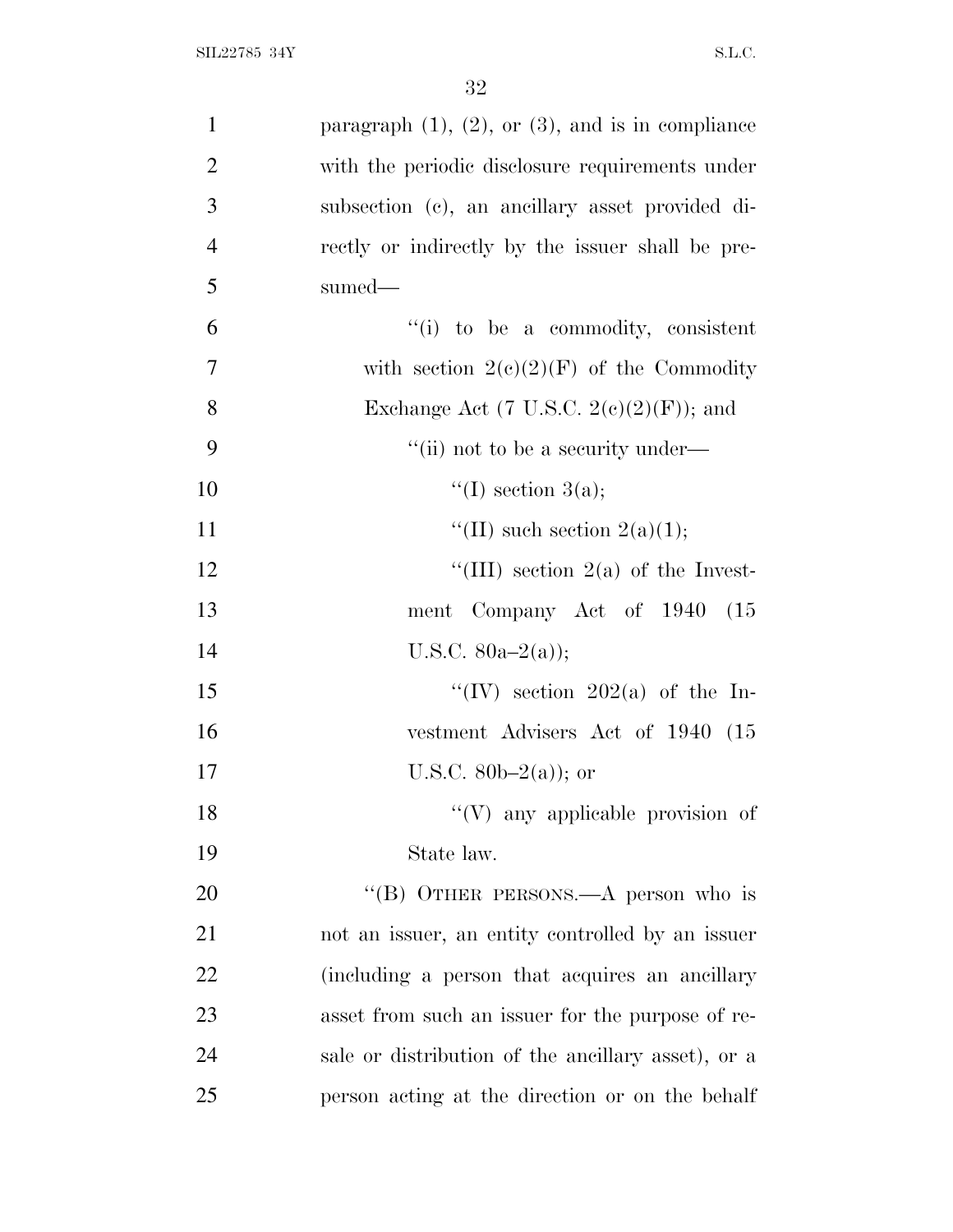| $\mathbf{1}$   | of an issuer shall be not required to treat an                  |
|----------------|-----------------------------------------------------------------|
| $\overline{2}$ | ancillary asset provided by an issuer as a secu-                |
| 3              | rity under this Act or any provision of law de-                 |
| $\overline{4}$ | scribed in subparagraph $(A)(ii)$ .                             |
| 5              | $``(C)$ EXCEPTION.—                                             |
| 6              | "(i) IN GENERAL.—Subparagraph $(A)$                             |
| 7              | shall not apply to an ancillary asset if a                      |
| 8              | court of the United States of competent ju-                     |
| 9              | risdiction, after an appropriate proceeding,                    |
| 10             | issues an order finding that there is not a                     |
| 11             | substantial basis for the presumption that                      |
| 12             | the ancillary asset is a commodity and not                      |
| 13             | a security under subparagraph (A).                              |
| 14             | "(ii) RULES OF CONSTRUCTION.-                                   |
| 15             | Nothing in this subparagraph shall be con-                      |
| 16             | strued to preclude the Commission from                          |
| 17             | entering into a settlement agreement relat-                     |
| 18             | ing to violations or alleged violations of                      |
| 19             | this section. Compliance under this section                     |
| 20             | shall not be used in any administrative or                      |
| 21             | judicial proceeding that an ancillary asset                     |
| 22             | is a security.                                                  |
| 23             | "(5) CALCULATION.—For the purposes of para-                     |
| 24             | graphs $(1)$ , $(2)$ , and $(3)$ , the calculation of daily ag- |
| 25             | gregate value shall be based on data disclosed by               |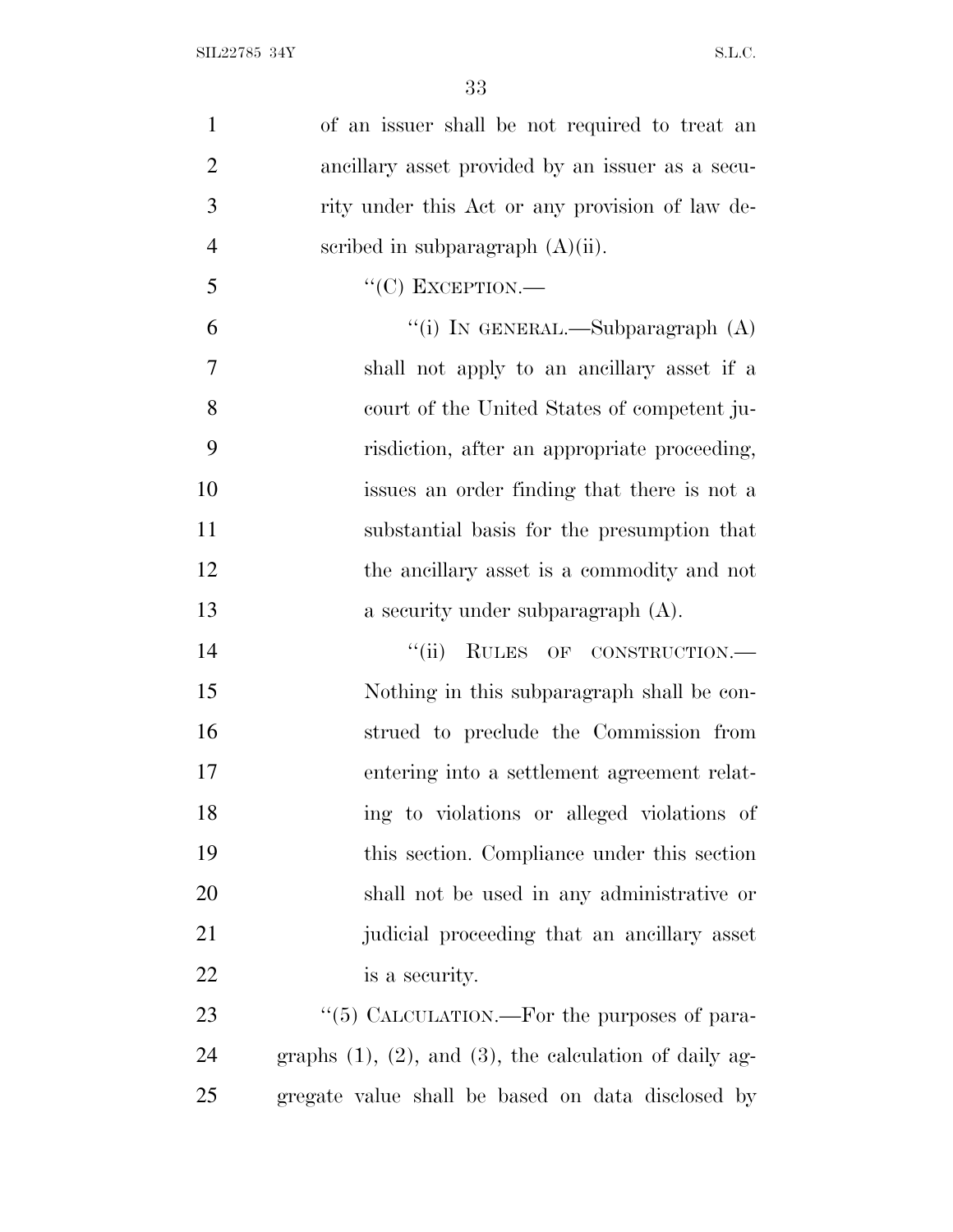SIL22785 34Y S.L.C.

 spot markets or otherwise available to the public for inspection.

 ''(c) SPECIFIED PERIODIC DISCLOSURE REQUIRE- MENTS.—If an issuer is subject to paragraph (1), (2), or (3) of subsection (b), the issuer shall furnish, or cause the relevant affiliate to furnish, to the Commission, on a semi-annual basis, information that the Commission may, by rule, require relating to the issuer and any relevant ancillary asset, as necessary or appropriate in the public interest or for the protection of investors, which shall be exclusively comprised of the following:

12  $\frac{1}{2}$  (1) Basic corporate information regarding the issuer, including the following:

14  $\langle (A)$  The experience of the issuer in devel-oping assets similar to the ancillary asset.

16 "(B) If the issuer has previously provided ancillary assets to purchasers of securities, in- formation on the subsequent history of those previously provided ancillary assets, including price history, if the information is publicly available.

 $\text{``(C)}$  The activities that the issuer has taken in the relevant disclosure period, and is projecting to take in the 1-year period following the submission of the disclosure, with respect to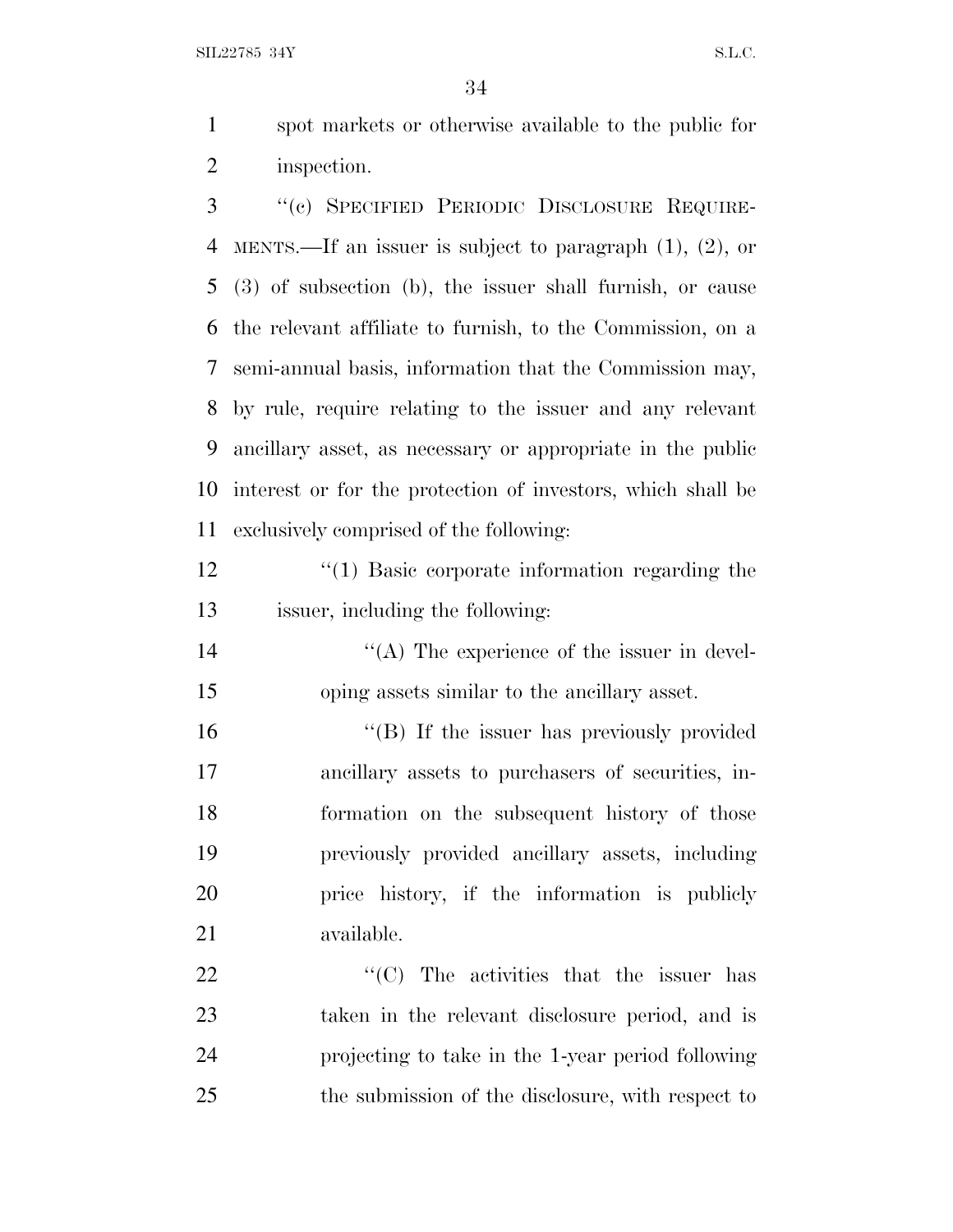| $\mathbf{1}$   | promoting the use, value, or resale of the ancil-    |
|----------------|------------------------------------------------------|
| $\overline{2}$ | lary asset (including any activity to facilitate     |
| 3              | the creation or maintenance of a trading mar-        |
| $\overline{4}$ | ket for the ancillary asset and any network or       |
| 5              | system that utilizes the ancillary asset).           |
| 6              | $\lq\lq$ (D) The anticipated cost of the activities  |
| 7              | of the issuer in subparagraph (C) and whether        |
| 8              | the issuer has unencumbered, liquid funds equal      |
| 9              | to that amount.                                      |
| 10             | " $(E)$ To the extent the ancillary asset in-        |
| 11             | volves the use of a particular technology, the       |
| 12             | experience of the issuer with the use of that        |
| 13             | technology.                                          |
| 14             | " $(F)$ The backgrounds of the board of di-          |
| 15             | rectors (or equivalent body), senior manage-         |
| 16             | ment, and key employees of the issuer, the ex-       |
| $17\,$         | perience or functions of whom are material to        |
| 18             | the value of the ancillary asset, as well as any     |
| 19             | personnel changes relating to the issuer during      |
| 20             | the period covered by the disclosure.                |
| 21             | $\lq\lq (G)$ A description of the assets and liabil- |
| 22             | ities of the issuer, to the extent material to the   |
| 23             | value of the ancillary asset.                        |
| 24             | "(H) A description of any legal pro-                 |
| 25             | ceedings in which the issuer is engaged (includ-     |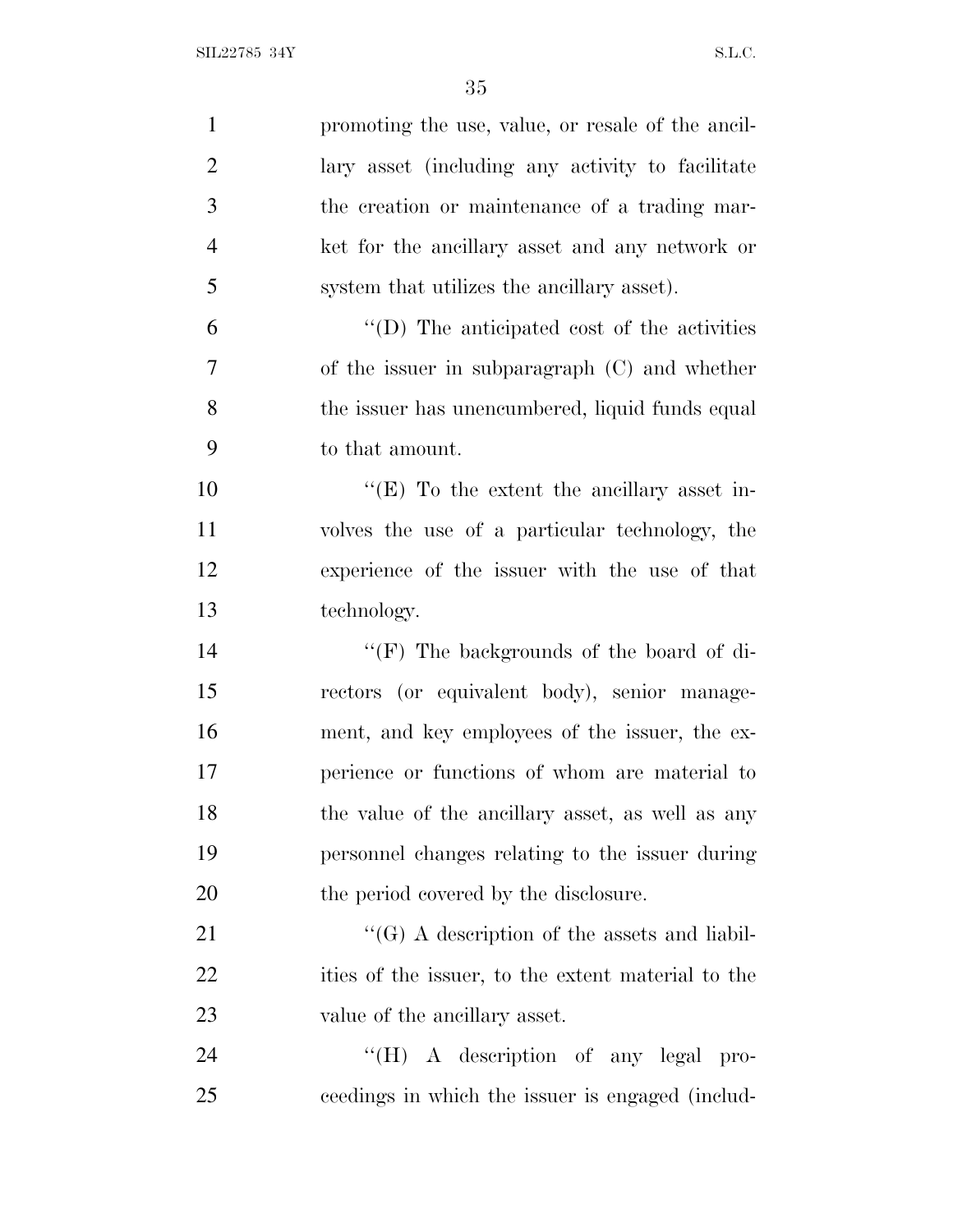| $\mathbf{1}$   | ing inquiries by governmental agencies into the     |
|----------------|-----------------------------------------------------|
| $\overline{2}$ | activities of the issuer), to the extent material   |
| 3              | to the value of the ancillary asset.                |
| $\overline{4}$ | "(I) Risk factors relating to the impact of         |
| 5              | the issuer on, or unique knowledge relating to,     |
| 6              | the value of the ancillary asset.                   |
| 7              | "(J) Information relating to ownership of           |
| 8              | the ancillary asset by—                             |
| 9              | "(i) persons owning not less than $10$              |
| 10             | percent of any class of equity security of          |
| 11             | the issuer; and                                     |
| 12             | "(ii) the management of the issuer.                 |
| 13             | $\lq\lq$ (K) Information relating to transactions   |
| 14             | involving the ancillary asset by the issuer with    |
| 15             | related persons, promoters, and control persons.    |
| 16             | "(L) Recent sales or similar dispositions of        |
| 17             | ancillary assets by the issuer and affiliates of    |
| 18             | the issuer.                                         |
| 19             | "(M) Purchases or similar dispositions of           |
| 20             | ancillary assets by the issuer and affiliates of    |
| 21             | the issuer.                                         |
| 22             | "(N) A going concern statement from the             |
| 23             | chief financial officer of the issuer or equivalent |
| 24             | official, signed under penalty of perjury, stating  |
| 25             | whether the issuer maintains the financial re-      |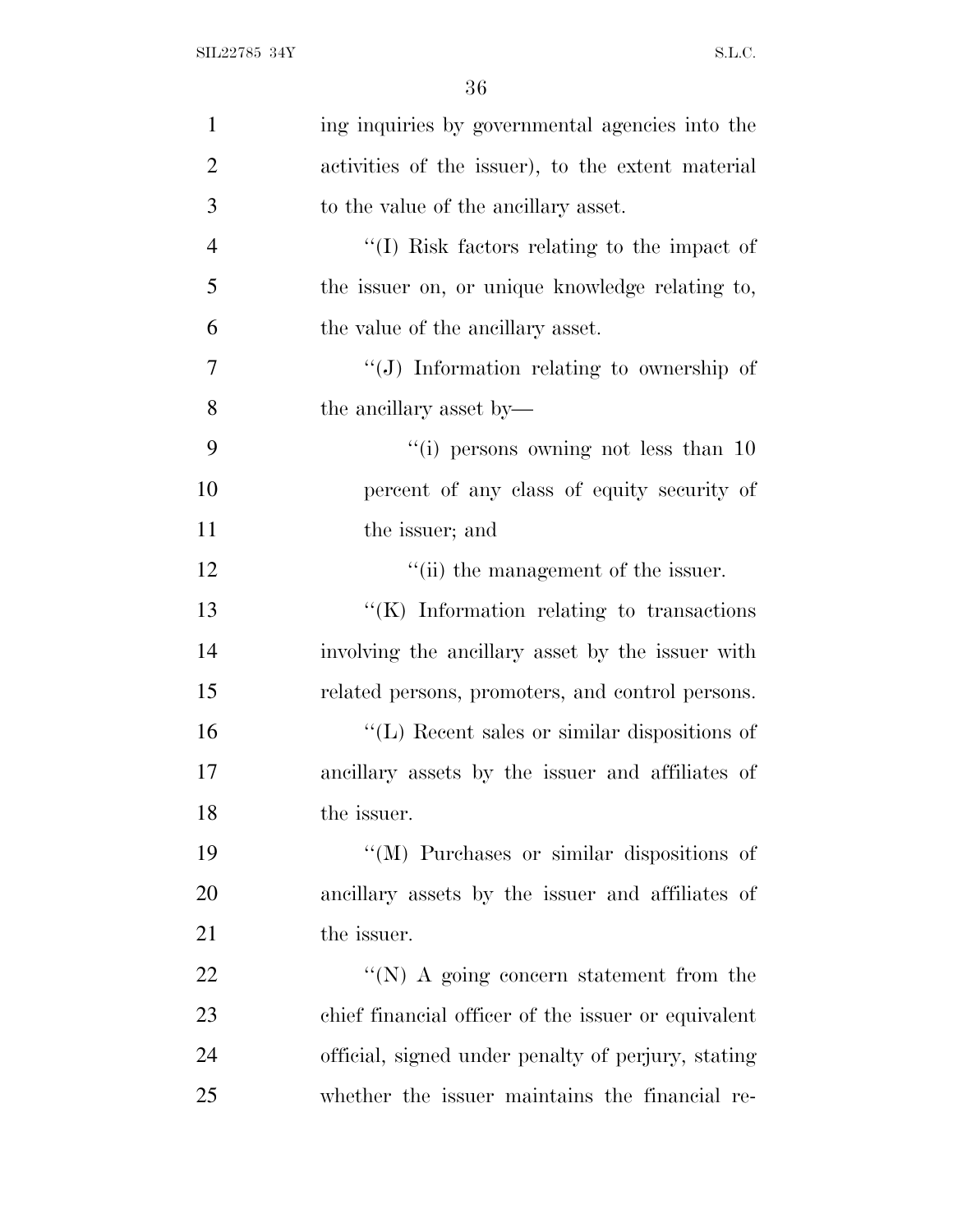| $\mathbf{1}$   | sources to continue business as a going concern       |
|----------------|-------------------------------------------------------|
| $\overline{2}$ | for the 1-year period following the submission        |
| 3              | of the disclosure, absent a material change in        |
| $\overline{4}$ | circumstances.                                        |
| 5              | $\lq(2)$ Information relating to the ancillary asset, |
| 6              | including the following:                              |
| 7              | "(A) A general description of the ancillary           |
| 8              | asset, including the standard unit of measure         |
| 9              | with respect to the ancillary asset, the intended     |
| 10             | or known functionality and uses of the ancillary      |
| 11             | asset, the market for the ancillary asset, other      |
| 12             | assets or services that may compete with the          |
| 13             | ancillary asset, and the total supply of the an-      |
| 14             | cillary asset or the manner and rate of the on-       |
| 15             | going production or creation of the ancillary         |
| 16             | asset.                                                |
| 17             | "(B) If ancillary assets have been offered,           |
| 18             | sold, or otherwise provided by the issuer to in-      |
| 19             | vestors, intermediaries, or resellers, a descrip-     |
| 20             | tion of the amount of assets offered, sold, or        |
| 21             | provided, the terms of each such transaction,         |
| 22             | and any contractual or other restrictions on the      |
| 23             | resale of the assets by intermediaries.               |
| 24             | $\lq\lq$ (C) If ancillary assets were distributed     |
| 25             | without charge, a description of each distribu-       |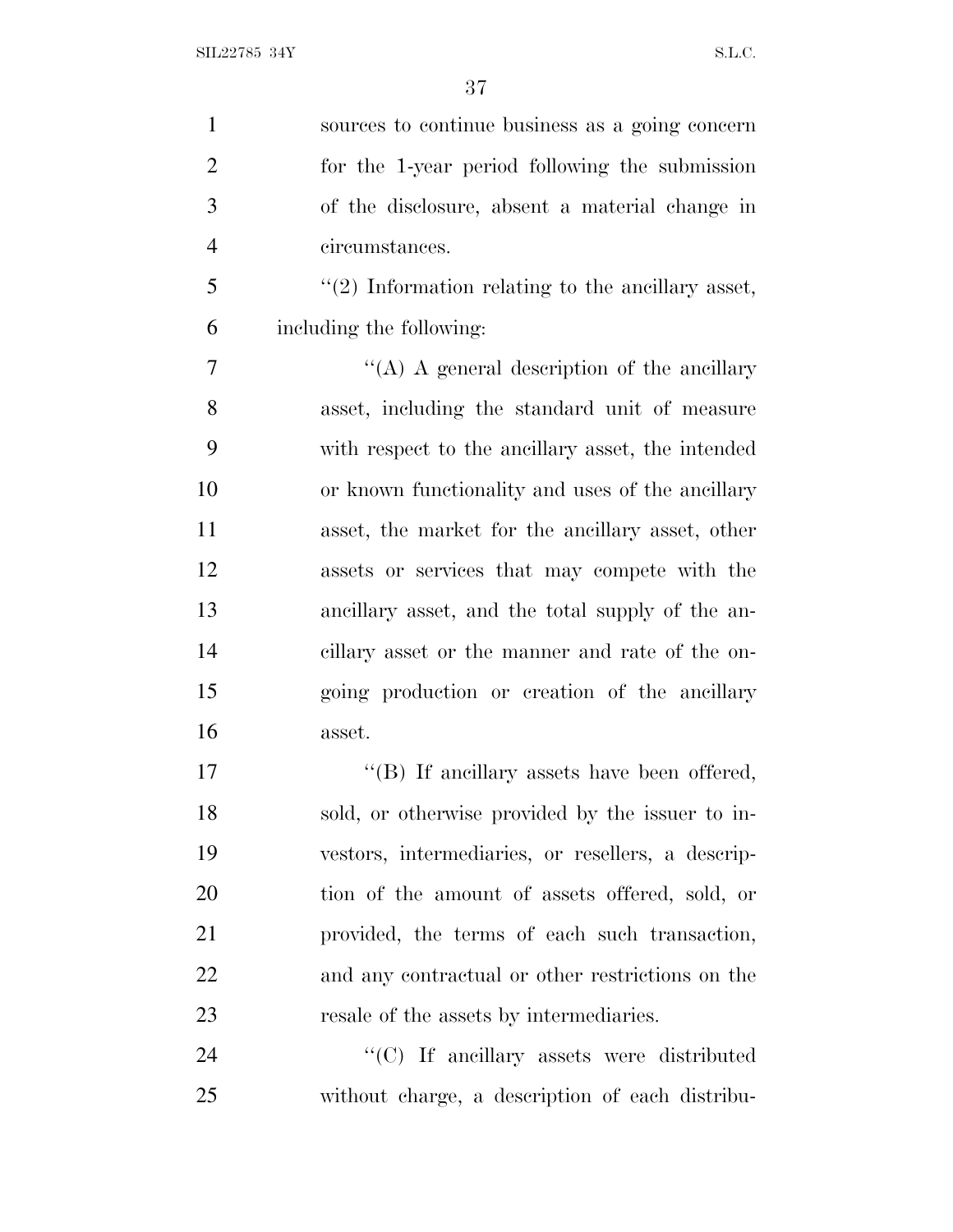| $\mathbf{1}$   | tion, including the identity of any recipient that |
|----------------|----------------------------------------------------|
| $\overline{2}$ | received more than 5 percent of the total          |
| 3              | amount of the ancillary assets in any such dis-    |
| $\overline{4}$ | tribution.                                         |
| 5              | $\lq\lq$ (D) The amount of ancillary assets owned  |
| 6              | by the issuer.                                     |
| 7              | " $(E)$ For the 1-year period following the        |
| 8              | submission of the disclosure, a description of     |
| 9              | the plans of the issuer to support (or to cease    |
| 10             | supporting) the use or development of the ancil-   |
| 11             | lary asset, including markets for the ancillary    |
| 12             | asset and each platform or system that uses the    |
| 13             | ancillary asset.                                   |
| 14             | $\lq\lq(F)$ Each third party not affiliated with   |
| 15             | the issuer, the activities of which may have a     |
| 16             | material impact on the value of the ancillary      |
| 17             | asset.                                             |
| 18             | $\lq\lq(G)$ Risk factors known to the issuer that  |
| 19             | may limit demand for, or interest in, the ancil-   |
| 20             | lary asset.                                        |
| 21             | "(H) The names and locations of the mar-           |
| 22             | kets in which the ancillary asset is known by      |
| 23             | the issuer to be available for sale or purchase.   |
| 24             | $\lq(1)$ To the extent available to the issuer,    |
| 25             | the average daily price for a constant unit of     |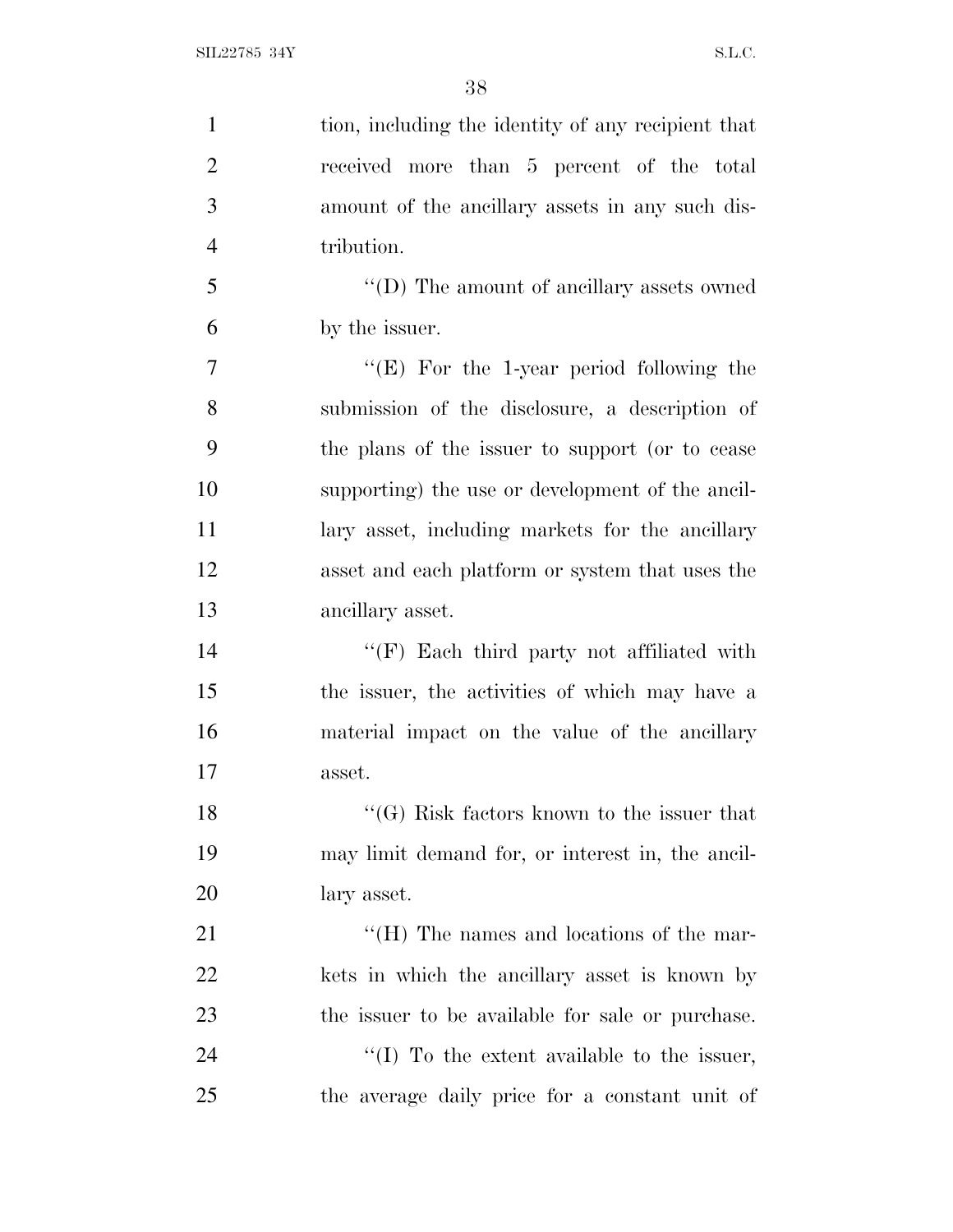| $\mathbf{1}$   | value of the ancillary asset during the relevant     |
|----------------|------------------------------------------------------|
| $\overline{2}$ | reporting period, as well as the 12-month high       |
| 3              | and low prices for the ancillary asset.              |
| $\overline{4}$ | "(J) If applicable, information relating to          |
| 5              | any external audit of the code and functionality     |
| 6              | of the ancillary asset, including the entity per-    |
| 7              | forming the audit and the experience of the en-      |
| 8              | tity in conducting similar audits.                   |
| 9              | " $(K)$ If applicable, any third-party valu-         |
| 10             | ation report or economic analysis regarding the      |
| 11             | ancillary asset or the projected market of the       |
| 12             | ancillary asset, which shall include the entity      |
| 13             | performing the valuation or analysis and the ex-     |
| 14             | perience of the entity in conducting similar re-     |
| 15             | ports or analyses.                                   |
| 16             | $\lq\lq$ . If the ancillary asset is intangible, in- |
| 17             | formation relating to custody by the owner of        |
| 18             | the ancillary asset or a third party.                |
| 19             | "(M) Information on intellectual property            |
| 20             | rights claimed or disputed relating to the ancil-    |
| 21             | lary asset.                                          |
| 22             | "(N) A description of the technology un-             |
| 23             | derlying the ancillary asset.                        |
|                |                                                      |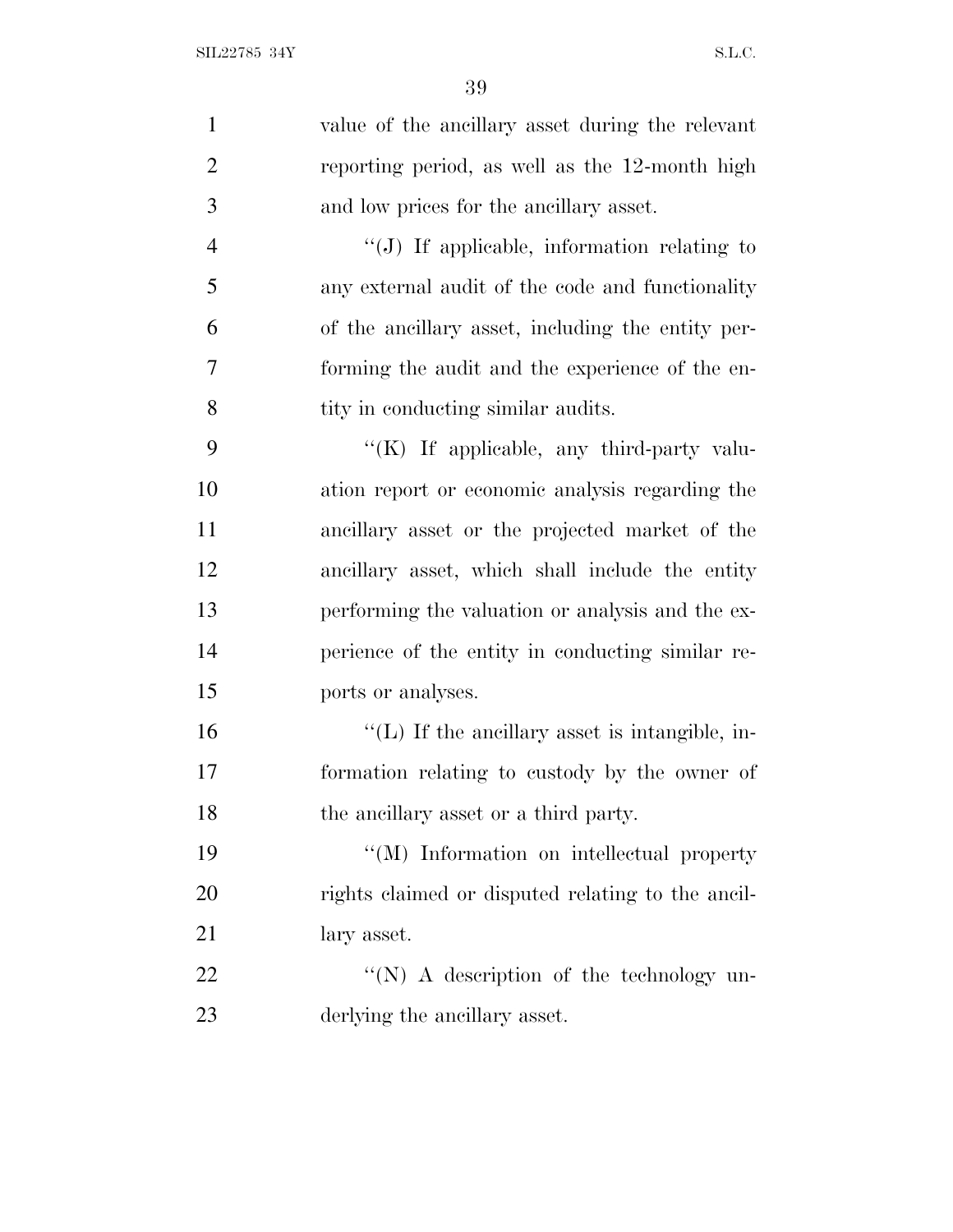| $\mathbf{1}$   | "(O) Any material tax considerations ap-                |
|----------------|---------------------------------------------------------|
| $\overline{2}$ | plicable to owning, storing, using, or trading          |
| 3              | the ancillary asset.                                    |
| $\overline{4}$ | "(P) Any material legal or regulatory con-              |
| 5              | siderations applicable to owning, storing, using,       |
| 6              | or trading the ancillary asset, including any           |
| 7              | legal proceeding that may impact the value of           |
| 8              | the ancillary asset.                                    |
| 9              | "( $Q$ ) Any other material factor or informa-          |
| 10             | tion that may impact the value of the ancillary         |
| 11             | asset and about which the issuer is reasonably          |
| 12             | aware.                                                  |
| 13             | "(d) APPLICATION TO SUCCESSOR ENTITIES AND              |
| 14             | CERTAIN AFFILIATES.                                     |
| 15             | $\lq(1)$ IN GENERAL.—If an issuer would other-          |
| 16             | wise be subject to specified periodic disclosure re-    |
| 17             | quirements under subsection (c) and is no longer in     |
| 18             | operation, any successor entity that directly or indi-  |
| 19             | rectly received not less than 50 percent of the pro-    |
| 20             | ceeds raised by the sale of the related securities of   |
| 21             | that issuer, and that is engaged in entrepreneurial     |
| 22             | or managerial efforts that primarily determine the      |
| 23             | value of the applicable ancillary asset, shall furnish, |
| 24             | or cause to be furnished, to the Commission the in-     |
| 25             | formation required under that subsection.               |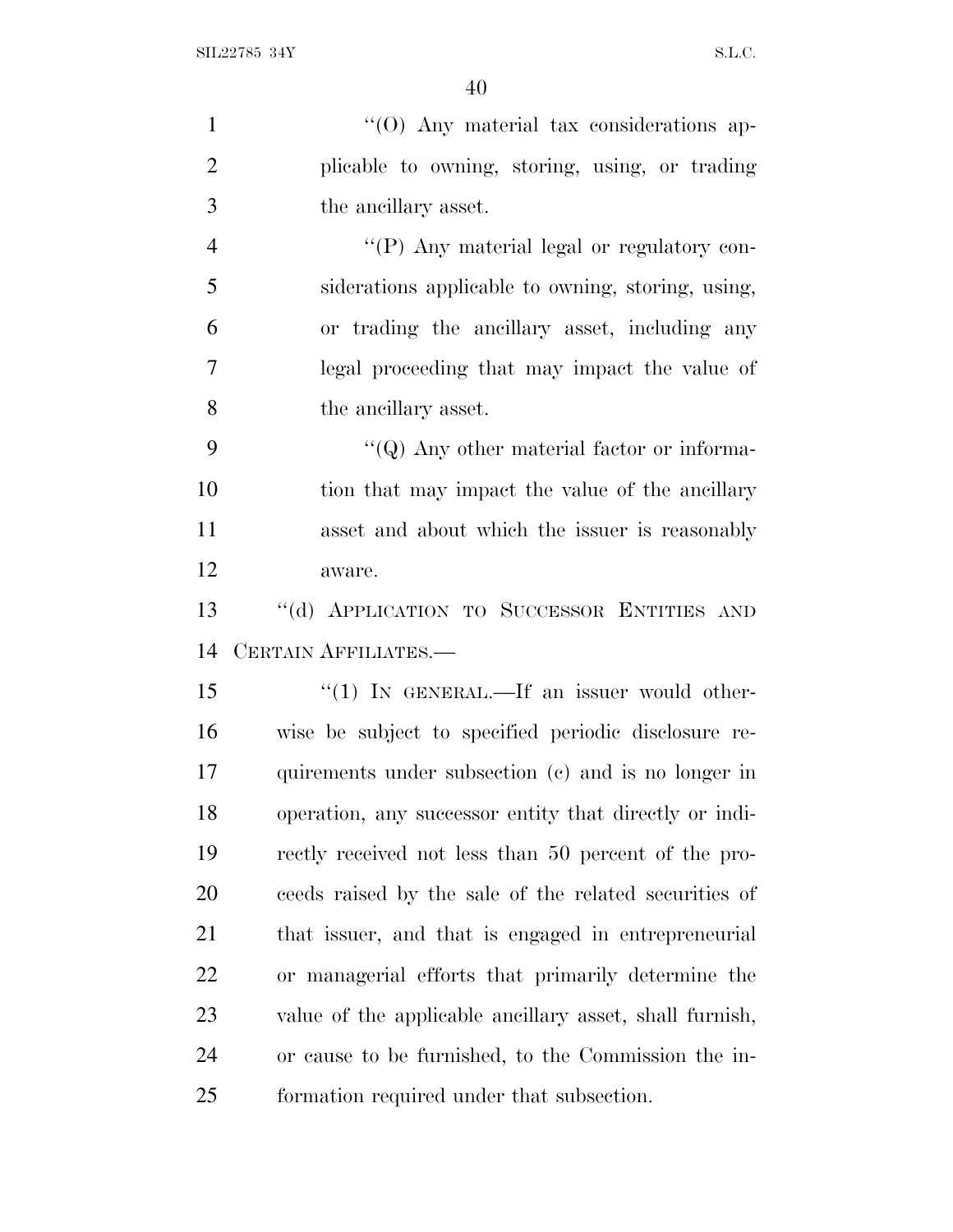1 "(2) CERTAIN AFFILIATES.—If an entity con- trolled by an issuer is subject to specified periodic disclosure requirements under subsection (c) and is engaged in entrepreneurial or managerial efforts that primarily determine the value of an ancillary asset, the entity may furnish to the Commission the information required under that subsection.

 ''(e) VOLUNTARY DISCLOSURE.—An issuer that is not subject to the specified periodic disclosure require- ments under subsection (c) and that offers or sells a secu- rity through an arrangement or scheme that constitutes an investment contract, as that term is used in section 2(a)(1) of the Securities Act of 1933 (15 U.S.C.  $77b(a)(1)$ , and that provides the holder of that security with an ancillary asset in connection with the acquisition of the security may voluntarily furnish to the Commission the information required under that subsection if the issuer believes that it is reasonably likely that the issuer will become subject to those requirements in the future. 20 ""(f) EXEMPTIONS.—The Commission may, by order, exempt an ancillary asset from the specified periodic dis- closure requirements under subsection (c) if the Commis- sion determines that the public policy goals of disclosure and consumer protection are not satisfied by requiring dis-closures relating to an ancillary asset.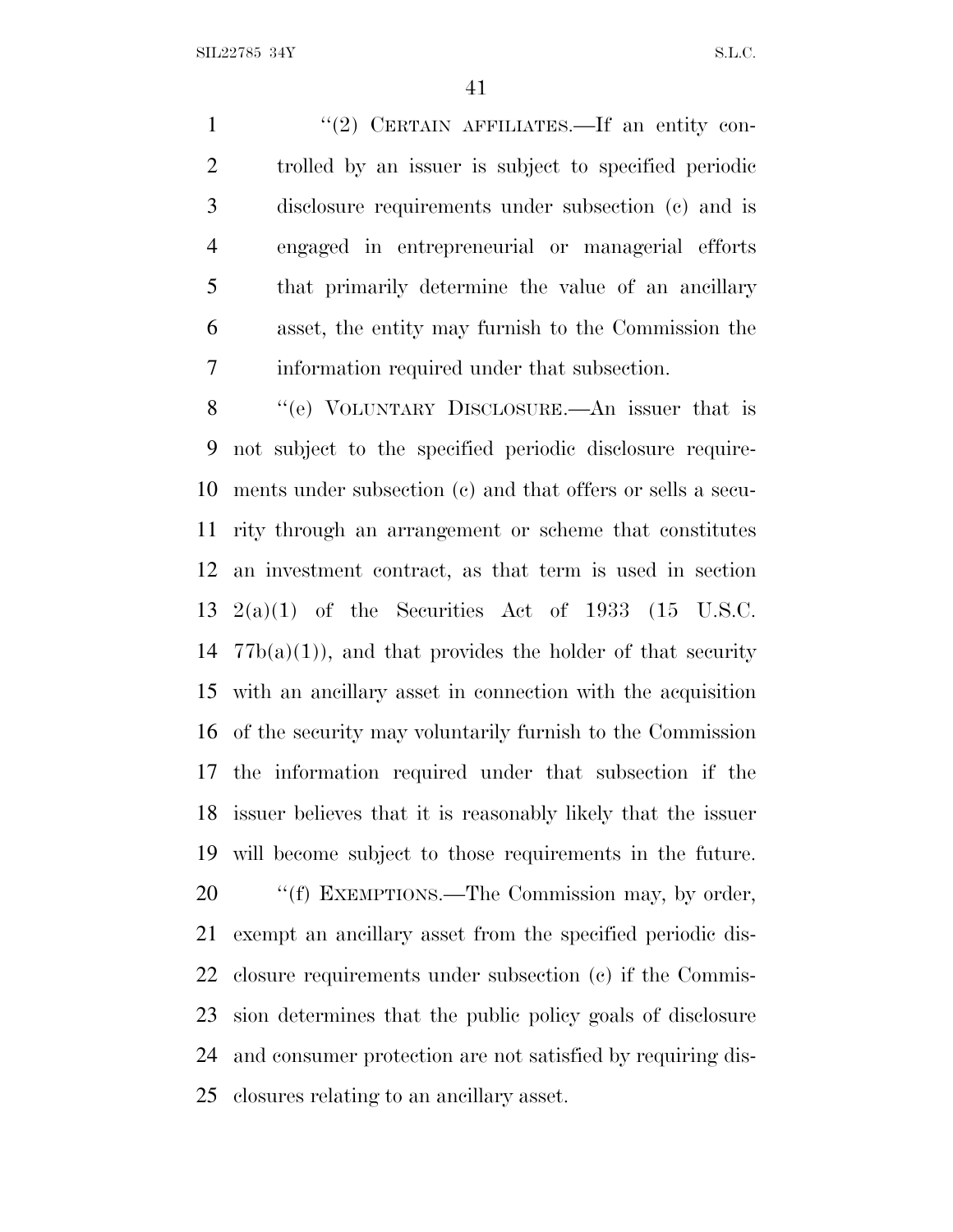$\frac{u'(g)}{g}$  RULE OF CONSTRUCTION.—If an issuer fails to comply with a provision of this section, an ancillary asset provided by the issuer shall not be presumed to be a secu- rity under a provision of law described in subsection 5 (b)(4)(A)(ii), solely because of such failure.

 ''(h) RULES.—The Commission may adopt rules and guidance to implement this section, consistent with the statutory intent of this section.''.

## **SEC. 302. TERMINATION OF SPECIFIED PERIODIC DISCLO-SURE REQUIREMENTS.**

 Section 41 of the Securities Exchange Act of 1934, as added by section 301 of this Act, is amended by adding at the end the following:

 ''(i) TERMINATION OF SPECIFIED PERIODIC DISCLO-SURE REQUIREMENTS.—

16 "(1) IN GENERAL.—The obligation of an issuer to furnish the information required under subsection (c) shall terminate on the date that is 90 days, or such shorter period as the Commission may deter- mine, after the date on which the issuer files a cer-21 tification described in paragraph  $(2)$ .

### 22 "(2) CERTIFICATION.—

23 "(A) IN GENERAL.—A certification filed under paragraph (1) shall be supported by rea-sonable evidence, based on the knowledge of the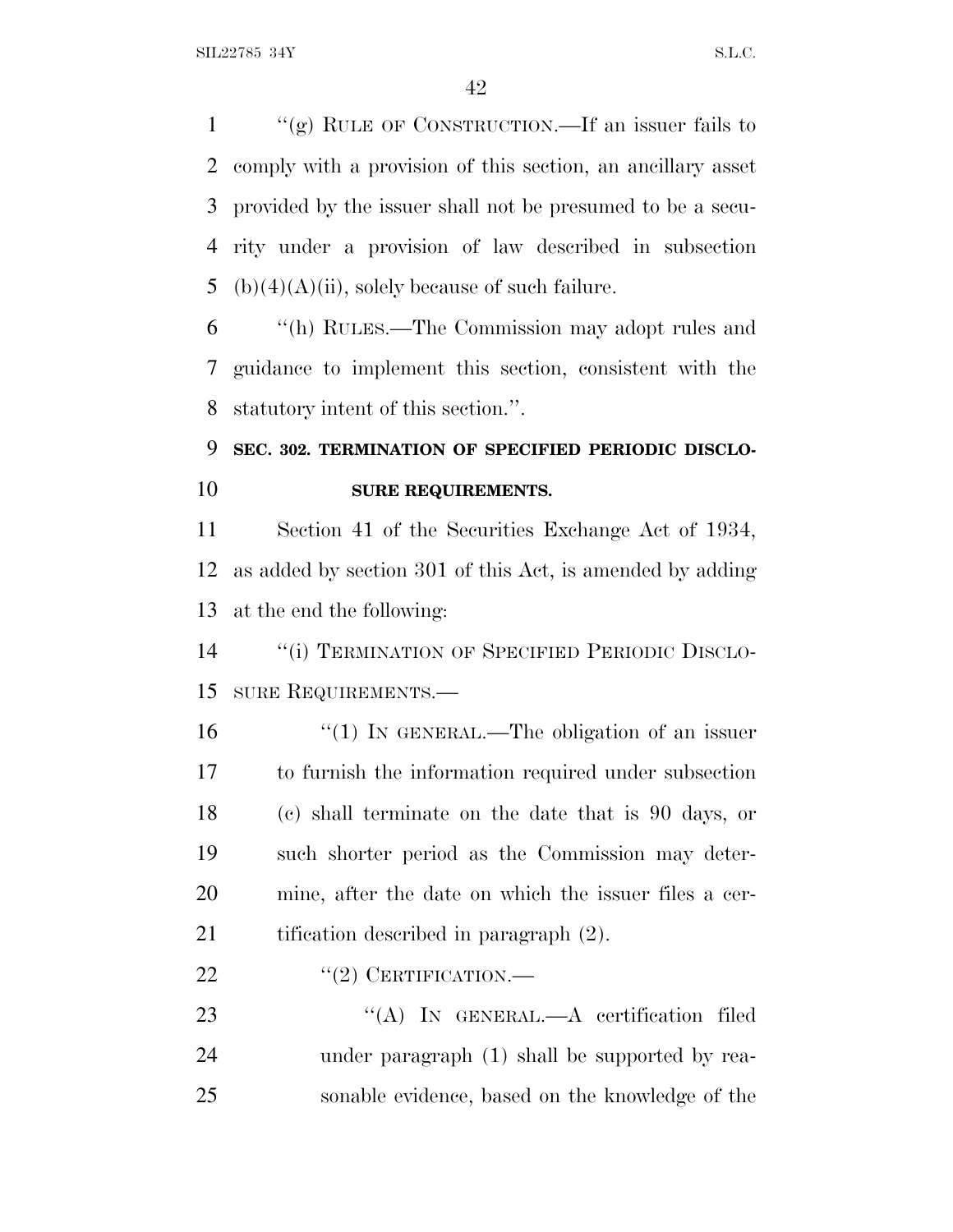| $\mathbf{1}$   | issuer filing the certification, after due inquiry, |
|----------------|-----------------------------------------------------|
| $\overline{2}$ | $that-$                                             |
| 3              | "(i) the average daily aggregate value              |
| $\overline{4}$ | of all trading in the applicable ancillary          |
| 5              | asset in all spot markets open to the public        |
| 6              | in the United States in the 12-month pe-            |
| $\overline{7}$ | riod preceding the date on which the cer-           |
| 8              | tification is filed was not greater than            |
| 9              | $$5,000,000;$ or                                    |
| 10             | $\lq\lq$ (ii) during the 12-month period pre-       |
| 11             | eeding the date on which the certification          |
| 12             | is filed, neither the applicable issuer, nor        |
| 13             | any entity controlled by the applicable             |
| 14             | issuer, engaged in entrepreneurial or man-          |
| 15             | agerial efforts that primarily determined           |
| 16             | the value of the ancillary asset.                   |
| 17             | $\lq\lq(B)$ DENIAL.—                                |
| 18             | "(i) IN GENERAL.—Subject to sub-                    |
| 19             | paragraph $(C)(ii)$ , the Commission may, by        |
| <b>20</b>      | majority vote and after notice and oppor-           |
| 21             | tunity for hearing, deny a certification filed      |
| 22             | under paragraph (1) if the Commission               |
| 23             | finds that the certification is not supported       |
| 24             | by substantial evidence.                            |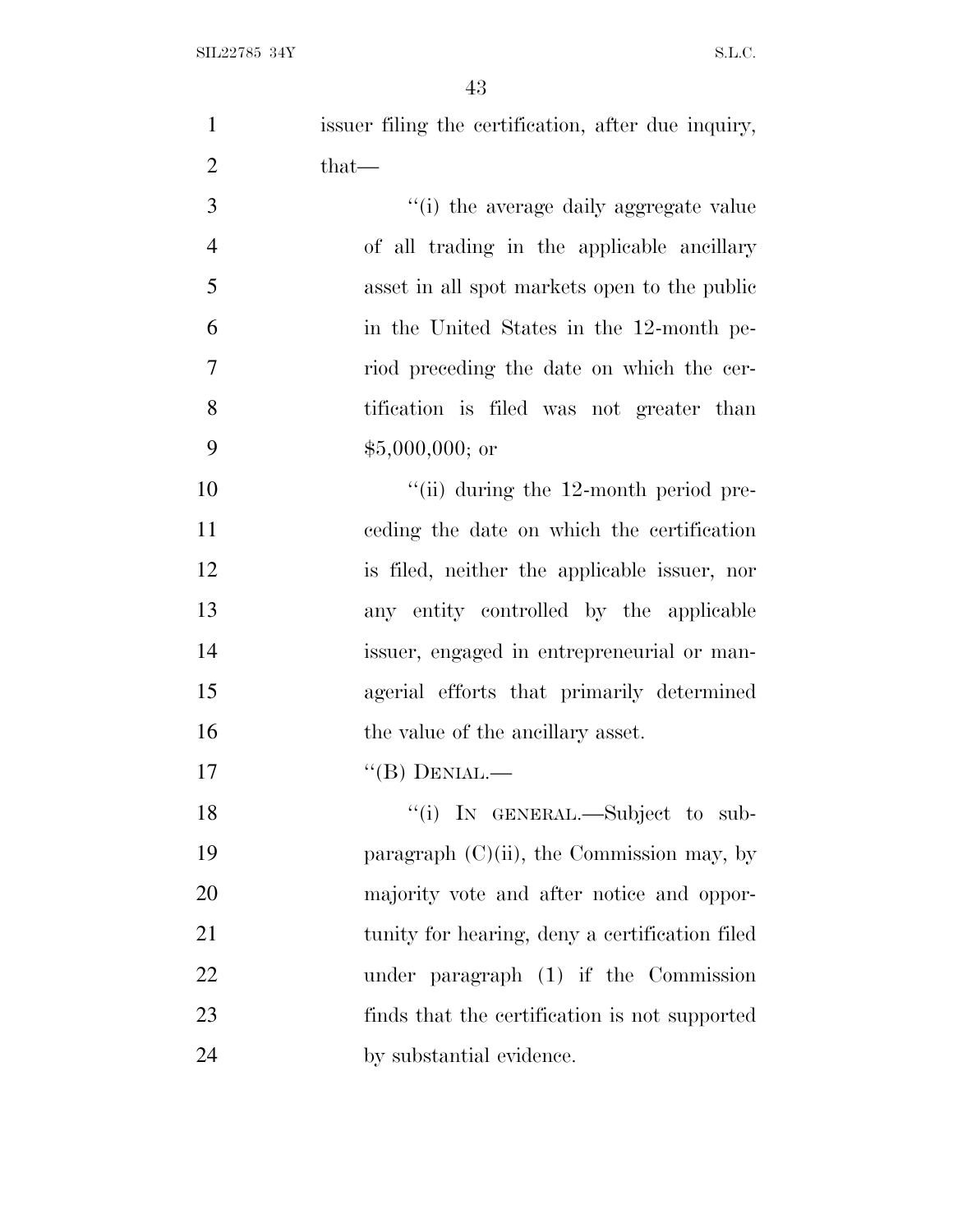| $\mathbf{1}$   | "(ii) EFFECT.—The denial, under              |
|----------------|----------------------------------------------|
| $\overline{2}$ | clause (i), of a certification filed under   |
| 3              | paragraph $(1)$ —                            |
| $\overline{4}$ | $\lq\lq$ shall terminate the certifi-        |
| 5              | cation so filed; and                         |
| 6              | $\lq\lq$ (II) shall not prevent the appli-   |
| $\overline{7}$ | cable issuer from filing another cer-        |
| 8              | tification under paragraph $(1)$ , if the    |
| 9              | re-filed certification is filed not earlier  |
| 10             | than 180 days after the date on which        |
| 11             | the original certification is denied.        |
| 12             | $``(C)$ PENDING STATUS.—                     |
| 13             | "(i) IN GENERAL.—Termination of              |
| 14             | the disclosure requirements described in     |
| 15             | paragraph (1) applicable to an issuer that   |
| 16             | has filed a certification under that para-   |
| 17             | graph shall be deferred pending review by    |
| 18             | the Commission of the evidence supporting    |
| 19             | the certification.                           |
| 20             | "(ii) EFFECT OF DELAY.—If, as of             |
| 21             | the date that is 90 days after receiving a   |
| 22             | certification filed under paragraph (1), the |
| 23             | Commission has not requested additional      |
| 24             | evidence with respect to the certification   |
| 25             | from the applicable issuer, the disclosure   |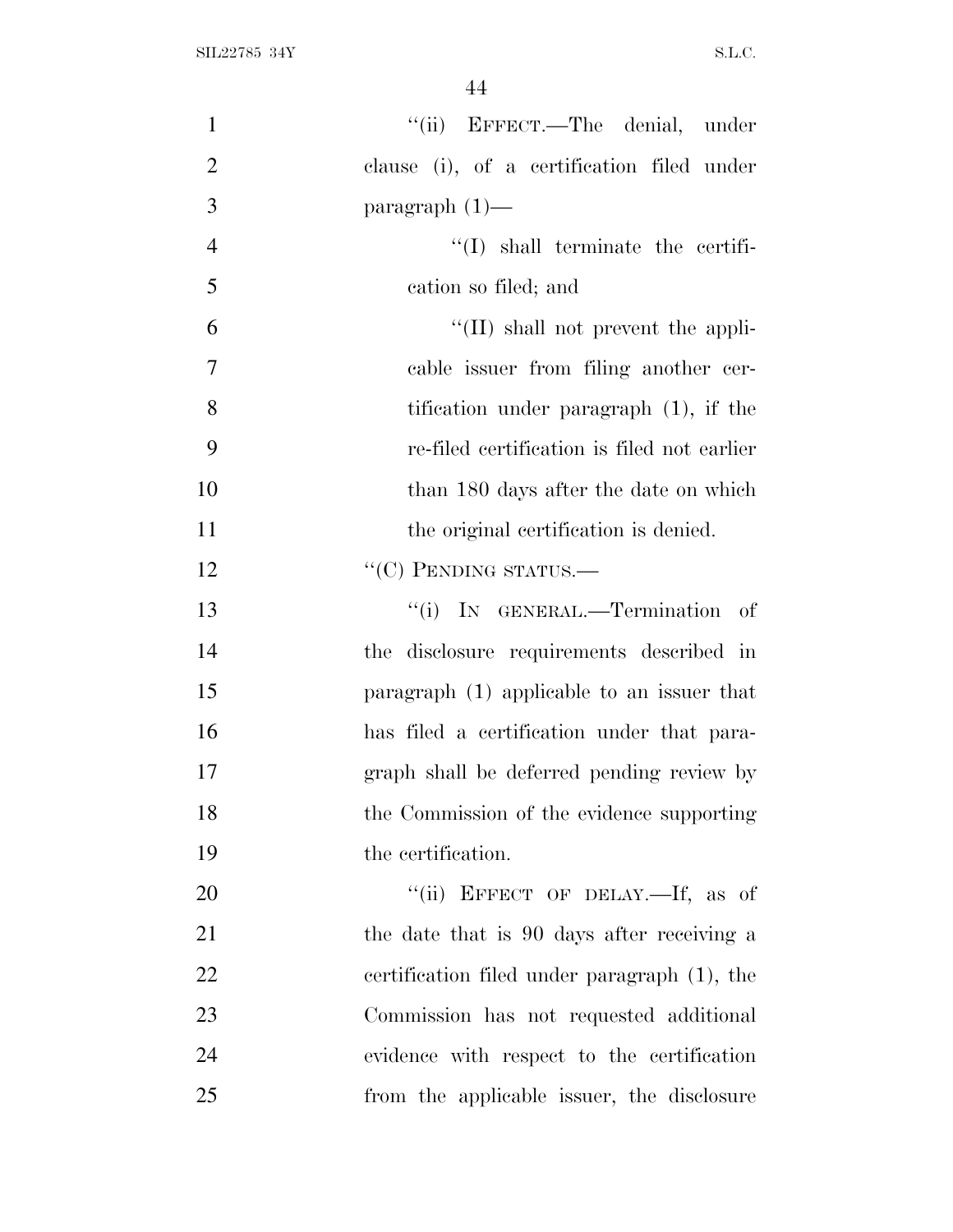obligations that are the subject of the cer-2 tification shall terminate.".

## **SEC. 303. GUIDANCE RELATING TO SATISFACTORY CON-TROL LOCATION.**

 Not later than 180 days after the date of the enact- ment of this Act, the Securities and Exchange Commission (referred to in this title as the ''Commission'') shall issue guidance relating to section 240.15c3–3 of title 17, Code of Federal Regulations, or any successor regulation, pro- viding that the requirement to designate a satisfactory control location for a digital asset that is, or may rep- resent ownership of, a security may be satisfied by pro- tecting the digital asset through commercially reasonable cybersecurity practices to maintain control of sufficient private key material to transfer control of the digital asset to another person, or to cause another person to obtain control of the digital asset, including by means of a smart contract that generates private key material without the involvement of a natural person.

#### **SEC. 304. CUSTODY AND CUSTOMER PROTECTION RULES.**

21 (a) IN GENERAL.—

22 (1) MODERNIZATION OF EXISTING RULES AND 23 ADOPTION OF NEW RULES.—Not later than 18 months after the date of enactment of this Act, the Commission shall—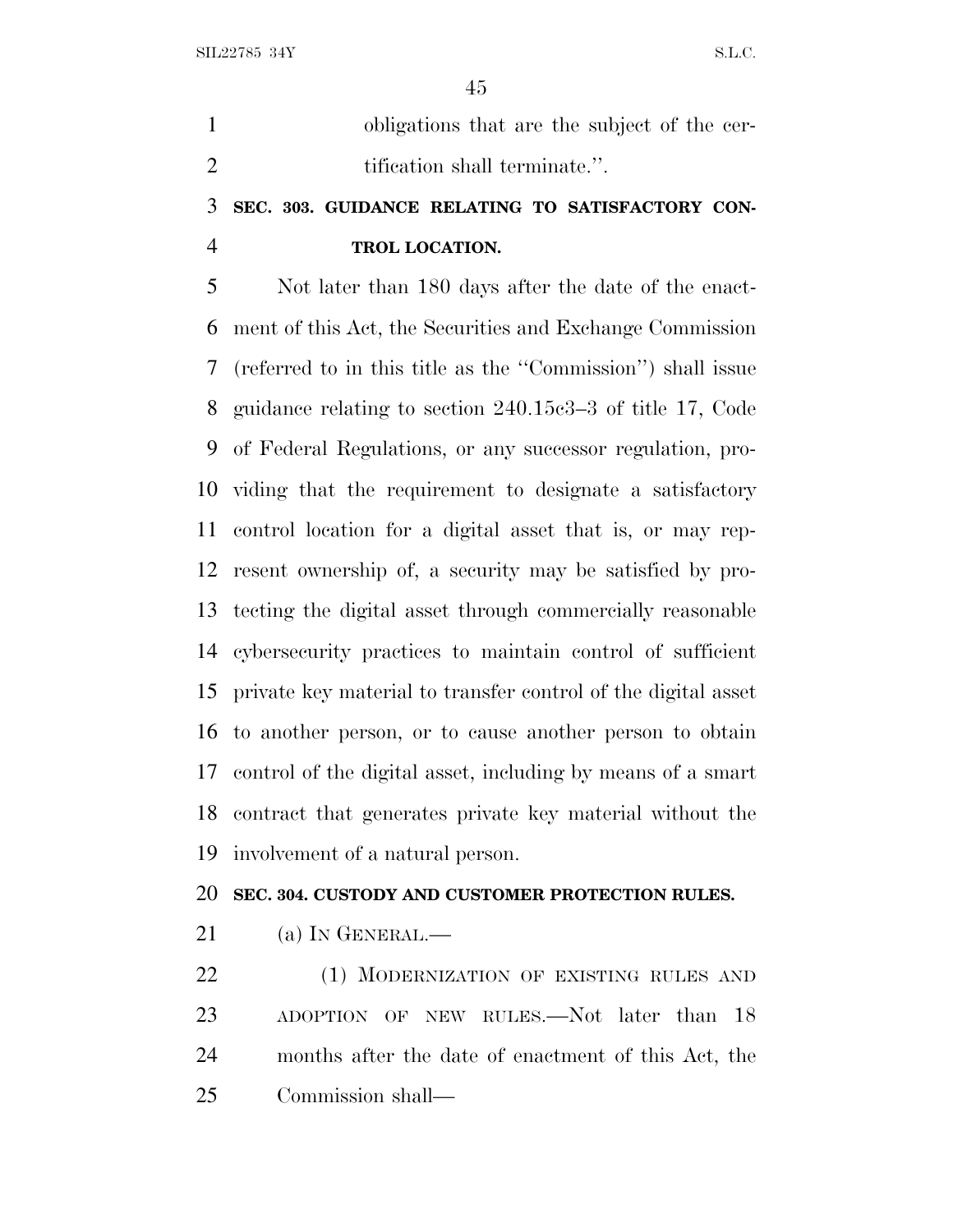| $\mathbf{1}$   | (A) complete the multi-year study of the            |
|----------------|-----------------------------------------------------|
| $\overline{2}$ | Commission with respect to the modernization        |
| 3              | of the rules of the Commission relating to cus-     |
| $\overline{4}$ | tomer protection (section $240.15c3-3$ of title     |
| 5              | 17, Code of Federal Regulations) and custody        |
| 6              | of securities, digital assets, and client funds     |
| 7              | (section $275.206(4)-2$ of title 17, Code of Fed-   |
| 8              | eral Regulations); and                              |
| 9              | (B) consistent with the results of the study        |
| 10             | described in subparagraph $(A)$ , adopt final rules |
| 11             | relating to the issues described in paragraph       |
| 12             | (2).                                                |
| 13             | (2) CONTENTS.—The final rules adopted under         |
| 14             | paragraph $(1)(B)$ shall address the following con- |
| 15             | cepts:                                              |
| 16             | (A) Investor protection and education with          |
| 17             | respect to digital assets.                          |
| 18             | (B) Digital assets, distributed ledger tech-        |
| 19             | nology, and use of collaborative custody or         |
| 20             | multi-signature arrangements, including dis-        |
| 21             | tribution of private key material and resulting     |
| 22             | obligations.                                        |
| 23             | (C) Changes in market structure and asset           |
| 24             | characteristics, including disuse of physical se-   |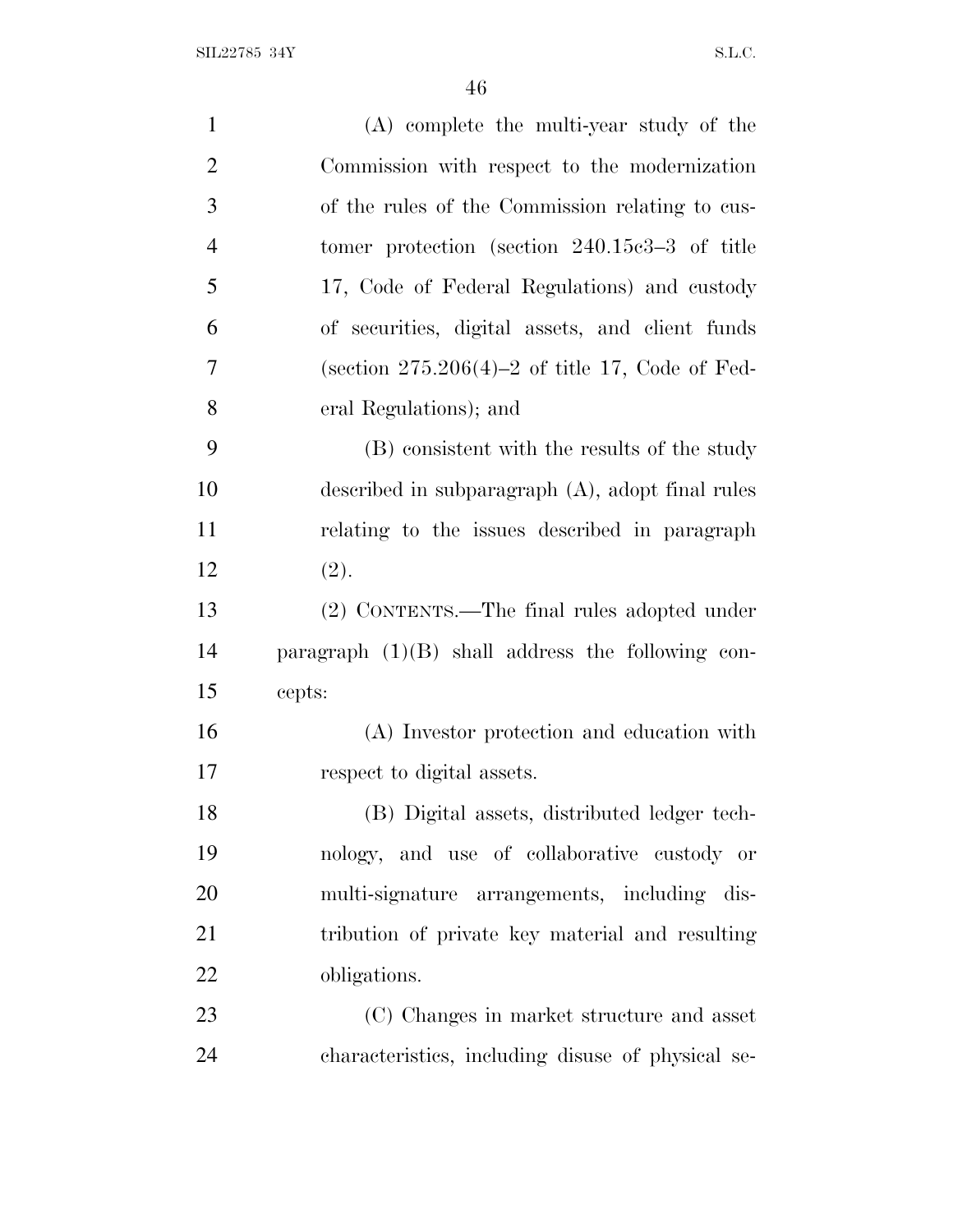| $\mathbf{1}$   | curities and assets and appropriate custodial               |
|----------------|-------------------------------------------------------------|
| $\overline{2}$ | methods for electronically native assets.                   |
| 3              | (D) Reduction of regulatory burden.                         |
| $\overline{4}$ | (E) Use of technology to facilitate regu-                   |
| 5              | latory compliance and risk management.                      |
| 6              | (F) Parity of State- and nationally-char-                   |
| 7              | tered banks, as defined in section $202(a)$ of the          |
| 8              | Investment Advisers Act of 1940 (15 U.S.C.                  |
| 9              | $80b-2(a)$ , with respect to asset custody in a             |
| 10             | manner consistent with that Act (15 U.S.C.                  |
| 11             | 80b–1 et seq.) and other existing law.                      |
| 12             | (G) Standards under which an issuer of an                   |
| 13             | unregistered digital asset that is, or may rep-             |
| 14             | resent ownership of, a security is not required             |
| 15             | to utilize a registered transfer agent.                     |
| 16             | (H) Specification of the digital assets                     |
| 17             | which constitute client funds under section                 |
| 18             | $275.206(4)-2$ of title 17, Code of Federal Reg-            |
| 19             | ulations.                                                   |
| 20             | (b) DIGITAL ASSETS AND SECURITIES.—Not later                |
| 21             | than 270 days after the date of enactment of this Act,      |
| 22             | the Commission shall adopt final guidance permitting, for   |
| 23             | the purposes of section $240.15e3-3(b)$ of title 17, Code   |
| 24             | of Federal Regulations, a broker or a dealer to perform,    |
|                | 25 within the same legal entity, both trading and custodial |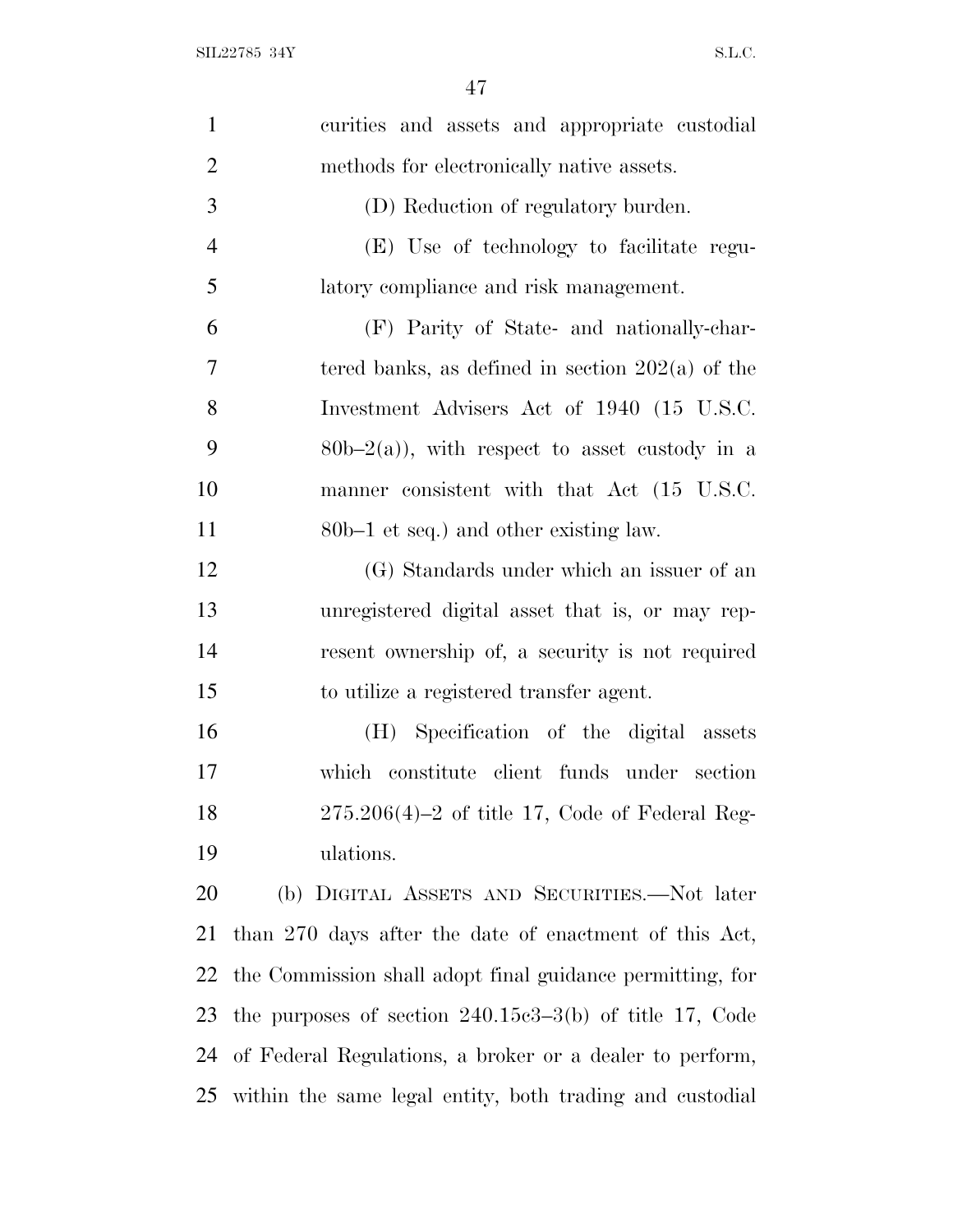activities relating to fully-paid and excess margin digital assets, including virtual currency and digital assets that are securities or may represent ownership of securities, in addition to traditional securities, client funds, and other assets permitted by the Commission to be within the con-trol of a broker or dealer.

# **TITLE IV—RESPONSIBLE COMMODITIES INNOVATION**

#### **SEC. 401. DEFINITIONS.**

 Section 1a of the Commodity Exchange Act (7 U.S.C. 1a) is amended—

 (1) in paragraph (9), by striking ''and frozen concentrated orange juice'' and inserting ''frozen concentrated orange juice, and a digital asset (con-15 sistent with section  $2(c)(2)(F)$ ";

 (2) by inserting after paragraph (15) the fol-lowing:

18 "(15A) DIGITAL ASSET.—

19 "(A) IN GENERAL.—Except as provided in subparagraph (B), the term 'digital asset' has the meaning given the term in section 9801 of 22 title 31, United States Code.

23 "'(B) EXCLUSION.—The term 'digital asset' does not include an asset that provides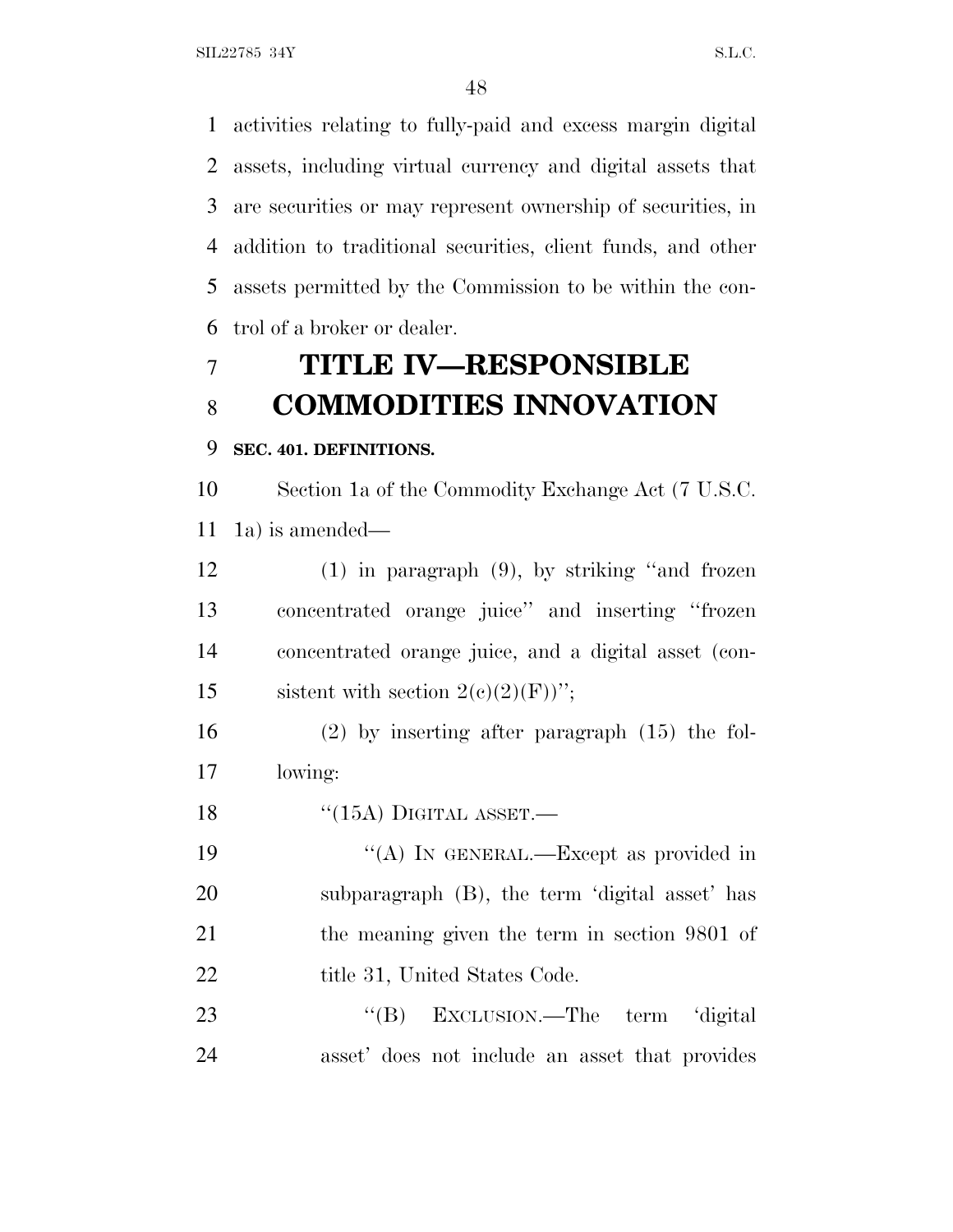| $\mathbf{1}$   | the holder of the asset with any of the following     |
|----------------|-------------------------------------------------------|
| $\overline{2}$ | rights in a business entity:                          |
| 3              | "(i) A debt or equity interest in that                |
| $\overline{4}$ | entity.                                               |
| 5              | "(ii) Liquidation rights with respect                 |
| 6              | to that entity.                                       |
| 7              | "(iii) An entitlement to an interest or               |
| 8              | dividend payment from that entity.                    |
| 9              | "(iv) A profit or revenue share in that               |
| 10             | entity derived solely from the entrepre-              |
| 11             | neurial or managerial efforts of others.              |
| 12             | $f'(v)$ Any other financial interest in               |
| 13             | that entity.                                          |
| 14             | "(15B) DIGITAL ASSET EXCHANGE.—The term               |
| 15             | digital asset exchange' means a trading facility that |
| 16             | lists for trading at least 1 digital asset.";         |
| 17             | $(3)$ in paragraph $(28)(A)(i)$ —                     |
| 18             | $(A)$ in subclause $(I)$ —                            |
| 19             | $(i)$ in item $(aa)$ —                                |
| 20             | $(I)$ in subitem $(EE)$ , by striking                 |
| 21             | "or" at the end; and                                  |
| 22             | (II) by adding at the end the fol-                    |
| 23             | lowing:                                               |
| 24             | $\cdot$ (GG) the purchase or                          |
| 25             | sale of a digital asset that is                       |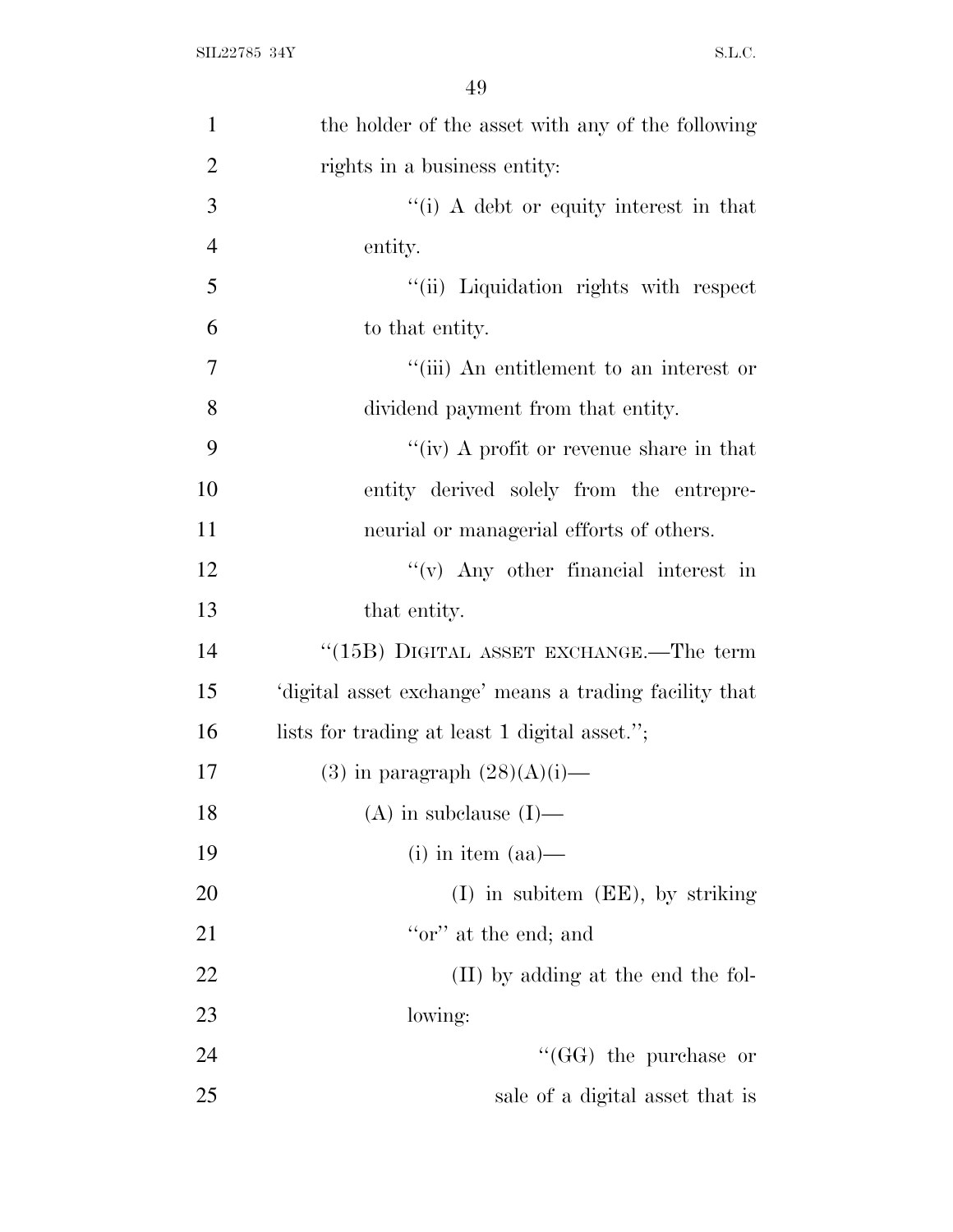| $\mathbf{1}$   | traded on or subject to the          |
|----------------|--------------------------------------|
| $\overline{2}$ | rules of a registered entity;";      |
| 3              | (ii) in item (bb), by striking "and" |
| $\overline{4}$ | and inserting "or"; and              |
| 5              | (iii) by adding at the end the fol-  |
| 6              | lowing:                              |
| $\tau$         | $\lq\lq$ (ce) acting as<br>$\alpha$  |
| 8              | counterparty to any cash or spot     |
| 9              | agreement, contract, or trans-       |
| 10             | action involving a digital asset     |
| 11             | with a person who is not an eligi-   |
| 12             | ble contract participant, unless     |
| 13             | the activity is—                     |
| 14             | $\lq\lq$ (AA) conducted in           |
| 15             | compliance with the laws of          |
| 16             | the State in which the activ-        |
| 17             | ity occurs;                          |
| 18             | "(BB) subject to regu-               |
| 19             | lation by another Federal            |
| 20             | authority; or                        |
| 21             | "(CC) separately regu-               |
| 22             | lated under this Act; and";          |
| 23             | and                                  |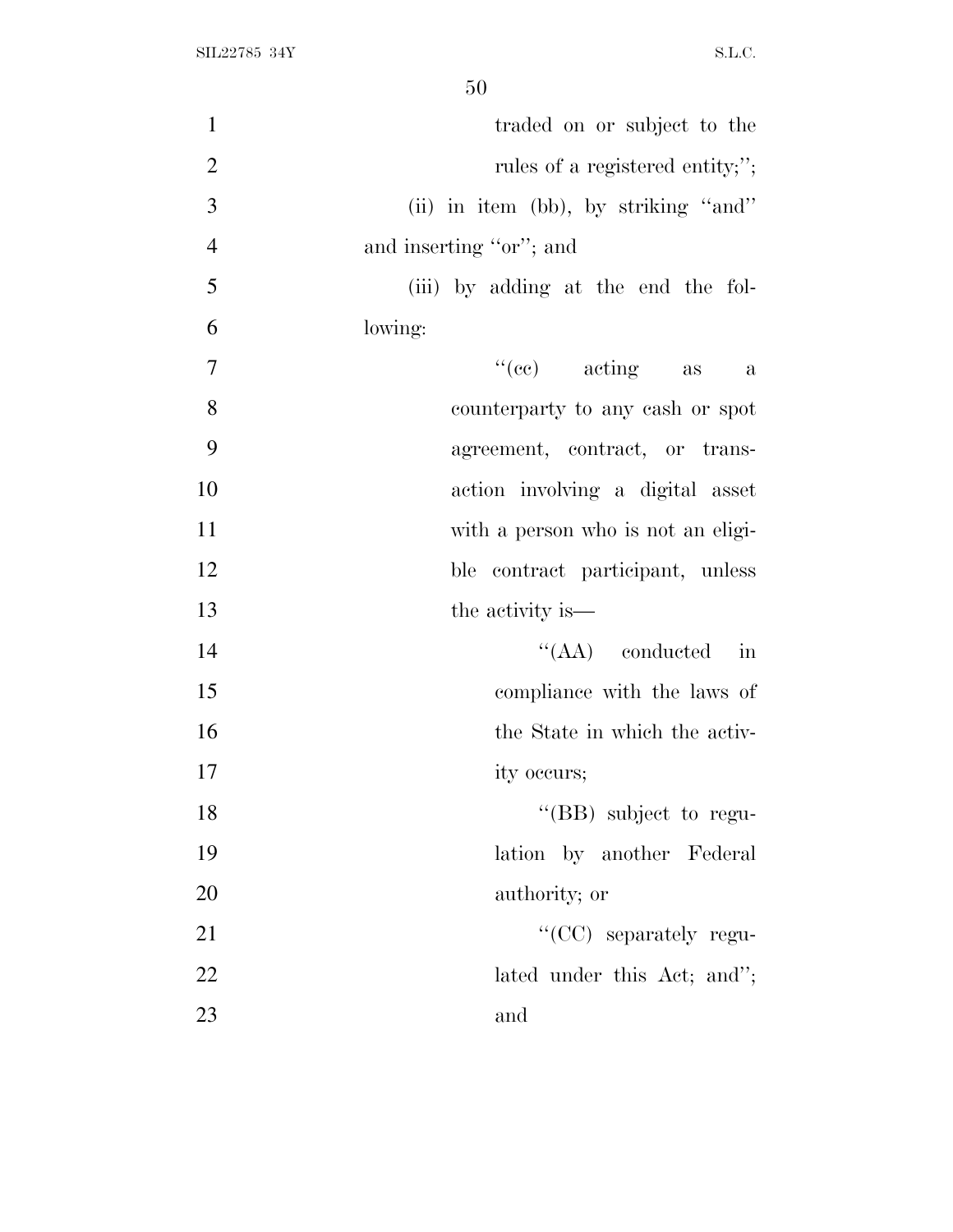| $\mathbf{1}$   | (B) in subclause (II), by striking "items                   |
|----------------|-------------------------------------------------------------|
| $\overline{2}$ | $(aa)$ or $(bb)$ " and inserting "item $(aa)$ , $(bb)$ , or |
| 3              | $(cc)$ ";                                                   |
| $\overline{4}$ | $(4)$ by inserting after paragraph $(39)$ the fol-          |
| 5              | lowing:                                                     |
| 6              | "(39A) REGISTERED DIGITAL ASSET<br>EX-                      |
| 7              | CHANGE.—The term 'registered digital asset ex-              |
| 8              | change' means a digital asset exchange registered           |
| 9              | under section 5 <i>i</i> ."; and                            |
| 10             | $(5)$ in paragraph $(40)$ —                                 |
| 11             | $(A)$ in subparagraph $(E)$ , by striking                   |
| 12             | "and" at the end;                                           |
| 13             | $(B)$ by redesignating subparagraph $(F)$ as                |
| 14             | subparagraph $(G)$ ; and                                    |
| 15             | $(C)$ by inserting after subparagraph $(E)$                 |
| 16             | the following:                                              |
| 17             | $\lq\lq(F)$ a registered digital asset exchange;            |
| 18             | and".                                                       |
| 19             | SEC. 402. REPORTING AND RECORDKEEPING.                      |
| 20             | Section 4g of the Commodity Exchange Act (7 U.S.C.          |
| 21             | $6g$ ) is amended—                                          |
| 22             | (1) in subsection (a), by inserting "digital as-            |
| 23             | sets or" before "commodities"; and                          |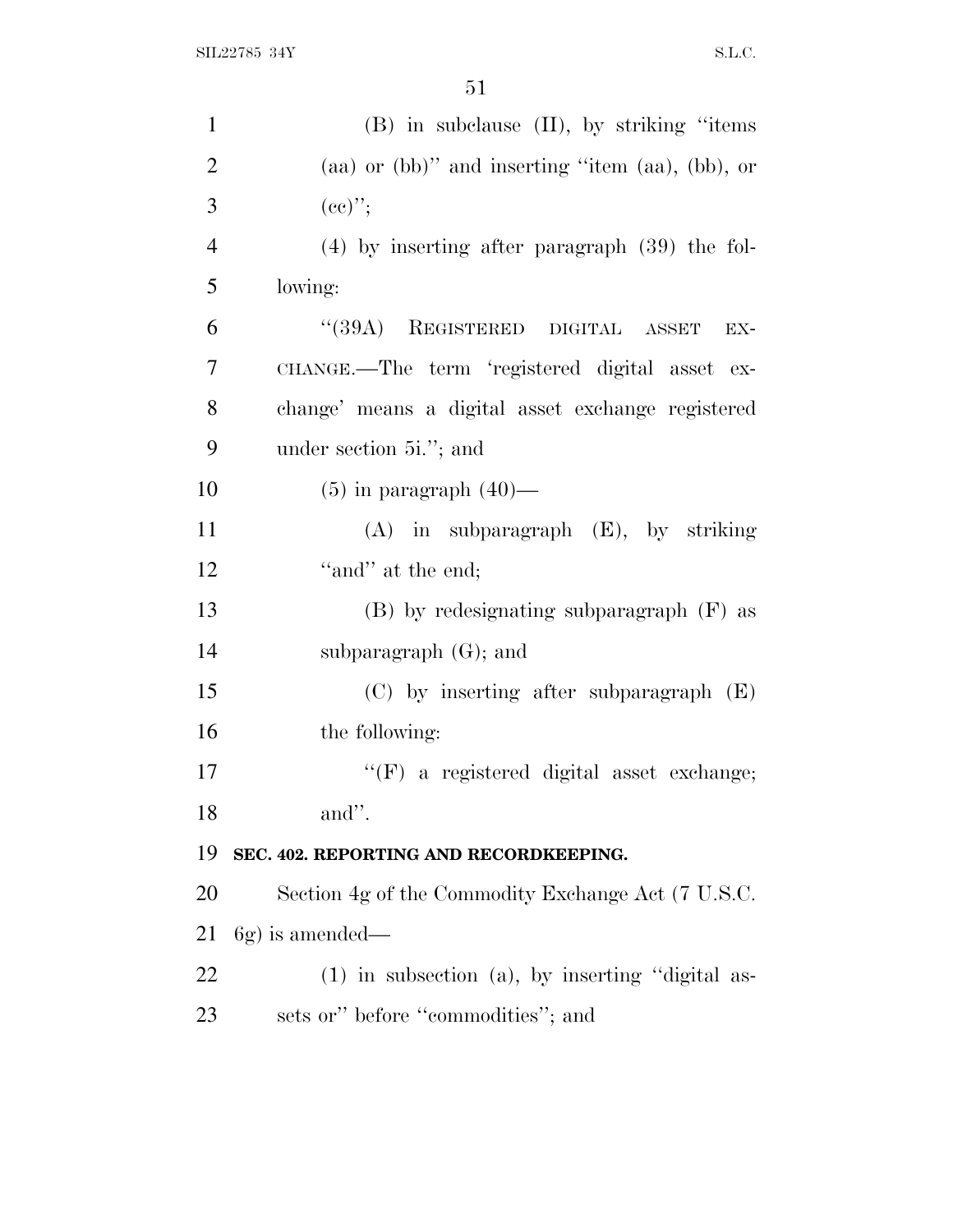| $\mathbf{1}$   | $(2)$ in subsection (d), in the second sentence, by         |
|----------------|-------------------------------------------------------------|
| $\overline{2}$ | striking "commodity futures." and inserting "com-           |
| 3              | modities.".                                                 |
| $\overline{4}$ | SEC. 403. CFTC JURISDICTION OVER DIGITAL ASSET              |
| 5              | <b>TRANSACTIONS.</b>                                        |
| 6              | (a) COMMISSION JURISDICTION OVER RETAIL DIG-                |
| 7              | <b>ITAL ASSET TRANSACTIONS.—</b>                            |
| 8              | (1) IN GENERAL.—Section $2(e)(2)$ of the Com-               |
| 9              | modity Exchange Act $(7 \text{ U.S.C. } 2(e)(2))$ is amend- |
| 10             | $ed$ —                                                      |
| 11             | (A) in subparagraph $(D)(ii)$ —                             |
| 12             | $(i)$ in subclause $(III)$ , in the matter                  |
| 13             | preceding item (aa), by inserting "of a                     |
| 14             | commodity, other than a digital asset," be-                 |
| 15             | fore "that";                                                |
| 16             | (ii) by redesignating subclauses $(IV)$                     |
| 17             | and $(V)$ as subclauses $(V)$ and $(VI)$ , re-              |
| 18             | spectively; and                                             |
| 19             | (iii) by inserting after subclause (III)                    |
| 20             | the following:                                              |
| 21             | "(IV) a contract of sale of a dig-                          |
| 22             | ital asset that—                                            |
| 23             | "(aa) results in actual deliv-                              |
| 24             | ery within 2 days or such other                             |
| 25             | period as the Commission may                                |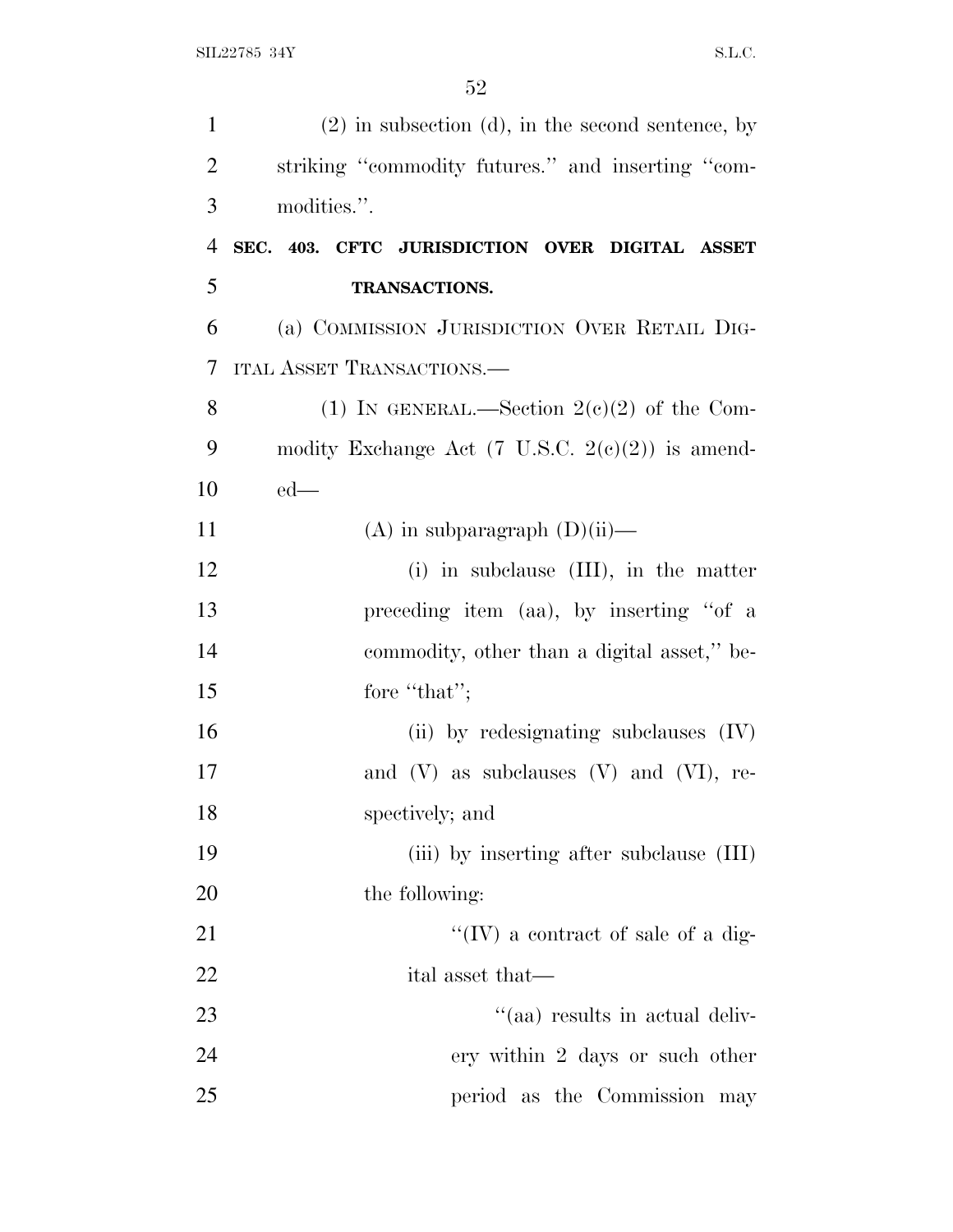| $\mathbf{1}$   | determine by rule based upon the                   |
|----------------|----------------------------------------------------|
| $\overline{2}$ | typical commercial practice in                     |
| 3              | cash or spot markets for the dig-                  |
| $\overline{4}$ | ital asset involved; or                            |
| 5              | "(bb) is executed on or sub-                       |
| 6              | ject to the rules of a registered                  |
| 7              | digital asset exchange or with a                   |
| 8              | registered futures commission                      |
| 9              | merchant;"; and                                    |
| 10             | (B) by adding at the end the following:            |
| 11             | COMMISSION JURISDICTION<br>$``$ (F)<br><b>OVER</b> |
| 12             | DIGITAL ASSET TRANSACTIONS.                        |
| 13             | $``(i)$ In GENERAL.—                               |
| 14             | "(I) JURISDICTION.—Subject to                      |
| 15             | sections 6d and $12(e)$ and section 403            |
| 16             | of the Commodity Futures Moderniza-                |
| 17             | tion Act of $2000$ (7 U.S.C. 27a), the             |
| 18             | Commission shall have exclusive juris-             |
| 19             | diction over any agreement, contract,              |
| 20             | or transaction involving a contract of             |
| 21             | sale of a digital asset in interstate              |
| 22             | commerce, including ancillary assets               |
| 23             | (consistent with section $41(b)(4)$ of             |
| 24             | the Securities Exchange Act of 1934),              |
| 25             | except that specified periodic report-             |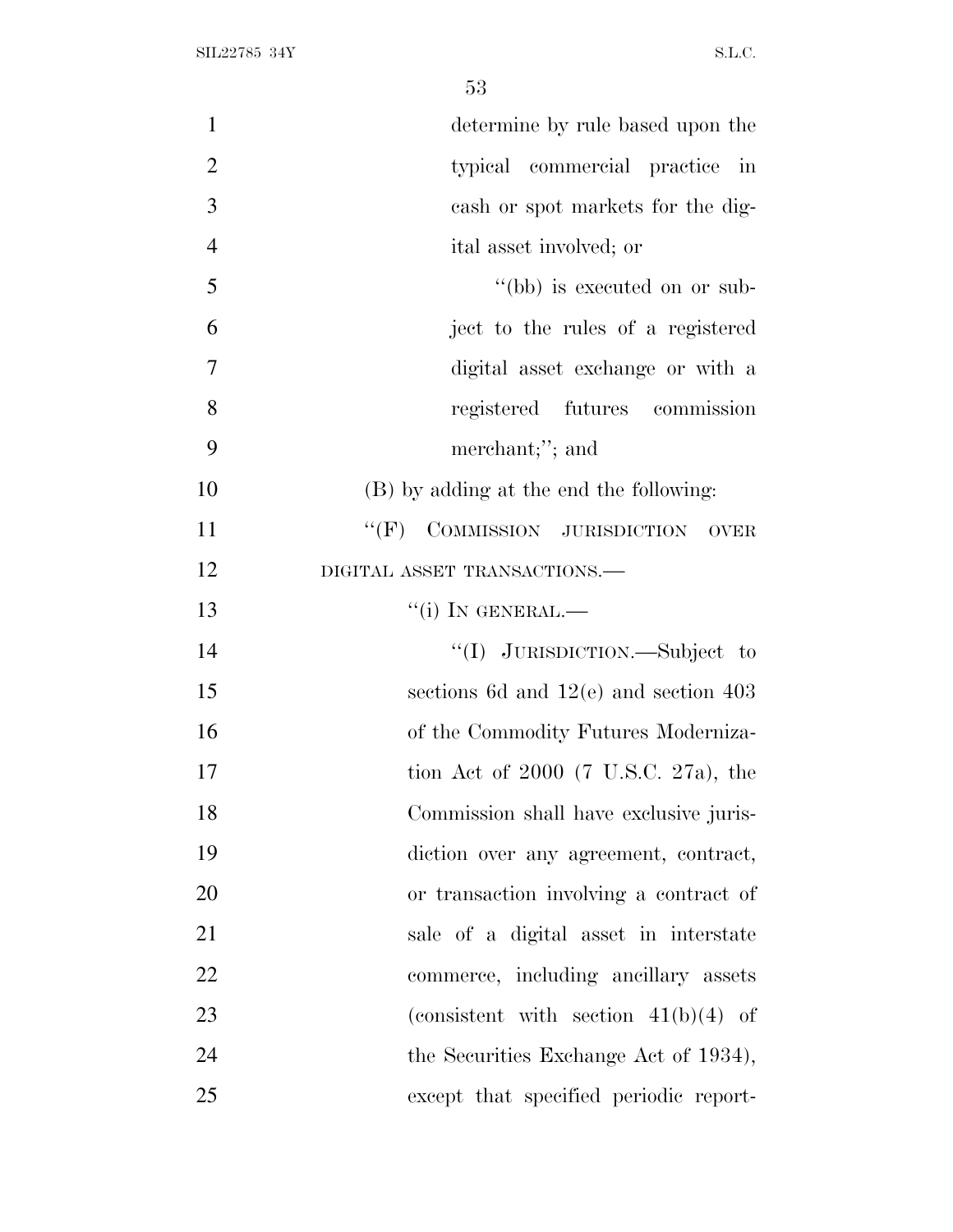| $\mathbf{1}$   | ing requirements made by an issuer                          |
|----------------|-------------------------------------------------------------|
| $\overline{2}$ | which provided the holder of the secu-                      |
| 3              | rity with an ancillary asset under that                     |
| $\overline{4}$ | section, and the security that con-                         |
| 5              | stitutes an investment contract (with-                      |
| 6              | in the meaning of section $2(a)(1)$ of                      |
| $\overline{7}$ | the Securities Act of 1933 (15 U.S.C.                       |
| 8              | $77b(a)(1)$ , shall remain within the                       |
| 9              | jurisdiction of the Securities and Ex-                      |
| 10             | change Commission.                                          |
| 11             | "(II) FUNGIBILITY REQUIRE-                                  |
| 12             | MENT.-The Commission shall only                             |
| 13             | exercise jurisdiction over an agree-                        |
| 14             | ment, contract, or transaction involv-                      |
| 15             | ing a contract of sale of a digital asset                   |
| 16             | that is fungible, which shall not in-                       |
| 17             | clude digital collectibles and other                        |
| 18             | unique digital assets.                                      |
| 19             | "(ii) WITHHOLDING OF RULEMAKING                             |
| 20             | <b>AUTHORITY</b><br><b>OVER</b><br><b>CERTAIN</b><br>TRANS- |
| 21             | ACTIONS.—Notwithstanding clause (i), this                   |
| 22             | subparagraph shall not be interpreted to                    |
| 23             | permit the Commission to issue any rule                     |
| 24             | regarding any agreement, contract, or                       |
| 25             | transaction that is not offered, solicited,                 |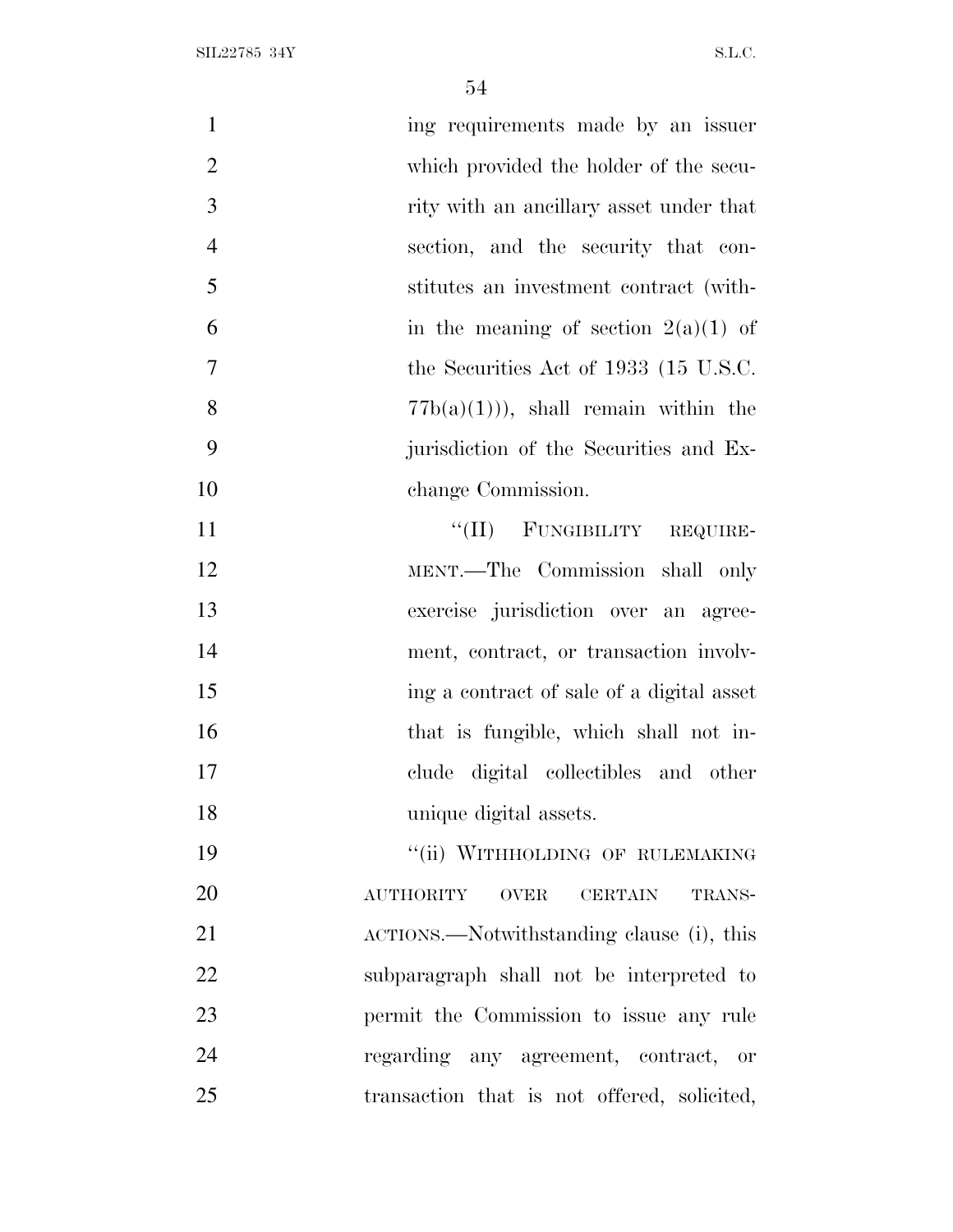| $\mathbf{1}$   | traded, facilitated, executed, cleared, re-            |
|----------------|--------------------------------------------------------|
| $\overline{2}$ | ported, or otherwise dealt in—                         |
| 3              | $\lq(1)$ on or subject to the rules of                 |
| $\overline{4}$ | a registered entity; or                                |
| 5              | "(II) by any other entity reg-                         |
| 6              | istered by the Commission.                             |
| 7              | "(iii) LIMITATION.—Clause (i) shall                    |
| 8              | not apply to custodial activities with re-             |
| 9              | spect to a digital asset of an entity super-           |
| 10             | vised or regulated by a State or other Fed-            |
| 11             | eral regulatory agency.".                              |
| 12             | (2)<br>CONFORMING AMENDMENT.-Section                   |
| 13             | $2(a)(1)(A)$ of the Commodity Exchange Act (7)         |
| 14             | U.S.C. $2(a)(1)(A)$ is amended, in the first sentence, |
| 15             | by striking "section 19 of this Act" and inserting     |
| 16             | "subsection $(c)(2)(F)$ or section 19".                |
| 17             | (b) SEGREGATION OF DIGITAL ASSETS.—Section 4d          |
| 18             | of the Commodity Exchange Act (7 U.S.C. 6d) is amended |
| 19             | by adding at the end the following:                    |
| 20             | "(i) SEGREGATION OF DIGITAL ASSETS.—                   |
| 21             | $\cdot\cdot(1)$ HOLDING OF CUSTOMER ASSETS.—           |
| 22             | "(A) IN GENERAL.—Each futures commis-                  |
| 23             | sion merchant shall hold customer money, as-           |
| 24             | sets, and property in a manner to minimize the         |
| 25             | customer's risk of loss of, or unreasonable delay      |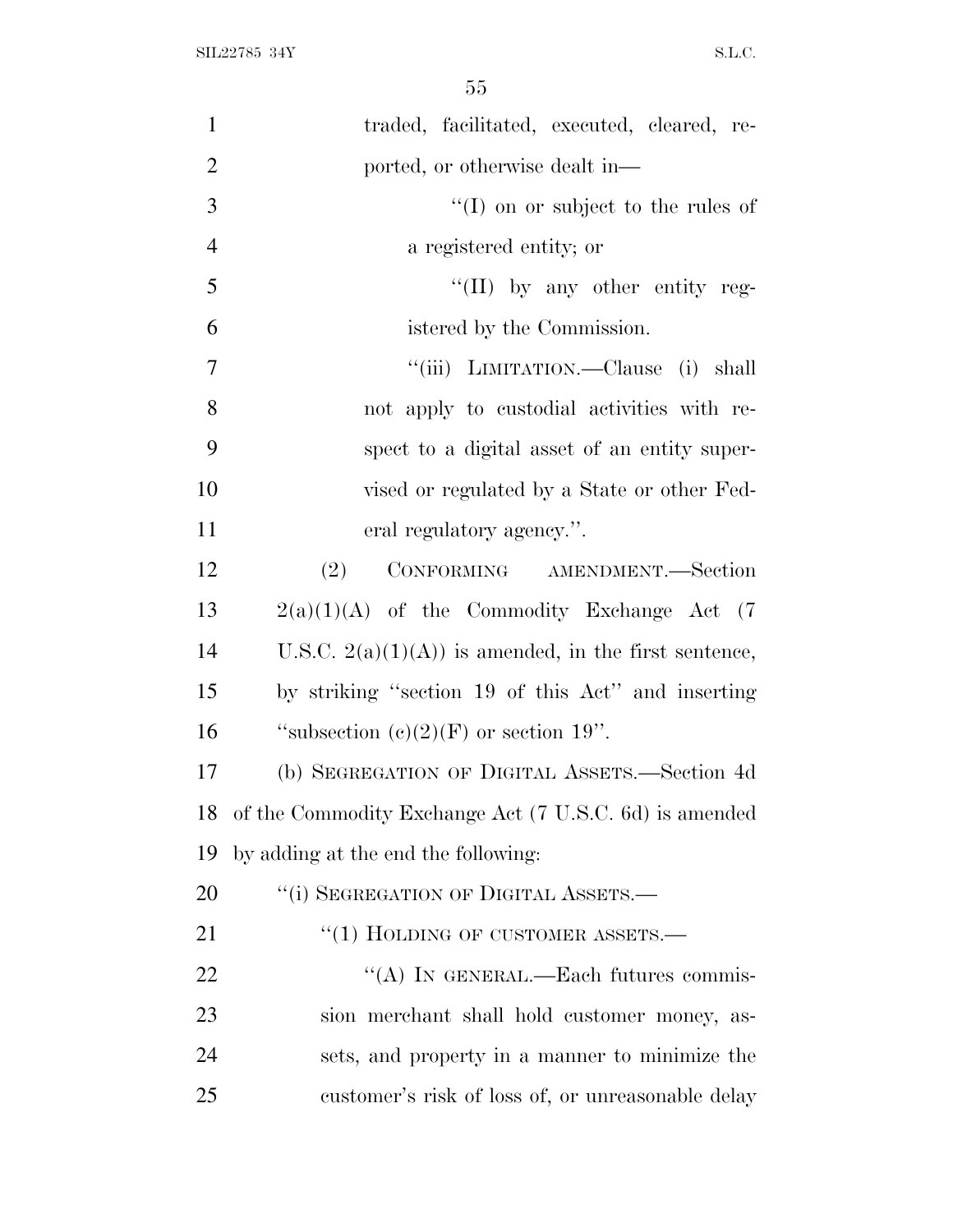| $\mathbf{1}$   | in the access to, the money, assets, and prop-     |
|----------------|----------------------------------------------------|
| $\overline{2}$ | erty.                                              |
| 3              | "(B) CUSTODIAN.—A futures commission               |
| $\overline{4}$ | merchant shall hold the property of a customer     |
| 5              | of the futures commission merchant with a li-      |
| 6              | censed, chartered, or registered entity subject to |
| 7              | regulation by 1 of the following agencies:         |
| 8              | $\lq\lq$ (i) The Commission.                       |
| 9              | "(ii) The Securities and Exchange                  |
| 10             | Commission.                                        |
| 11             | "(iii) An appropriate Federal banking              |
| 12             | agency (as defined in section 3 of the Fed-        |
| 13             | eral Deposit Insurance Act (12 U.S.C.              |
| 14             | $1813)$ ).                                         |
| 15             | "(iv) A State bank supervisor (as de-              |
| 16             | fined in that section).                            |
| 17             | $f'(v)$ An appropriate foreign govern-             |
| 18             | mental authority in the home country of            |
| 19             | the custodian.                                     |
| 20             | $''(2)$ SEGREGATION OF FUNDS.—                     |
| 21             | "(A) DEFINITION OF DIGITAL ASSET CUS-              |
| 22             | TOMER.—In this paragraph, the term 'digital        |
| 23             | asset customer' means a customer involved in a     |
| 24             | cash or spot, leveraged, margined, or financed     |
| 25             | digital asset transaction in which the futures     |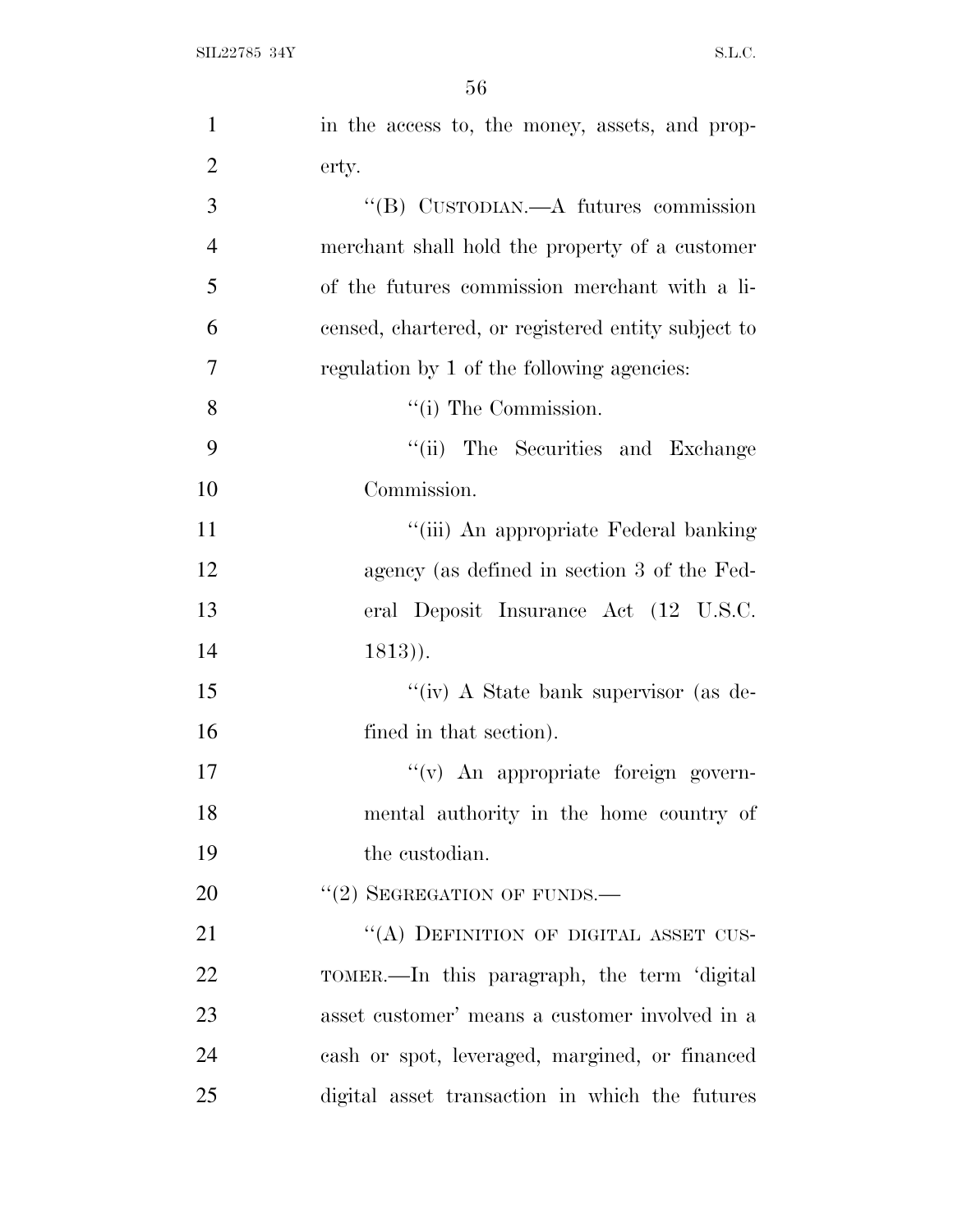| $\mathbf{1}$   | commission merchant is acting as the        |
|----------------|---------------------------------------------|
| $\overline{2}$ | counterparty.                               |
| 3              | $``$ (B) REQUIREMENTS.—                     |
| $\overline{4}$ | "(i) IN GENERAL.—A futures commis-          |
| 5              | sion merchant shall treat and deal with all |
| 6              | money, assets, and property of any digital  |
| $\overline{7}$ | asset customer received as belonging to the |
| 8              | customer.                                   |
| 9              | "(ii) COMMINGLING PROHIBITED.-              |
| 10             | Money, assets, and property of a digital    |
| 11             | asset customer described in clause (i)—     |
| 12             | "(I) shall be separately accounted          |
| 13             | for; and                                    |
| 14             | "(II) shall not be—                         |
| 15             | "(aa) commingled with the                   |
| 16             | funds of the futures commission             |
| 17             | merchant; or                                |
| 18             | "(bb) used to margin, se-                   |
| 19             | cure, or guarantee any trades or            |
| 20             | accounts of any customer or per-            |
| 21             | son other than the person for               |
| 22             | whom the money, assets, or prop-            |
| 23             | erty are held.                              |
| 24             | $``(C)$ EXCEPTIONS.—                        |
| 25             | $``(i)$ USE OF FUNDS.—                      |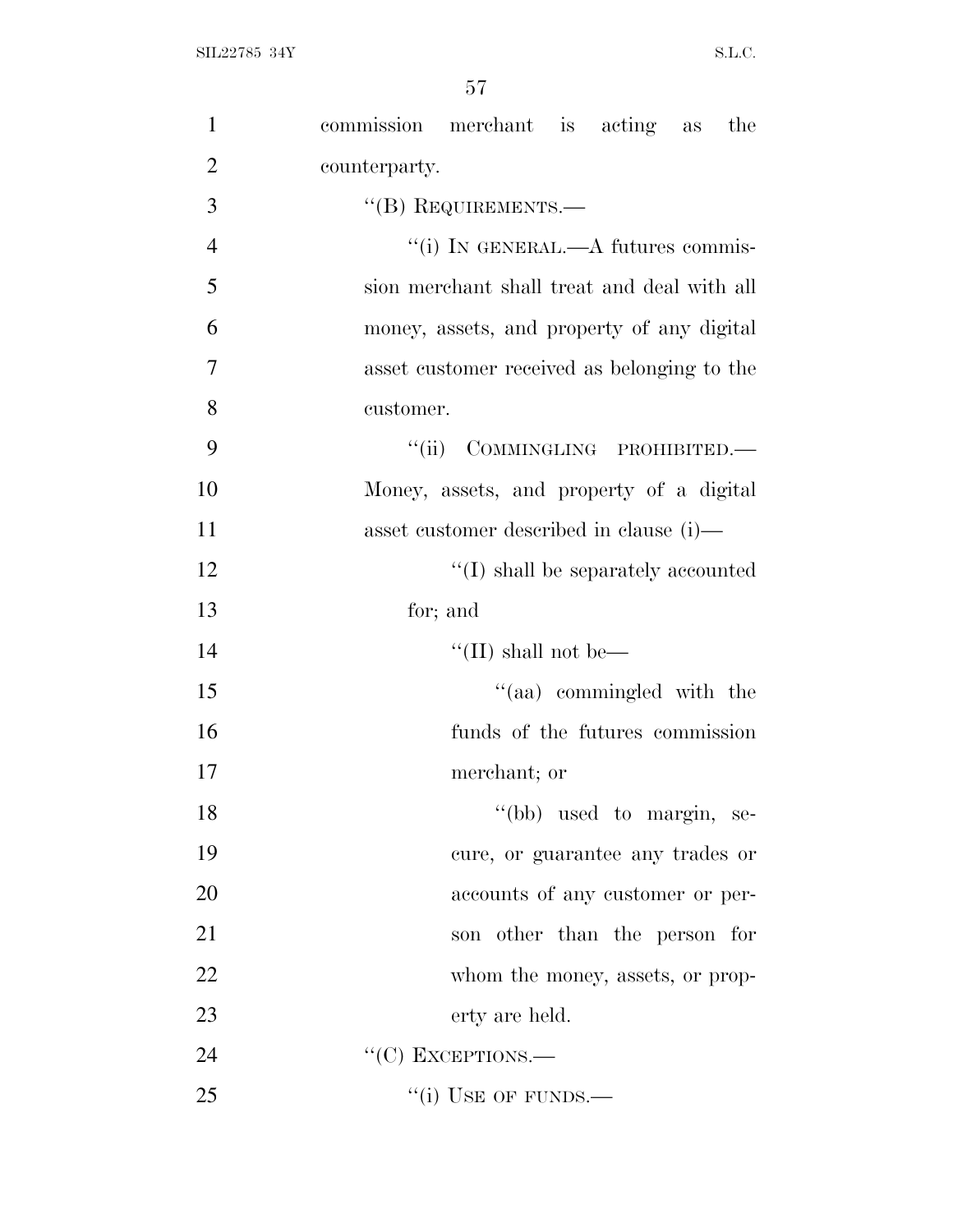| $\mathbf{1}$<br>$\lq\lq$ (I) IN GENERAL.—Notwith-   |  |
|-----------------------------------------------------|--|
| $\overline{2}$<br>standing subparagraph (B), money, |  |
| 3<br>assets, and property of a digital asset        |  |
| $\overline{4}$<br>customer may, for convenience, be |  |
| 5<br>commingled and deposited in the same           |  |
| 6<br>account or accounts with an entity de-         |  |
| $\overline{7}$<br>scribed in paragraph $(1)(B)$ .   |  |
| 8<br>"(II) WITHDRAWAL.—Notwith-                     |  |
| 9<br>standing subparagraph (B), the share           |  |
| 10<br>of the money, assets, and property de-        |  |
| 11<br>scribed in subclause (I) as in the nor-       |  |
| 12<br>mal course of business is necessary to        |  |
| 13<br>margin, guarantee, secure, transfer,          |  |
| 14<br>adjust, or settle a digital asset trans-      |  |
| 15<br>action with a registered entity may be        |  |
| 16<br>withdrawn and applied to those pur-           |  |
| 17<br>poses, including the payment of com-          |  |
| 18<br>missions, brokerage, interest, taxes,         |  |
| 19<br>storage, and other charges, lawfully          |  |
| 20<br>accruing in connection with the digital       |  |
| 21<br>asset transaction.                            |  |
| 22<br>"(ii) COMMISSION ACTION.—Notwith-             |  |
| 23<br>standing subparagraph (B), in accordance      |  |
| 24<br>with such terms and conditions as the         |  |
| 25<br>Commission may prescribe by rule or           |  |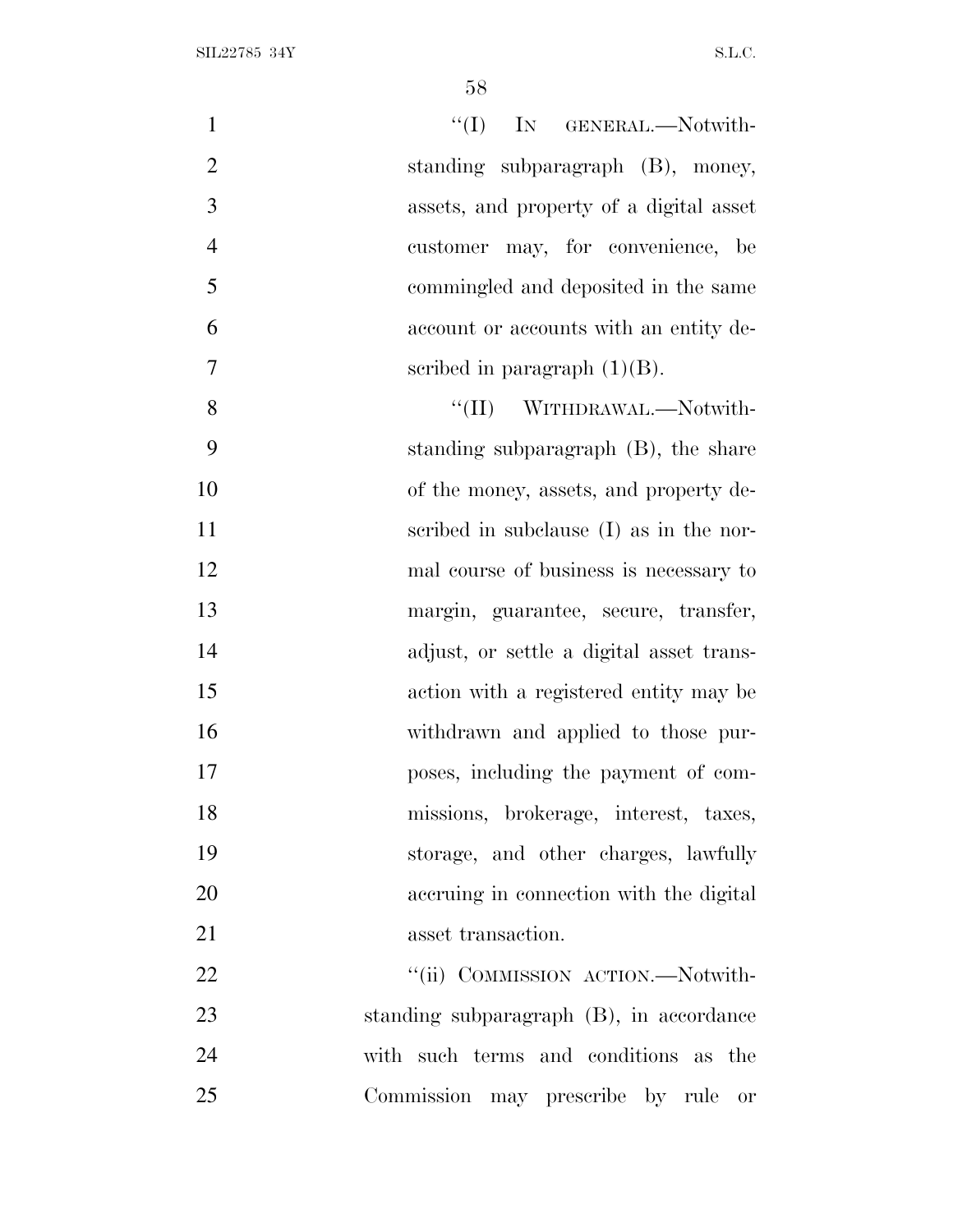SIL22785 34Y S.L.C.

| $\mathbf{1}$   | order, any money, assets, or property of a   |
|----------------|----------------------------------------------|
| $\overline{2}$ | digital asset customer may be commingled     |
| 3              | and deposited in customer accounts with      |
| $\overline{4}$ | any other money, assets, or property re-     |
| 5              | ceived by the futures commission merchant    |
| 6              | and required by the Commission to be sep-    |
| 7              | arately accounted for and treated and dealt  |
| 8              | with as belonging to the digital asset cus-  |
| 9              | tomer.                                       |
| 10             | "(D) PERMITTED INVESTMENTS.—Money            |
| 11             | of a digital asset customer may be invested— |
| 12             | $\lq($ i) in—                                |
| 13             | "(I) obligations of the United               |
| 14             | States;                                      |
| 15             | "(II) general obligations of any             |
| 16             | State or of any political subdivision of     |
| 17             | a State;                                     |
| 18             | "(III) obligations fully guaran-             |
| 19             | teed as to principal and interest by         |
| 20             | the United States; or                        |
| 21             | $\lq\lq (IV)$ any other investment that      |
| 22             | the Commission may by rule pre-              |
| 23             | scribe; and                                  |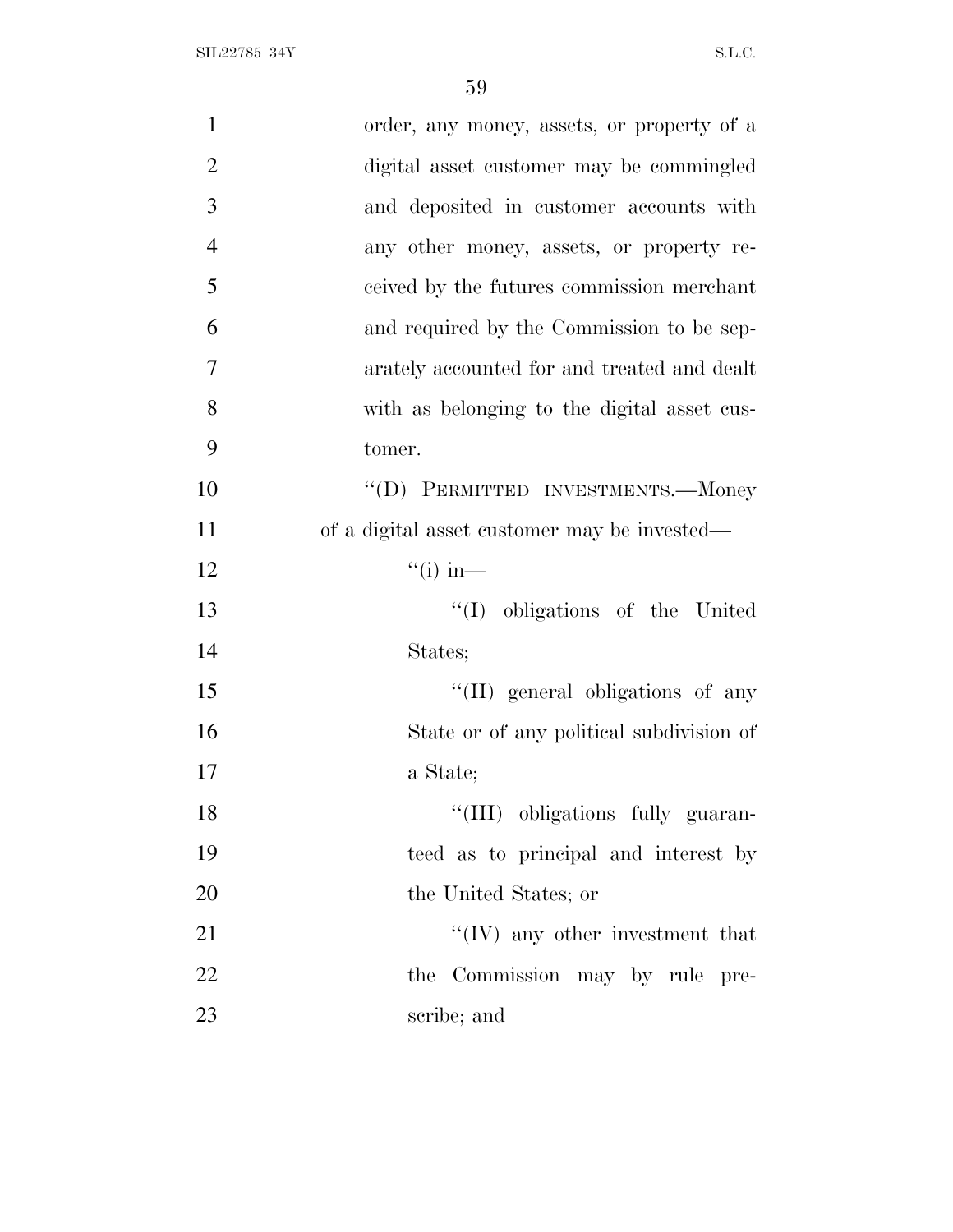SIL22785 34Y S.L.C.

1 ''(ii) in accordance with such rules and subject to such conditions as the Com-mission may prescribe.

 ''(E) PROHIBITION.—It shall be unlawful for any person, including any derivatives clear- ing organization or depository institution, that has received any money, assets, or property for deposit in a separate account or accounts as re- quired by subparagraph (B) to hold, dispose of, or use any of the money, assets, or property 11 that belongs to the depositing futures commis- sion merchant or any person other than the dig- ital asset customer of the futures commission merchant.

15 "(3) CUSTOMER RIGHT TO OPT OUT.—

16 "(A) IN GENERAL.—A customer shall have the right to waive any requirement under this subsection by affirmatively electing, in writing to the futures commission merchant, to waive 20 the requirement.

21 "(B) LIMITATIONS.—The Commission may, by rule, establish notice and disclosure re- quirements, segregation requirements, invest- ment limitations, and other rules relating to the waiving of any requirement under this sub-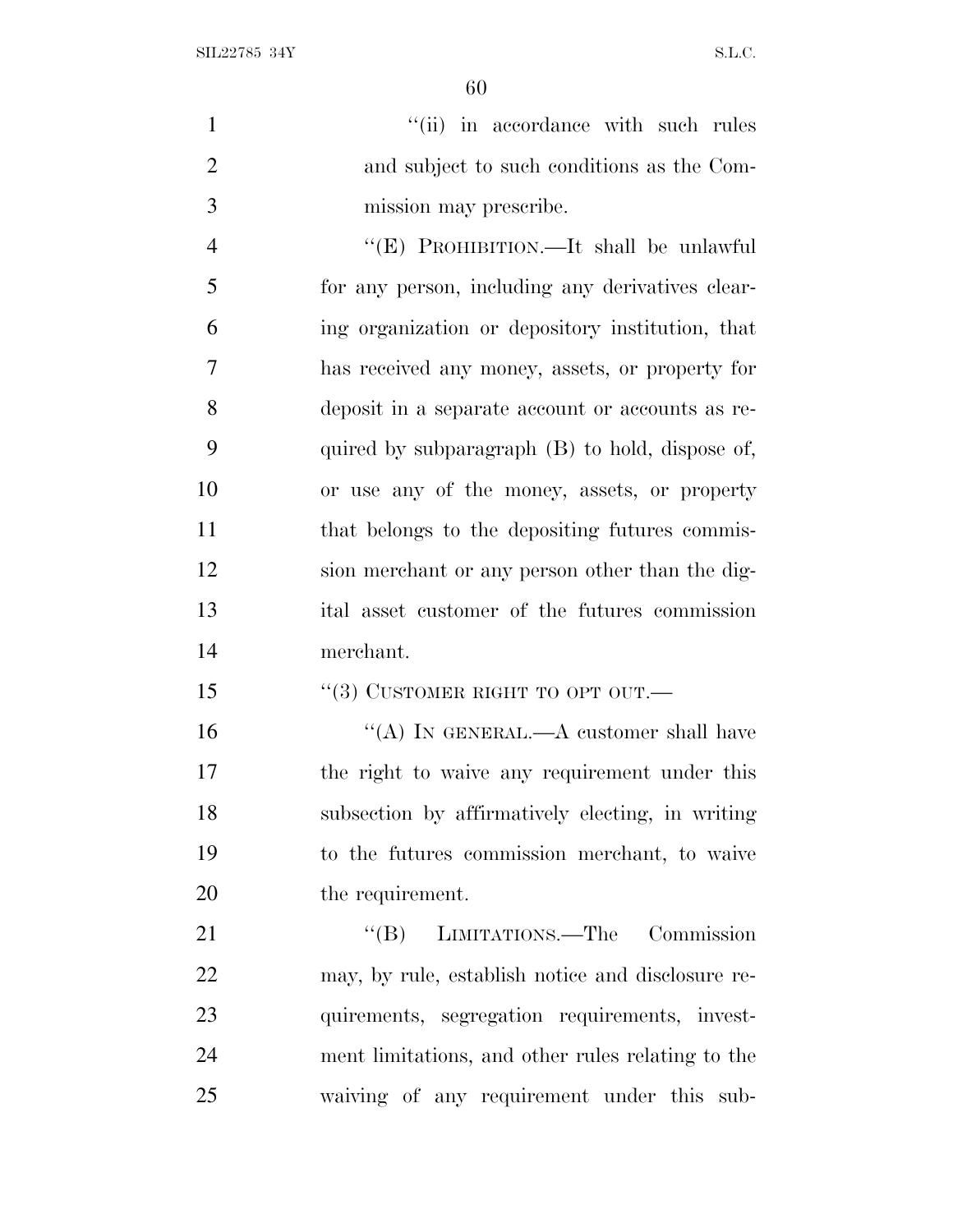section that are reasonably necessary to protect customers, including eligible contract partici- pants, non-eligible contract participants, and any other class of customers.''.

 (c) LIMITATION ON FUTURES COMMISSION MER- CHANTS ACTING AS A COUNTERPARTY IN DIGITAL ASSET TRANSACTIONS.—Section 4d of the Commodity Exchange Act (7 U.S.C. 6d) (as amended by subsection (b)) is amended by adding at the end the following:

10 "(j) LIMITATION ON FUTURES COMMISSION MER- CHANTS ACTING AS A COUNTERPARTY IN DIGITAL ASSET TRANSACTIONS.—A registered futures commission mer- chant shall not act as a counterparty in any agreement, contract, or transaction involving a digital asset that has not been listed for trading on a registered digital asset exchange.''.

 (d) COMMON PROVISIONS APPLICABLE TO REG- ISTERED ENTITIES.—Section 5c of the Commodity Ex-change Act (7 U.S.C. 7a–2) is amended—

20 (1) in subsection (a)(1), by striking  $-5(d)$  and 21 5b(e)(2)'' and inserting "5(d), 5b(e)(2), and 5i(e)''; (2) in subsection (b), by inserting ''registered digital asset exchange,'' before ''derivatives'' each place it appears; and

25 (3) in subsection  $(c)$ —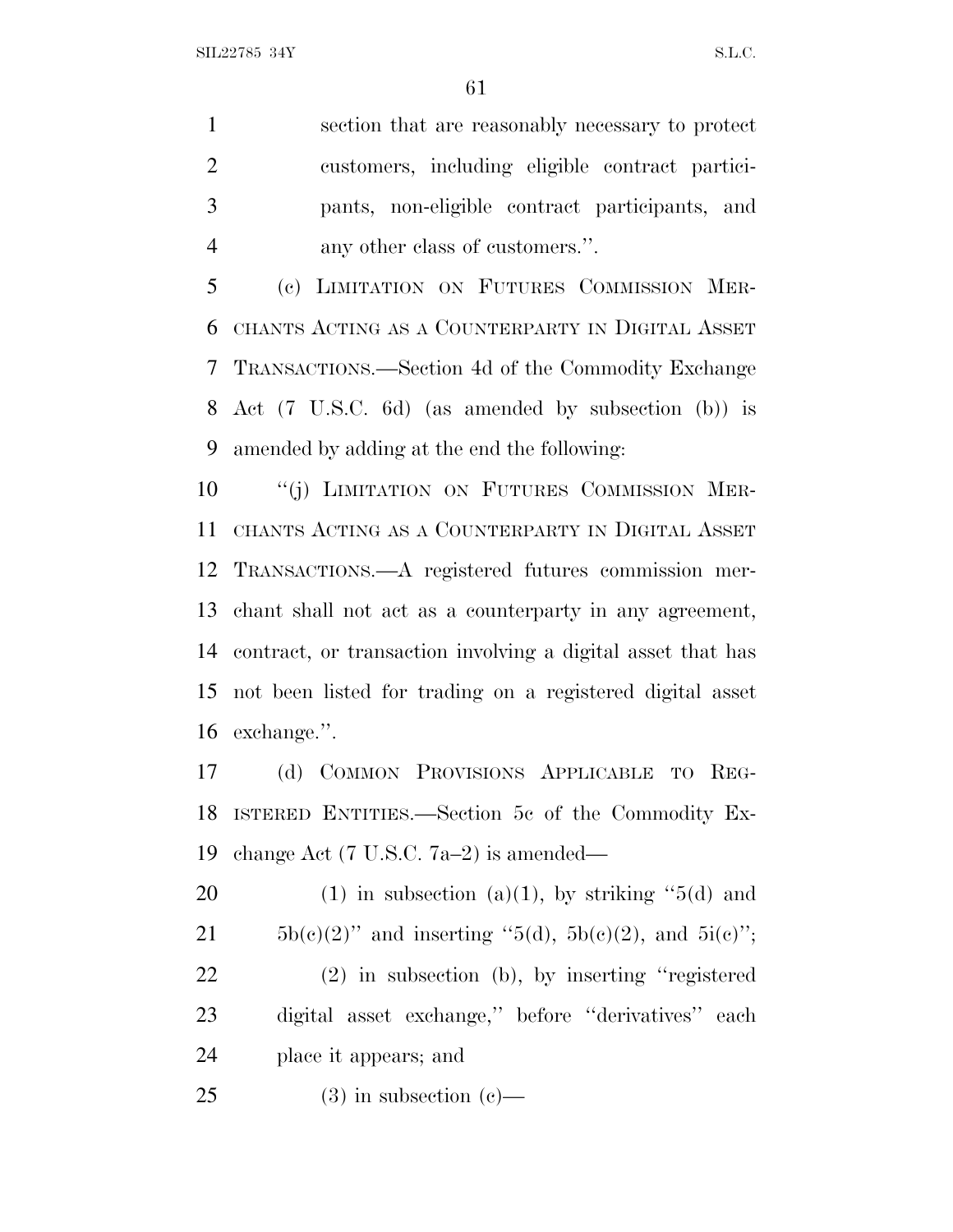| $\mathbf{1}$   | $(A)$ in paragraph $(2)$ , by inserting "or par- |
|----------------|--------------------------------------------------|
| $\overline{2}$ | ticipants" before "(in $a$ ";                    |
| 3              | $(B)$ in paragraph $(4)(B)$ , by striking        |
| $\overline{4}$ | " $1a(10)$ " and inserting " $1a(9)$ "; and      |
| 5              | $(C)$ in paragraph $(5)$ , by adding at the end  |
| 6              | the following:                                   |
| $\overline{7}$ | $\lq\lq$ (D) SPECIAL RULES FOR THE LISTING OF    |
| 8              | CERTAIN DIGITAL ASSETS.-                         |
| 9              | "(i) IN GENERAL.—In the case of list-            |
| 10             | ing for trading a digital asset that has not     |
| 11             | previously been listed for trading on an-        |
| 12             | other registered entity—                         |
| 13             | "(I) paragraphs $(2)$ and $(3)$ shall            |
| 14             | apply as if the listing were a rule; and         |
| 15             | "(II) paragraph $(2)$ shall be ap-               |
| 16             | plied by substituting '20 business               |
| 17             | days' for '10 business days'.                    |
| 18             | TRANSITIONAL EXTENSION.-<br>``(ii)               |
| 19             | During the 1-year period beginning on the        |
| 20             | date of the registration of the first digital    |
| 21             | asset exchange, the Commission shall have        |
| 22             | an additional 20 business days to review         |
| 23             | any certification under clause (i).              |
| 24             | CONSIDERATION OF<br>``(iii)<br>COM-              |
| 25             | MENTS.—In conducting a review under              |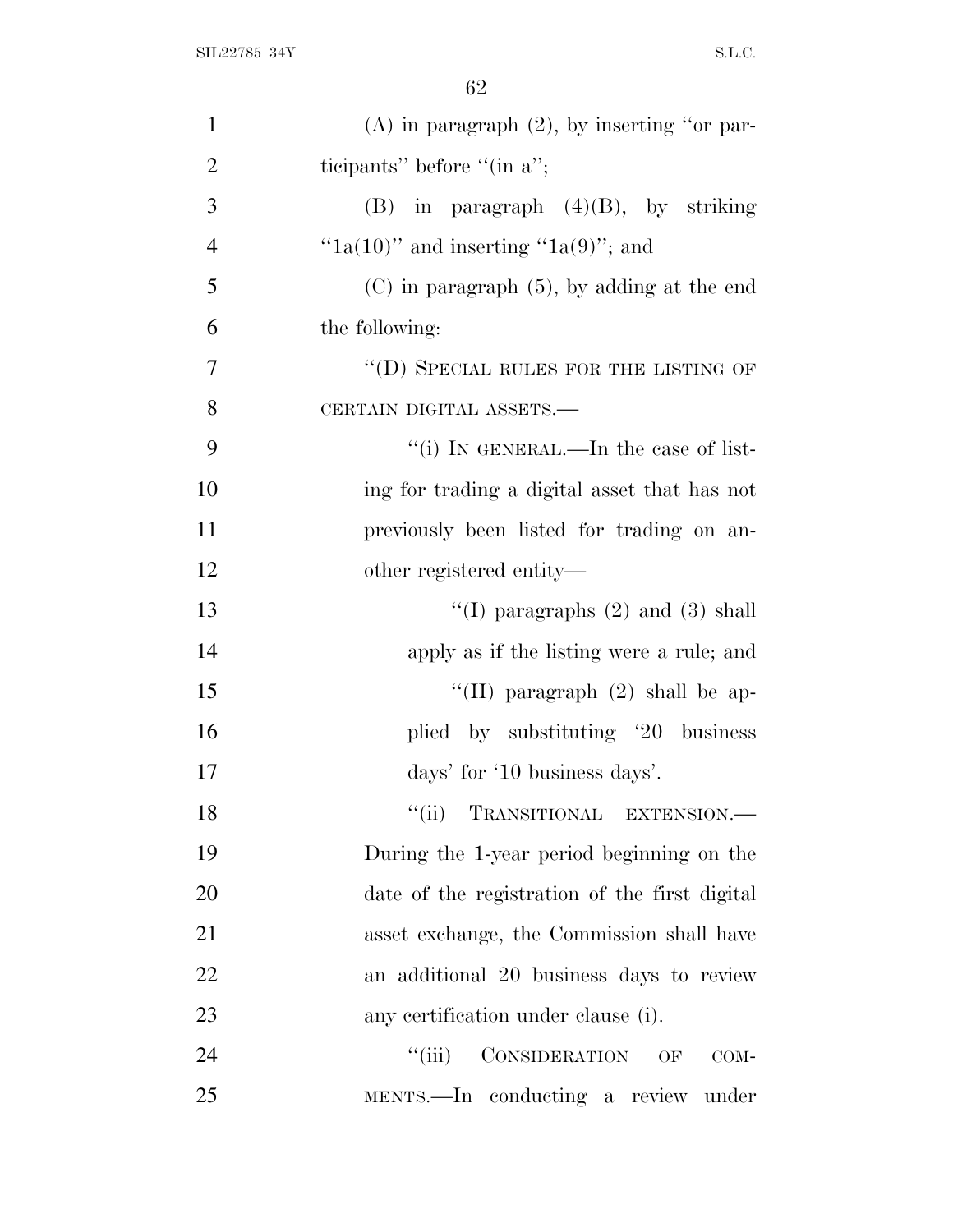$SLL2785$  34Y S.L.C.

 clause (i), the Commission shall consider any comments provided by the Securities and Exchange Commission with respect to the legal classification of a digital asset.''. **SEC. 404. REGISTRATION OF DIGITAL ASSET EXCHANGES.** (a) I<sup>N</sup> GENERAL.—The Commodity Exchange Act (7 U.S.C. 1 et seq.) is amended by inserting after section 5h the following:

#### **''SEC. 5i. REGISTRATION OF DIGITAL ASSET EXCHANGES.**

10 "(a) DEFINITION OF CUSTOMER.—In this section, the term 'customer' means any person that maintains an account for the trading of digital assets directly with a registered digital asset exchange (other than a person that is owned or controlled, directly or indirectly, by the reg- istered digital asset exchange) on behalf of the person or any other person.

17 "(b) REGISTRATION.—

18 "(1) In GENERAL.—Any trading facility that offers or seeks to offer a market in digital assets may register with the Commission as a digital asset exchange by submitting to the Commission an appli- cation in such form and containing such information as the Commission may require for the purpose of making the determinations required for approval under subsections (d) and (f).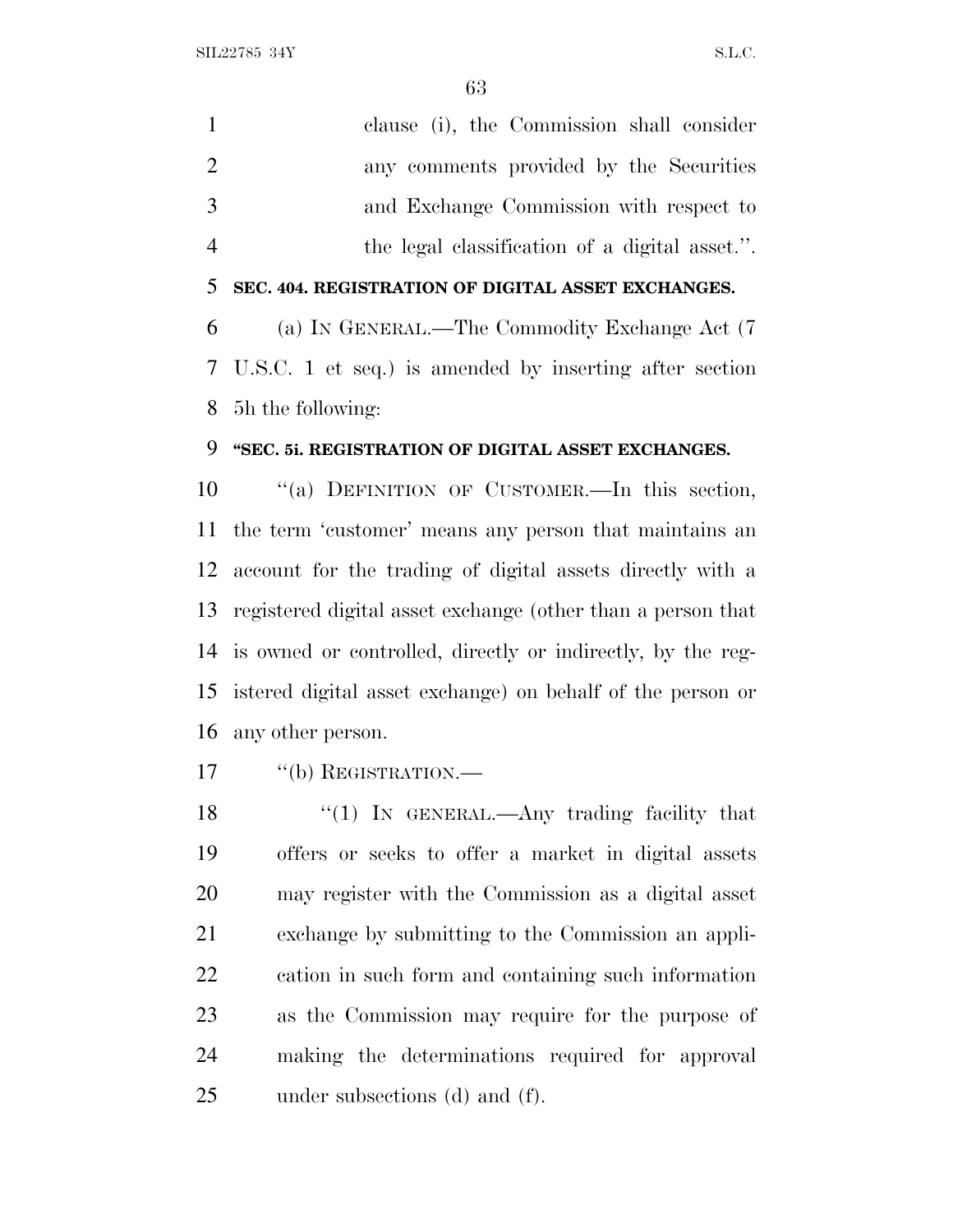| $\mathbf{1}$   | "(2) DEEMED REGISTRATION.—A registered                 |
|----------------|--------------------------------------------------------|
| $\overline{2}$ | designated contract market or registered swap exe-     |
| 3              | cution facility that fulfills the requirements of this |
| $\overline{4}$ | section may elect to be considered a registered dig-   |
| 5              | ital asset exchange, in such form and manner as the    |
| 6              | Commission shall prescribe.                            |
| 7              | "(3) ADDITIONAL REGISTRATION.—A registered             |
| 8              | digital asset exchange shall be registered with the    |
| 9              | Secretary of the Treasury as a money services busi-    |
| 10             | ness.                                                  |
| 11             | $``(c)$ TRADING.—                                      |
| 12             | "(1) IN GENERAL.—A registered digital asset            |
| 13             | exchange may make available for trading any digital    |
| 14             | asset that is not readily susceptible to manipulation, |
| 15             | subject to this subsection.                            |
| 16             | "(2) RULES GOVERNING MARGINED OR LEVER-                |
| 17             | AGED TRADING.—The Commission may make, pro-            |
| 18             | mulgate, and enforce such additional rules governing   |
| 19             | margined, leveraged, or financed transactions as are   |
| 20             | reasonably necessary to protect market participants    |
| 21             | and promote the orderly settlement of transactions     |
| 22             | with respect to-                                       |
| 23             | $\lq\lq$ disclosure;                                   |
| 24             | $\lq\lq(B)$ record keeping;                            |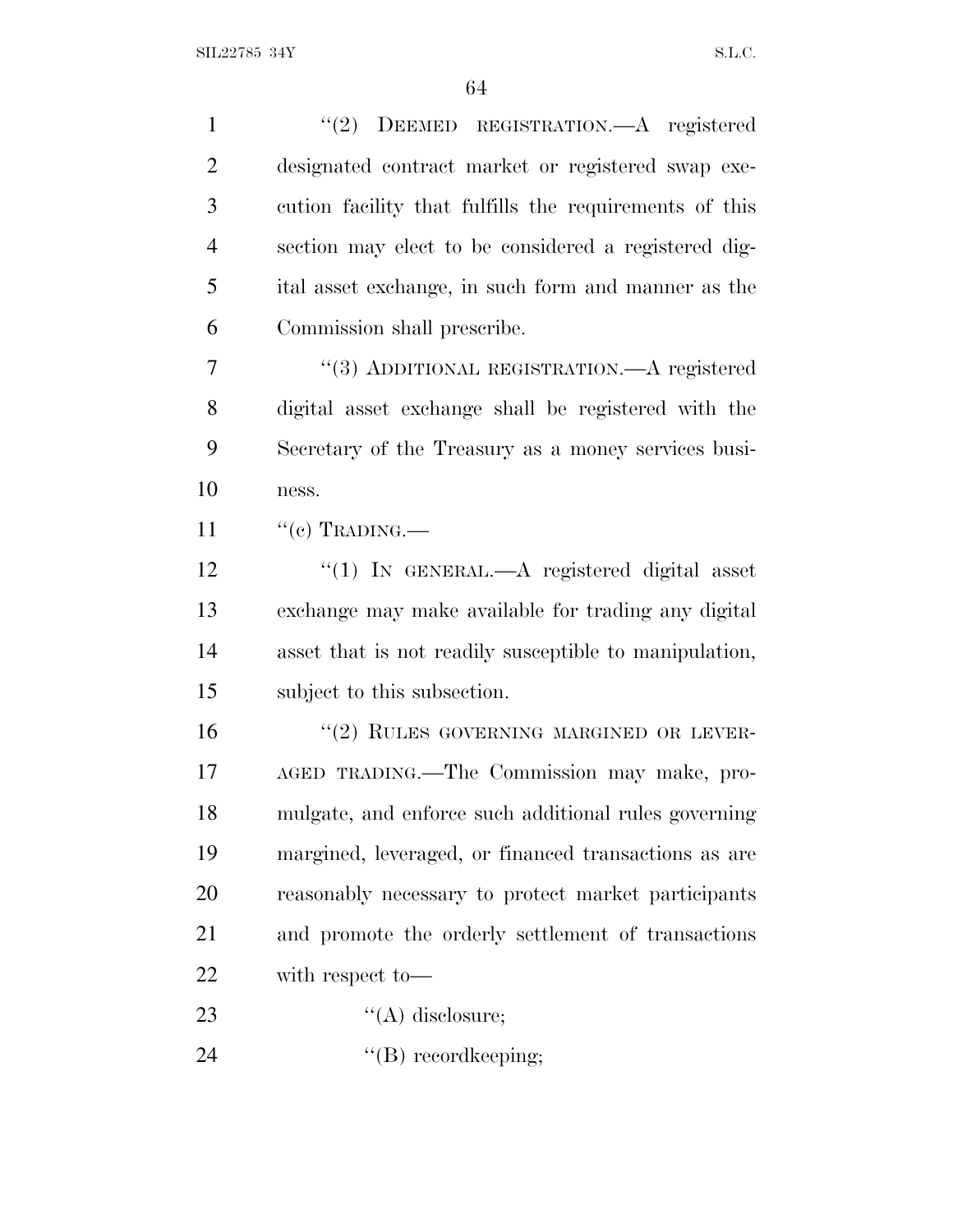$SLL22785$  34Y S.L.C.

| $\mathbf{1}$   | "(C) capital, margin, and other financial             |
|----------------|-------------------------------------------------------|
| $\overline{2}$ | resources;                                            |
| 3              | $\lq\lq$ (D) reporting;                               |
| $\overline{4}$ | $f'(E)$ business conduct;                             |
| 5              | $\lq\lq(F)$ documentation; and                        |
| 6              | $\lq\lq(G)$ such other matters as the Commis-         |
| 7              | sion determines to be necessary.                      |
| 8              | "(3) PROHIBITION ON TRADING DERIVATIVES               |
| 9              | PRODUCTS.—Registration as a digital asset exchange    |
| 10             | shall not permit a trading facility to offer any con- |
| 11             | tract of sale of a commodity for future delivery, op- |
| 12             | tion, or swap for trading without also being reg-     |
| 13             | istered as a designated contract market or swap exe-  |
| 14             | cution facility.                                      |
| 15             | "(d) CORE PRINCIPLES FOR DIGITAL ASSET EX-            |
| 16             | CHANGES.                                              |
| 17             | $``(1)$ COMPLIANCE WITH CORE PRINCIPLES.—             |
| 18             | "(A) IN GENERAL.—To be registered, and                |
| 19             | maintain registration, as a digital asset ex-         |
| 20             | change, the registered digital asset exchange         |
| 21             | shall comply with—                                    |
| 22             | "(i) the core principles described in                 |
| 23             | this subsection; and                                  |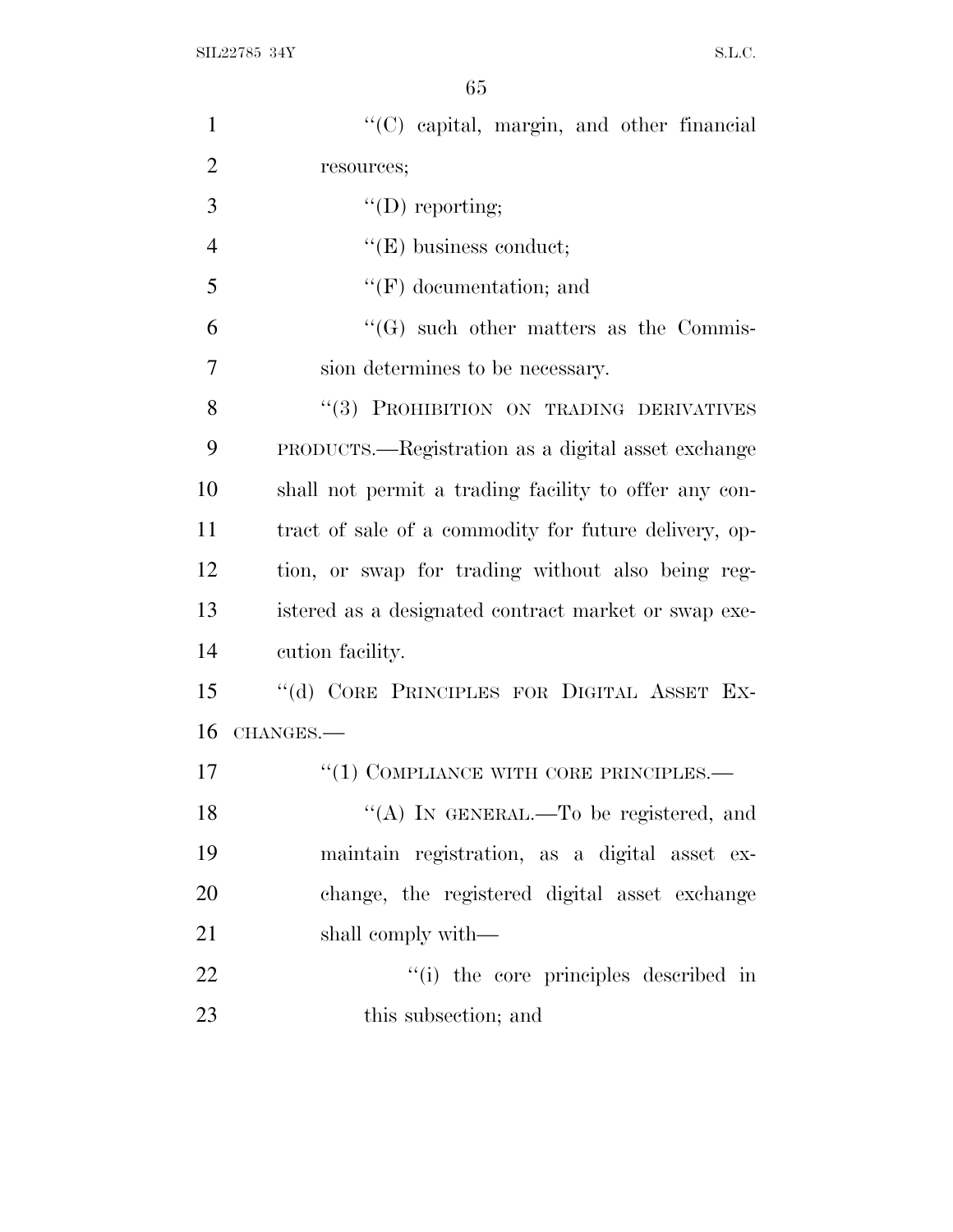$\text{SIL} 22785 \text{ } 34\text{Y} \tag{S.L.C.}$ 

| $\mathbf{1}$   | "(ii) any requirement that the Com-              |
|----------------|--------------------------------------------------|
| $\overline{2}$ | mission may impose by rule pursuant to           |
| 3              | section $8a(5)$ .                                |
| $\overline{4}$ | "(B) REASONABLE DISCRETION OF DIG-               |
| 5              | ITAL ASSET EXCHANGE.--Unless otherwise de-       |
| 6              | termined by the Commission by rule, a reg-       |
| $\overline{7}$ | istered digital asset exchange described in sub- |
| 8              | paragraph $(A)$ shall have reasonable discretion |
| 9              | in establishing the manner in which the reg-     |
| 10             | istered digital asset exchange complies with the |
| 11             | core principles described in this subsection.    |
| 12             | "(2) COMPLIANCE WITH RULES.—A registered         |
| 13             | digital asset exchange shall—                    |
| 14             | $\lq\lq$ establish and enforce compliance with   |
| 15             | 1 or more rules of the registered digital asset  |
| 16             | exchange, including—                             |
| 17             | "(i) the terms and conditions of the             |
| 18             | trades traded or processed on or through         |
| 19             | the registered digital asset exchange; and       |
| 20             | "(ii) any limitation on access to the            |
| 21             | registered digital asset exchange;               |
| 22             | $\lq\lq$ establish and enforce compliance with   |
| 23             | trading, trade processing, and participation     |
|                |                                                  |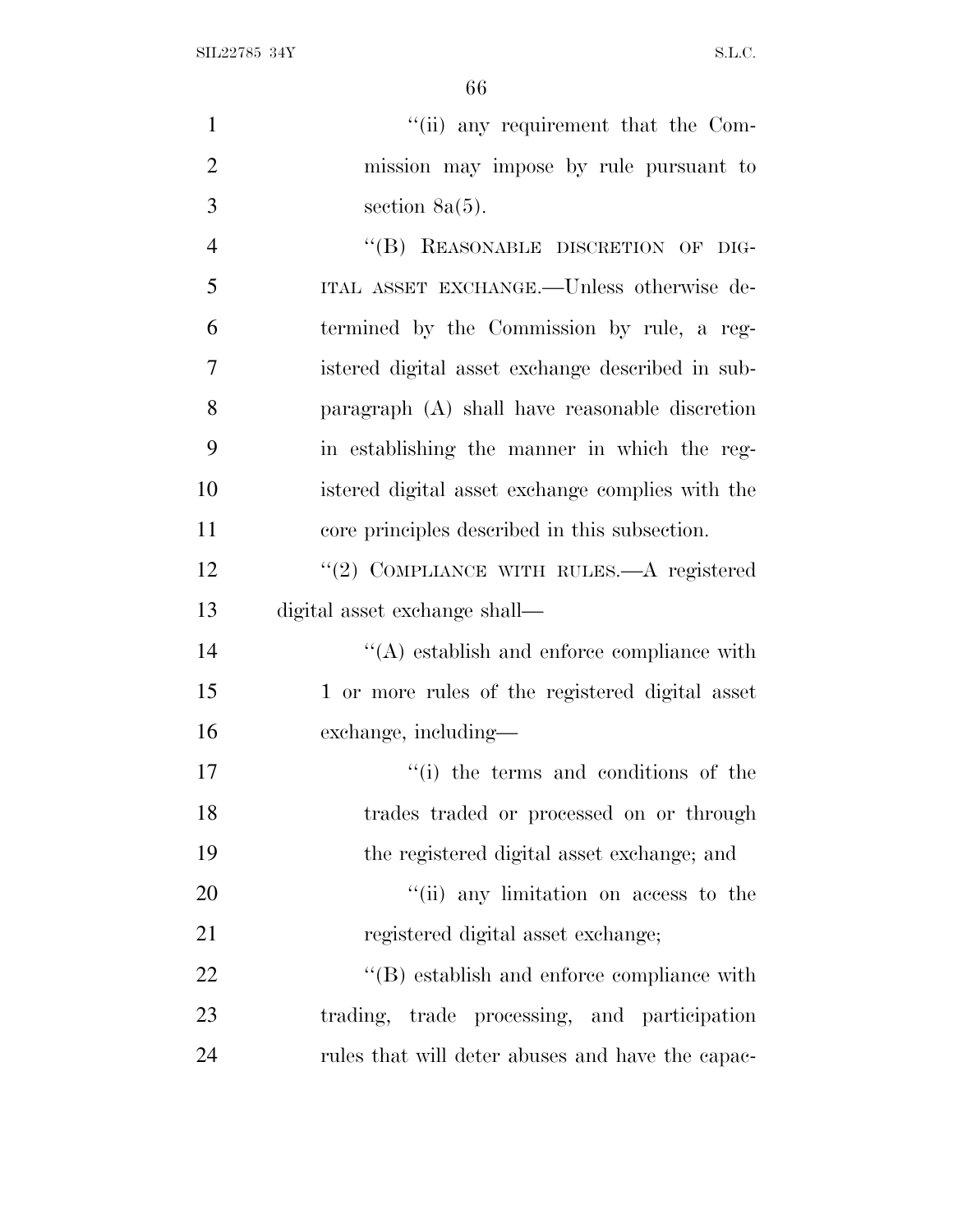| $\mathbf{1}$   | ity to detect, investigate, and enforce violations   |
|----------------|------------------------------------------------------|
| $\overline{2}$ | of those rules, including means—                     |
| 3              | "(i) to provide market participants                  |
| $\overline{4}$ | with impartial access to the market; and             |
| 5              | "(ii) to capture information that may                |
| 6              | be used in establishing whether rule viola-          |
| 7              | tions have occurred; and                             |
| 8              | "(C) establish rules governing the oper-             |
| 9              | ation of the registered digital asset exchange,      |
| 10             | including rules specifying trading procedures to     |
| 11             | be used in entering and executing orders traded      |
| 12             | or posted on the registered digital asset ex-        |
| 13             | change.                                              |
| 14             | "(3) DIGITAL ASSETS NOT READILY SUSCEP-              |
| 15             | TIBLE TO MANIPULATION.-                              |
| 16             | "(A) IN GENERAL.—A registered digital                |
| 17             | asset exchange shall permit trading only in as-      |
| 18             | sets that are not readily susceptible to manipu-     |
| 19             | lation.                                              |
| 20             | LISTING RESTRICTIONS.—A reg-<br>$\lq\lq (B)$         |
| 21             | istered digital asset exchange shall not permit      |
| 22             | trading in a digital asset if it is reasonably like- |
| 23             | $\frac{1}{x}$ that —                                 |
| 24             | "(i) the transaction history of the dig-             |
| 25             | ital asset can be fraudulently altered by            |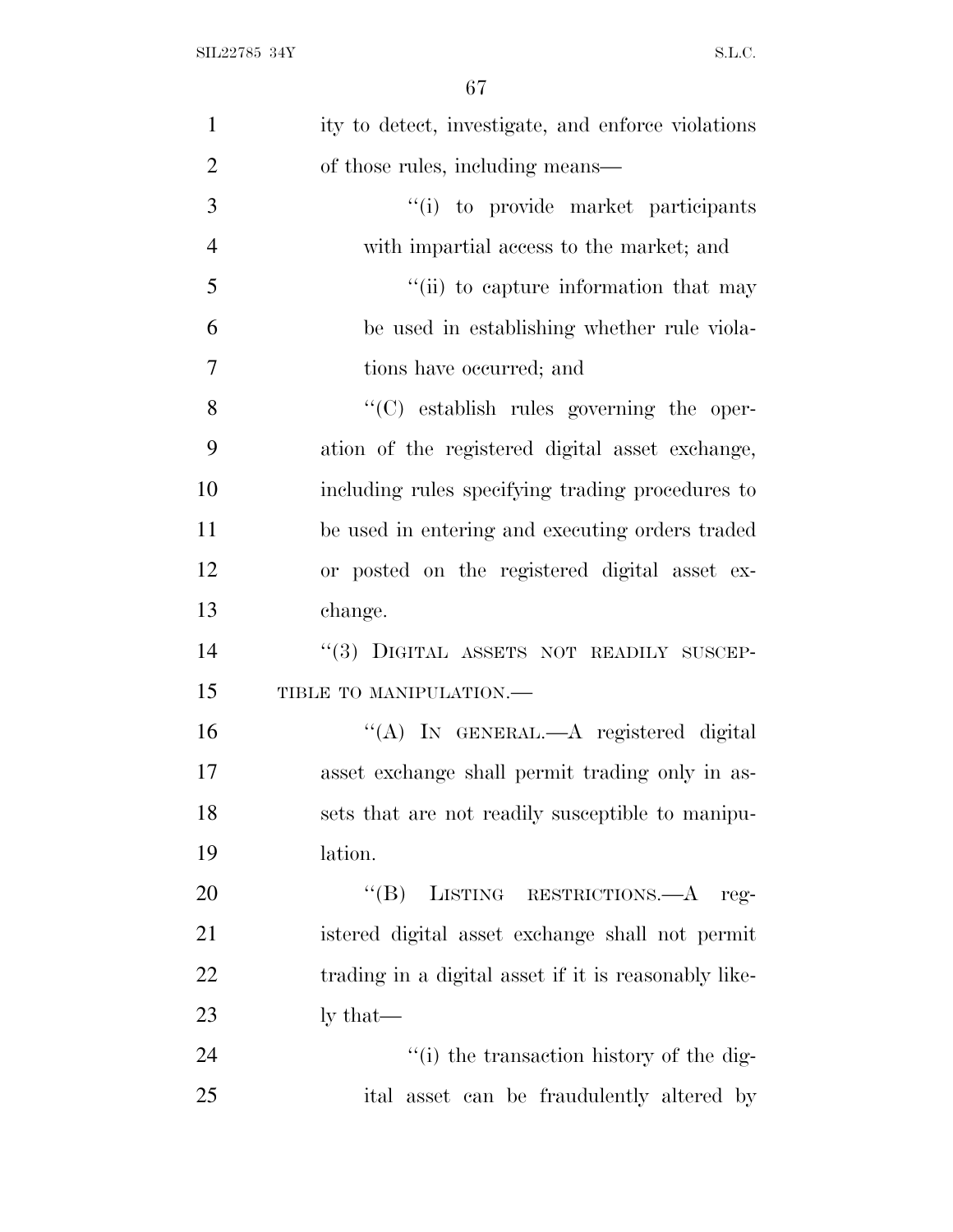$\text{SIL} 22785 \text{ } 34\text{Y} \tag{S.L.C.}$ 

| $\mathbf{1}$   | any person or group of persons acting col-       |
|----------------|--------------------------------------------------|
| $\overline{2}$ | lectively; or                                    |
| 3              | "(ii) the functionality or operation of          |
| $\overline{4}$ | the digital asset can be materially altered      |
| 5              | by any person or group of persons under          |
| 6              | common control.                                  |
| 7              | "(C) CONSIDERATIONS.—In assessing a              |
| 8              | digital asset under this paragraph, a registered |
| 9              | digital asset exchange shall consider—           |
| 10             | "(i) the purpose and use of the digital          |
| 11             | asset;                                           |
| 12             | "(ii) the creation or release process of         |
| 13             | the digital asset;                               |
| 14             | "(iii) the consensus mechanism of the            |
| 15             | digital asset;                                   |
| 16             | "(iv) the governance structure of the            |
| 17             | digital asset;                                   |
| 18             | $f'(v)$ the participation and distribution       |
| 19             | of the digital asset;                            |
| 20             | "(vi) the current and proposed                   |
| 21             | functionality of the digital asset;              |
| 22             | "(vii) the legal classification of the           |
| 23             | digital asset; and                               |
| 24             | "(viii) any other factor required by             |
| 25             | the Commission.                                  |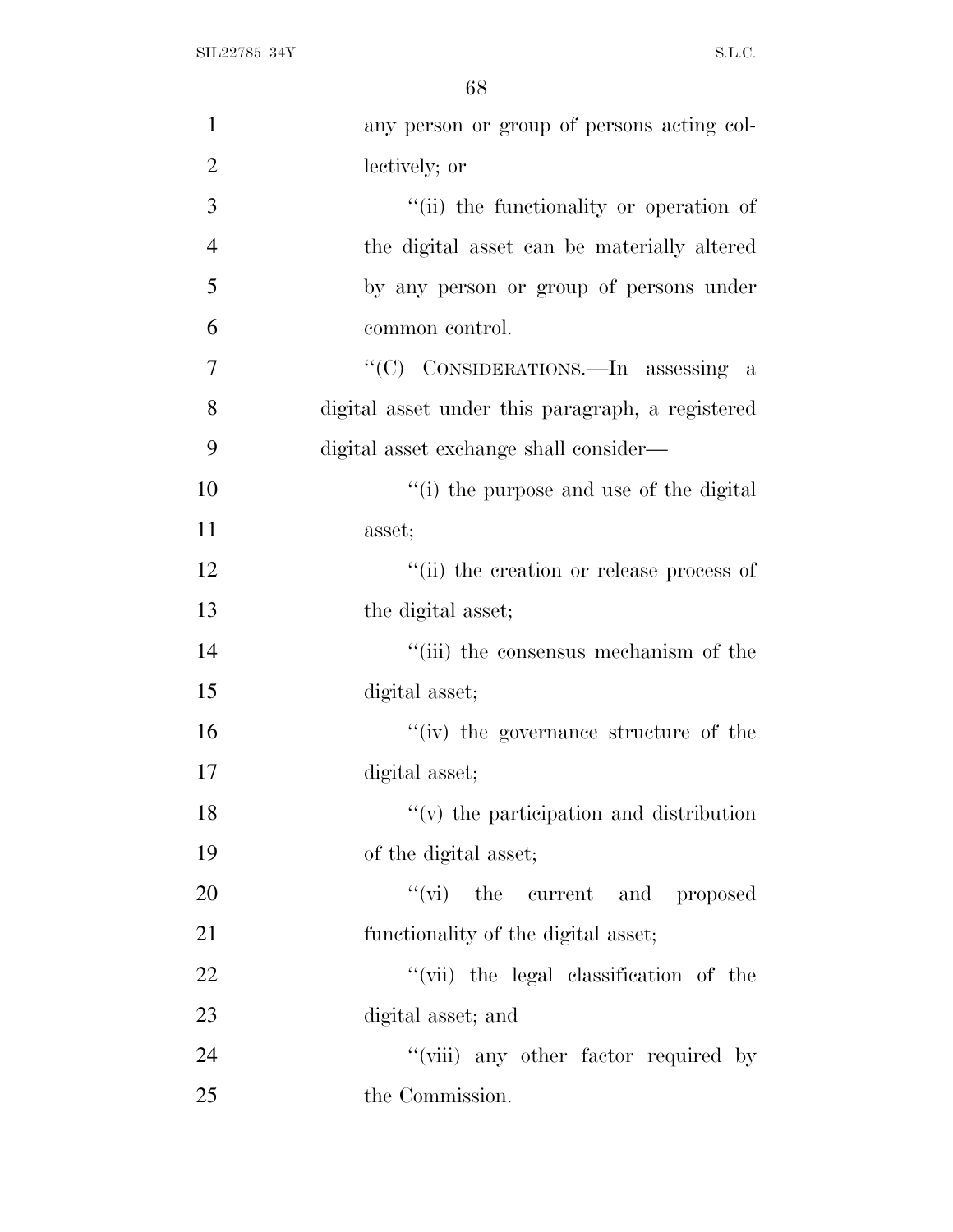| $\mathbf{1}$   | $``(4)$ TREATMENT OF CUSTOMER ASSETS.—           |
|----------------|--------------------------------------------------|
| $\overline{2}$ | "(A) REQUIRED STANDARDS AND PROCE-               |
| 3              | DURES.—A registered digital asset exchange       |
| $\overline{4}$ | shall establish standards and procedures that    |
| 5              | are designed to protect and ensure the safety of |
| 6              | customer money, assets, and property.            |
| 7              | "(B) HOLDING OF CUSTOMER ASSETS.-                |
| 8              | "(i) IN GENERAL.—A registered dig-               |
| 9              | ital asset exchange shall hold customer          |
| 10             | money, assets, and property in a manner          |
| 11             | to minimize the customer's risk of loss of,      |
| 12             | or unreasonable delay in the access to, the      |
| 13             | money, assets, and property.                     |
| 14             | "(ii) SEGREGATION OF FUNDS.-                     |
| 15             | "(I) IN GENERAL.—A registered                    |
| 16             | digital asset exchange shall treat and           |
| 17             | deal with all money, assets, and prop-           |
| 18             | erty of any customer received as be-             |
| 19             | longing to the customer.                         |
| 20             | COMMINGLING<br>``(II)<br>PROHIB-                 |
| 21             | ITED.—Money, assets, and property of             |
| 22             | customer described in subclause<br>$\mathbf{a}$  |
| 23             | $(I)$ —                                          |
| 24             | "(aa) shall be separately ac-                    |
| 25             | counted for; and                                 |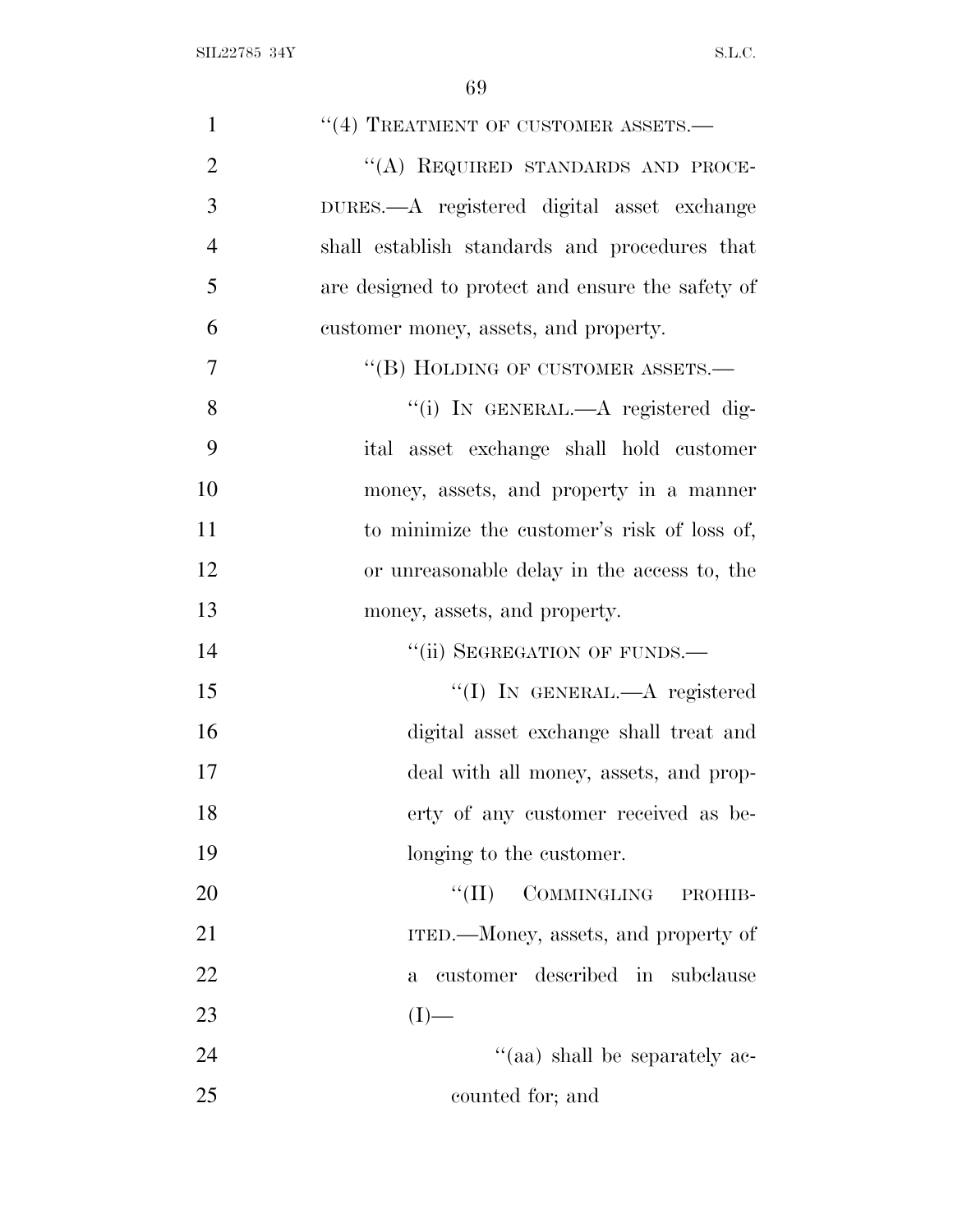| $\mathbf{1}$   | "(bb) shall not be—               |
|----------------|-----------------------------------|
| $\overline{2}$ | $\lq\lq$ (AA) commingled with     |
| 3              | the funds of the registered       |
| $\overline{4}$ | digital asset exchange; or        |
| 5              | "(BB) used to margin,             |
| 6              | secure, or guarantee any          |
| 7              | trades or accounts of any         |
| 8              | customer or person other          |
| 9              | than the person for whom          |
| 10             | the money, assets, or prop-       |
| 11             | erty are held.                    |
| 12             | "(iii) EXCEPTIONS.-               |
| 13             | $``(I)$ USE OF FUNDS.—            |
| 14             | "(aa) IN GENERAL.—Not-            |
| 15             | withstanding clause (ii), money,  |
| 16             | assets, and property of customers |
| 17             | of a registered digital asset ex- |
| 18             | change may, for convenience, be   |
| 19             | commingled and deposited with     |
| 20             | an entity described in section    |
| 21             | 4d(i)(1)(B).                      |
| 22             | "(bb) WITHDRAWAL.—Not-            |
| 23             | withstanding clause (ii), the     |
| 24             | share of the money, assets, and   |
| 25             | property described in item (aa)   |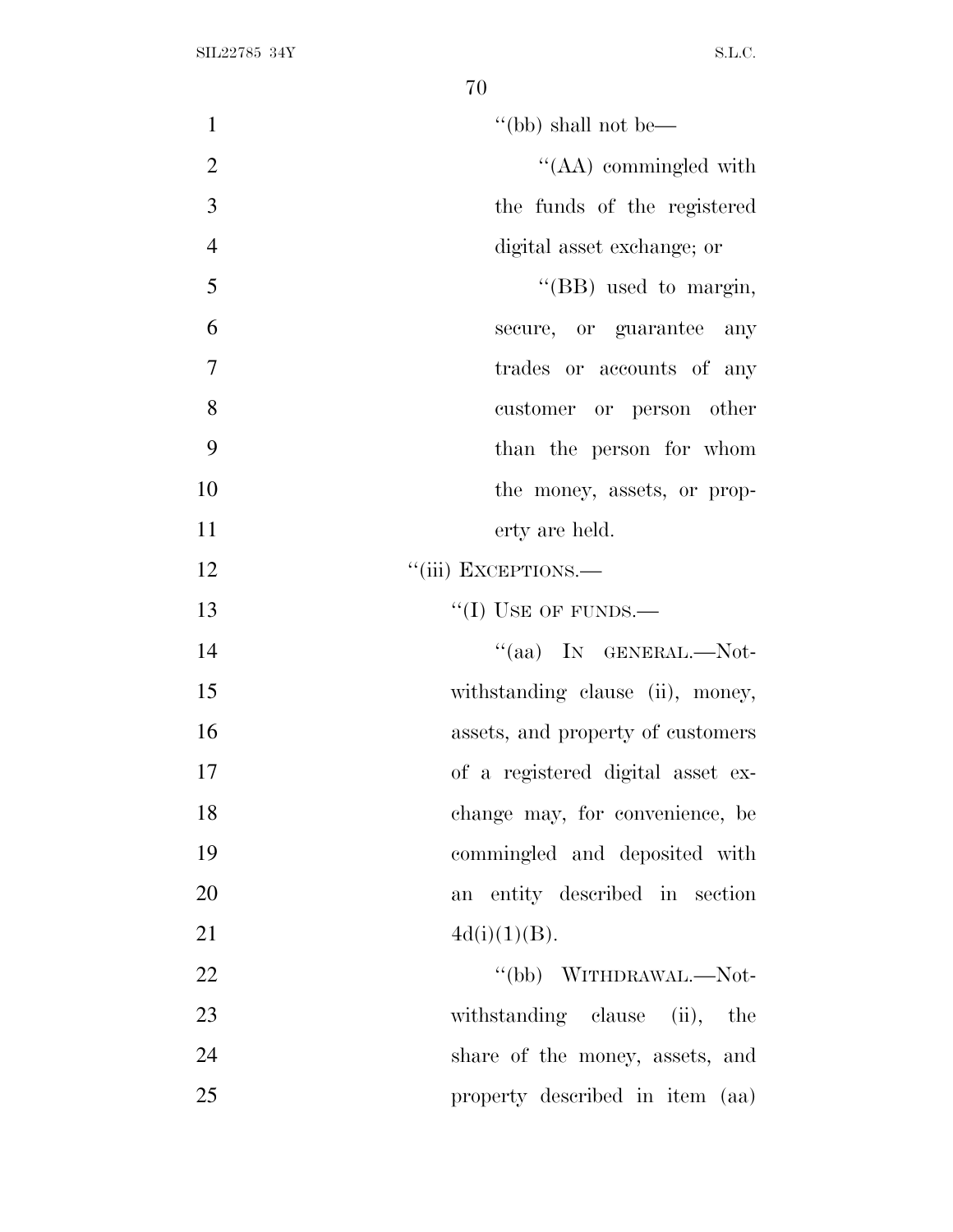| $\mathbf{1}$<br>as in the normal course of busi-  |  |
|---------------------------------------------------|--|
| $\overline{2}$<br>ness is necessary to margin,    |  |
| 3<br>guarantee, secure, transfer, ad-             |  |
| $\overline{4}$<br>just, or settle a digital asset |  |
| 5<br>transaction with a registered en-            |  |
| 6<br>tity may be withdrawn and ap-                |  |
| 7<br>plied to those purposes, including           |  |
| 8<br>the payment of commissions, bro-             |  |
| 9<br>kerage, interest, taxes, storage,            |  |
| 10<br>and other charges, lawfully ac-             |  |
| 11<br>eruing in connection with the dig-          |  |
| 12<br>ital asset transaction.                     |  |
| $``(II)$ COMMISSION ACTION.—<br>13                |  |
| 14<br>Notwithstanding clause (ii), in accord-     |  |
| 15<br>ance with such terms and conditions         |  |
| 16<br>as the Commission may prescribe by          |  |
| 17<br>rule or order, any money, assets, or        |  |
| 18<br>property of the customers of a reg-         |  |
| 19<br>istered digital asset exchange may be       |  |
| 20<br>commingled and deposited in cus-            |  |
| 21<br>tomer accounts with any other money,        |  |
| 22<br>assets, or property received by the         |  |
| 23<br>registered digital asset exchange and       |  |
| 24<br>required by the Commission to be sep-       |  |
| 25<br>arately accounted for and treated and       |  |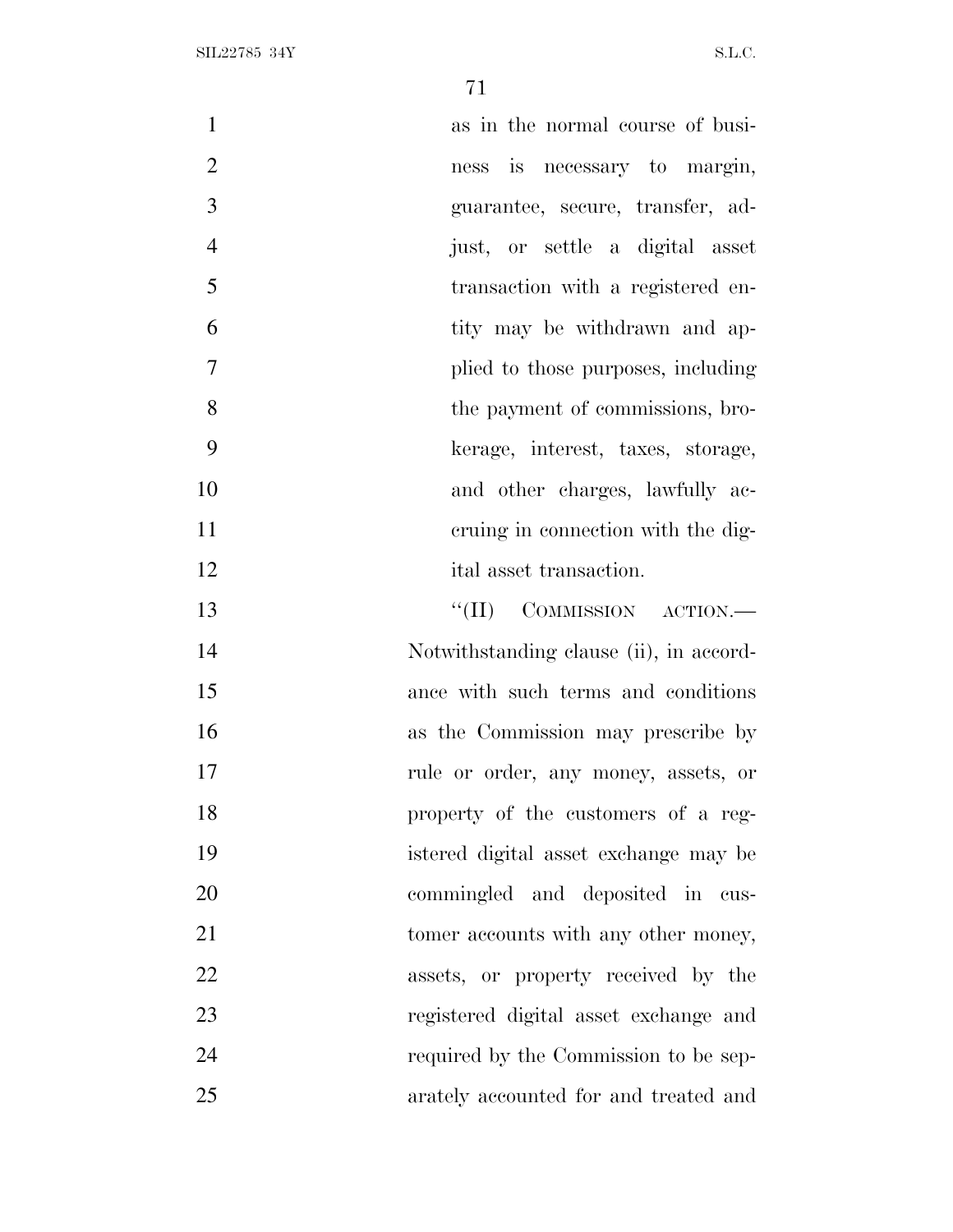| $\mathbf{1}$   | dealt with as belonging to the cus-               |
|----------------|---------------------------------------------------|
| $\mathbf{2}$   | tomer of the registered digital asset             |
| 3              | exchange.                                         |
| $\overline{4}$ | "(C) PERMITTED INVESTMENTS.—Money                 |
| 5              | described in subparagraph $(B)(ii)(I)$ may be in- |
| 6              | vested—                                           |
| $\overline{7}$ | $\lq($ i) in—                                     |
| 8              | "(I) obligations of the United                    |
| 9              | States;                                           |
| 10             | "(II) general obligations of any                  |
| 11             | State or of any political subdivision of          |
| 12             | a State;                                          |
| 13             | "(III) obligations fully guaran-                  |
| 14             | teed as to principal and interest by              |
| 15             | the United States; or                             |
| 16             | $\lq\lq (IV)$ any other investment that           |
| 17             | the Commission may by rule pre-                   |
| 18             | scribe; and                                       |
| 19             | "(ii) in accordance with such rules               |
| 20             | and subject to such conditions as the Com-        |
| 21             | mission may prescribe.                            |
| 22             | "(D) MISUSE OF CUSTOMER PROPERTY.-                |
| 23             | It shall be unlawful—                             |
| 24             | "(i) for any registered digital asset ex-         |
| 25             | change that has received any customer             |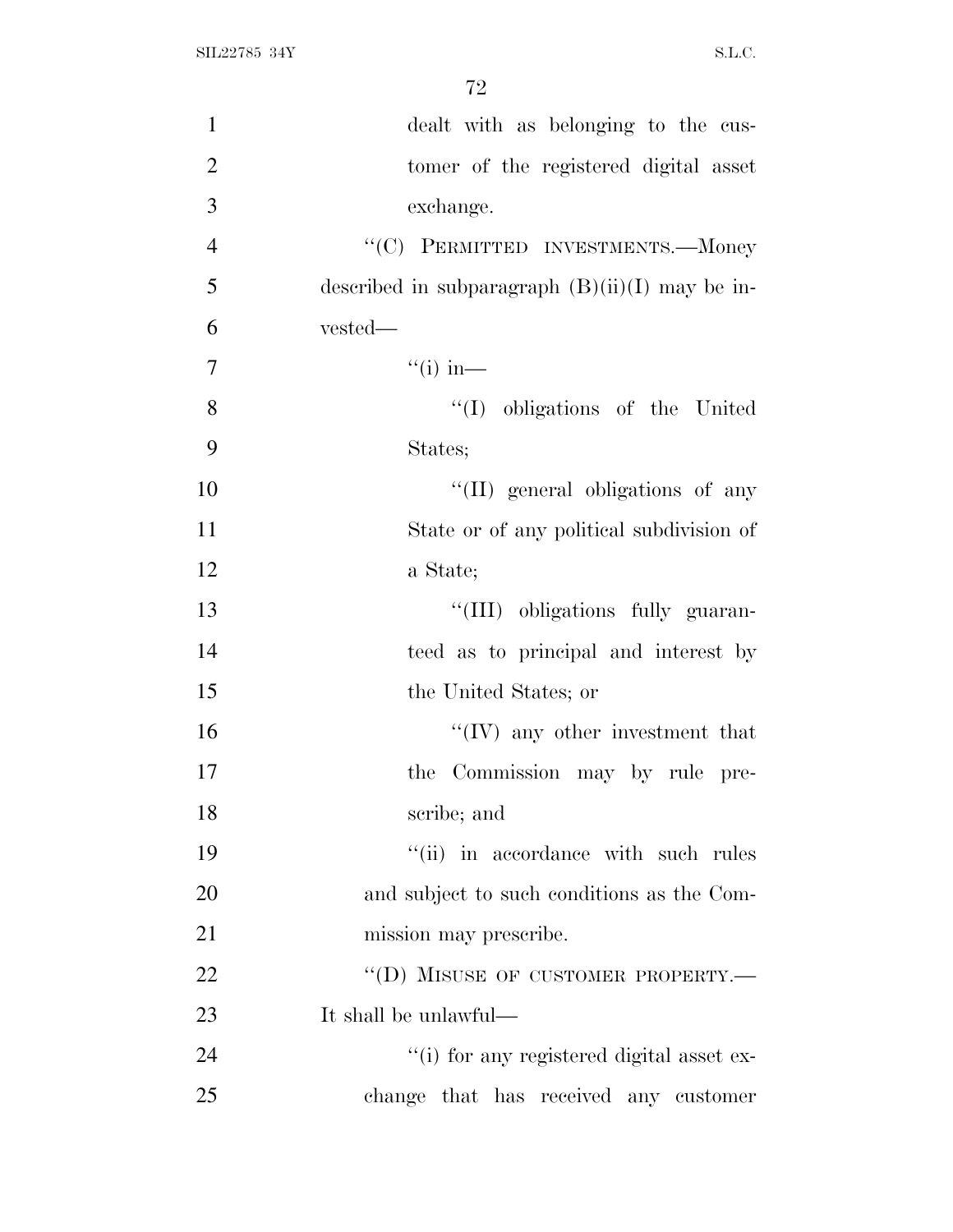| $\mathbf{1}$   | money, assets, or property for custody to      |
|----------------|------------------------------------------------|
| $\overline{2}$ | dispose of, or use any of the money, assets,   |
| 3              | or property as belonging to the registered     |
| $\overline{4}$ | digital asset exchange; or                     |
| 5              | "(ii) for any other person, including          |
| 6              | any other registered digital asset exchange    |
| $\overline{7}$ | or custodian that has received any cus-        |
| 8              | tomer money, assets, or property for de-       |
| 9              | posit, to hold, dispose of, or use any of the  |
| 10             | money, assets, or property as belonging        |
| 11             | $to-$                                          |
| 12             | $\lq\lq$ (I) the registered digital asset      |
| 13             | exchange that deposited the money,             |
| 14             | assets, or property; or                        |
| 15             | "(II) any person other than the                |
| 16             | customers of the registered digital            |
| 17             | asset exchange.                                |
| 18             | "(E) CUSTOMER RIGHT TO OPT OUT.-               |
| 19             | "(i) IN GENERAL.—A customer shall              |
| 20             | have the right to waive any requirement        |
| 21             | under subparagraph (B) by affirmatively        |
| 22             | electing, in writing to the registered digital |
| 23             | asset exchange, to waive the requirement.      |
| 24             | "(ii) LIMITATIONS.—The Commission              |
| 25             | may, by rule, establish notice and disclo-     |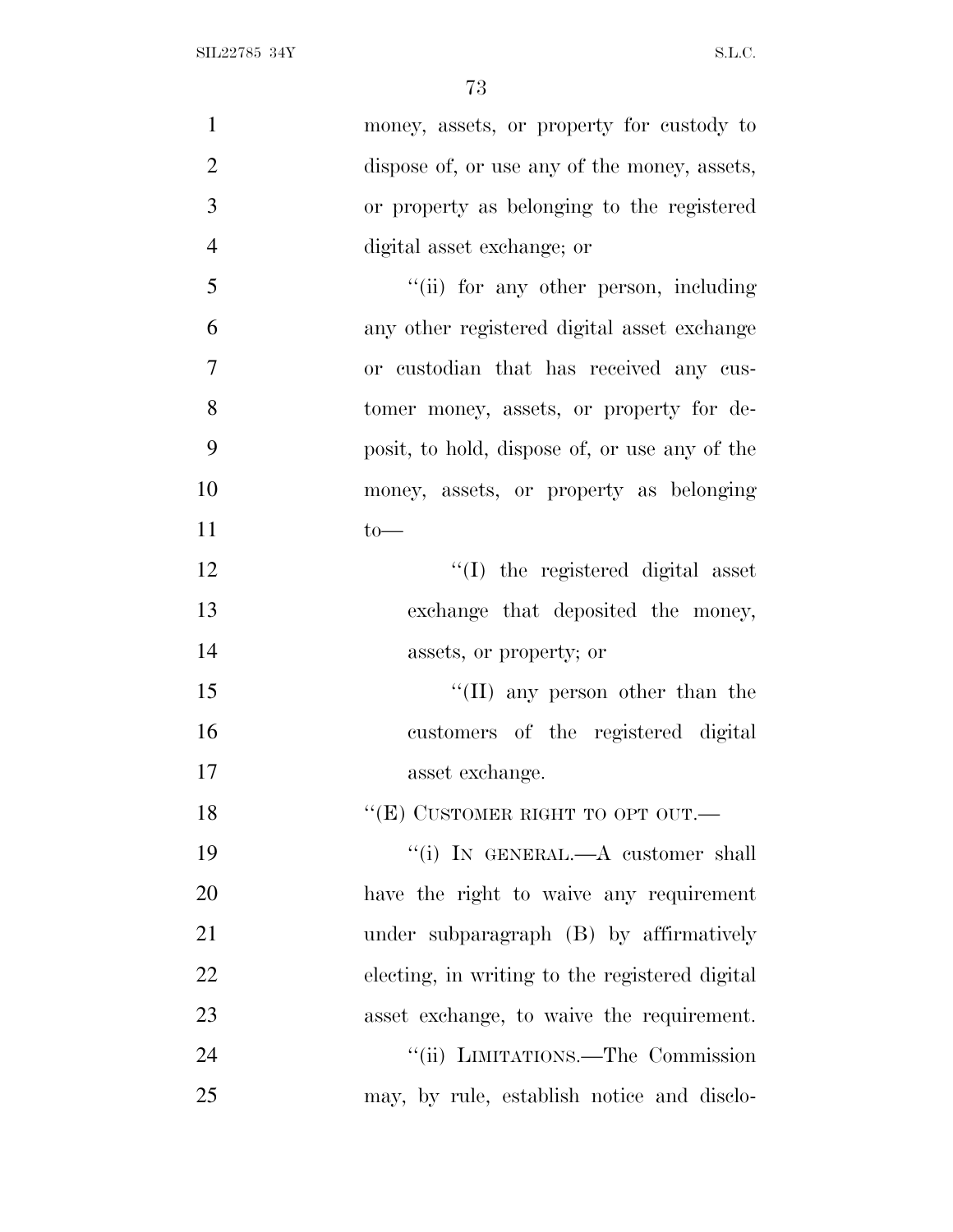| $\mathbf{1}$   | sure requirements, segregation require-         |
|----------------|-------------------------------------------------|
| $\overline{2}$ | ments, investment limitations, and other        |
| 3              | rules relating to the waiving of any re-        |
| $\overline{4}$ | quirement under this paragraph that is          |
| 5              | reasonably necessary to protect customers,      |
| 6              | including eligible contract participants,       |
| $\overline{7}$ | non-eligible contract participants, or any      |
| 8              | other class of customers.                       |
| 9              | "(5) MONITORING OF TRADING AND TRADE            |
| 10             | PROCESSING.                                     |
| 11             | "(A) IN GENERAL.—A registered digital           |
| 12             | asset exchange shall provide a competitive,     |
| 13             | open, and efficient market and mechanism for    |
| 14             | executing transactions that protects the price  |
| 15             | discovery process of trading on the registered  |
| 16             | digital asset exchange.                         |
| 17             | "(B) PROTECTION OF MARKETS AND MAR-             |
| 18             | KET PARTICIPANTS.—A registered digital asset    |
| 19             | exchange shall establish and enforce compliance |
| 20             | with rules—                                     |
| 21             | "(i) to protect markets and market              |
| 22             | participants from abusive practices com-        |
| 23             | mitted by any party, including abusive          |
| 24             | practices committed by a party acting as        |
| 25             | an agent for a participant; and                 |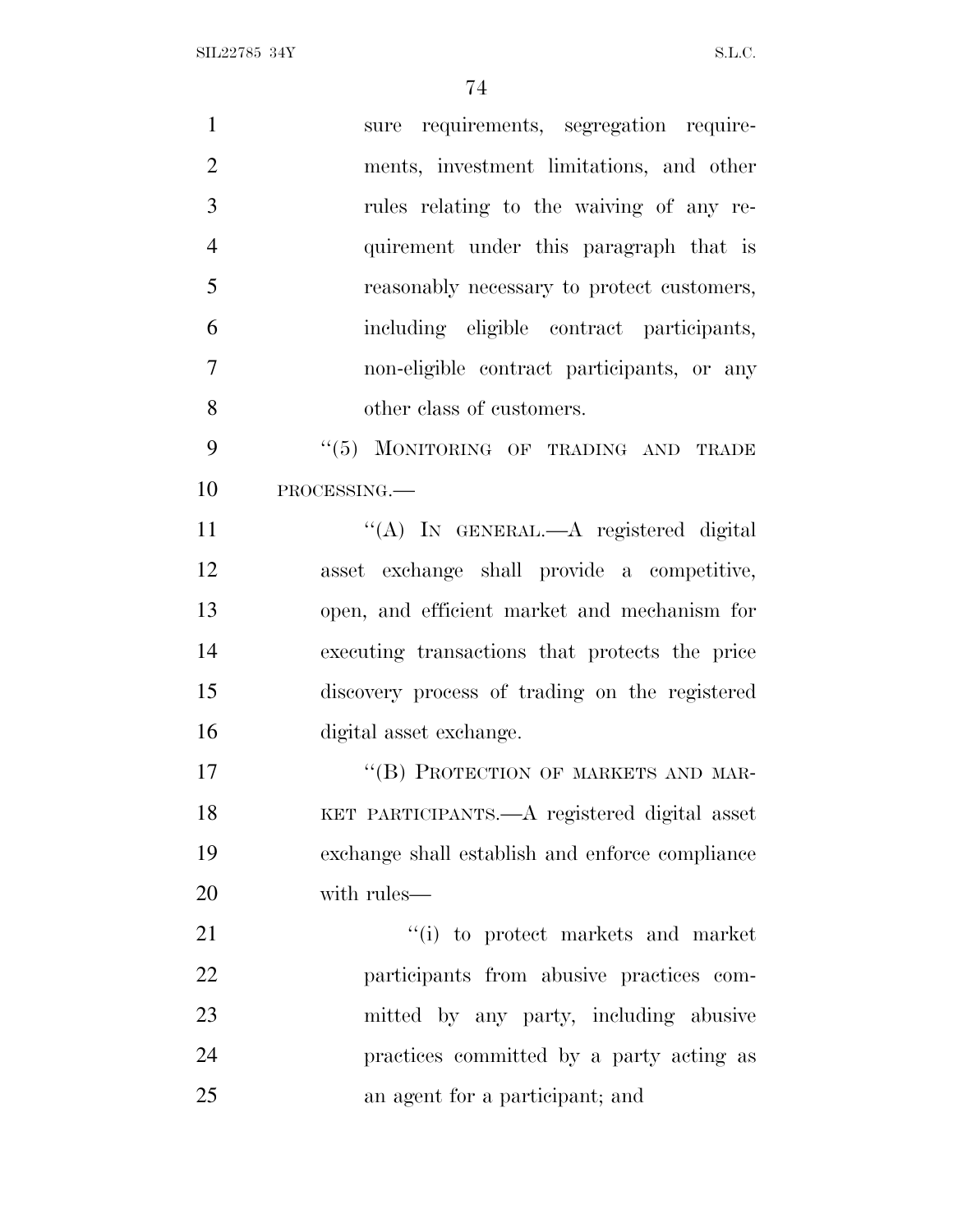| $\mathbf{1}$   | "(ii) to promote fair and equitable          |
|----------------|----------------------------------------------|
| $\overline{2}$ | trading on the registered digital asset ex-  |
| 3              | change.                                      |
| $\overline{4}$ | "(C) PROCEDURES AND MONITORING.-A            |
| 5              | registered digital asset exchange shall—     |
| 6              | "(i) establish and enforce compliance        |
| 7              | with rules or terms and conditions defin-    |
| 8              | ing, or specifications detailing—            |
| 9              | $\lq\lq$ (I) trading procedures to be        |
| 10             | used in entering and executing orders        |
| 11             | traded on or through the facilities of       |
| 12             | the registered digital asset exchange;       |
| 13             | and                                          |
| 14             | "(II) procedures for trade proc-             |
| 15             | essing of digital assets on or through       |
| 16             | the facilities of the registered digital     |
| 17             | asset exchange; and                          |
| 18             | "(ii) monitor trading in digital assets      |
| 19             | to prevent manipulation, price distortion,   |
| 20             | and disruptions of the delivery or cash set- |
| 21             | tlement process through surveillance, and    |
| 22             | compliance, including methods for con-       |
| 23             | ducting real-time monitoring of trading      |
| 24             | and comprehensive and accurate trade re-     |
| 25             | constructions.                               |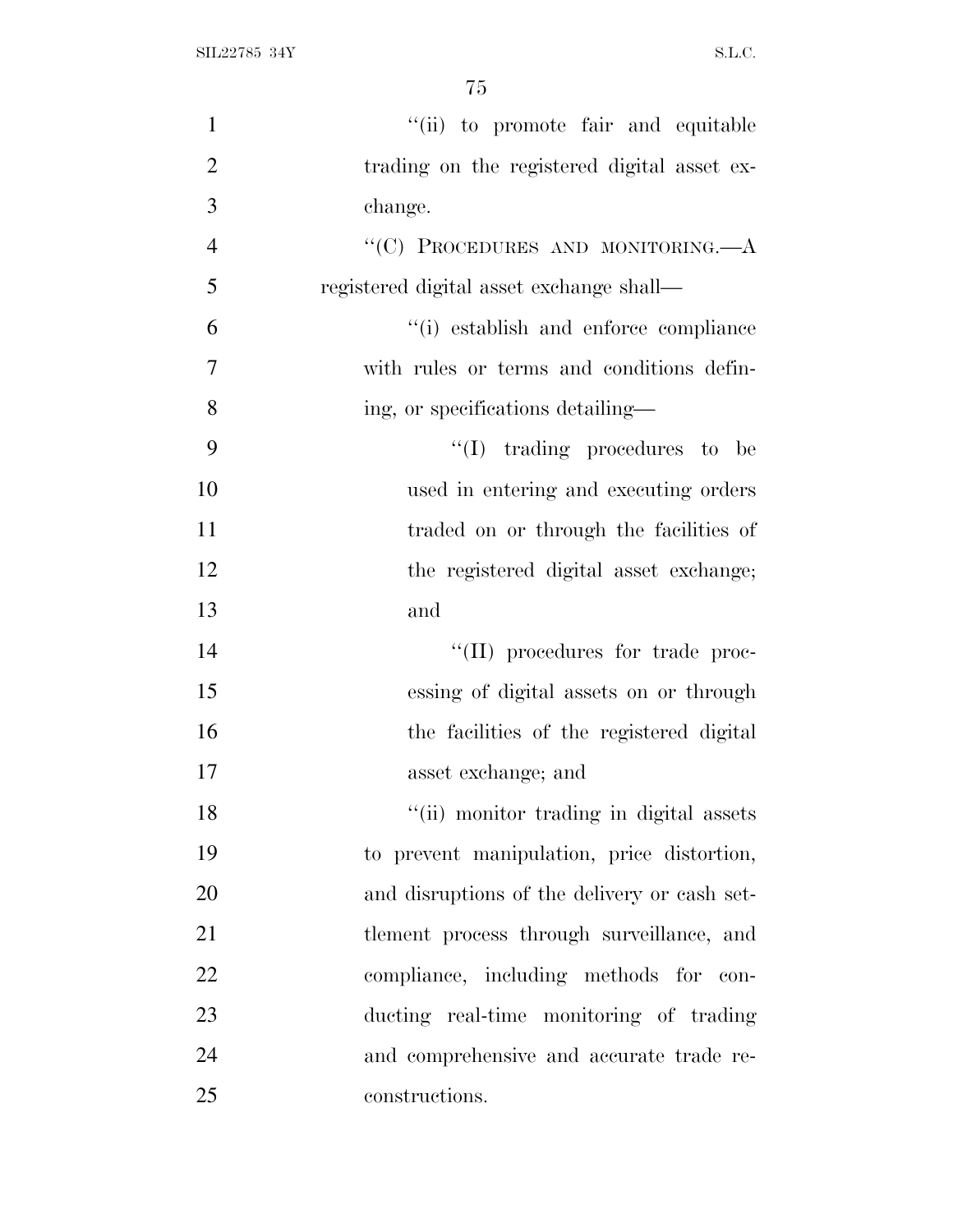| $\mathbf{1}$   | " $(6)$ ABILITY TO OBTAIN INFORMATION.— $A$            |
|----------------|--------------------------------------------------------|
| $\overline{2}$ | registered digital asset exchange shall—               |
| 3              | $\lq\lq$ establish and enforce rules that will         |
| $\overline{4}$ | allow the registered digital asset exchange to         |
| 5              | obtain any necessary information to perform            |
| 6              | any of the functions described in this section;        |
| 7              | $\lq\lq$ (B) provide the information to the Com-       |
| 8              | mission on request; and                                |
| 9              | $\lq\lq$ (C) have the capacity to carry out such       |
| 10             | international information-sharing agreements as        |
| 11             | the Commission may require.                            |
| 12             | "(7) EMERGENCY AUTHORITY.—A registered                 |
| 13             | digital asset exchange shall adopt rules to provide    |
| 14             | for the exercise of emergency authority, in consulta-  |
| 15             | tion or cooperation with the Commission or a reg-      |
| 16             | istered entity, as is necessary and appropriate, in-   |
| 17             | cluding the authority to facilitate the liquidation or |
| 18             | transfer of open positions in any digital asset or to  |
| 19             | suspend or curtail trading in a digital asset.         |
| 20             | "(8) REPORTING REQUIREMENTS.-                          |
| 21             | "(A) IN GENERAL.—A registered digital                  |
| 22             | asset exchange shall provide to the Commission         |
| 23             | information that is determined by the Commis-          |
| 24             | sion to be necessary to perform any responsi-          |
| 25             | bility of the Commission under this Act.               |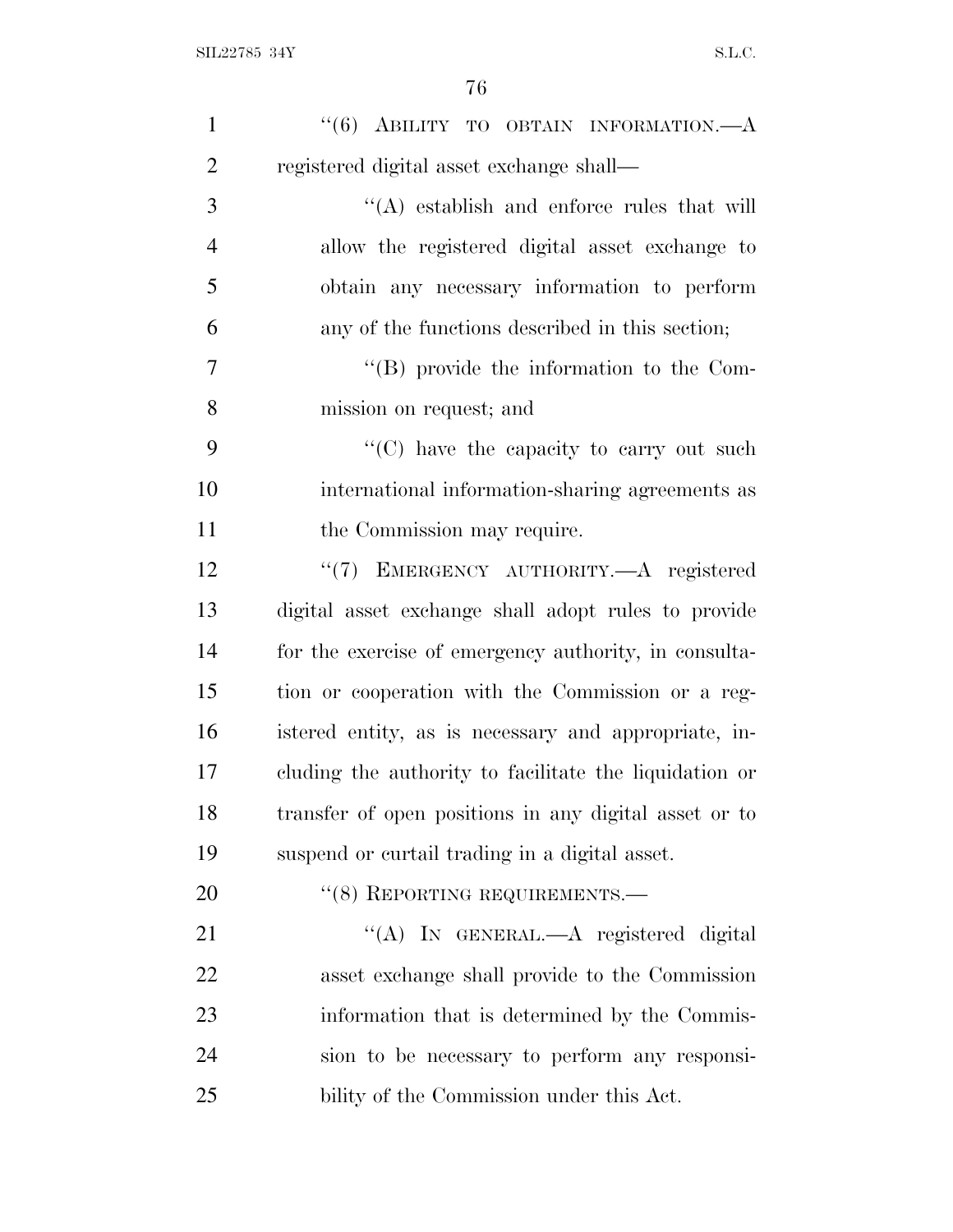| 1              | "(B) TIMELY PUBLICATION OF TRADING          |
|----------------|---------------------------------------------|
| $\overline{2}$ | INFORMATION.                                |
| 3              | $``(i)$ In GENERAL.—                        |
| $\overline{4}$ | "(I) PUBLICATION.—A registered              |
| 5              | digital asset exchange shall make pub-      |
| 6              | lic timely information on price, trad-      |
| 7              | ing volume, and other trading data on       |
| 8              | digital assets to the extent prescribed     |
| 9              | by the Commission.                          |
| 10             | $``(II)$ ACCESSIBILITY.—A reg-              |
| 11             | istered digital asset exchange may          |
| 12             | make trading data freely accessible to      |
| 13             | the public under rules established by       |
| 14             | the Commission.                             |
| 15             | "(ii) CAPACITY OF DIGITAL ASSET EX-         |
| 16             | CHANGE.—A registered digital asset ex-      |
| 17             | change shall be required to have the capac- |
| 18             | ity to electronically capture and transmit  |
| 19             | trade information with respect to trans-    |
| 20             | actions executed on the registered digital  |
| 21             | asset exchange.                             |
| 22             | "(9) RECORDKEEPING AND REPORTING.—          |
| 23             | "(A) IN GENERAL.—A registered digital       |
| 24             | asset exchange shall—                       |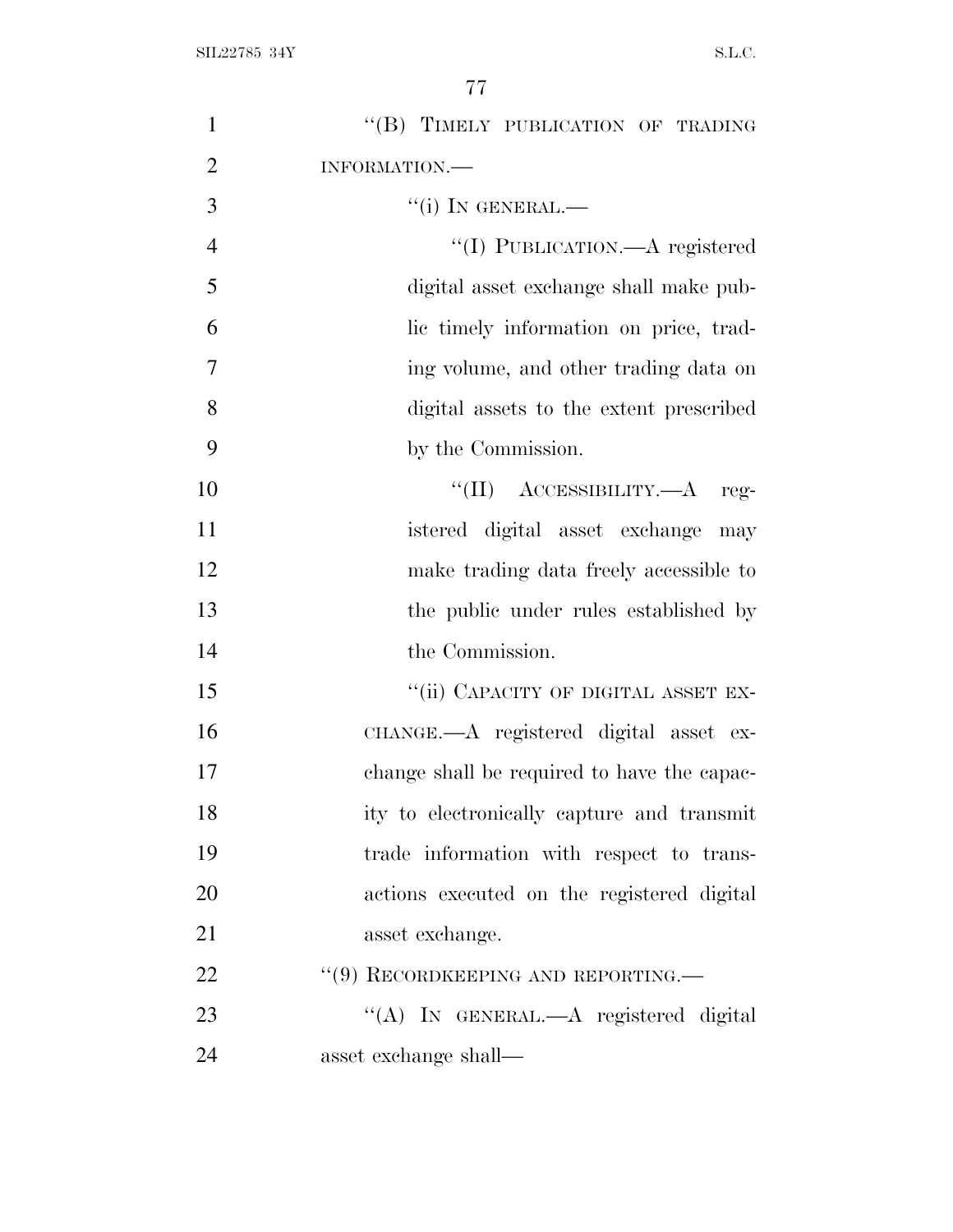| $\mathbf{1}$   | "(i) maintain records of all activities         |
|----------------|-------------------------------------------------|
| $\overline{2}$ | relating to the business of the registered      |
| 3              | digital asset exchange, including a com-        |
| $\overline{4}$ | plete audit trail, in a form and manner ac-     |
| 5              | ceptable to the Commission for a period of      |
| 6              | 5 years;                                        |
| $\overline{7}$ | "(ii) report to the Commission, in a            |
| 8              | form and manner acceptable to the Com-          |
| 9              | mission, such information as the Commis-        |
| 10             | sion determines to be necessary or appro-       |
| 11             | priate for the Commission to perform the        |
| 12             | duties of the Commission under this Act;        |
| 13             | and                                             |
| 14             | "(iii) keep any records relating to an-         |
| 15             | cillary assets open to inspection and exam-     |
| 16             | ination by the Securities and Exchange          |
| 17             | Commission.                                     |
| 18             | "(B) INFORMATION-SHARING.—Subject to            |
| 19             | section 8, and on request, the Commission shall |
| 20             | share information collected under subparagraph  |
| 21             | $(A)$ with —                                    |
| 22             | "(i) a self-regulatory organization;            |
| 23             | "(ii) the Securities and Exchange               |
| 24             | Commission;                                     |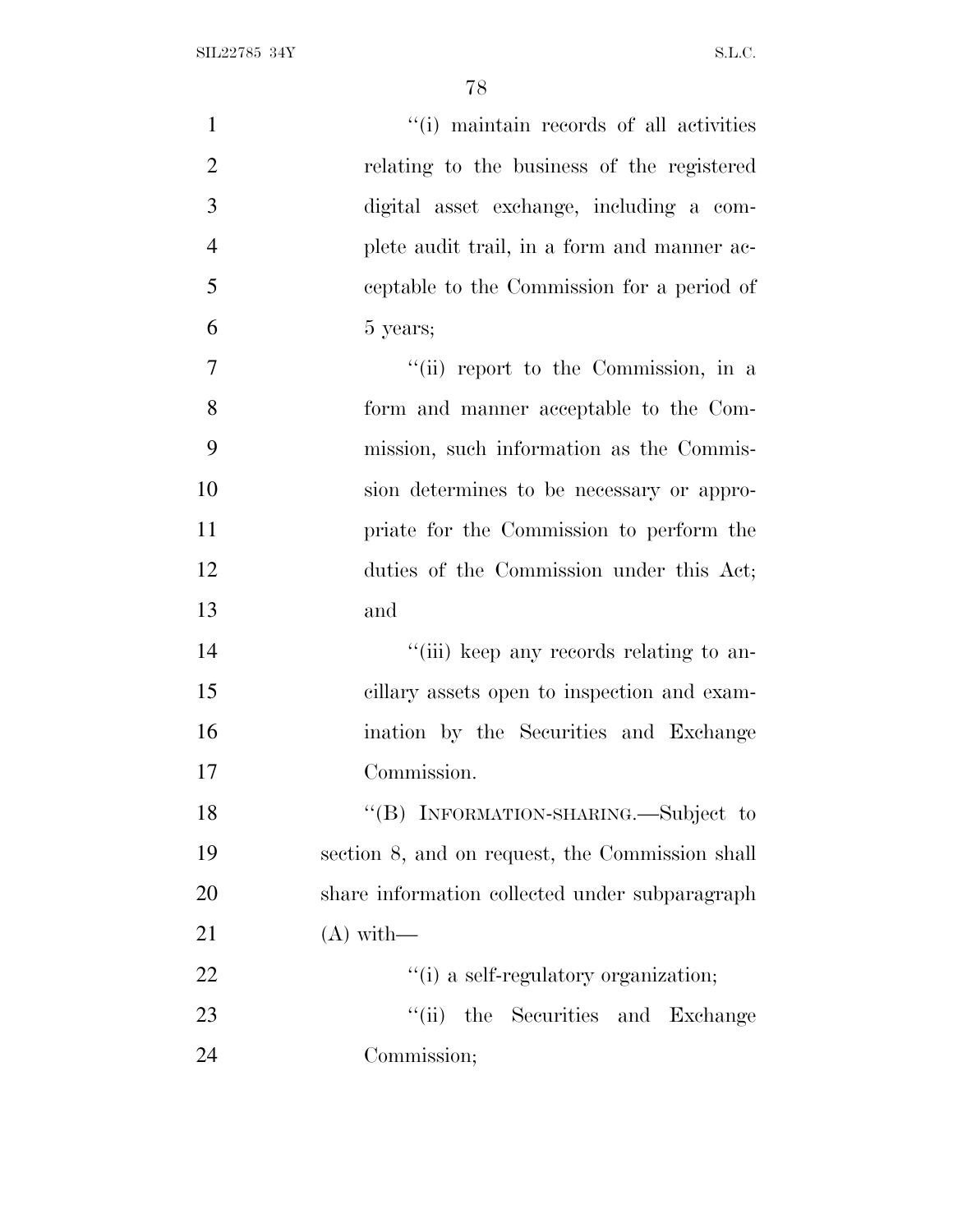| $\mathbf{1}$   | "(iii) an appropriate Federal banking           |
|----------------|-------------------------------------------------|
| $\overline{2}$ | agency (as defined in section 3 of the Fed-     |
| 3              | eral Deposit Insurance Act (12 U.S.C.           |
| $\overline{4}$ | $(1813)$ ;                                      |
| 5              | "(iv) a State bank supervisor (as de-           |
| 6              | fined in that section);                         |
| $\overline{7}$ | $``(v)$ a State securities or commodities       |
| 8              | regulator;                                      |
| 9              | "(vi) the Financial Stability Oversight         |
| 10             | Council;                                        |
| 11             | "(vii) the Department of Justice; and           |
| 12             | "(viii) any other person that the Com-          |
| 13             | mission determines to be appropriate, in-       |
| 14             | $cluding$ —                                     |
| 15             | "(I) foreign financial supervisors              |
| 16             | (including foreign futures authorities);        |
| 17             | "(II) foreign central banks; and                |
| 18             | "(III) foreign ministries.                      |
| 19             | "(C) CONFIDENTIALITY AGREEMENT.—Be-             |
| 20             | fore the Commission may share information       |
| 21             | with any entity described in subparagraph (B),  |
| 22             | the Commission shall receive a written agree-   |
| 23             | ment from each entity stating that the entity   |
| 24             | shall abide by the confidentiality requirements |
| 25             | described in section 8 relating to the informa- |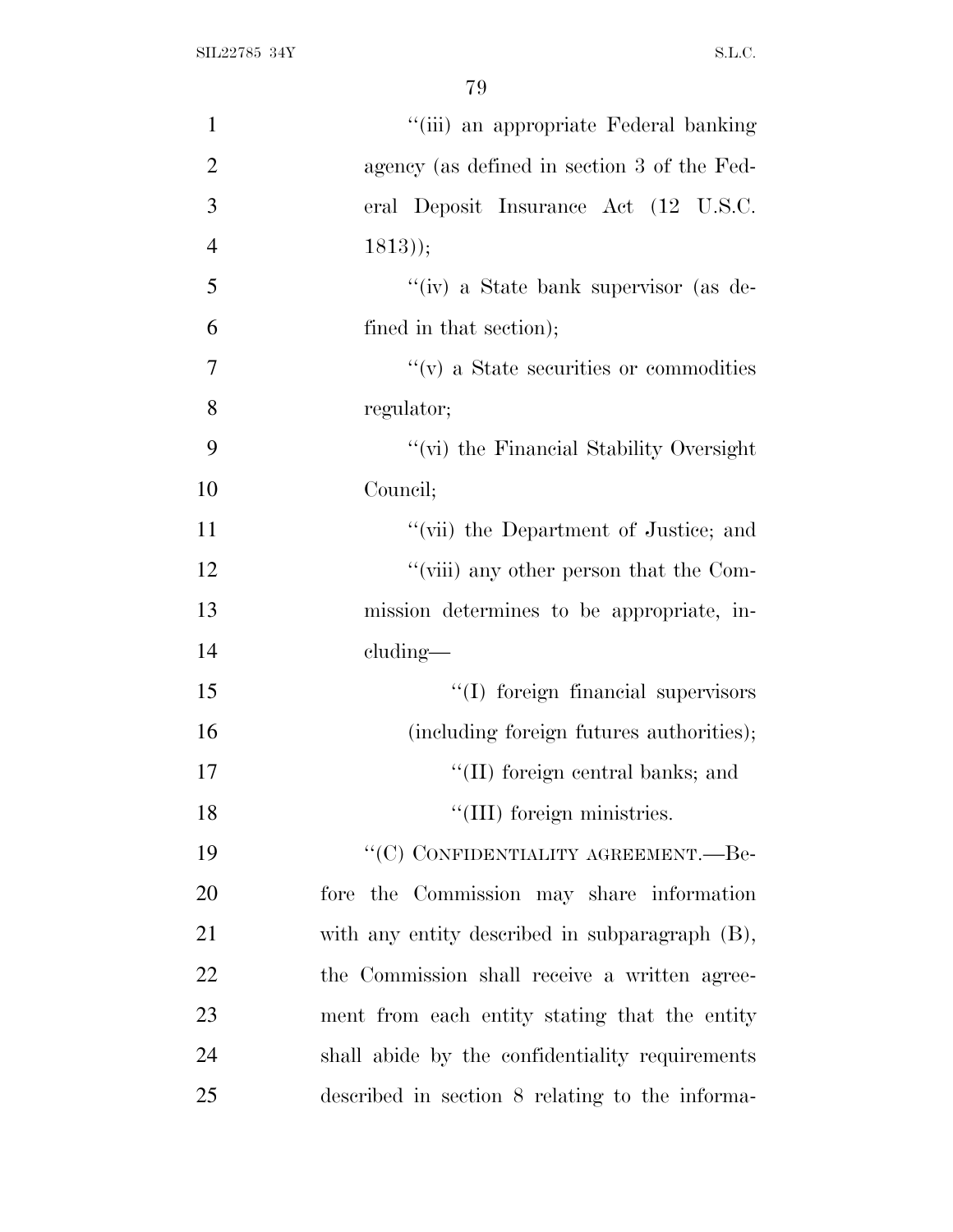$SLL22785$  34Y S.L.C.

| $\mathbf{1}$   | tion on digital asset transactions that is pro-      |
|----------------|------------------------------------------------------|
| $\overline{2}$ | vided.                                               |
| 3              | "(D) PROVIDING INFORMATION.—Each                     |
| $\overline{4}$ | registered digital asset exchange shall provide      |
| 5              | to the Commission (including any designee of         |
| 6              | the Commission) information under subpara-           |
| $\overline{7}$ | $graph(A)$ in such form and at such frequency        |
| 8              | as is required by the Commission.                    |
| 9              | $``(10)$ ANTITRUST CONSIDERATIONS.—Unless            |
| 10             | necessary or appropriate to achieve the purposes of  |
| 11             | this Act, a registered digital asset exchange shall  |
| 12             | $not$ —                                              |
| 13             | "(A) adopt any rules or take any actions             |
| 14             | that result in any unreasonable restraint of         |
| 15             | trade; or                                            |
| 16             | "(B) impose any material anticompetitive             |
| 17             | burden on trading.                                   |
| 18             | "(11) CONFLICTS OF INTEREST.—A registered            |
| 19             | digital asset exchange shall—                        |
| 20             | $\lq\lq$ establish and enforce rules to mini-        |
| 21             | mize conflicts of interest in the decision making    |
| 22             | process of the registered digital asset exchange;    |
| 23             | and                                                  |
| 24             | "(B) establish a process for resolving con-          |
| 25             | flicts of interest described in subparagraph $(A)$ . |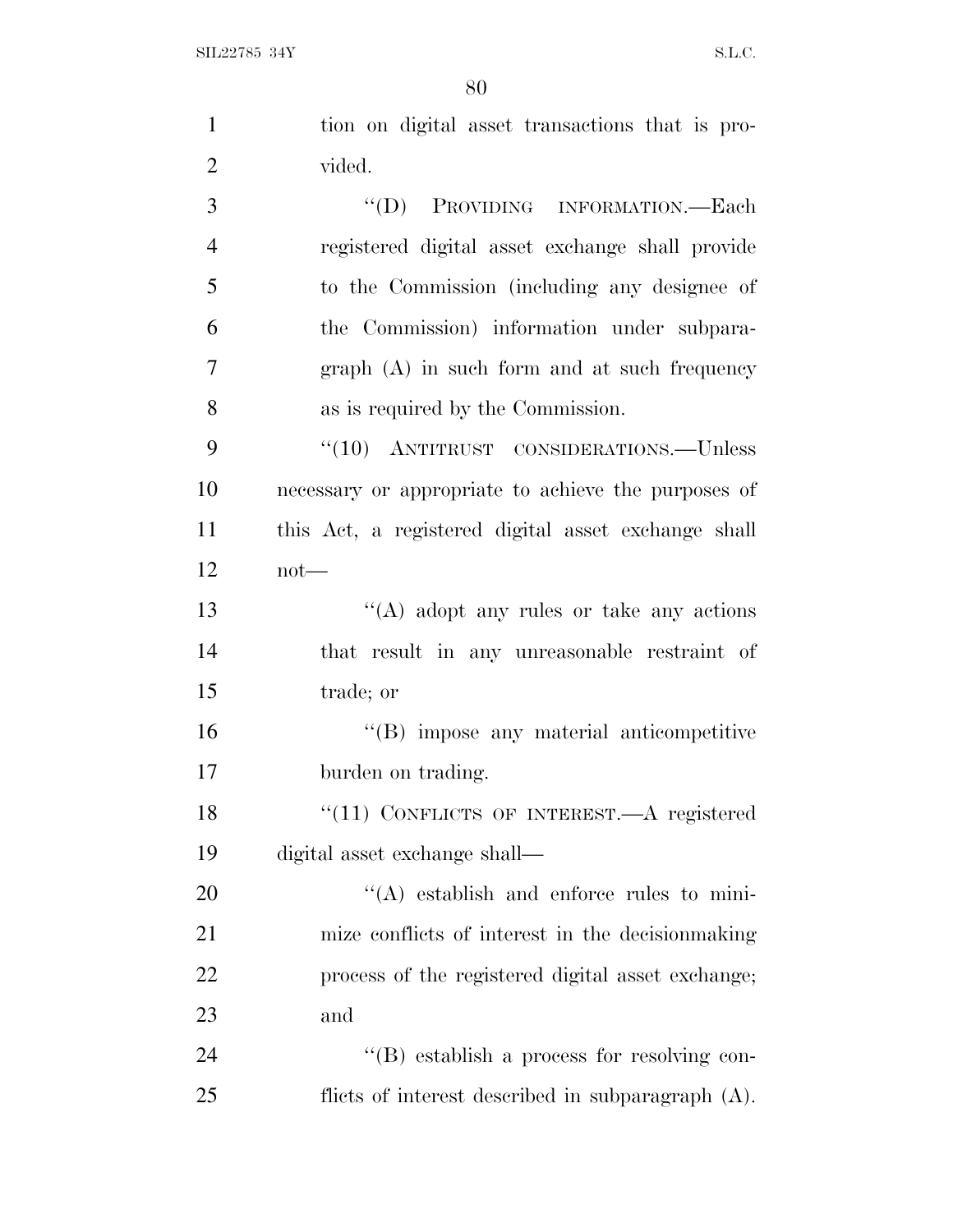| $\mathbf{1}$   | $``(12)$ FINANCIAL RESOURCES.—                    |
|----------------|---------------------------------------------------|
| $\overline{2}$ | "(A) IN GENERAL.—A registered digital             |
| 3              | asset exchange shall have adequate financial,     |
| $\overline{4}$ | operational, and managerial resources, as deter-  |
| 5              | mined by the Commission, to discharge each re-    |
| 6              | sponsibility of the registered digital asset ex-  |
| 7              | change.                                           |
| 8              | "(B) MINIMUM AMOUNT OF FINANCIAL RE-              |
| 9              | sources.—A registered digital asset exchange      |
| 10             | shall possess financial resources that, at a min- |
| 11             | imum, exceed the total amount that would en-      |
| 12             | able the registered digital asset exchange to     |
| 13             | conduct an orderly wind-down of the activities    |
| 14             | of the registered digital asset exchange.         |
| 15             | "(C) ADDITIONAL FINANCIAL RESOURCES               |
| 16             | LEVERAGE TRADING. The Commission<br><b>FOR</b>    |
| 17             | may require such additional financial resources   |
| 18             | as are necessary to enable a registered digital   |
| 19             | asset exchange that offers margined, leveraged,   |
| 20             | or financed transactions to fulfill the customer  |
| 21             | obligations of the registered digital asset ex-   |
| 22             | change.                                           |
| 23             | $``(13)$ GOVERNANCE FITNESS STANDARDS.—           |
| 24             | $\lq\lq (A)$<br>GOVERNANCE ARRANGEMENTS.- A       |
| 25             | registered digital asset exchange shall establish |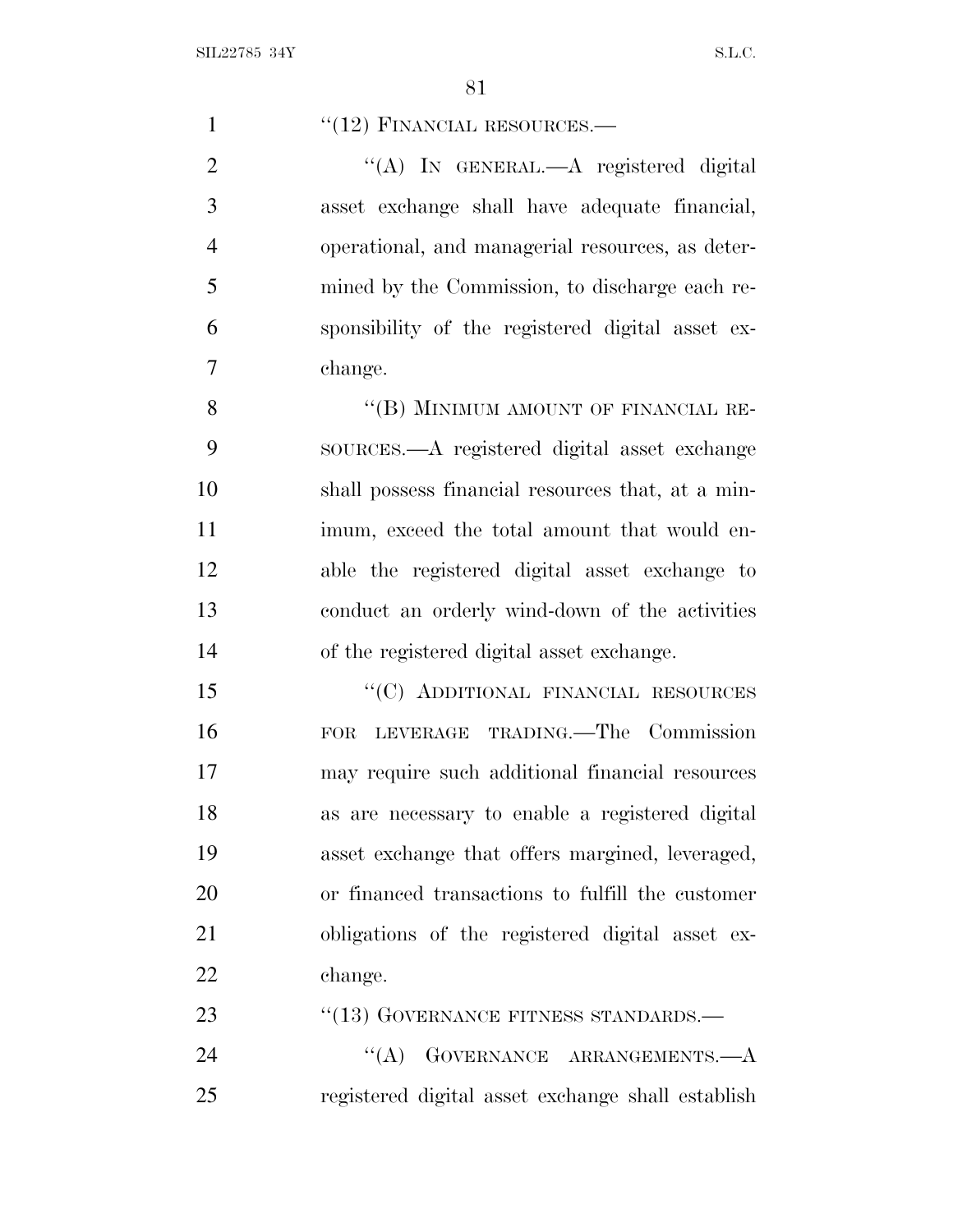| $\mathbf{1}$   | governance arrangements that are transparent      |
|----------------|---------------------------------------------------|
| $\overline{2}$ | to fulfill public interest requirements.          |
| 3              | "(B) FITNESS STANDARDS.—A registered              |
| $\overline{4}$ | digital asset exchange shall establish and en-    |
| 5              | force appropriate fitness standards for—          |
| 6              | $``(i)$ directors;                                |
| $\overline{7}$ | "(ii) any individual or entity with di-           |
| 8              | rect access to the settlement activities of       |
| 9              | the registered digital asset exchange;            |
| 10             | "(iii) any individual or entity with di-          |
| 11             | rect access to any custodian affiliated with      |
| 12             | the registered digital asset exchange;            |
| 13             | "(iv) any entity offering affiliated              |
| 14             | services for the registered digital asset ex-     |
| 15             | change; and                                       |
| 16             | $f'(v)$ any party affiliated with any in-         |
| 17             | dividual or entity described in clauses (i)       |
| 18             | through (iv).                                     |
| 19             | "(14) SYSTEM SAFEGUARDS.—A registered dig-        |
| 20             | ital asset exchange shall—                        |
| 21             | $\lq\lq$ establish and maintain a program of      |
| 22             | risk analysis and oversight to identify and mini- |
| 23             | mize sources of operational and security risks,   |
| 24             | through the development of appropriate controls   |
| 25             | and procedures and automated systems that—        |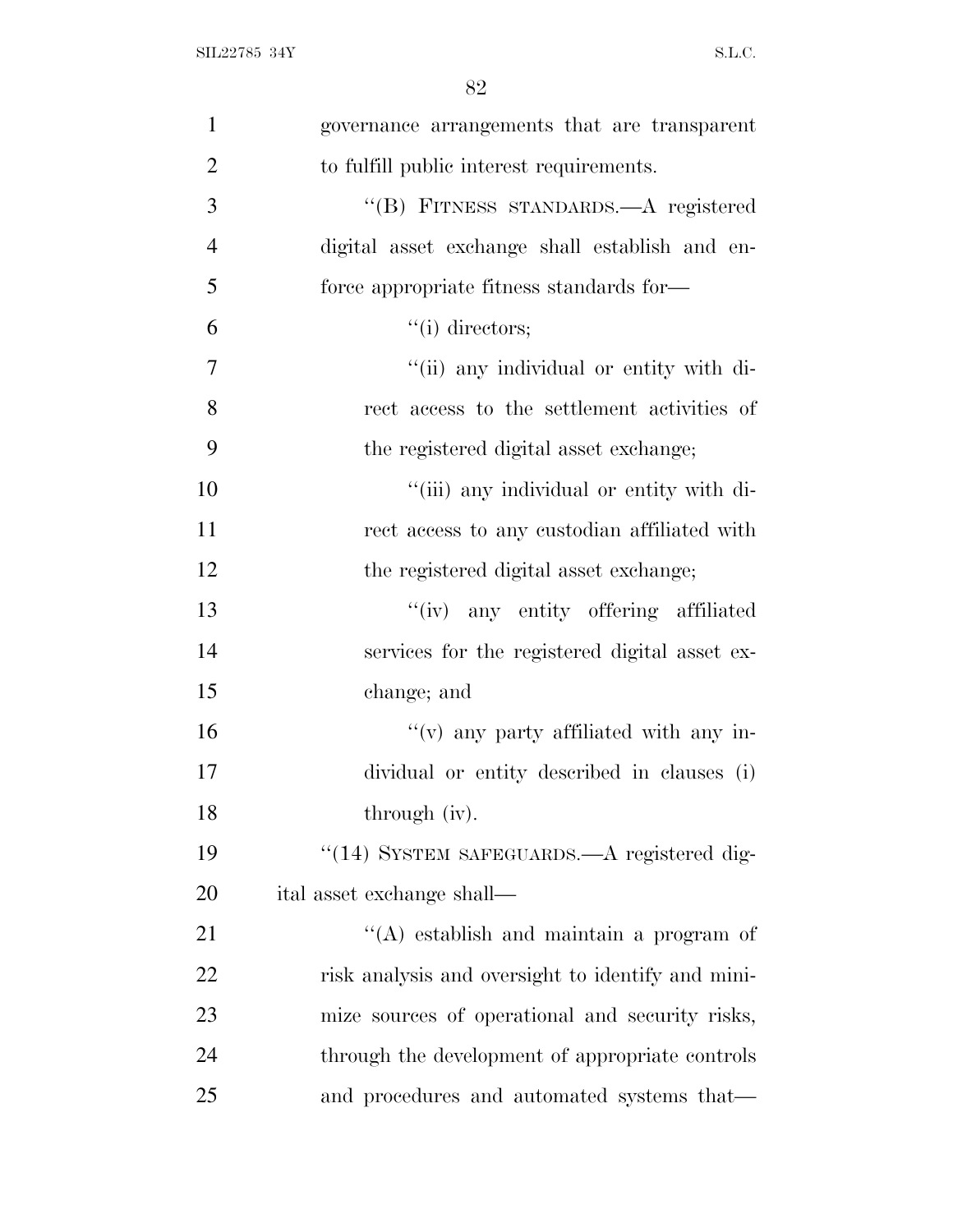| $\mathbf{1}$   | "(i) are reliable and secure; and                      |
|----------------|--------------------------------------------------------|
| $\overline{2}$ | "(ii) have adequate scalable capacity;                 |
| 3              | "(B) establish and maintain emergency                  |
| $\overline{4}$ | procedures, backup facilities, and a plan for dis-     |
| 5              | aster recovery that allow for—                         |
| 6              | "(i) the timely recovery and resump-                   |
| $\overline{7}$ | tion of operations; and                                |
| 8              | "(ii) the fulfillment of the responsibil-              |
| 9              | ities and obligations of the registered dig-           |
| 10             | ital asset exchange; and                               |
| 11             | "(C) periodically conduct tests to verify              |
| 12             | that the backup resources of the registered dig-       |
| 13             | ital asset exchange are sufficient to ensure con-      |
| 14             | tinued—                                                |
| 15             | "(i) order processing and trade                        |
| 16             | matching;                                              |
| 17             | "(ii) price reporting;                                 |
| 18             | "(iii) market surveillance; and                        |
| 19             | $\lq\lq$ maintenance of a comprehensive                |
| 20             | and accurate audit trail.                              |
| 21             | "(e) APPOINTMENT OF TRUSTEE.-                          |
| 22             | "(1) IN GENERAL.—If a proceeding under sec-            |
| 23             | tion 5e results in the suspension or revocation of the |
| 24             | registration of a digital asset exchange, or if a dig- |
| 25             | ital asset exchange withdraws from registration, the   |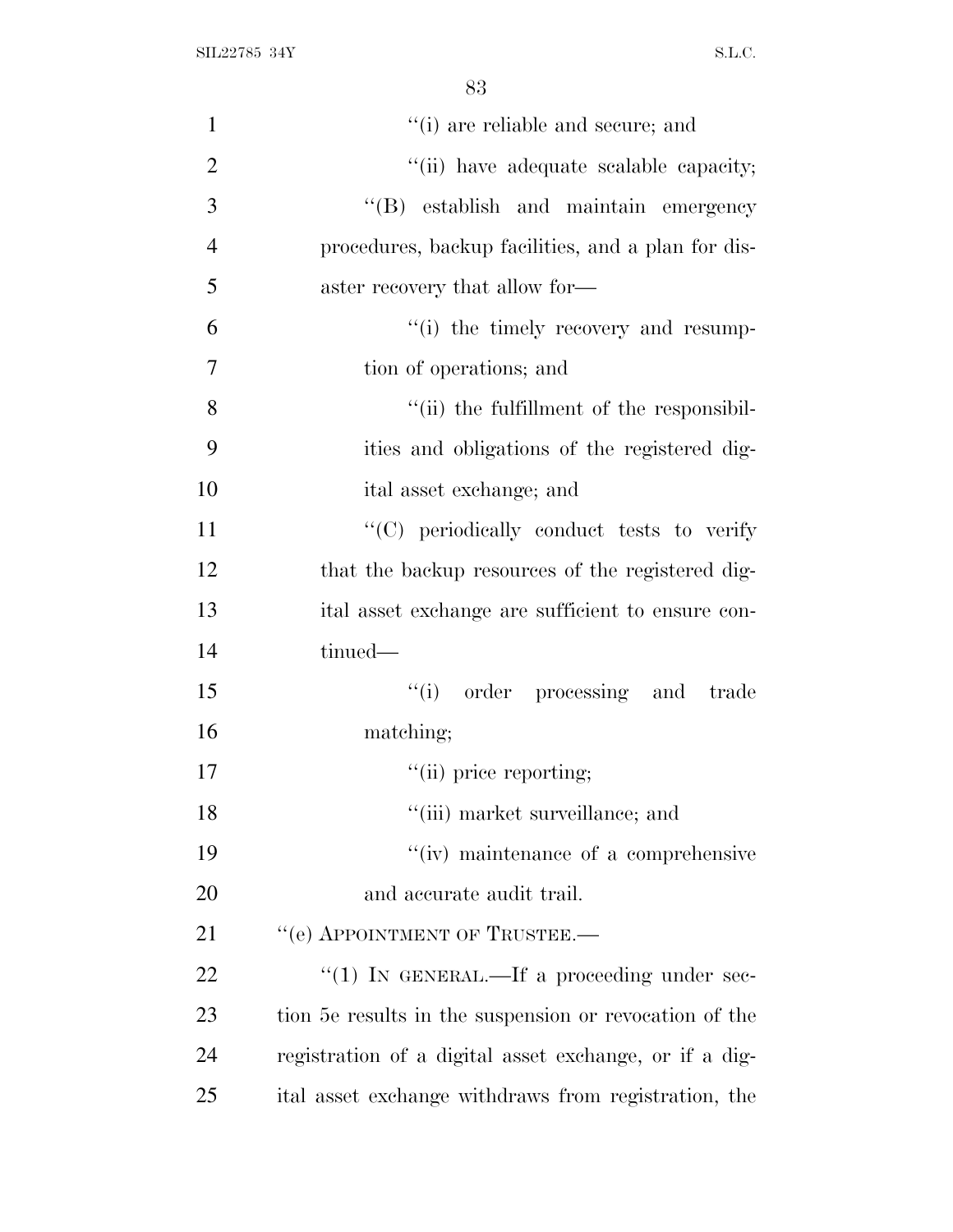| $\mathbf{1}$   | Commission, after providing notice to the digital      |
|----------------|--------------------------------------------------------|
| $\overline{2}$ | asset exchange, may apply to the district court of     |
| 3              | the United States for the judicial district in which   |
| $\overline{4}$ | the digital asset exchange is located for the appoint- |
| 5              | ment of a trustee.                                     |
| 6              | "(2) ASSUMPTION OF JURISDICTION.—If the                |
| 7              | Commission applies to a court for appointment of a     |
| 8              | trustee under paragraph $(1)$ —                        |
| 9              | $\lq\lq$ the court may take exclusive jurisdic-        |
| 10             | tion over—                                             |
| 11             | "(i) the digital asset exchange; and                   |
| 12             | "(ii) the records and assets of the dig-               |
| 13             | ital asset exchange, wherever those records            |
| 14             | and assets are located; and                            |
| 15             | $\lq\lq (B)$ if the court takes jurisdiction under     |
| 16             | subparagraph $(A)$ , the court shall appoint the       |
| 17             | Commission, or a person designated by the              |
| 18             | Commission, as trustee with power to take pos-         |
| 19             | session and continue to operate or terminate           |
| 20             | the operations of the digital asset exchange in        |
| 21             | an orderly manner for the protection of cus-           |
| 22             | tomers, subject to such terms and conditions as        |
| 23             | the court may prescribe.                               |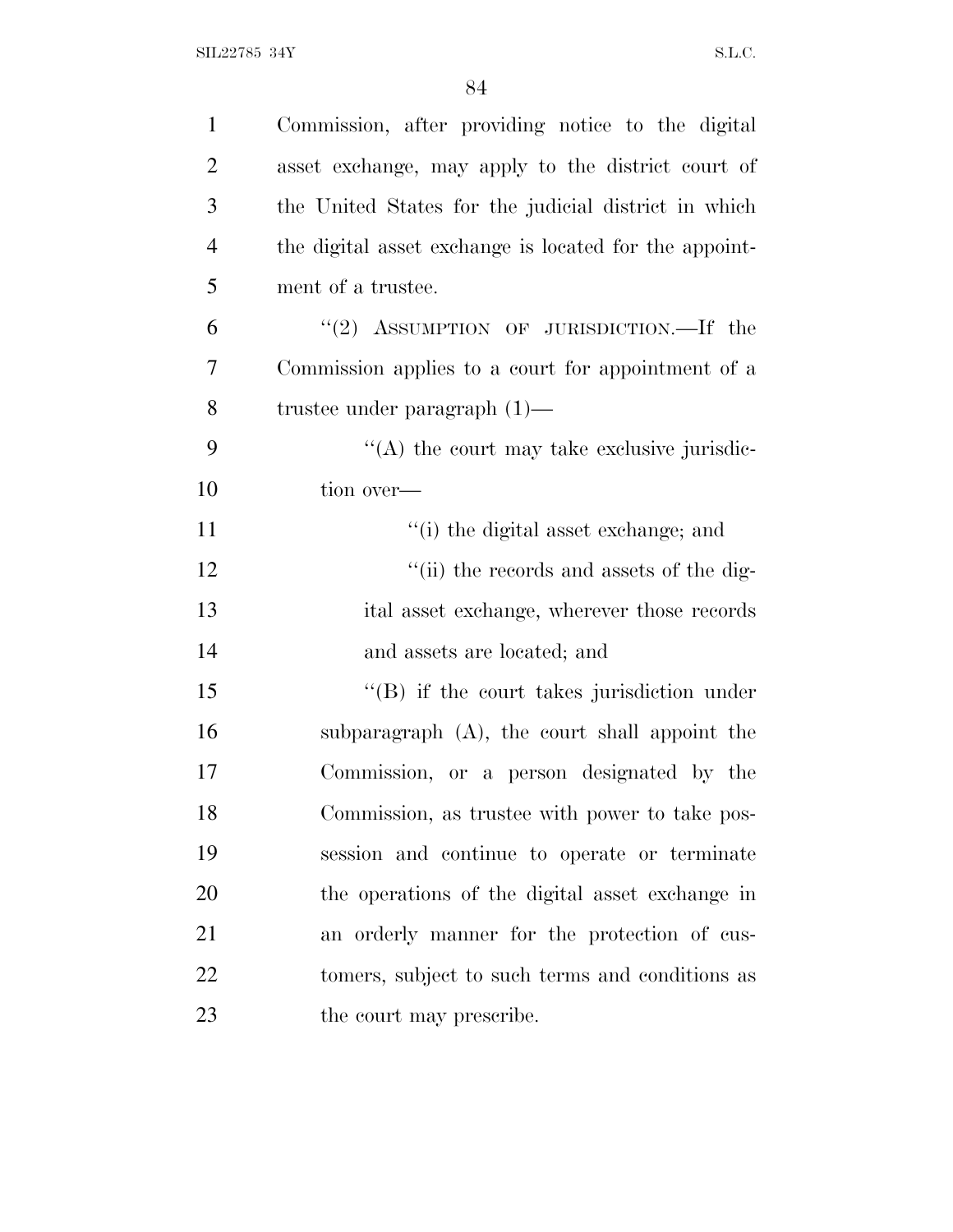| $\mathbf{1}$   | "(f) CUSTODIAN.—A registered digital asset ex-           |
|----------------|----------------------------------------------------------|
| 2              | change shall deposit with an entity described in section |
| 3              | $4d(i)(1)(B)$ each digital asset that is—                |
| $\overline{4}$ | "(1) the property of a customer of the reg-              |
| 5              | istered digital asset exchange;                          |
| 6              | $\lq(2)$ required to be held by the registered dig-      |
| 7              | asset exchange under subsection $(e)(2)$ or<br>ital      |
| 8              | $(d)(12)$ ; or                                           |
| 9              | $(3)$ otherwise required by the Commission to            |
| 10             | be so held to reasonably protect customers or pro-       |
| 11             | mote the public interest.                                |
| 12             | " $(g)$ EXEMPTIONS.—                                     |
| 13             | "(1) IN GENERAL.—To promote responsible                  |
| 14             | economic or financial innovation and fair competi-       |
| 15             | tion, or protect customers, the Commission may ex-       |
| 16             | empt, either unconditionally or on stated terms or       |
| 17             | conditions or for stated periods, and retroactively,     |
| 18             | prospectively, or both, a registered digital asset ex-   |
| 19             | change from the requirements of this section, if the     |
| 20             | Commission determines that—                              |
| 21             | $\lq\lq$ the exemption—                                  |
| 22             | "(i) will be consistent with the public                  |
| 23             | interest and the purposes of this Act; and               |
| 24             | "(ii) will not have a material adverse                   |
| 25             | effect on the ability of the Commission or               |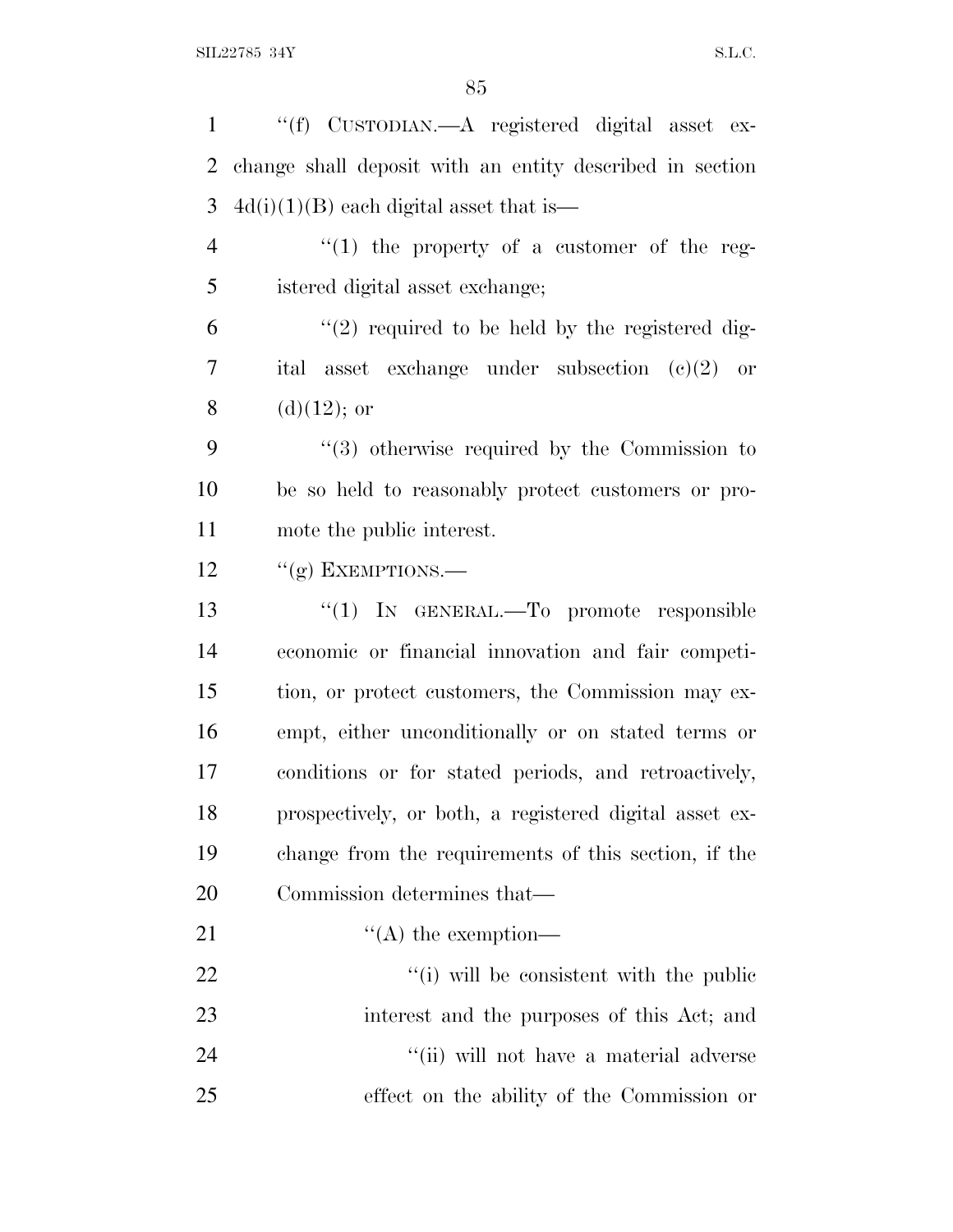$\text{SIL} 22785 \text{ } 34\text{Y} \tag{S.L.C.}$ 

| $\mathbf{1}$   | the registered digital asset exchange to dis-                |
|----------------|--------------------------------------------------------------|
| $\overline{2}$ | charge duties under this Act; or                             |
| 3              | "(B) the registered digital asset exchange                   |
| $\overline{4}$ | is subject to comparable, comprehensive regula-              |
| 5              | tion by the appropriate government authorities               |
| 6              | in the home country of the registered digital                |
| 7              | asset exchange.                                              |
| 8              | "(2) PROCESS.—The Commission may grant an                    |
| 9              | exemption under paragraph $(1)$ —                            |
| 10             | $\lq\lq$ on the initiative of the Commission;                |
| 11             | <b>or</b>                                                    |
| 12             | $\lq\lq$ after receiving an application for the              |
| 13             | exemption by the registered digital asset ex-                |
| 14             | change.                                                      |
| 15             | "(h) JURISDICTION.—Notwithstanding any other                 |
| 16             | provision of law, the Commission shall have exclusive ju-    |
| 17             | risdiction over the regulation and all other activities of a |
| 18             | registered digital asset exchange.                           |
| 19             | "(i) IMPLEMENTATION.—The Commission may pre-                 |
| 20             | scribe rules to implement this section.".                    |
| 21             | (b) CERTAIN DIGITAL ASSET EXCHANGE FUNCTIONS                 |
| 22             | NOT SUFFICIENT TO TRIGGER REQUIREMENT TO REG-                |
| 23             | ISTER AS FUTURES COMMISSION MERCHANT.-Section                |
| 24             | $4f(c)$ of the Commodity Exchange Act (7 U.S.C. 6f(c))       |
| 25             | is amended by adding at the end the following:               |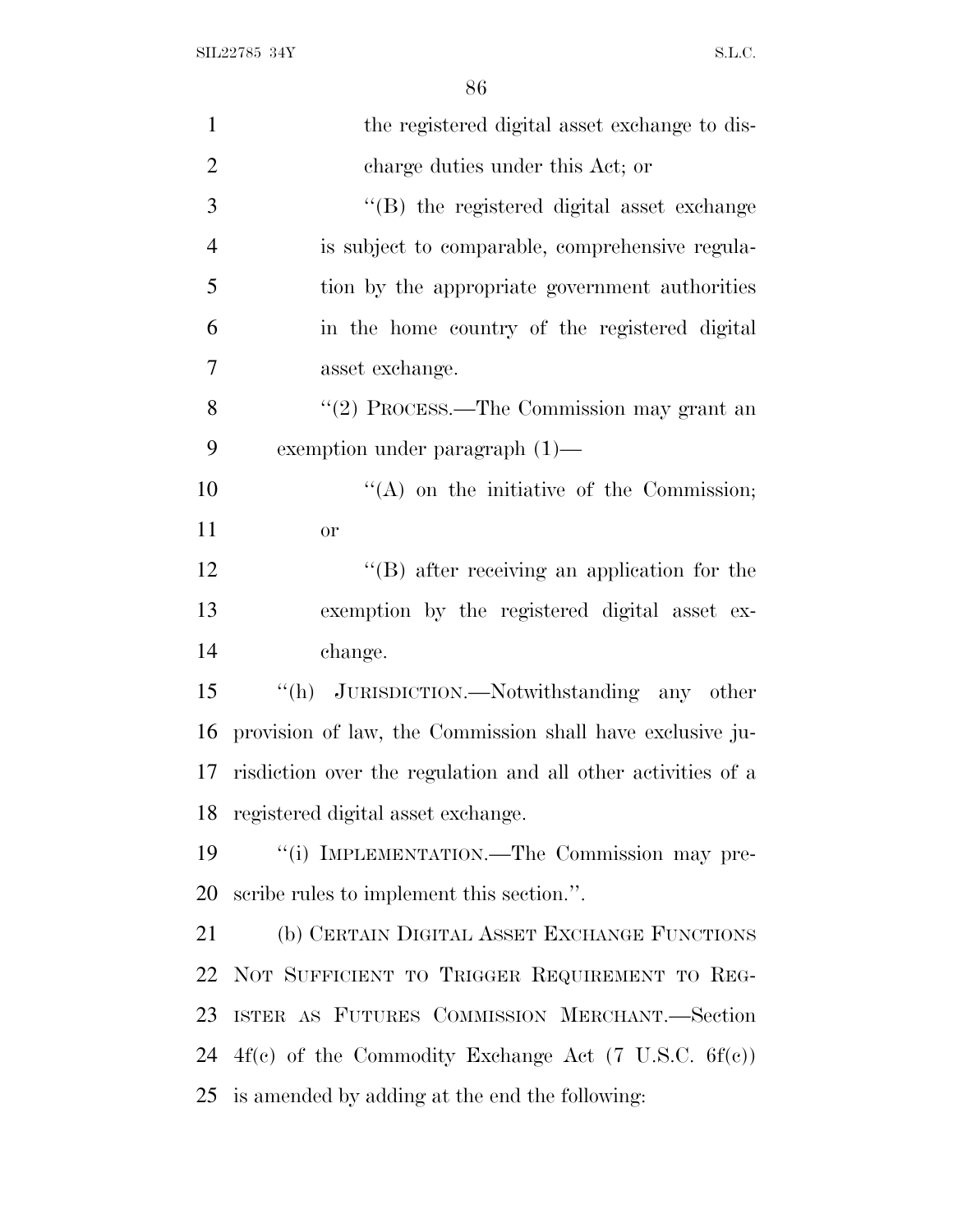1 "(12) CLARIFICATION OF SCOPE OF REGISTRATION REQUIREMENT.—A registered digital asset exchange shall not be required to register as a futures commission mer- chant for any activity for which the registered digital asset exchange is regulated under section 5i.''.

# **SEC. 405. VIOLATIONS.**

 Section 9 of the Commodity Exchange Act (7 U.S.C. 13) is amended—

| - 9 | $(1)$ in subsection $(a)(2)$ , by striking "subsection" |
|-----|---------------------------------------------------------|
| 10  | $4e$ " and inserting "section $4e$ "; and               |
|     |                                                         |

11 (2) in subsection (e)—

12 (A) in paragraph (1), by inserting "con- tracts for the sale of digital assets,'' after ''op-tions thereon,''; and

 (B) in paragraph (2), by inserting ''or con- tracts for the sale of digital assets'' after ''op-17 tions thereon''.

#### **SEC. 406. MARKET REPORTS.**

 Section 16(a) of the Commodity Exchange Act (7 20 U.S.C.  $20(a)$  is amended—

 (1) in the first sentence, by striking ''which are the subject of futures contracts,'' and inserting ''under the jurisdiction of the Commission,''; and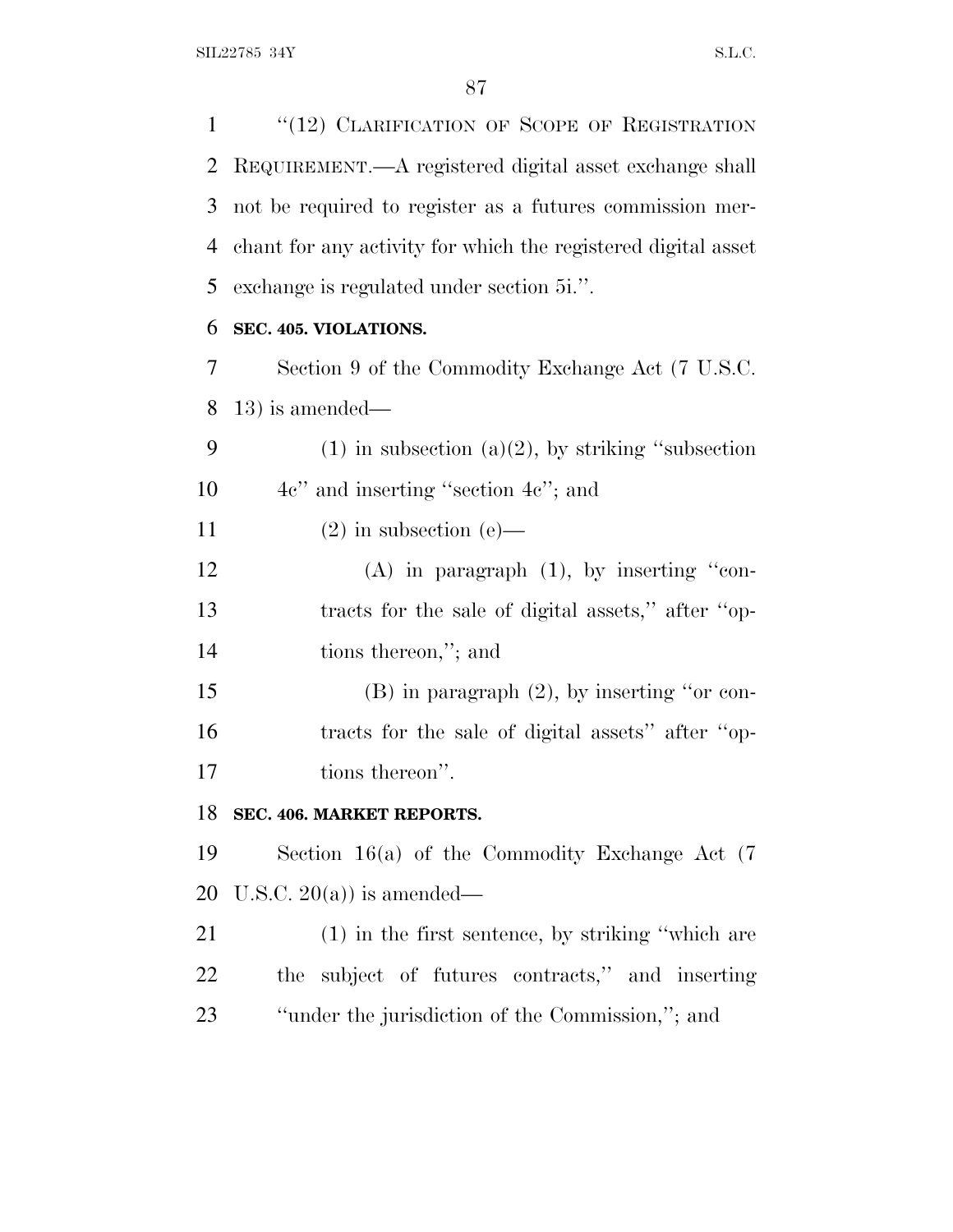(2) in the second sentence, by striking ''futures markets.'' and inserting ''markets under the juris-diction of the Commission.''.

#### **SEC. 407. BANKRUPTCY TREATMENT OF DIGITAL ASSETS.**

 (a) I<sup>N</sup> GENERAL.—Section 20(a) of the Commodity Exchange Act (7 U.S.C. 24(a)) is amended in paragraphs (1) and (2) by inserting ''digital assets,'' after ''securi-ties,'' each place it appears.

 (b) COMMODITY BROKER DEFINITION.—Section 101(6) of title 11, United States Code, is amended by in- serting ''registered digital asset exchange, as defined in section 1a of the Commodity Exchange Act,'' before ''for-eign''.

 (c) COMMODITIES CONTRACTS.—Section 556 of title 11, United States Code, is amended by inserting ''a reg- istered digital asset exchange, as defined in section 1a of the Commodity Exchange Act,'' before ''a contract''.

 (d) CONTRACTUAL RIGHTS.—Section 561 of title 11, United States Code, is amended by inserting ''registered digital asset exchange, as defined in section 1a of the Commodity Exchange Act,'' after ''designated under the Commodity Exchange Act'' each place it appears.

 (e) DEFINITIONS.—Section 761 of title 11, United States Code, is amended—

25 (1) in paragraph  $(4)$ —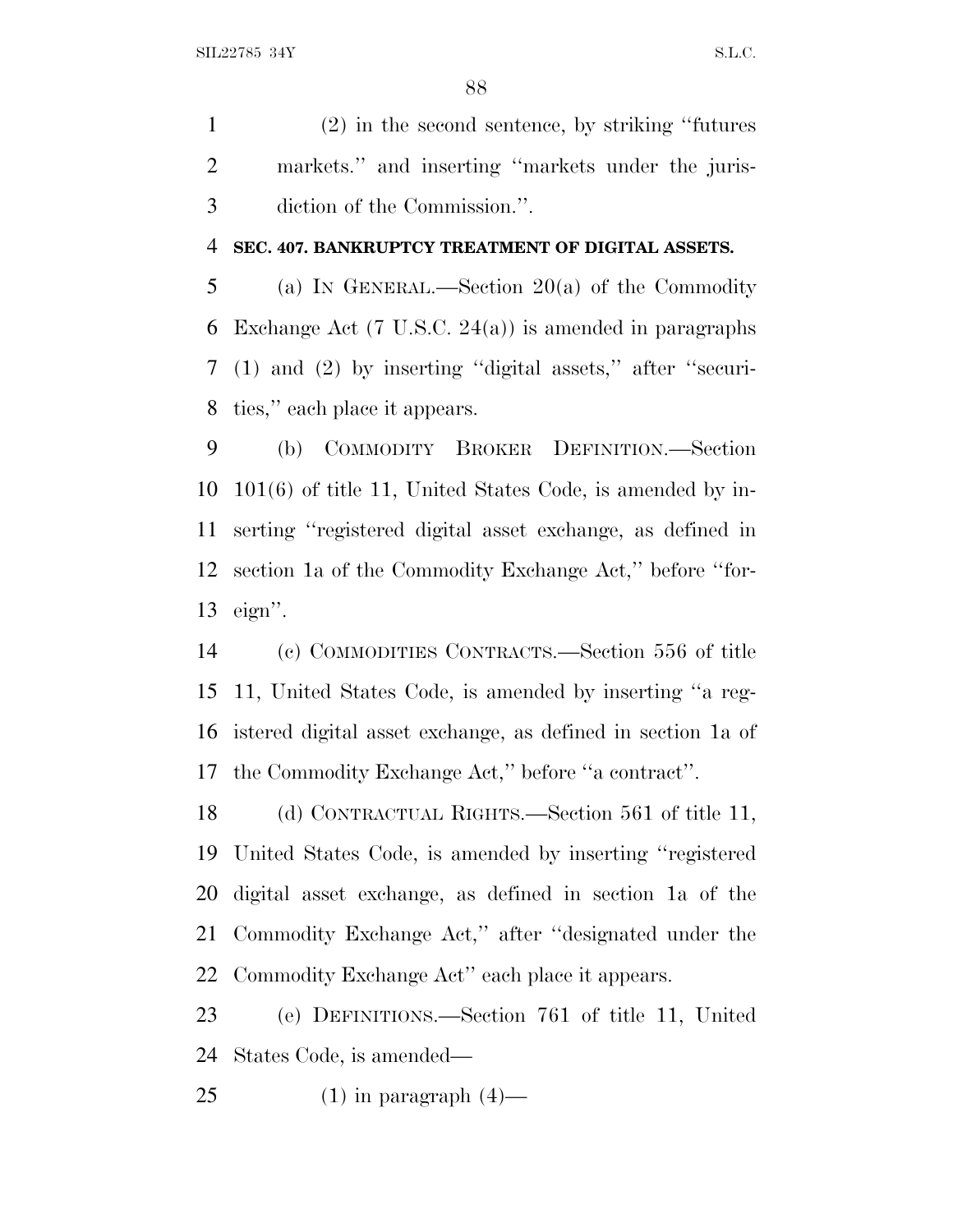| $\mathbf{1}$   | $(A)$ in subparagraph $(A)$ , by inserting      |
|----------------|-------------------------------------------------|
| $\overline{2}$ | "digital asset or a" before "commodity";        |
| 3              | (B) in subparagraph (I), by striking "or"       |
| 4              | at the end;                                     |
| 5              | (C) in subparagraph $(J)$ , by adding "or"      |
| 6              | at the end; and                                 |
| 7              | (D) by adding at the end the following:         |
| 8              | "(K) a contract for the sale of a digital       |
| 9              | asset by a registered digital asset exchange;"; |
| 10             | and                                             |
| 11             | $(2)$ in paragraph $(10)$ —                     |
| 12             | (A) in the matter preceding subparagraph        |
| 13             | $(A)$ —                                         |
| 14             | (i) by inserting "a digital asset," after       |
| 15             | "a security,"; and                              |
| 16             | (ii) by inserting "digital asset," after        |
| 17             | "cash, security,";                              |
| 18             | $(B)$ in subparagraph $(A)$ —                   |
| 19             | $(i)$ in clause $(vi)$ , by inserting "a dig-   |
| 20             | ital asset," after "a security,"; and           |
| 21             | $(ii)$ in clause $(vii)$ —                      |
| <u>22</u>      | $(I)$ by inserting "or a digital                |
| 23             | asset" before "held as property";               |
| 24             | (II) by inserting "or digital                   |
| 25             | asset" after "such security"; and               |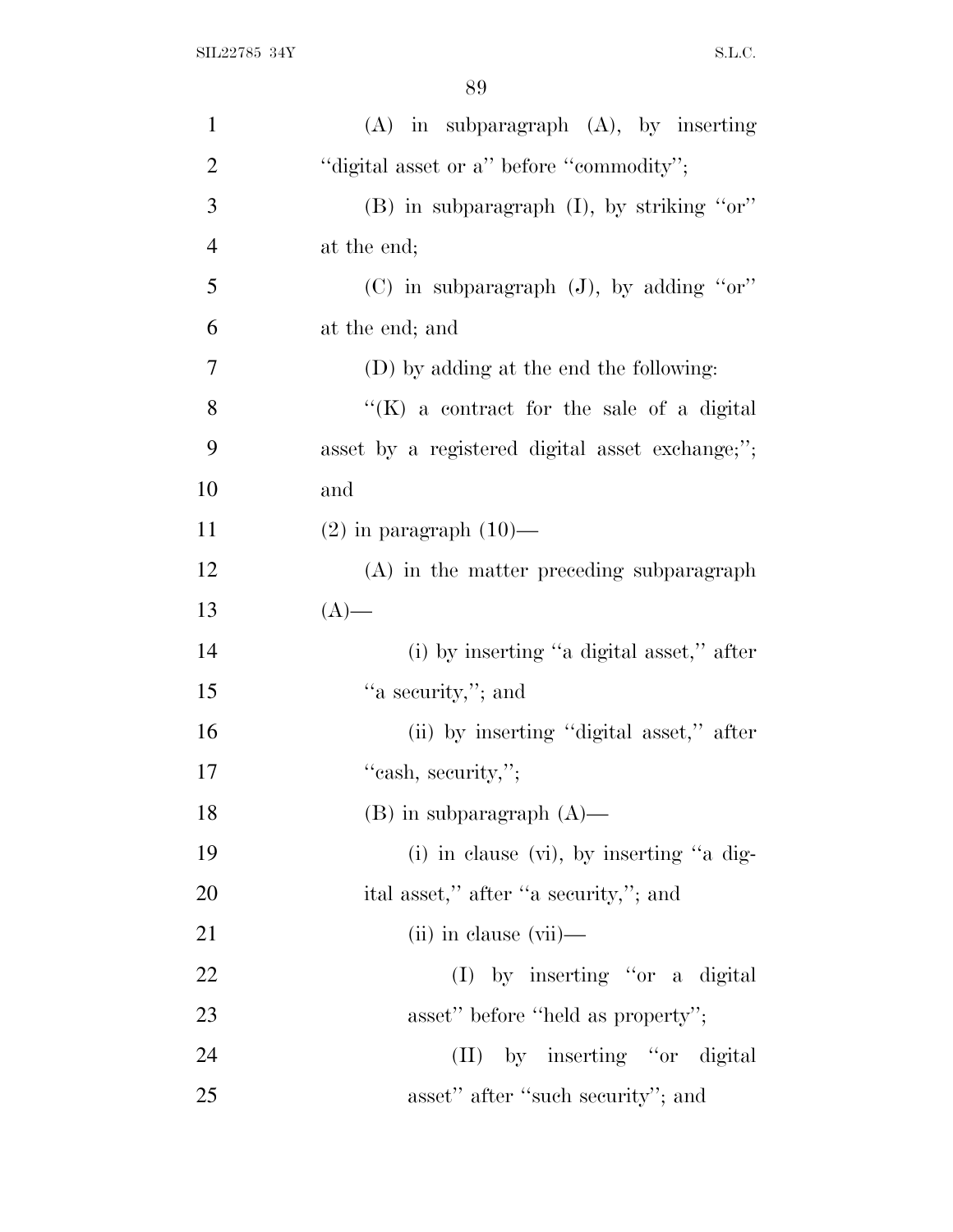| $\mathbf{1}$   | (III) by inserting "or digital                           |
|----------------|----------------------------------------------------------|
| $\overline{2}$ | asset" after "based on a security";                      |
| 3              | and                                                      |
| $\overline{4}$ | $(C)$ in subparagraph $(B)$ —                            |
| 5              | (i) by striking "not including prop-                     |
| 6              | erty" and inserting "not including—                      |
| 7              | "(i) property";                                          |
| 8              | (ii) in clause (i), as so designated, by                 |
| 9              | adding "and" at the end; and                             |
| 10             | (iii) by adding at the end the fol-                      |
| 11             | lowing:                                                  |
| 12             | "(ii) money, assets, or property with                    |
| 13             | respect to which any requirement under                   |
| 14             | subsection (i) of section 4d of the Com-                 |
| 15             | modity Exchange Act (7 U.S.C. 6d) is                     |
| 16             | waived pursuant to paragraph $(3)$ of that               |
| 17             | subsection, or any requirement under sub-                |
| 18             | paragraph $(B)$ of paragraph $(4)$ of section            |
| 19             | 5i(d) of that Act is waived pursuant to                  |
| 20             | subparagraph $(E)$ of that paragraph;".                  |
| 21             | (f) VOIDABLE TRANSFERS.—Section $764(b)(1)$ of           |
| 22             | title 11, United States Code, is amended by inserting ", |
| 23             | digital assets" before ", or other property".            |
| 24             | (g) TREATMENT OF CUSTOMER PROPERTY.—Section              |
| 25             | 766 of title 11, United States Code, is amended—         |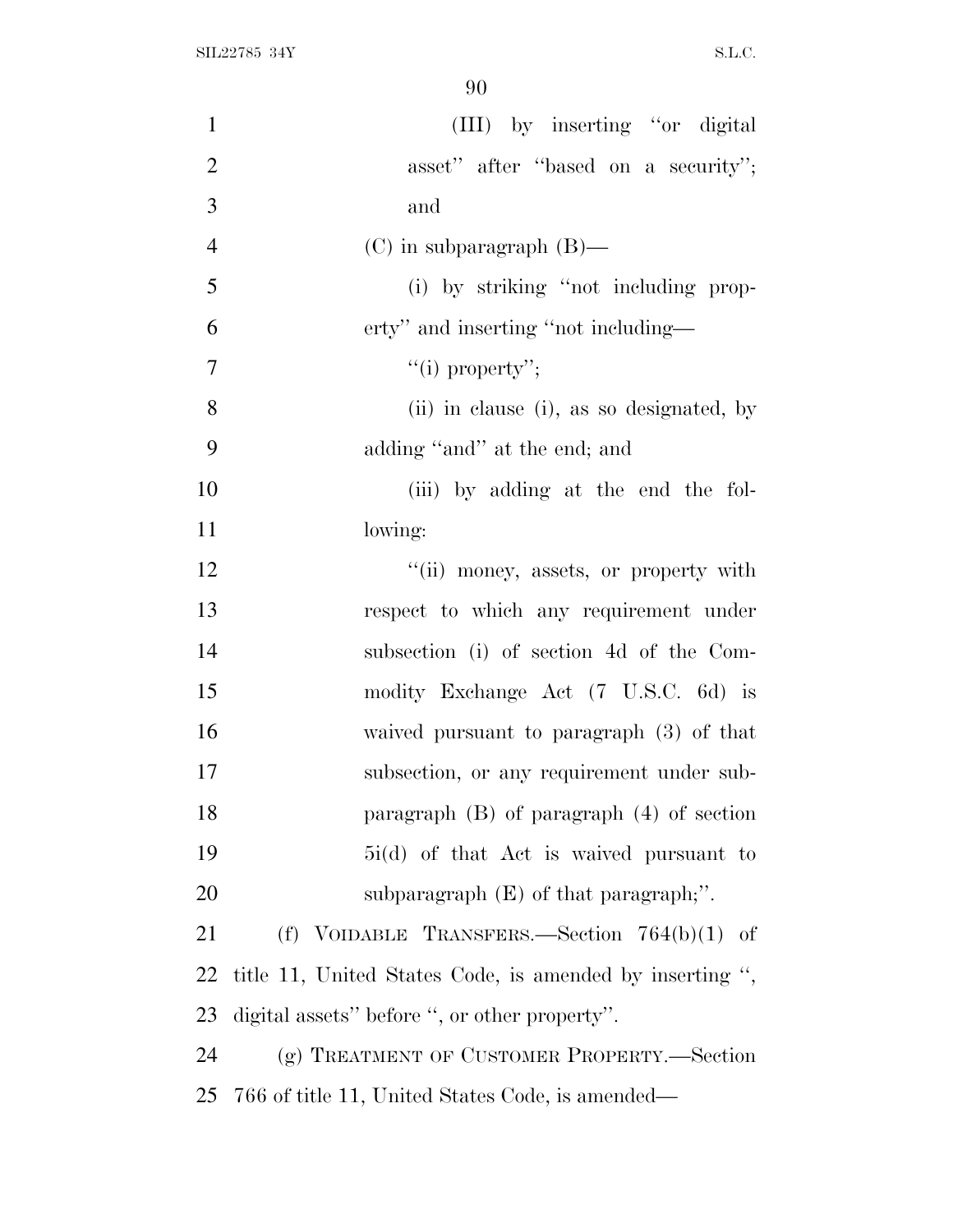| $\mathbf{1}$   | $(1)$ in subsection $(b)(1)$ , by striking "physical  |
|----------------|-------------------------------------------------------|
| $\overline{2}$ | commodity underlying" and inserting "commodity        |
| 3              | underlying";                                          |
| $\overline{4}$ | $(2)$ in subsection $(e)$ , by inserting "digital     |
| 5              | asset," before "or commodity contract" each place     |
| 6              | the term appears;                                     |
| $\tau$         | $(3)$ in subsection $(d)$ , by inserting "digital     |
| 8              | asset," before "or commodity contract" each place     |
| 9              | the term appears;                                     |
| 10             | $(4)$ in subsection $(f)$ —                           |
| 11             | $(A)$ in striking "and other property" and            |
| 12             | inserting "digital assets, and other property";       |
| 13             | and                                                   |
| 14             | (B) by striking "or property" and insert-             |
| 15             | ing ", digital assets, or property";                  |
| 16             | $(5)$ in subsection $(g)$ , by striking "security or  |
| 17             | property" and inserting "security, digital asset, or  |
| 18             | property"; and                                        |
| 19             | $(6)$ in subsection $(h)(2)$ , by inserting "digital" |
| 20             | assets," after "customer securities,".                |
| 21             | SEC. 408. IDENTIFIED BANKING PRODUCTS.                |
| 22             | Section $206(a)$ of the Gramm-Leach-Bliley Act $(15)$ |
| 23             | U.S.C. 78c note) is amended—                          |
| 24             | (1) in paragraph $(5)(B)(ii)$ , by striking "or" at   |
| 25             | the end;                                              |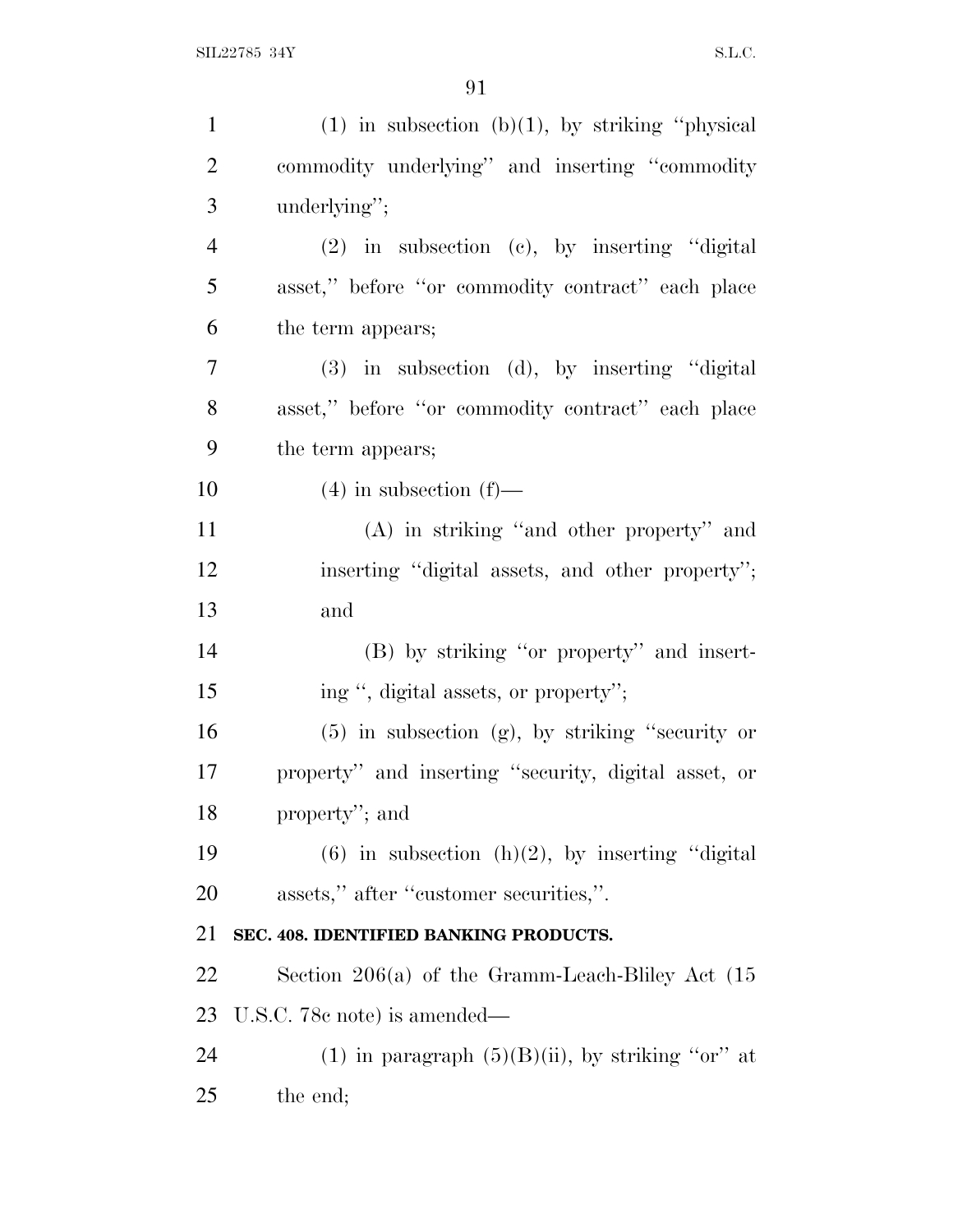| 1              | $(2)$ in paragraph $(6)$ , by striking the period at  |
|----------------|-------------------------------------------------------|
| $\overline{2}$ | the end and inserting "; or"; and                     |
| 3              | $(3)$ by adding at the end the following:             |
| $\overline{4}$ | $\lq(7)$ a payment stablecoin issued by a deposi-     |
| 5              | tory institution under section 722A.".                |
| 6              | SEC. 409. FINANCIAL INSTITUTIONS DEFINITION.          |
| 7              | Section $5312(c)(1)$ of title 31, United States Code, |
| 8              | is amended by adding at the end the following:        |
| 9              | "(B) A registered digital asset exchange,             |
| 10             | as defined in section 1a of the Commodity Ex-         |
| 11             | change Act.".                                         |
| 12             | SEC. 410. OFFSETTING THE COSTS OF DIGITAL ASSET REG-  |
|                |                                                       |
| 13             | <b>ULATION.</b>                                       |
| 14             | The Commodity Exchange Act (7 U.S.C. 1 et seq.)       |
| 15             | is amended by adding at the end the following:        |
| 16             | "SEC. 24. OFFSETTING THE COSTS OF DIGITAL ASSET REG-  |
| 17             | <b>ULATION.</b>                                       |
| 18             | "(a) RECOVERY OF CERTAIN COSTS OF ANNUAL AP-          |
| 19             | PROPRIATION.                                          |
| 20             | "(1) IN GENERAL.—Effective beginning Octo-            |
| 21             | ber 1, 2023, the Commission may, by rule, collect     |
| 22             | fees—                                                 |
| 23             | $\lq\lq$ to fund expenses relating to regula-         |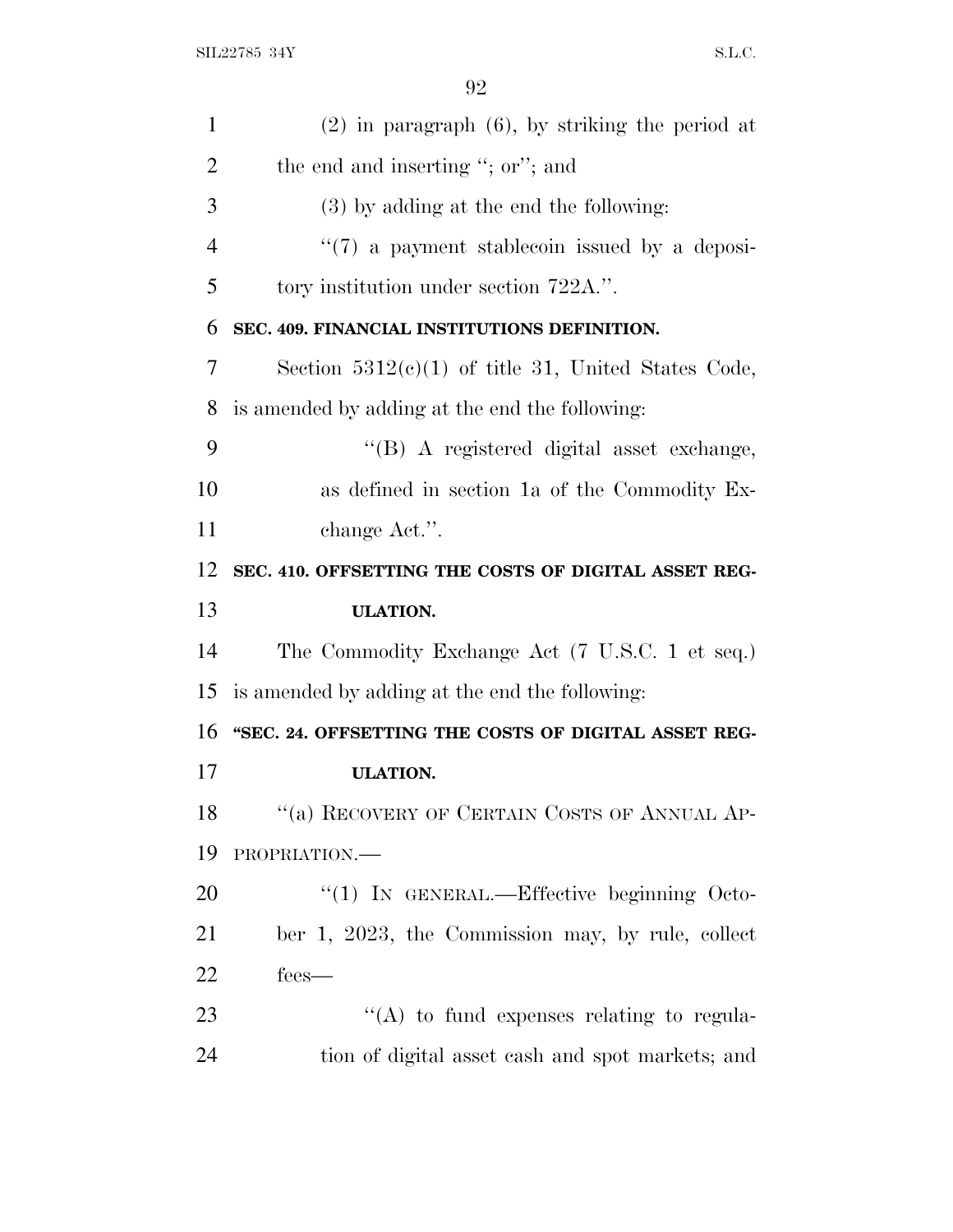| $\mathbf{1}$   | $\lq\lq$ that are designed to recover the costs       |
|----------------|-------------------------------------------------------|
| $\overline{2}$ | to the Federal Government of the annual ap-           |
| 3              | propriation to the Commission by Congress.            |
| $\overline{4}$ | REGISTERED ENTITIES.-Fees under<br>(2)                |
| 5              | $\alpha$ paragraph $(1)$ shall only be imposed—       |
| 6              | $\lq\lq$ on registered entities engaged in cash       |
| 7              | or spot digital asset activities; and                 |
| 8              | "(B) in relation to the regulation of those           |
| 9              | activities under this Act.                            |
| 10             | "(3) FEE RATES.—Fees under paragraph $(1)$            |
| 11             | shall—                                                |
| 12             | "(A) be strictly related to the cost to the           |
| 13             | Commission of the regulation of digital asset         |
| 14             | cash and spot markets;                                |
| 15             | "(B) be reduced for newly registered enti-            |
| 16             | ties with less than $$100,000,000$ in daily trad-     |
| 17             | ing volume; and                                       |
| 18             | $\lq\lq$ (C)(i) minimize negative impacts on mar-     |
| 19             | ket liquidity; and                                    |
| 20             | "(ii) maintain the efficiency, competitive-           |
| 21             | ness, and financial integrity of digital asset        |
| 22             | markets.                                              |
| 23             | "(4) COLLECTION OF FEES.—The Commission               |
| 24             | shall collect fees under this subsection in such man- |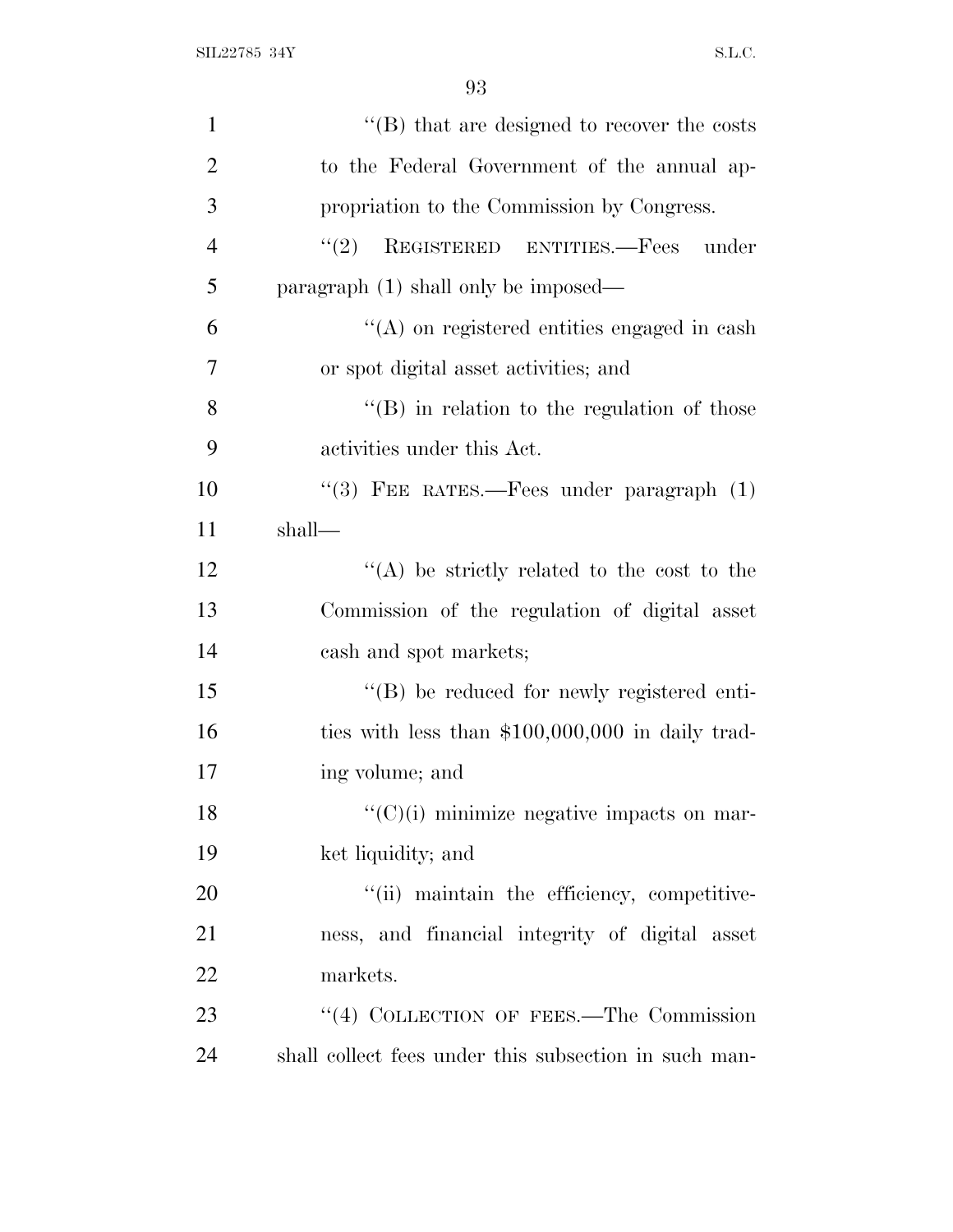| $\mathbf{1}$   | ner and within such time as may be specified by the  |
|----------------|------------------------------------------------------|
| $\overline{2}$ | Commission by rule.                                  |
| 3              | "(b) FEE RATE ORDERS.—                               |
| 4              | "(1) IN GENERAL.—Not later than 60 days              |
| 5              | after the date on which a law providing a regular    |
| 6              | appropriation to the Commission for a fiscal year is |
| 7              | enacted, the Commission shall adopt an order set-    |
| 8              | ting rates for fees to be collected under subsection |
| 9              | (a) for that fiscal year.                            |
| 10             | "(2) PUBLICATION.—The Commission shall               |
| 11             | publish in the Federal Register the order adopted    |
| 12             | under paragraph $(1)$ , including—                   |
| 13             | $\lq\lq$ projections on which the fees are           |
| 14             | based; and                                           |
| 15             | "(B) an explanation of the method used               |
| 16             | for calculating applicable fee rates.                |
| 17             | $``(c)$ DEPOSIT OF FEES.—                            |
| 18             | $(1)$ OFFSETTING COLLECTIONS. Fees col-              |
| 19             | lected under subsection (a) for any fiscal year—     |
| 20             | $\lq\lq$ shall be deposited and credited as off-     |
| 21             | setting collections to the account providing ap-     |
| 22             | propriations to the Commission; and                  |
| 23             | $\lq\lq$ (B) shall not be collected or available for |
| 24             | obligation for any fiscal year except to the ex-     |
| 25             | tent provided in advance in appropriation Acts.      |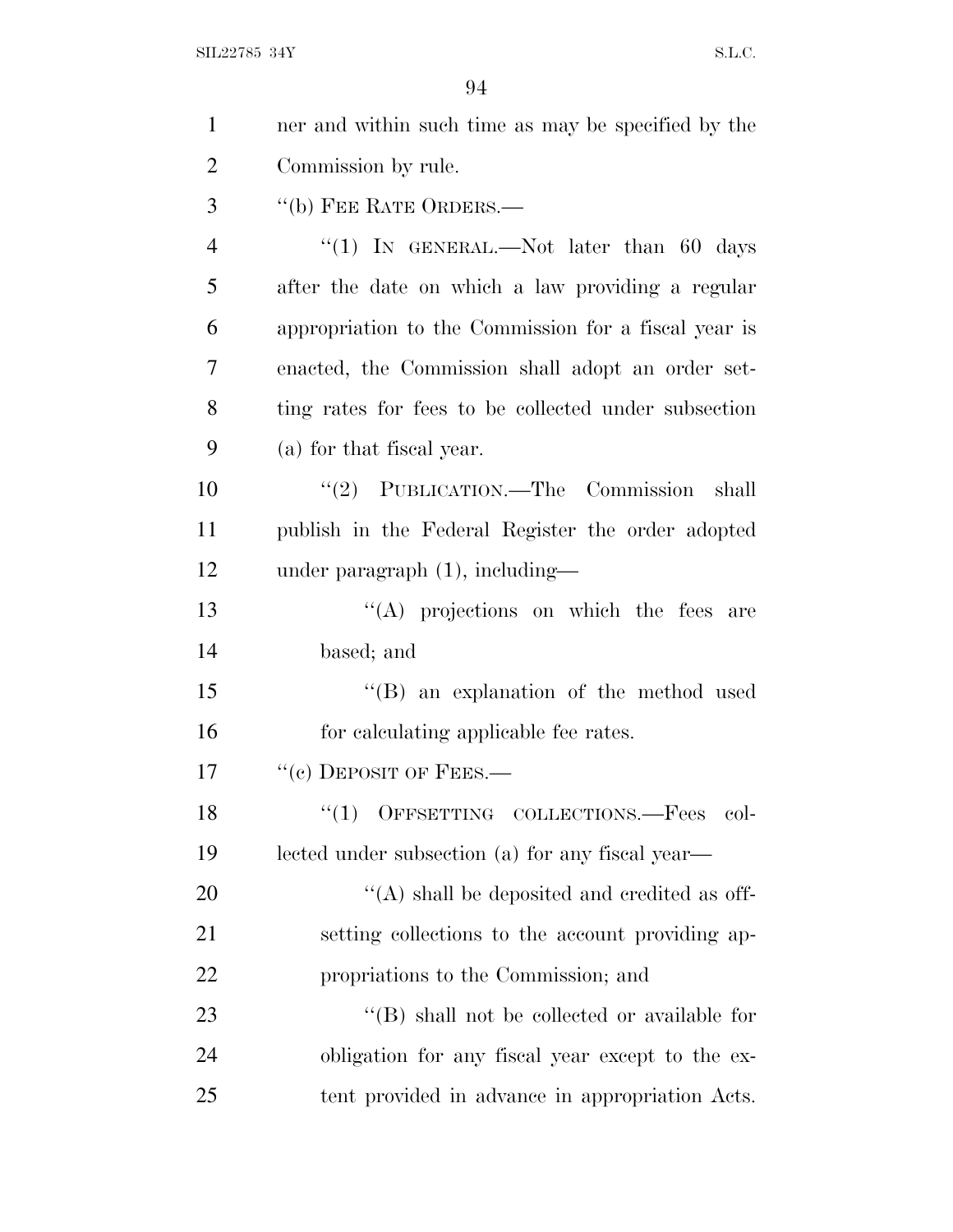SIL22785 34Y S.L.C.

1 "(2) GENERAL REVENUES PROHIBITED. No fees collected under subsection (a) shall be deposited and credited as general revenue of the Treasury. 4 "(d) LAPSE OF APPROPRIATIONS.—If a regular ap- propriation to the Commission has not been enacted on the first day of a fiscal year, the Commission shall con- tinue to collect fees under this section at the rates in effect on September 30 of the preceding fiscal year.  $9 \t``(e)$  LIMITATIONS.— 10 "(1) LEVERAGED, MARGINED, OR FINANCED TRANSACTIONS.—Nothing in this section authorizes the imposition of fees on a registered entity relating to leveraged, margined, or financed transactions under this Act, including those activities relating to digital assets. 16 "(2) OTHER APPROPRIATIONS.—Notwith- standing any other provision of law, the Commission may use appropriations otherwise made available by law to fund expenses relating to the regulation of digital asset cash and spot markets. 21 ""(f) CEILING ON FEES.—Unless otherwise provided by law, fees collected under this section shall not exceed \$30,000,000. ''(g) AUTHORIZATION REQUIRED.—The authority

under this section to impose and collect fees shall only be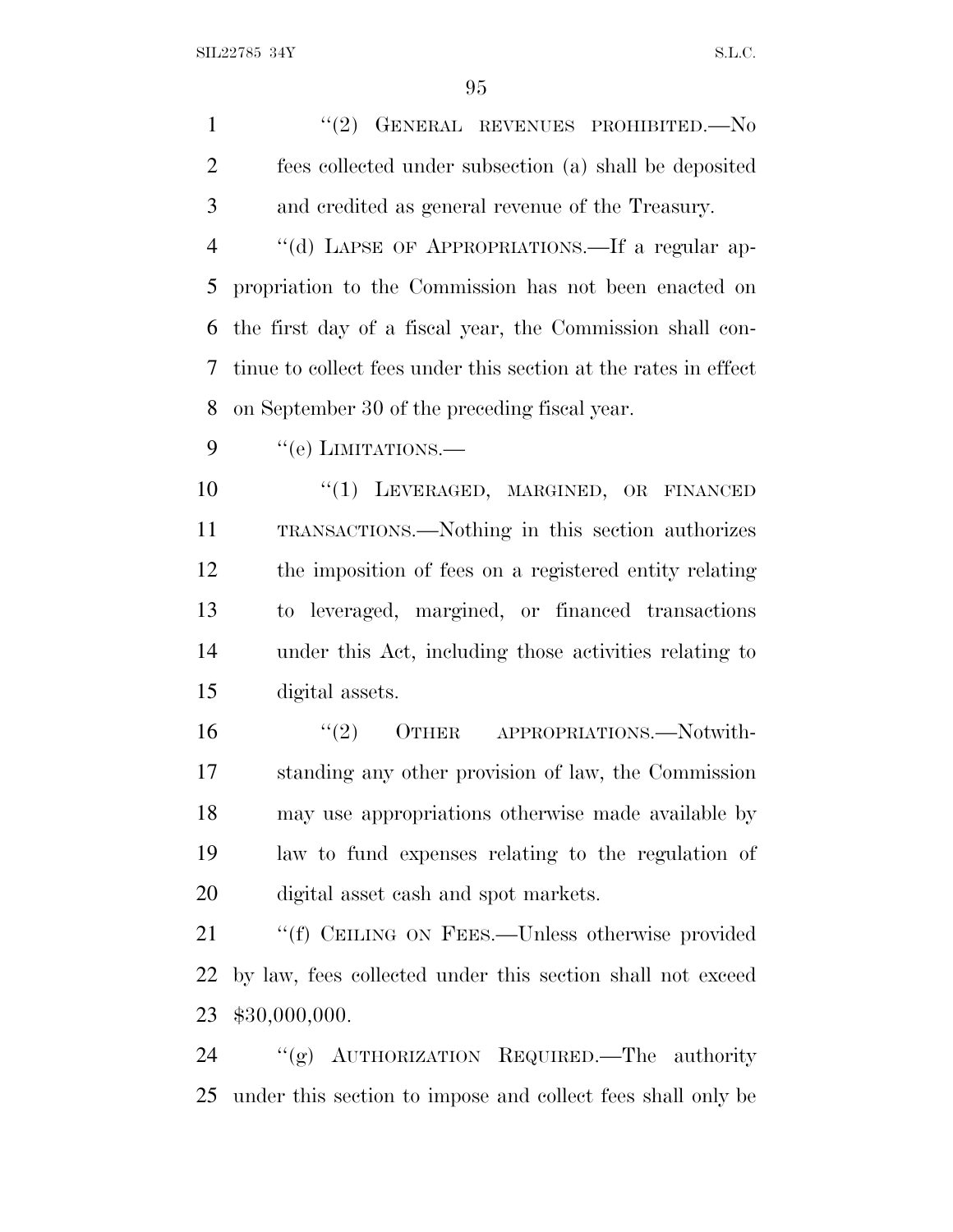in effect during a period that a legislative authorization of the Commission is in effect, as otherwise provided by law.''.

# **TITLE V—RESPONSIBLE CONSUMER PROTECTION**

#### **SEC. 501. RESPONSIBLE CONSUMER PROTECTION.**

 Chapter 98 of title 31, United States Code, as added by section 101(a) of this Act, is amended by adding at the end the following:

# **''§ 9802. Consumer protection standards for digital assets**

12 "(a) In GENERAL.—A person or protocol that pro- vides digital asset services shall ensure that the scope of permissible transactions that may be undertaken with cus- tomer digital assets is disclosed clearly in a customer agreement.

 ''(b) NOTICE.—A person who provides digital asset services shall provide clear notice to each customer, and require acknowledgment, of the following:

 $\frac{1}{20}$   $\frac{1}{20}$  Prior to the implementation of any up- dates, material source code version changes relating to digital assets, except in emergencies, which may 23 include security vulnerabilities.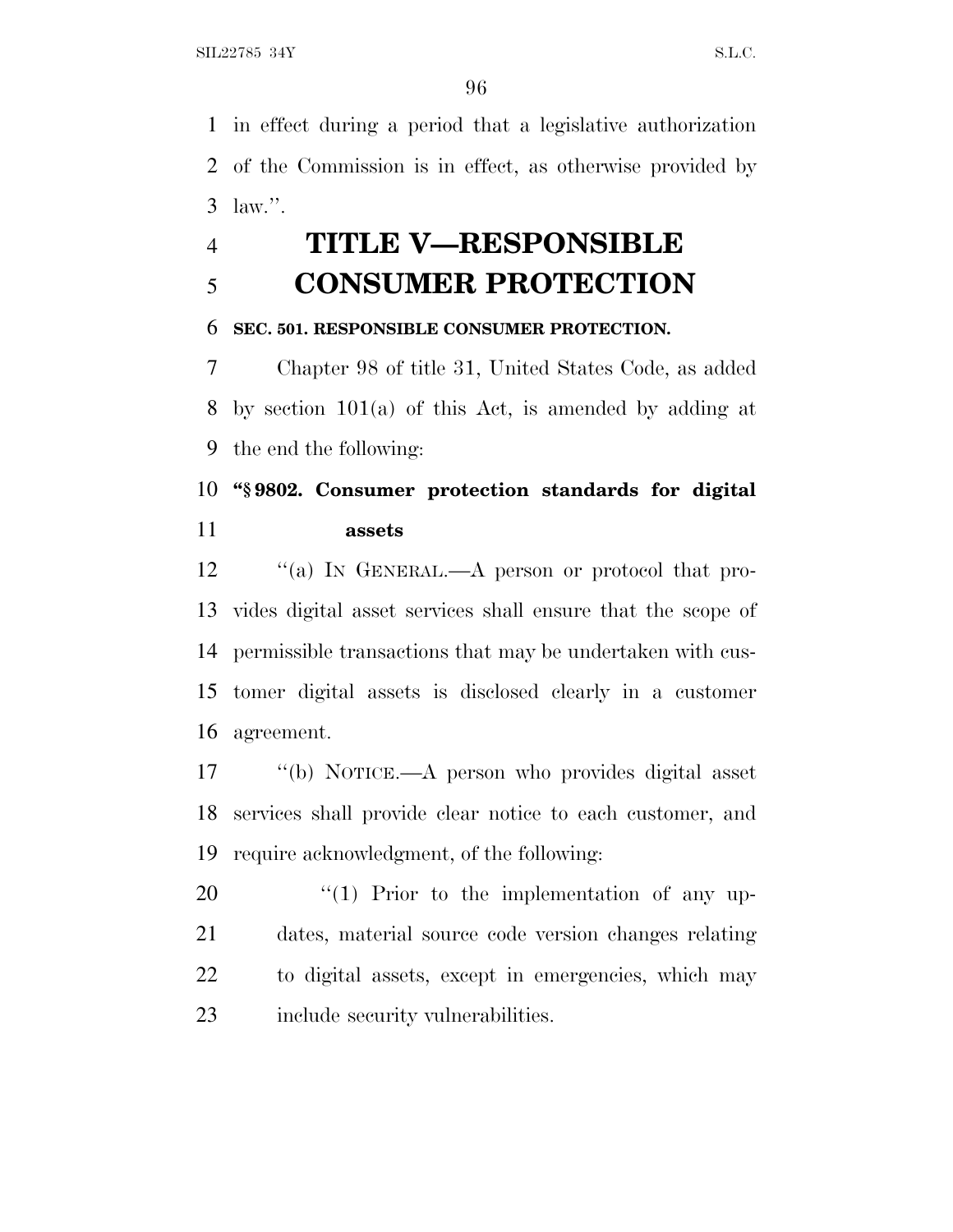| $\mathbf{1}$   | $"(2)$ Whether customer digital assets are seg-                  |
|----------------|------------------------------------------------------------------|
| $\overline{2}$ | regated from other customer assets and the manner                |
| 3              | of segregation.                                                  |
| $\overline{4}$ | $\cdot\cdot$ (3) How the assets of the customer would be         |
| 5              | treated in a bankruptcy or insolvency scenario and               |
| 6              | the risks of loss.                                               |
| 7              | $\cdot$ (4) The time period and manner in which the              |
| 8              | person is obligated to return the digital asset of the           |
| 9              | customer upon the request of the customer.                       |
| 10             | $\cdot$ (5) Applicable fees.                                     |
| 11             | $\cdot\cdot\cdot$ (6) The dispute resolution process of the per- |
| 12             | son.                                                             |
| 13             | "(c) SUBSIDIARY PROCEEDS.—                                       |
| 14             | "(1) DEFINITIONS.—In this subsection:                            |
| 15             | "(A) SUBSIDIARY PROCEEDS.—The term                               |
| 16             | 'subsidiary proceeds' includes forks, airdrops,                  |
| 17             | staking, and other gains that accrue to a digital                |
| 18             | asset through market transactions, use as a fi-                  |
| 19             | nancial asset, or being held in custody or safe-                 |
| 20             | keeping by a person who provides digital asset                   |
| 21             | services.                                                        |
| 22             | $\lq\lq (B)$ TERMS OF SERVICE.—The term                          |
| 23             | 'agreement' includes the standard terms of                       |
| 24             | service of the person who provides digital asset                 |
| 25             | services.                                                        |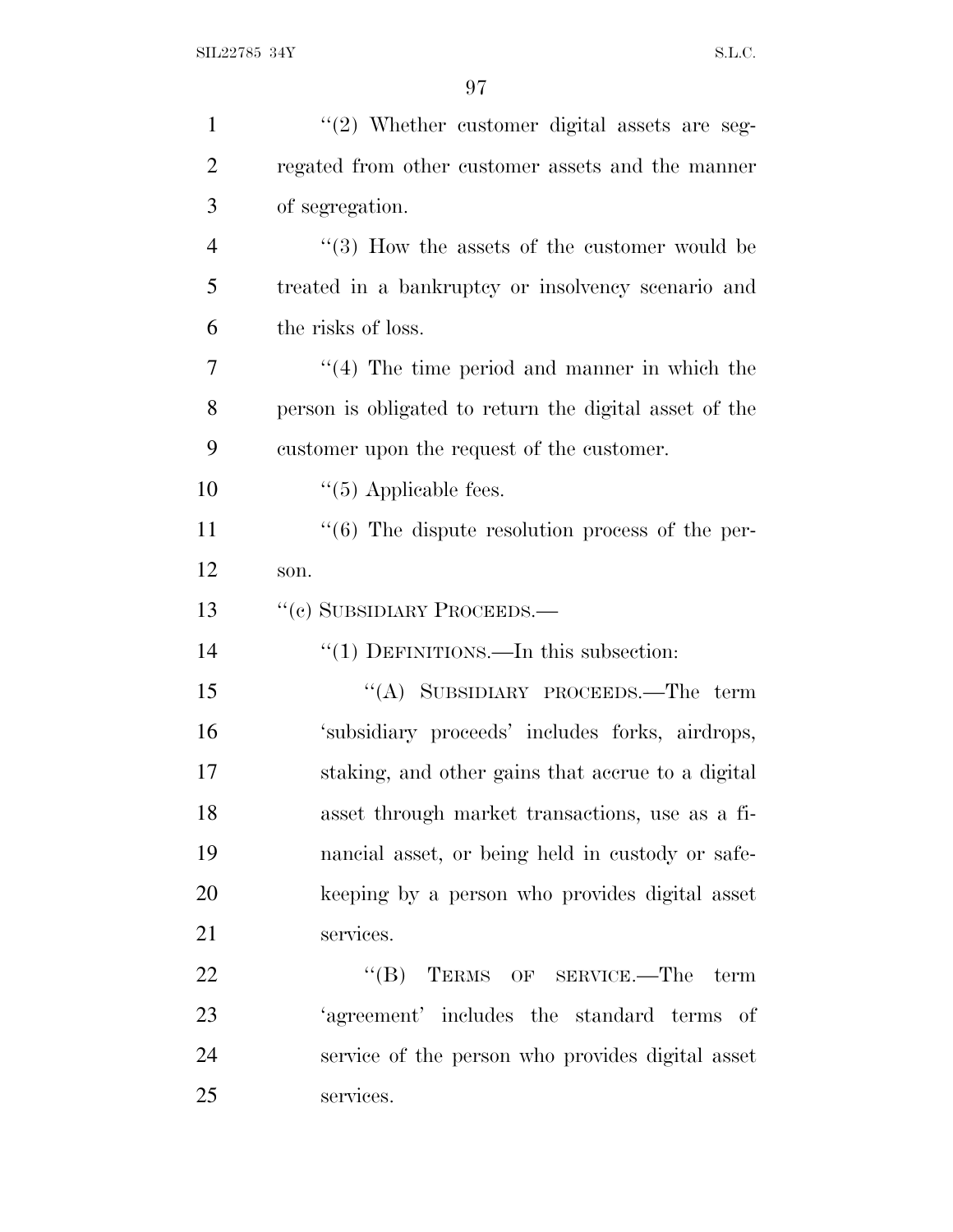| $\mathbf{1}$   | "(2) ACCRUAL TO CUSTOMER.—Except as oth-                  |
|----------------|-----------------------------------------------------------|
| $\overline{2}$ | erwise specified by an agreement with a customer,         |
| 3              | all ancillary or subsidiary proceeds relating to digital  |
| $\overline{4}$ | asset services provided to a customer shall accrue to     |
| 5              | the benefit of the customer in accordance with para-      |
| 6              | $graph(3)$ .                                              |
| 7              | "(3) ELECTION.—A person who provides digital              |
| 8              | asset services may elect not to collect certain sub-      |
| 9              | sidiary proceeds if the election is disclosed in an       |
| 10             | agreement with the customer.                              |
| 11             | "(4) WITHDRAWAL.—A customer may withdraw                  |
| 12             | digital assets in a method that permits the collection    |
| 13             | of the subsidiary proceeds.                               |
| 14             | "(5) AGREEMENT.—A person who provides dig-                |
| 15             | ital asset services shall enter into an agreement with    |
| 16             | a customer, if desired by the customer, regarding         |
| 17             | the manner in which to invest subsidiary proceeds or      |
| 18             | other gains attributable to the digital assets of the     |
| 19             | customer.                                                 |
| 20             | "(d) LENDING ARRANGEMENTS.—A person who pro-              |
| 21             | vides digital asset services shall ensure any lending ar- |
| 22             | rangements relating to digital assets are—                |
| 23             | $(1)$ clearly disclosed to customers before any           |
| 24             | lending services take place;                              |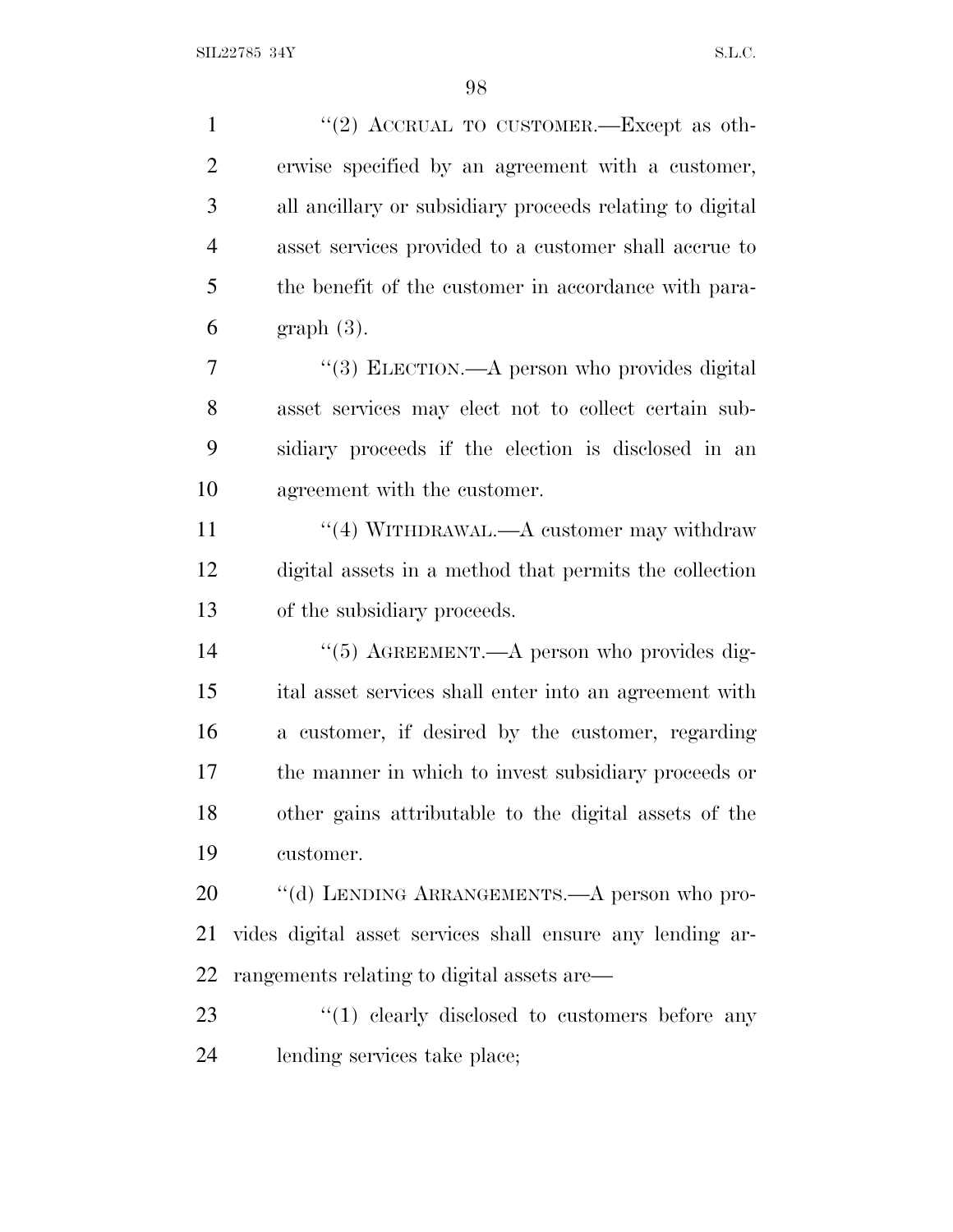| $\mathbf{1}$   | $(2)$ subject to the affirmative consent of the              |
|----------------|--------------------------------------------------------------|
| $\overline{2}$ | customer;                                                    |
| 3              | $"$ (3) fully enforceable as a matter of commercial          |
| $\overline{4}$ | law;                                                         |
| 5              | "(4) accompanied by full disclosures of applica-             |
| 6              | ble terms and risks, yield, and the manner in which          |
| 7              | the yield is calculated;                                     |
| 8              | "(5) accompanied by appropriate disclosures re-              |
| 9              | lating to collateral requirements and policies, includ-      |
| 10             | $ing$ —                                                      |
| 11             | "(A) haircuts and overcollateralization re-                  |
| 12             | quirements;                                                  |
| 13             | $\lq\lq$ collateral the person accepts when                  |
| 14             | calling for additional collateral from a cus-                |
| 15             | tomer, including collateral substitution;                    |
| 16             | $\lq\lq$ whether customer collateral is com-                 |
| 17             | mingled with the collateral of other customers               |
| 18             | or of the person; and                                        |
| 19             | "(D) how customer collateral is invested,                    |
| 20             | and whether the yield belongs to the customer                |
| 21             | or to the person;                                            |
| 22             | $\cdot\cdot\cdot$ (6) accompanied by disclosures of mark-to- |
| 23             | market and monitoring arrangements, including—               |
|                |                                                              |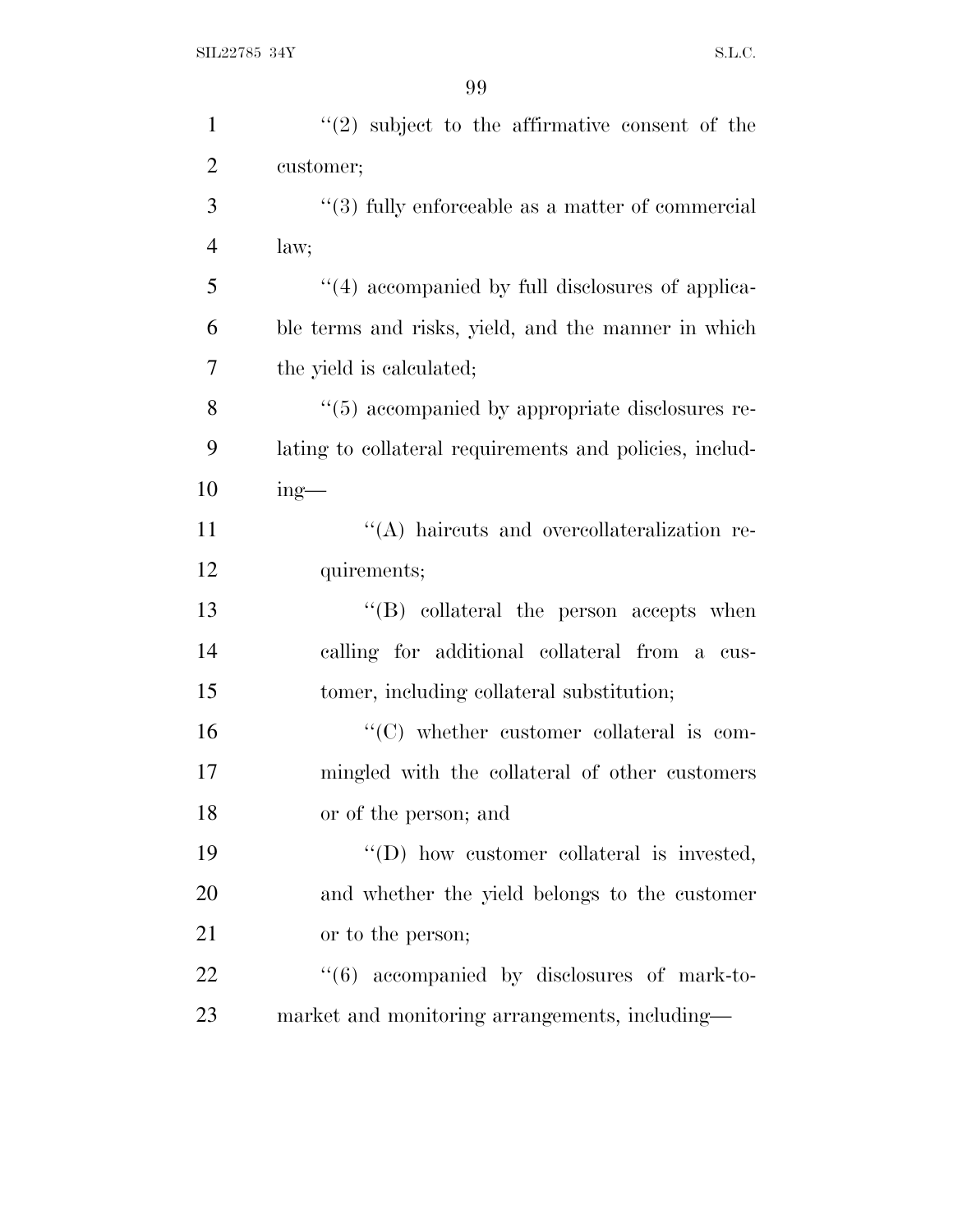| $\mathbf{1}$   | $\lq\lq$ the frequency of mark-to-market                |
|----------------|---------------------------------------------------------|
| $\overline{2}$ | monitoring and how frequently the person will           |
| 3              | call for additional collateral from a customer;         |
| $\overline{4}$ | $\lq\lq$ the time period in which the customer          |
| 5              | must supply additional collateral to the person         |
| 6              | after a collateral call; and                            |
| 7              | "(C) whether the person permits failures                |
| 8              | to deliver such collateral, and in the event of a       |
| 9              | failure to deliver the period of time in which the      |
| 10             | customer must cure the failure to deliver before        |
| 11             | the customer's position is closed; and                  |
| 12             | $\lq(7)$ compliant with all applicable Federal and      |
| 13             | State laws.                                             |
| 14             | "(e) REHYPOTHECATION.-                                  |
| 15             | " $(1)$ DEFINITION.—In this subsection, the term        |
| 16             | 'rehypothecation' means the pledging of an asset as     |
| 17             | collateral for a financial transaction by a person      |
| 18             | after the pledging of the asset as collateral by a cus- |
| 19             | tomer of that person.                                   |
| 20             | (2)<br>REHYPOTHECATION.—Before<br>rehypoth-             |
| 21             | ecating a digital asset, a person who provides digital  |
| 22             | asset services to a customer shall clearly disclose     |
| 23             | policies on rehypothecation to customers, including a   |
| 24             | clear definition of rehypothecation that is accessible  |
| 25             | to consumers. The person who provides digital asset     |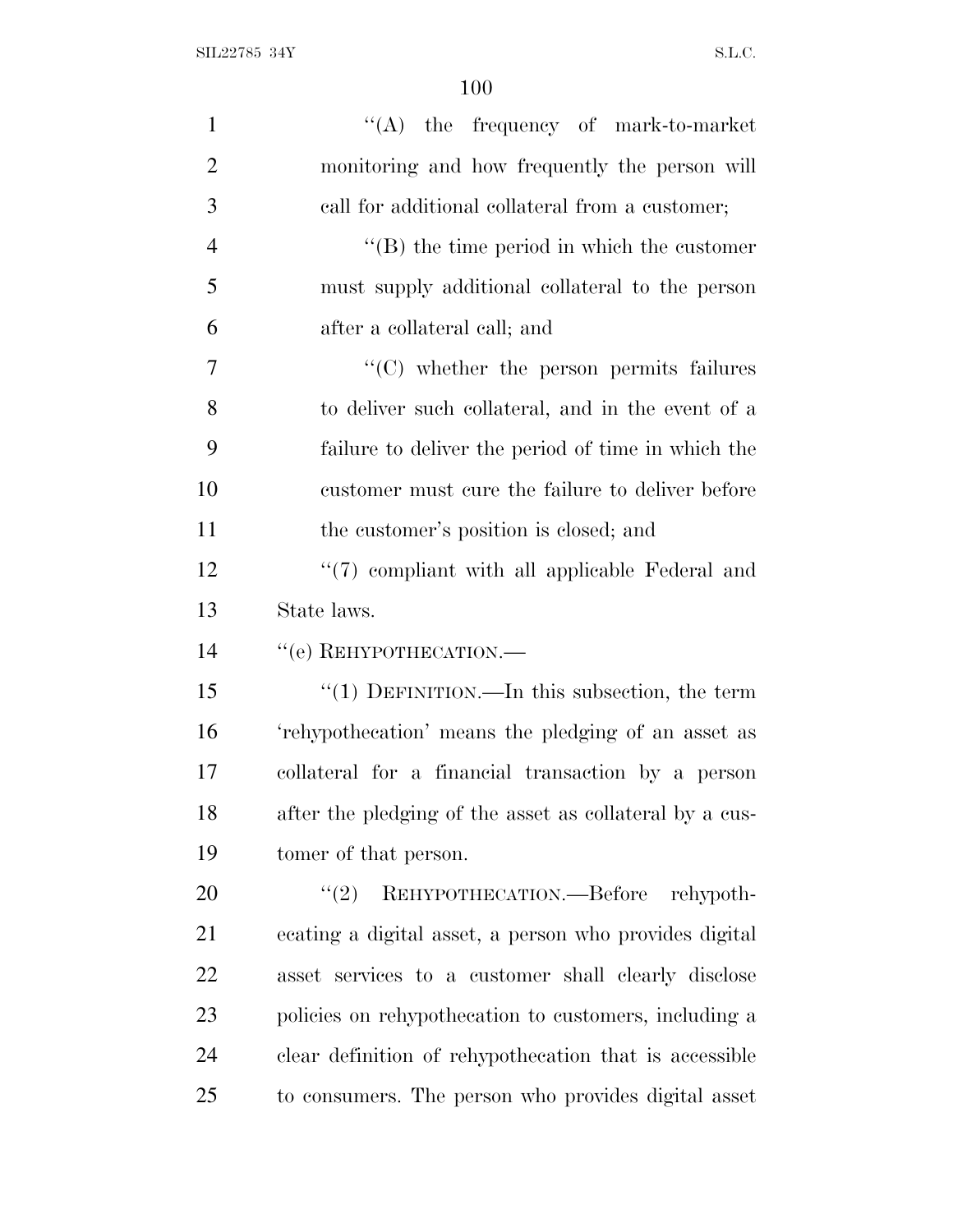| $\mathbf{1}$   | services to a customer shall obtain affirmative con-          |
|----------------|---------------------------------------------------------------|
| $\overline{2}$ | sent and consider the following factors to appro-             |
| 3              | priately mitigate risk relating to rehypothecation:           |
| $\overline{4}$ | "(A) The liquidity and volatility of a dig-                   |
| 5              | ital asset.                                                   |
| 6              | "(B) Past failures to deliver a particular                    |
| 7              | digital asset.                                                |
| 8              | $``(C)$ Concentration risk.                                   |
| 9              | "(D) Whether an issuer or lender of last                      |
| 10             | resort relating to a digital asset exists, includ-            |
| 11             | ing for virtual currency with a finite supply.                |
| 12             | $\lq\lq$ (E) The capital, leverage and market po-             |
| 13             | sition of the person.                                         |
| 14             | "(F) The legal obligations of the person to                   |
| 15             | customers and other persons in the market who                 |
| 16             | provide digital asset services.".                             |
| 17             | SEC. 502. SOURCE CODE VERSION OF DIGITAL ASSETS.              |
| 18             | Chapter 98 of title 31, United States Code, as                |
| 19             | amended by section 501 of this Act, is amended by adding      |
| 20             | at the end the following:                                     |
| 21             | "\\$9803. Source code version of digital assets               |
| 22             | "(a) IN GENERAL.—A customer and a person who                  |
| 23             | provides digital asset services shall, at the initiation of a |
| 24             | contractual relationship, agree in writing regarding the      |
| 25             | source code version the person will use for each digital      |
|                |                                                               |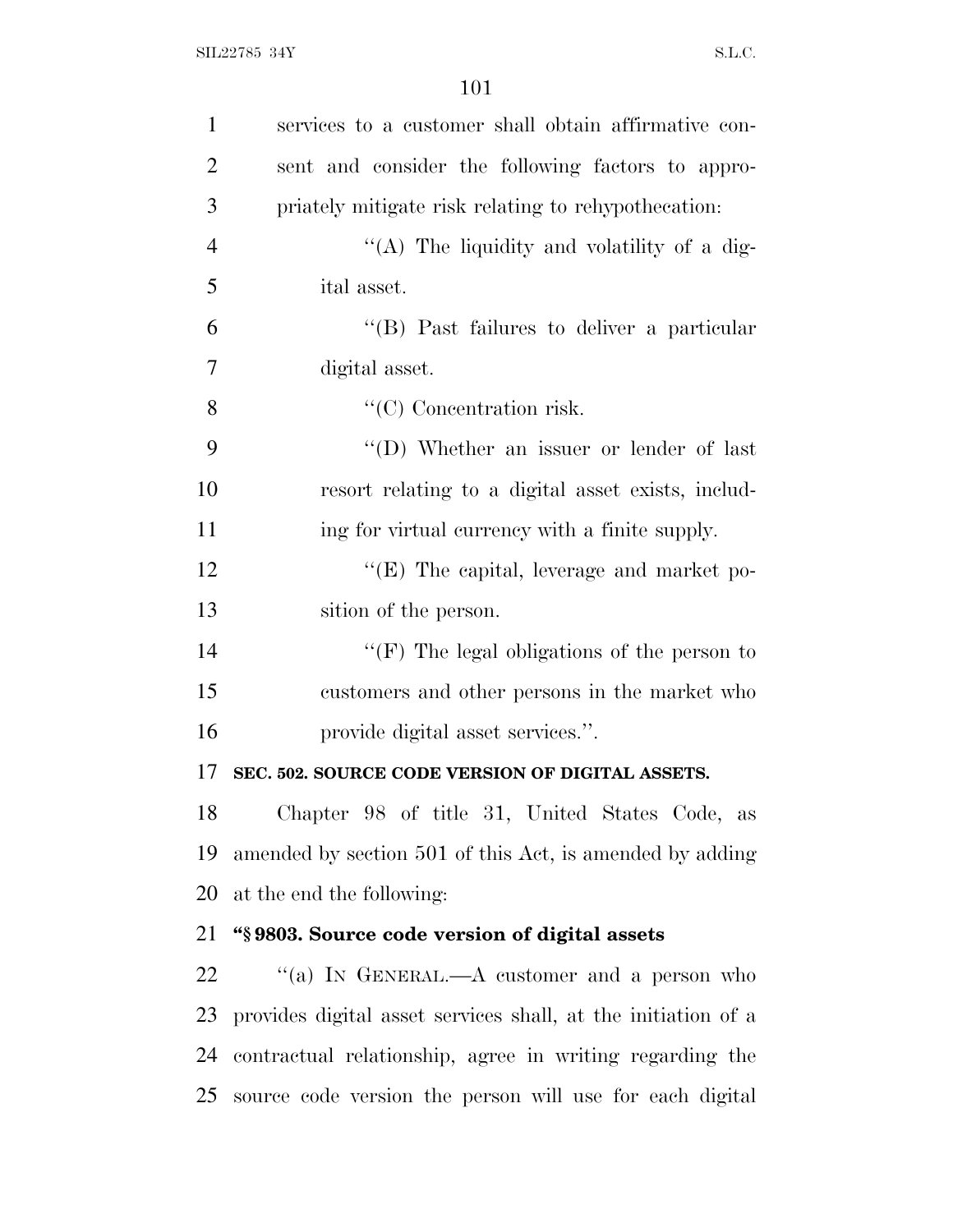asset and the treatment of each asset under the law, in- cluding securities and commodities laws and the Uniform Commercial Code applicable to the transaction.

 ''(b) DETERMINATION.—A person who provides dig-ital asset services—

 "(1) may periodically determine whether to im- plement a source code version that uses validation rules different than those of the source code version specified in a customer agreement, including in cir- cumstances where is not possible to predict in ad- vance whether utilization of the different source code version will be in the best interests of the customer; ''(2) shall consider the nature of proposed changes to source code versions with potential ef- fects resulting from third-party actors that may cre- ate different source code versions resulting in new networks that could create economic value for cus-tomers;

 $\frac{1}{3}$  shall not be required to support digital as- sets and source code versions that the person has not entered into an agreement with customers to support; and

23 ''(4) shall not capriciously redefine a digital asset or the corresponding source code or alter cus-tomer agreements with respect to this subsection.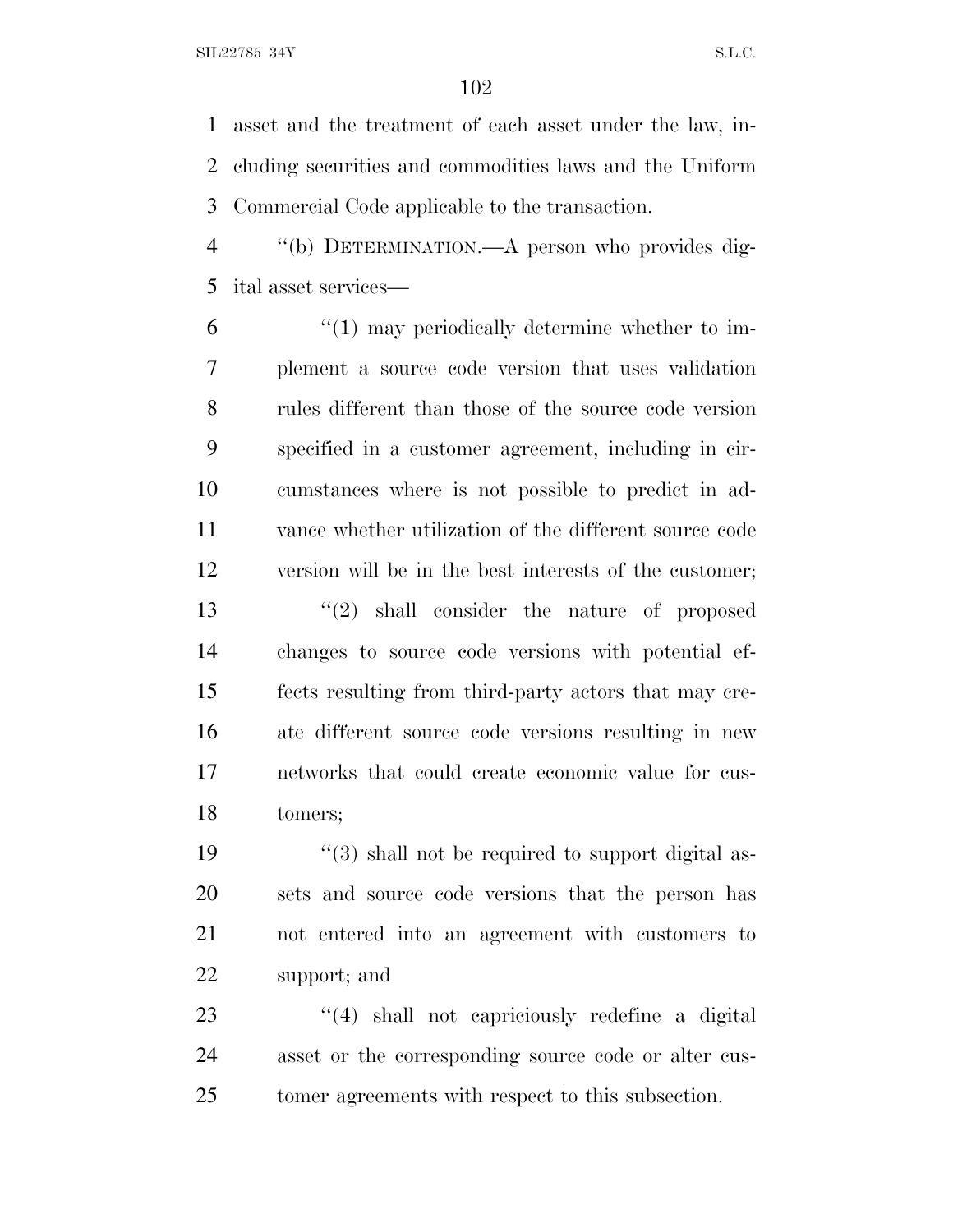''(c) STANDARDS.— A person who provides digital asset services—

 ''(1) shall adopt and maintain standards for changes to digital asset source code versions that use differing validation rules than those of the source code version specified in the customer agree- ment, which shall include customer notice and ap- proval, as appropriate based on the circumstances; and

10 ''(2) may specify differing standards based on source code changes which occur as the result of emergencies, including security vulnerabilities.''.

# **SEC. 503. SETTLEMENT FINALITY.**

 Chapter 98 of title 31, United States Code, as amended by section 502 of this Act, is amended by adding at the end the following:

# **''§ 9804. Settlement finality**

 ''To promote legal certainty and customer protection, a person who provides digital asset services and a cus- tomer shall agree on the terms of settlement finality for all transactions, including the following:

 $\frac{1}{22}$  ''(1) The conditions under which a digital asset may be deemed fully transferred, provided that these legal conditions may diverge from operational condi-tions under which digital assets are considered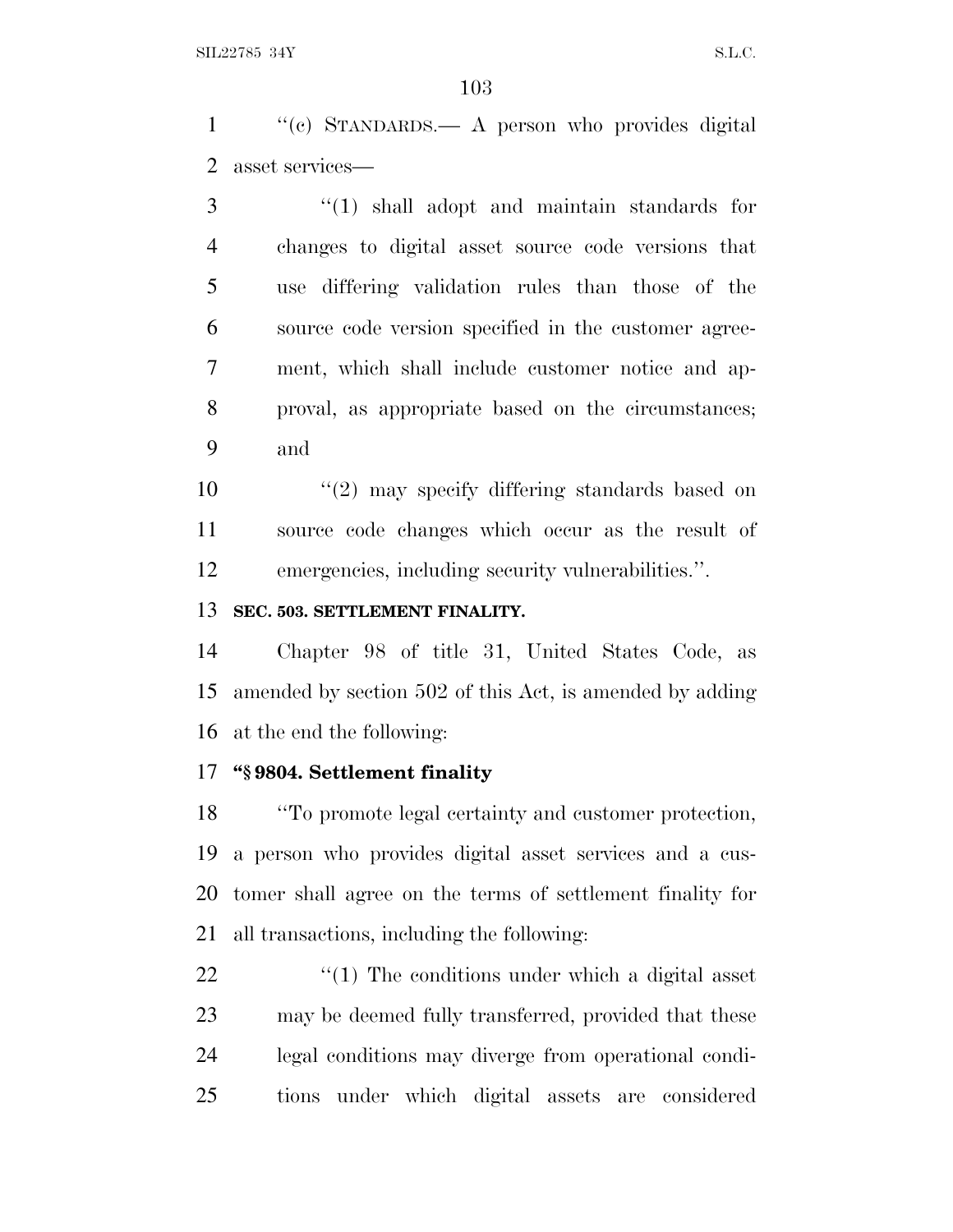transferred, based on the distributed and prob-abilistic nature of digital assets.

 ''(2) The exact moment of transfer of a digital asset.

 ''(3) The discharge of any obligations upon transfer of a digital asset.

 ''(4) Conformity to applicable provisions of the Uniform Commercial Code.''.

# **SEC. 504. NOTICE TO CUSTOMERS; ENFORCEMENT.**

 Chapter 98 of title 31, United States Code, as amended by section 503 of this Act, is amended by adding at the end the following:

# **''§ 9805. Notice to customers; enforcement**

 ''(a) I<sup>N</sup> GENERAL.—In providing disclosures and car- rying out other duties under this chapter, a person who provides digital asset services in or affecting interstate commerce shall have a duty to provide higher standards of customer notice and acknowledgment if there is likely to be a material impact on the economic value of the dig-ital asset of a customer.

 ''(b) ENFORCEMENT OF STANDARDS.—The stand- ards under this chapter shall be enforced in an appropriate manner, commensurate with other customer protection standards—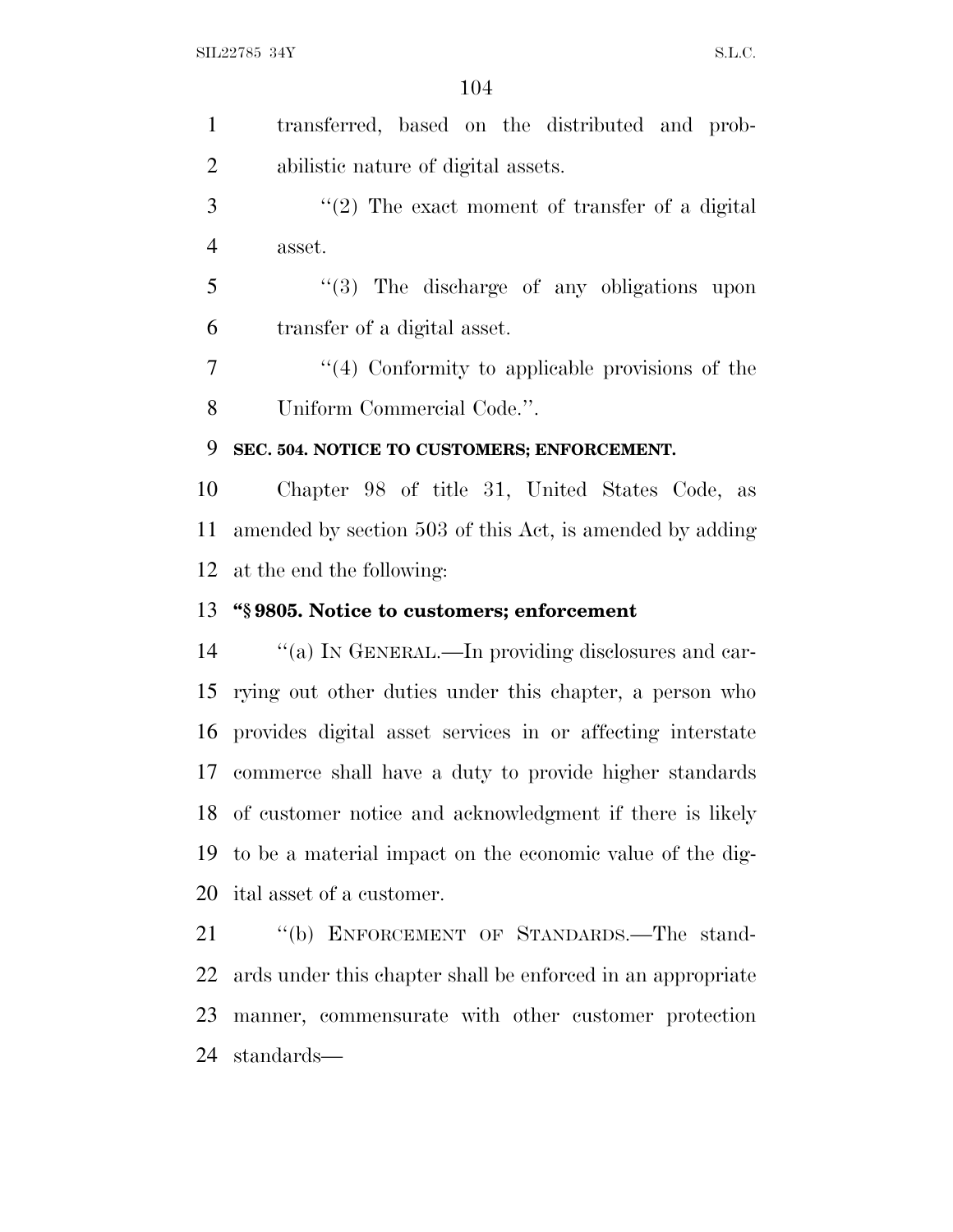| $\mathbf{1}$   | $\lq(1)$ in the case of a digital asset intermediary,    |
|----------------|----------------------------------------------------------|
| $\overline{2}$ | by the Federal or State licensing, registration, or      |
| 3              | chartering authority of the intermediary; and            |
| $\overline{4}$ | $\lq(2)$ in the case of a depository institution or      |
| 5              | other financial institution, by the appropriate State    |
| 6              | or Federal banking supervisor.".                         |
| 7              | SEC. 505. RIGHT TO INDIVIDUAL MANAGEMENT OF DIGITAL      |
| 8              | ASSETS.                                                  |
| 9              | Chapter 98 of title 31, United States Code, as           |
| 10             | amended by section 504 of this Act, is amended by adding |
| 11             | at the end the following:                                |
| 12             | "\\$9806. Right to individual management of digital as-  |
| 13             | sets                                                     |
| 14             | "(a) IN GENERAL.—Except as otherwise required by         |
| 15             | law, no person shall be required to use an intermediary  |
| 16             | for the safekeeping of digital assets legally owned, and |
| 17             | possessed or controlled, by that person.                 |
| 18             | "(b) RULE OF CONSTRUCTION.—This section shall            |
| 19             | not be construed to—                                     |
| 20             | $\lq(1)$ permit a person to engage in market activ-      |
| 21             | ity for which authorization is required under Federal    |
| 22             | or State law; or                                         |
| 23             | $"(2)$ restrict a person from freely entering into       |
| 24             | an agreement for digital asset services with a third     |
| 25             | party.".                                                 |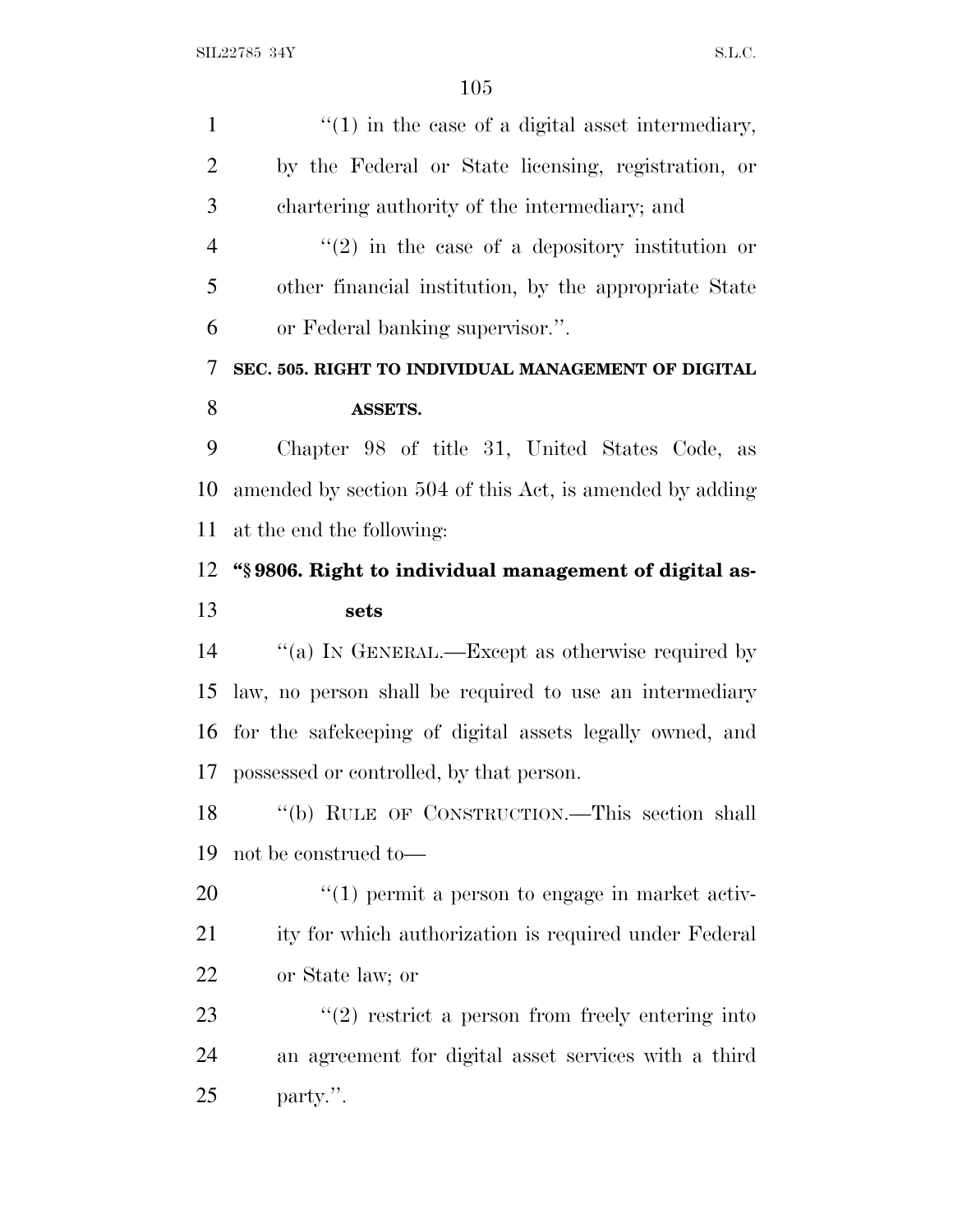#### **SEC. 506. TECHNICAL AND CONFORMING AMENDMENTS.**

The table of sections of chapter 98, as added by sec-

tion 101(a) of this Act, is amended by adding at the end

#### the following:

''9802. Consumer protection standards for digital assets. ''9803. Source code version of digital assets. ''9804. Settlement finality. ''9805. Notice to customers; enforcement. ''9806. Right to individual management of digital assets.''.

# **TITLE VI—RESPONSIBLE PAYMENTS INNOVATION**

**SEC. 601. ISSUANCE OF PAYMENT STABLECOINS.**

 Subtitle C of title VII of the Gramm-Leach Bliley Act (Public Law 106–102; 113 Stat. 1470) is amended by adding at the end the following:

### **''SEC. 722A. ISSUANCE OF PAYMENT STABLECOINS.**

12 "(a) IN GENERAL.—A depository institution may issue, redeem, and conduct all incidental activities relating to payment stablecoins in accordance with this section.

 ''(b) REQUIRED PAYMENT STABLECOIN ASSETS.—A depository institution shall maintain high-quality liquid assets under this section equal to not less than 100 per- cent of the face amount of the liabilities of the institution on payment stablecoins issued by the institution. In the case of an insured depository institution described in sub-21 section  $(m)(1)(A)$  that engages in on-balance sheet lending activities, assets under this subsection shall equal not less than 100 percent of the face amount of the liabilities of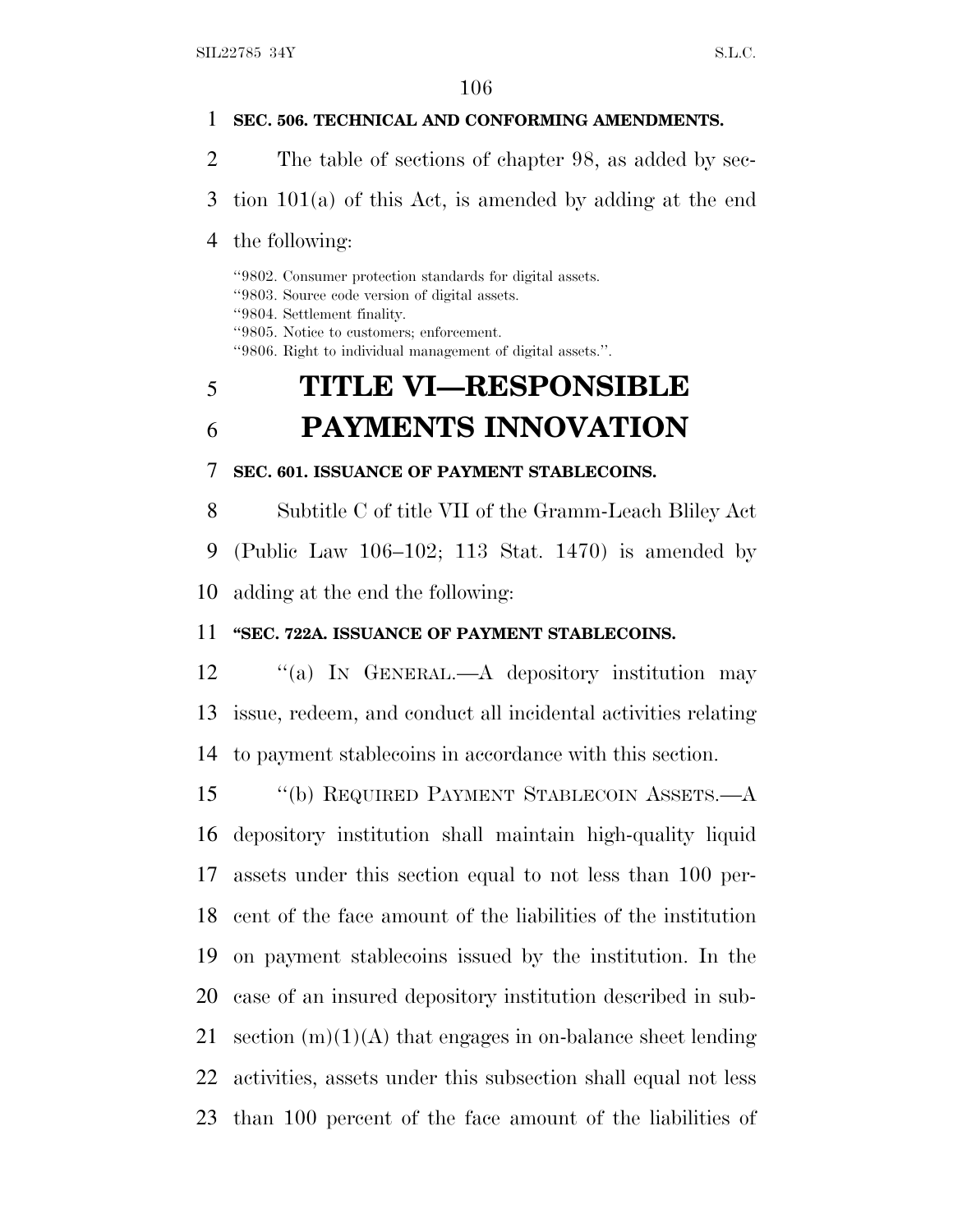SIL22785 34Y S.L.C.

 the institution on payment stablecoins issued by the insti- tution, with the assets held in balances at a Federal Re- serve bank (which may include a segregated balance ac- count), or, in the case of foreign withdrawable reserves, at a foreign central bank, in a special, custodial, or trust account, other off-balance sheet account, or in another equivalent manner that ensures the segregation of the as- sets in the event of receivership. An insured depository institution may segregate the issuance and management of payment stablecoins into a separate depository institu- tion affiliate under the same holding company structure. Eligible high-quality liquid assets under this section shall be comprised of the following:

14 ''(1) United States coins and currency and any other instrument that is legal tender, as defined in section 5103 of title 31, United States Code.

17 ''(2) Demand deposits at a depository institu- tion, except that deposits in an insured depository institution shall not exceed the limit of deposit or share insurance available for that account, which may include pass through insurance, or shall be maintained in a special, custodial, or trust account or other off-balance sheet account held by the in-sured depository institution.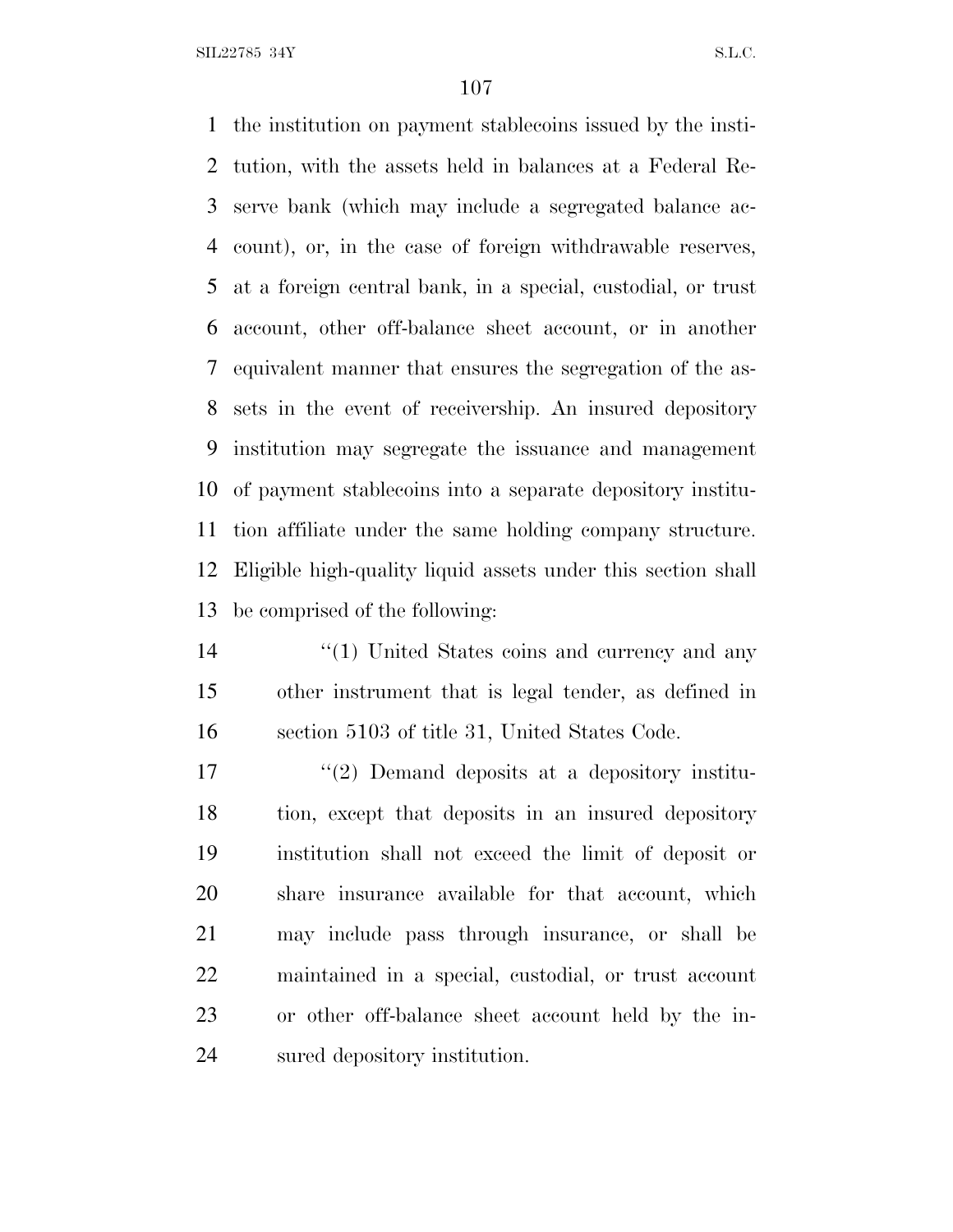1 ''(3) Balances held at a Federal Reserve bank, which may be held in a master account or seg- regated balance account. 4 "(4) Foreign withdrawable reserves, as defined in section 249.3 of title 12, Code of Federal Regula- tions, consistent with any foreign unit of account in which the payment stablecoin is denominated or pegged. "(5) A security that is issued by, or uncondi- tionally guaranteed as to the timely payment of prin- cipal and interest by, the Department of the Treas- ury, with an original maturity of 1 year or less. 13 ''(6) A reserve repurchase agreement relating to a security described in paragraph (5). 15 "(7) Any other high-quality, liquid asset deter- mined to be consistent with safe and sound banking practices, as determined by the appropriate Federal banking agency or State bank supervisor. ''(c) DISCLOSURES.—Not later than 10 business days after the end of each month, a depository institution shall disclose, in a publicly accessible manner, a summary de- scription of the assets backing the payment stablecoin, the value of the assets, and the number of outstanding pay- ment stablecoins, as of the last day of the month. Such explanation shall be filed with the appropriate Federal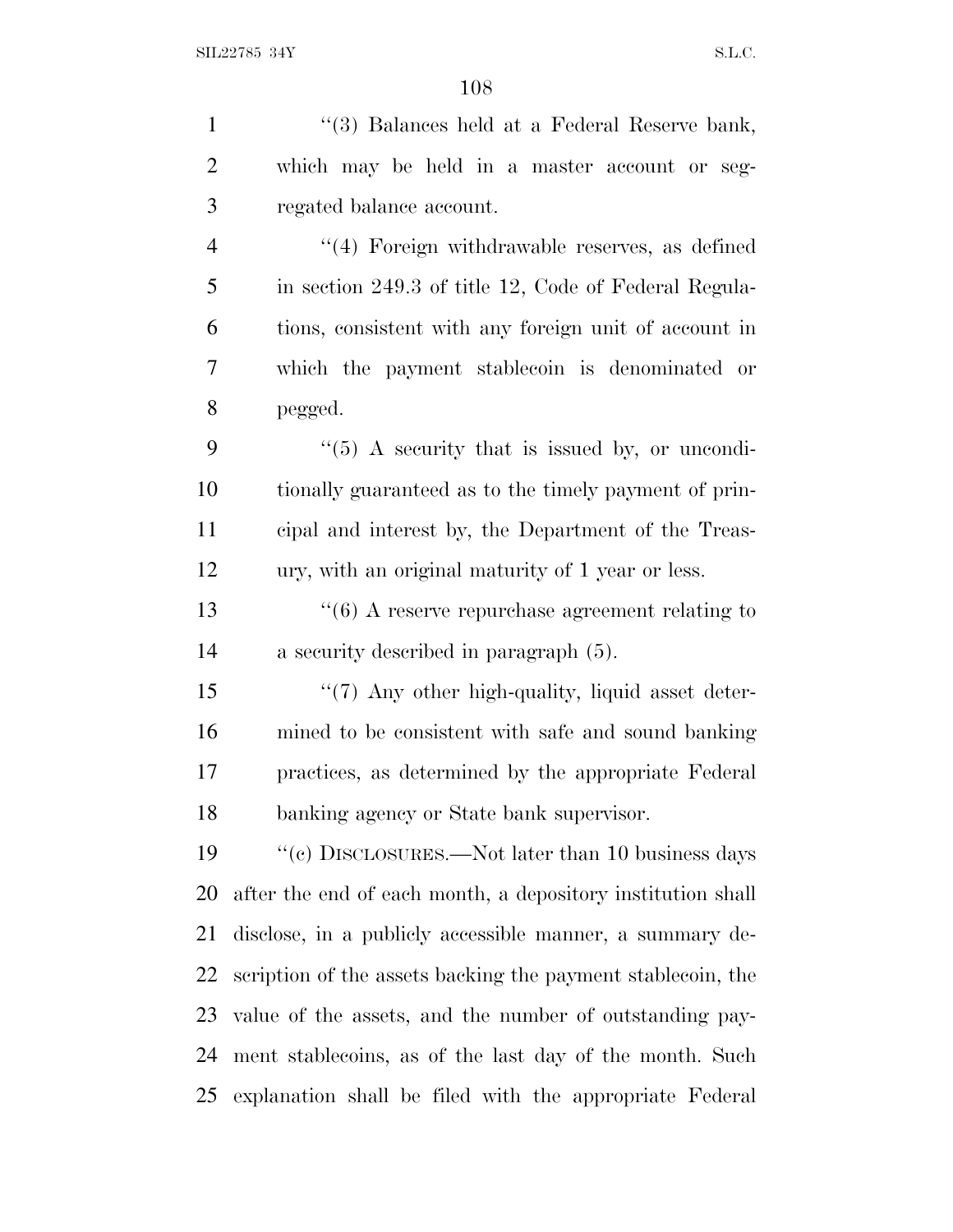banking agency or State bank supervisor under penalty of perjury by the chief financial officer of the institution. The depository institution shall also report on the sum- mary description any instances in which the institution failed to comply with any requirement of subsection (b). As applicable, the appropriate Federal banking agency or State bank supervisor shall, as part of a regular examina- tion of the depository institution, at the frequency other- wise required by law, verify the composition of the assets and the accuracy of the summary descriptions made under this subsection and reports under subsection (d).

 ''(d) CALL REPORT.—As applicable, the appropriate Federal banking agency or State bank supervisor shall re- quire a depository institution that issues a payment stablecoin to report, in detail, on the composition of the assets in each periodic report of condition, or in an alter- native format approved by the Federal Financial Institu- tions Examination Council, at the frequency otherwise re-quired by law.

 ''(e) PERMISSION.—A depository institution shall, as applicable, obtain permission from the appropriate Fed- eral banking agency or State bank supervisor, with an ap- plication submitted not less than 6 months before intended issuance of the payment stablecoin, but which may be sub-mitted as part of a charter application. As part of an ap-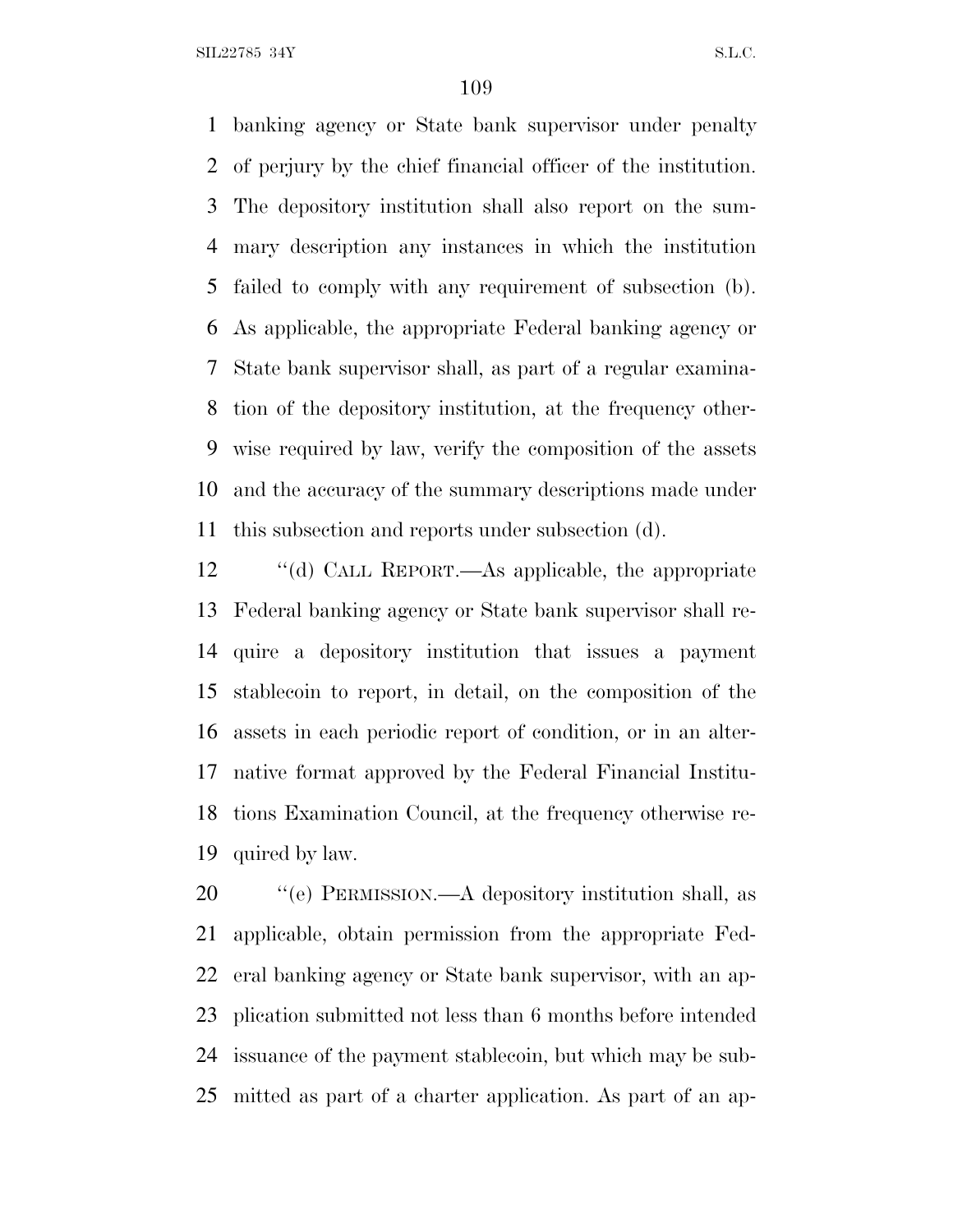plication under this section, a depository institution shall develop a tailored recovery and resolution plan, consistent 3 with the standards adopted under subsection  $(k)(1)(F)$ , that would permit the orderly resumption of a safe and sound operation or the orderly wind-down of operations in the event of distress, including the redemption of all outstanding payment stablecoins. The application shall also contain a draft customer agreement, flow of funds explanation, a robust information technology plan and operational design of the payment stablecoin. As applica- ble, the appropriate Federal banking agency or State bank supervisor shall render a decision on the application within 4 months of the date of filing, and shall approve the appli-cation unless—

 ''(1) the payment stablecoin activities are not 16 likely to be able to operate in a safe and sound man-ner;

18 ''(2) the depository institution does not have the required resources and expertise to manage the operation of the payment stablecoin, commensurate with the size and scale of projected operations; or

  $(3)$  the depository institution does not have re- quired policies and procedures relating to material areas of the operation of the payment stablecoin ac-tivities.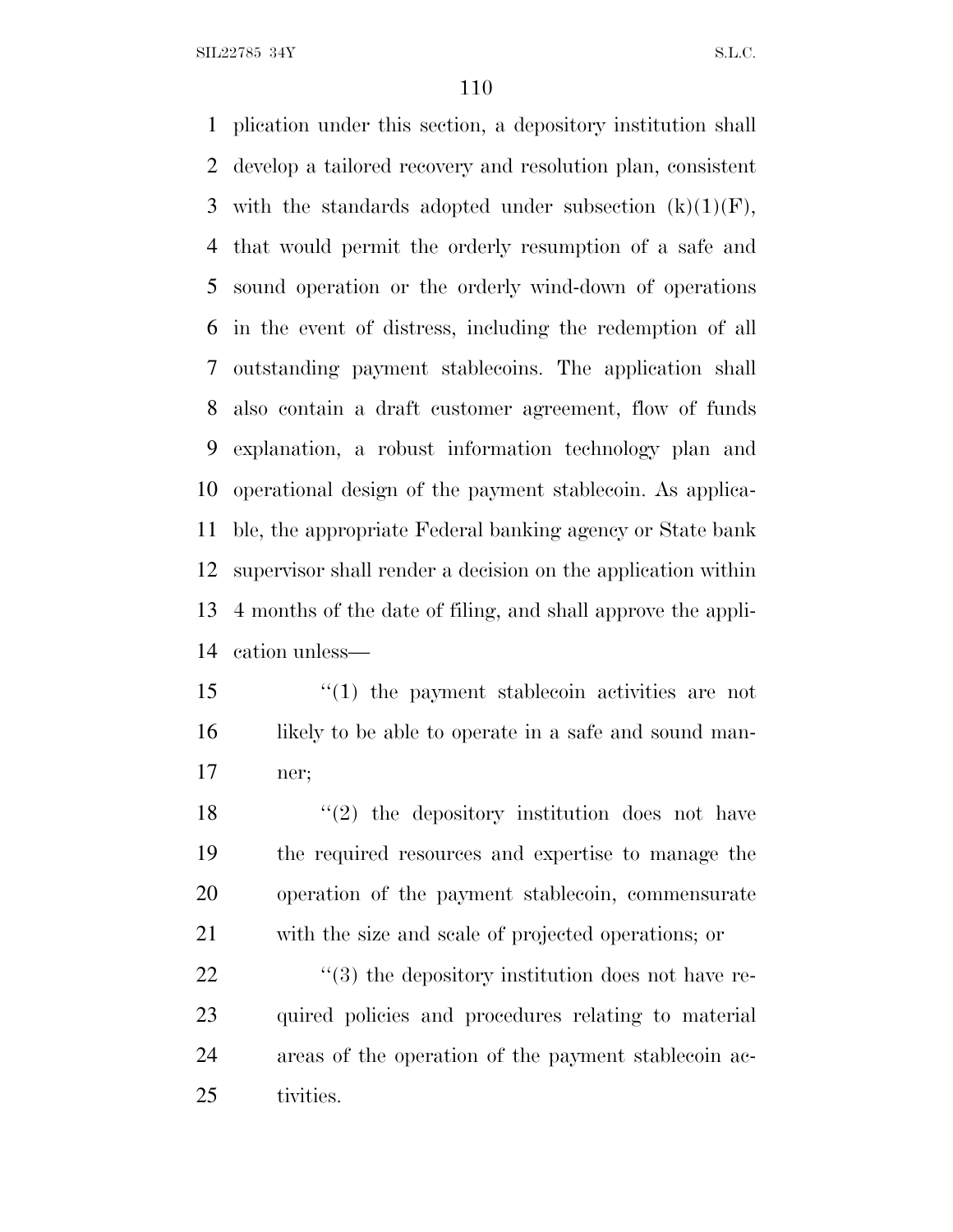1 "(f) REDEMPTION OF PAYMENT STABLECOINS.— Upon the demand of a customer, a depository institution shall redeem an outstanding payment stablecoin at par in the coins, currency, or other instruments that are legal tender, as defined in section 5103 of title 31, United States Code, or the similar laws of the jurisdiction of the unit of account in which the payment stablecoin is denomi- nated or to which the value of the payment stablecoin is pegged. A depository institution may redeem a payment stablecoin issued by another depository institution at par, upon demand. The Board of Governors of the Federal Re- serve System, through the Federal Reserve banks, shall provide for the clearing and settlement of payment stablecoin liabilities among depository institutions under this section and shall ensure competitive equality in all clearing, settlement and related services. A depository in- stitution shall also assess its ability to fulfill large redemp- tions without placing downward pressure on the market value of the payment stablecoin.

20 "(g) COLLATERAL AVAILABILITY IN THE CAPITAL MARKETS.—The appropriate Federal banking agencies, in consultation with State bank supervisors, the Securities and Exchange Commission, and Commodity Futures Trading Commission, shall monitor use of the high-quality liquid assets authorized under subsection (b) and the im-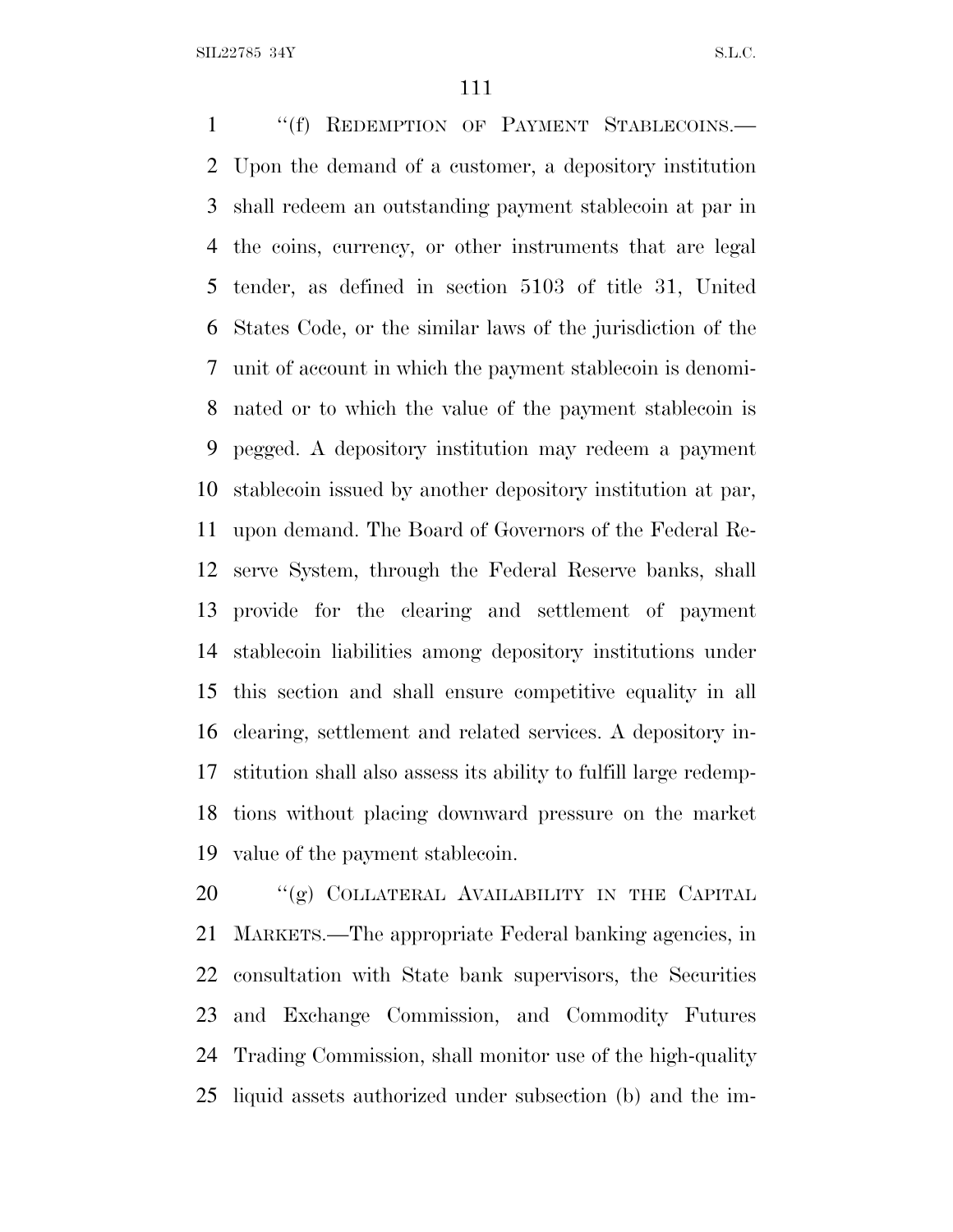pact on collateral availability and the efficient functioning of the capital markets.

 ''(h) RECEIVERSHIP PRIORITY.—In the event of the receivership of a depository institution that has issued a payment stablecoin under this section, a person that has a valid claim on a payment stablecoin issued by that insti- tution shall have priority over all other claims on the insti- tution with respect to any required payment stablecoin as- sets, including claims with respect to insured deposits, other than administrative costs incurred by the appro- priate Federal banking agency or State bank supervisor, as applicable, relating to the receivership of the institu- tion, if applicable. Consistent with subsection (f), a deposi- tory institution that redeems a payment stablecoin issued by a depository institution in receivership shall be consid- ered to have a valid claim, with corresponding priority under this subsection, on a payment stablecoin issued by the institution in receivership.

 ''(i) INCIDENTAL ACTIVITIES.—A depository institu- tion may conduct all incidental activities relating to the issuance and redemption of payment stablecoins, which shall include the following:

23 "(1) Management of required payment stablecoin assets in accordance with subsection (b). 25 "(2) Making a market in payment stablecoins.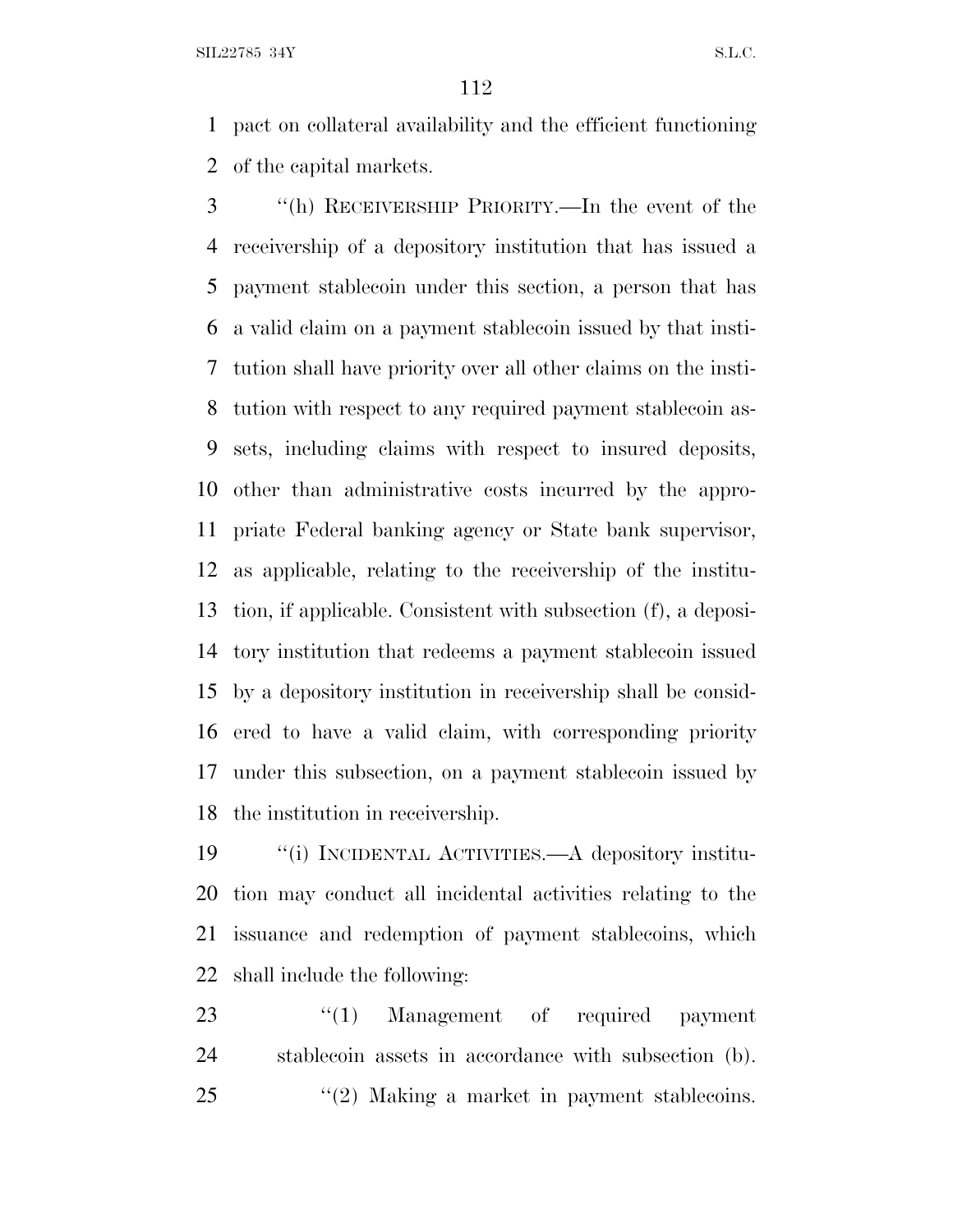| $\mathbf{1}$   | $\lq(3)$ Custodial services.                                 |
|----------------|--------------------------------------------------------------|
| $\overline{2}$ | $\lq(4)$ Settlement and clearing.                            |
| 3              | $\lq(5)$ Post-trade services.                                |
| $\overline{4}$ | $\cdot\cdot$ (6) All other activities consistent with a safe |
| 5              | and sound operation, as determined by the appro-             |
| 6              | priate Federal banking agency or State bank super-           |
| 7              | visor.                                                       |
| 8              | "(j) APPLICABILITY OF GRAMM-LEACH-BLILEY DATA                |
| 9              | PRIVACY PROVISIONS.—Title V of the Gramm-Leach-Bli-          |
| 10             | ley Act (12 U.S.C. 6801 et seq.) shall apply to the pay-     |
| 11             | ment stablecoin activities of a depository institution under |
| 12             | this section.                                                |
| 13             | $\lq\lq$ (k) RULES.—                                         |
| 14             | "(1) IN GENERAL.—The appropriate Federal                     |
| 15             | banking agencies, in consultation with State bank            |
| 16             | supervisors, shall adopt rules to implement this sec-        |
| 17             | tion, including—                                             |
| 18             | $\lq\lq$ capital treatment for depository insti-             |
| 19             | tutions described in subsection $(m)(1)$ in ac-              |
| 20             | cordance with paragraph $(2)$ ;                              |
| 21             | "(B) liquidity, leverage, and interest rate                  |
| 22             | risk;                                                        |
| 23             | "(C) third-party service provider activi-                    |
| 24             | ties-                                                        |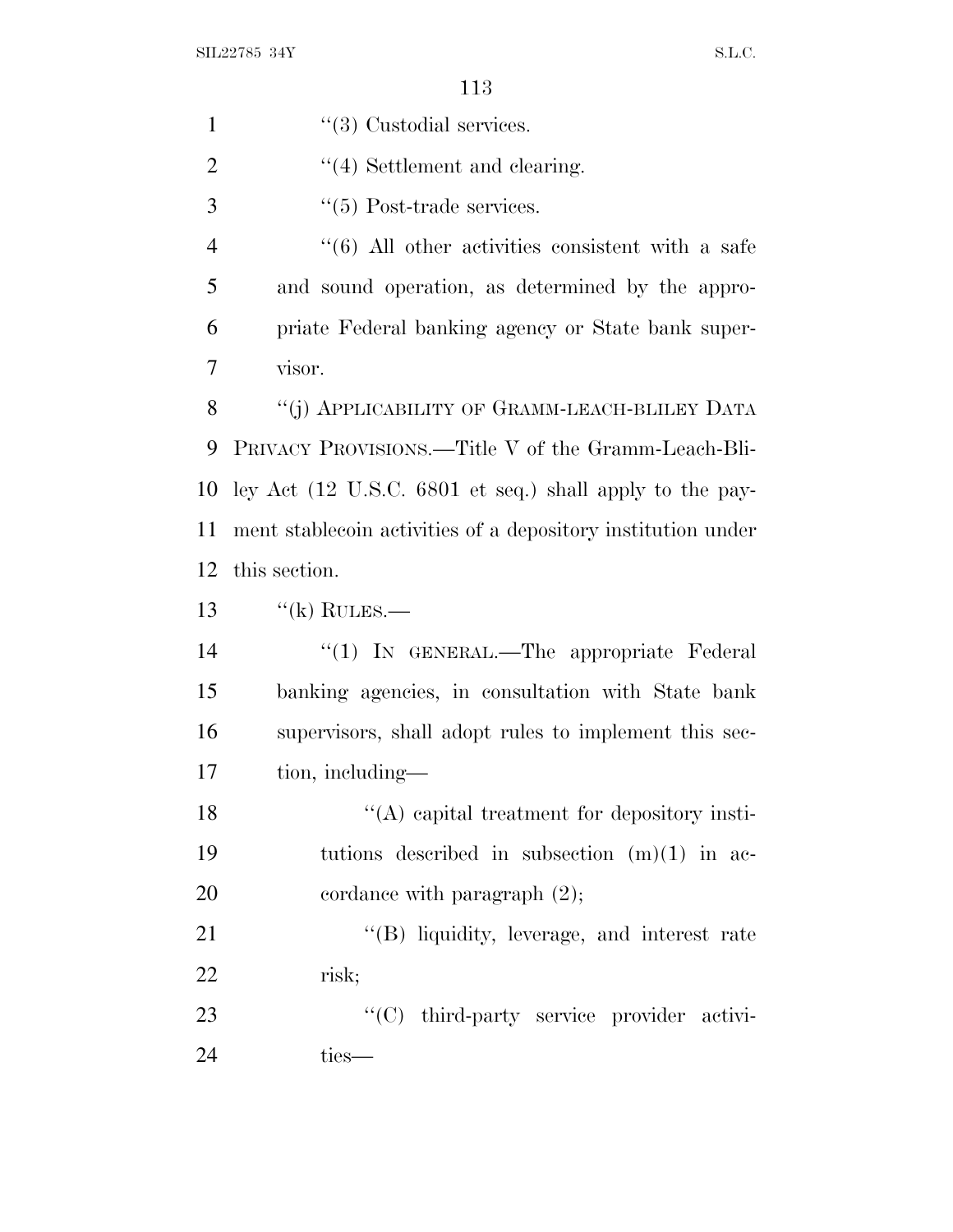$\text{SIL} 22785 \text{ } 34\text{Y} \tag{S.L.C.}$ 

| $\mathbf{1}$   | "(i) including custodial wallet pro-                   |
|----------------|--------------------------------------------------------|
| $\mathfrak{2}$ | viders; and                                            |
| 3              | "(ii) not including licensing or capital               |
| $\overline{4}$ | requirements for third-party service pro-              |
| 5              | viders;                                                |
| 6              | $\lq\lq$ (D) management practices with respect to      |
| $\overline{7}$ | required payment stablecoin assets;                    |
| 8              | "(E) appropriate operational, compliance,              |
| 9              | and information technology risk management;            |
| 10             | $\lq\lq(F)$ tailored recovery and resolution           |
| 11             | standards relating to payment stablecoins; and         |
| 12             | $\lq\lq(G)$ any other material topic.                  |
| 13             | "(2) SIGNIFICANT DIFFERENCES.—In accord-               |
| 14             | ance with section $5169(c)(3)(A)$ of the Revised Stat- |
| 15             | utes, in determining capital and leverage require-     |
| 16             | ments applicable to a depository institution that has  |
| 17             | no material assets other than required payment         |
| 18             | stablecoin assets under this section—                  |
| 19             | $\lq\lq$ the depository institution shall not be       |
| 20             | subject to section 171 of the Financial Stability      |
| 21             | Act of 2010 (12 U.S.C. 5371); and                      |
| 22             | "(B) the appropriate Federal banking                   |
| 23             | agencies shall take into account the significant       |
| 24             | differences between the risks of the assets of         |
| 25             | the institution and those of depository institu-       |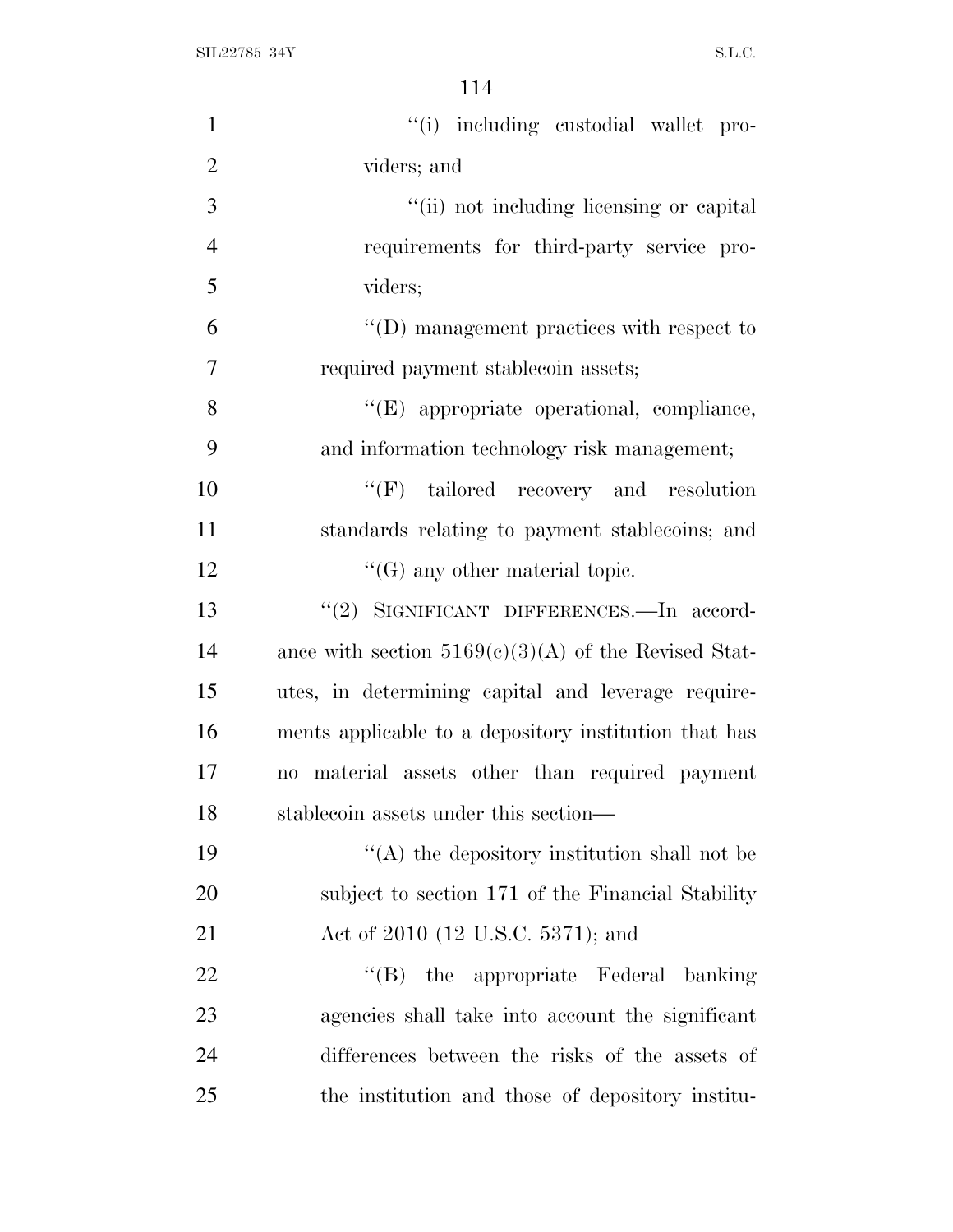tions with assets that consist primarily of com-mercial or consumer loans.

 ''(l) NON-DEPOSITORY INSTITUTION PAYMENT STABLECOIN ISSUERS.—Nothing in this section shall be construed to prohibit an entity operating under a state or Federal charter or license that is not a depository insti- tution from issuing and redeeming a payment stablecoin and conducting all activities related to the management of such payment stablecoin consistent with a safe and sound operation, as determined by the appropriate regu-lator of the entity. The entity shall—

 ''(1) be subject to the requirements of sub-sections (b) and (c); and

 ''(2) redeem an outstanding payment stablecoin at par in the coins, currency, or other instruments that are legal tender, as defined in section 5103, or the similar laws of the jurisdiction of the unit of ac- count in which the payment stablecoin is denomi- nated or to which the value of the payment stablecoin is pegged.

21 ""(m) DEFINITIONS.—In this section:

22 "(1) DEPOSITORY INSTITUTION.—The term 'de- pository institution' has the meaning given the term 24 in section  $19(b)(1)$  of the Federal Reserve Act  $(12)$ 25 U.S.C.  $461(b)(1)$  and includes—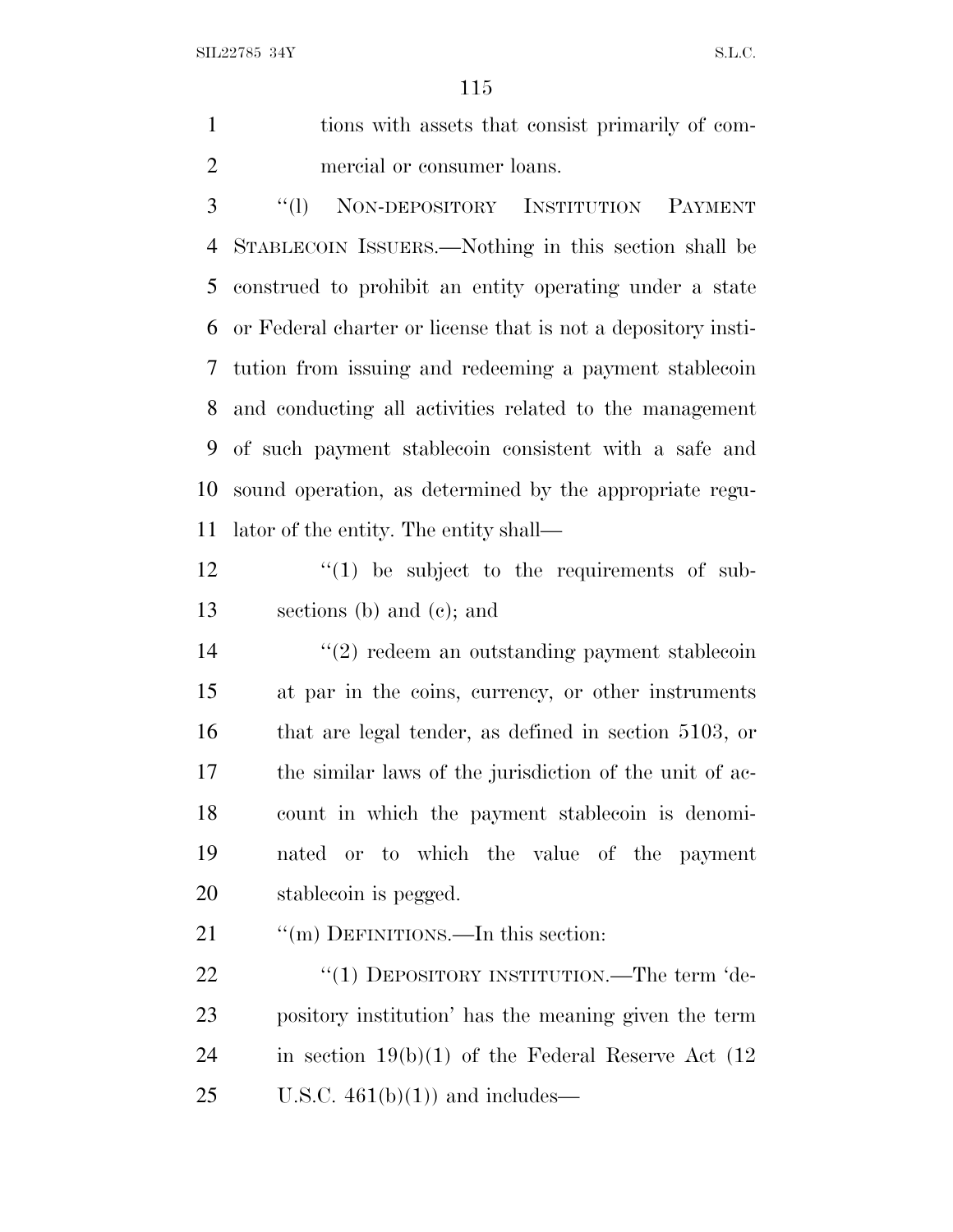| $\mathbf{1}$   | $\lq\lq$ an insured depository institution; or                |
|----------------|---------------------------------------------------------------|
| $\overline{2}$ | "(B) a depository institution operating                       |
| 3              | under subsection (c) of section $5169$ of the Re-             |
| $\overline{4}$ | vised Statutes $(12 \text{ U.S.C. } 27)$ , or a substan-      |
| 5              | tially similar State law, which is exclusively en-            |
| 6              | gaged in issuing payment stablecoins, providing               |
| 7              | safekeeping, trust or custodial services, or ac-              |
| 8              | tivities incidental to the foregoing.                         |
| 9              | "(2) PAYMENT STABLECOIN.—The term 'pay-                       |
| 10             | ment stablecoin' has the meaning given the term in            |
| 11             | section 9801 of title 31, United States Code.                 |
| 12             | "(3) SEGREGATED BALANCE ACCOUNT.—The                          |
| 13             | term 'segregated balance account' includes an ac-             |
| 14             | count of a depository institution with a Federal Re-          |
| 15             | serve bank or a foreign central bank to which only            |
| 16             | required payment stablecoin assets are credited.".            |
|                |                                                               |
|                | SEC. 602. SANCTIONS COMPLIANCE RESPONSIBILITIES OF            |
| 17<br>18       | PAYMENT STABLECOIN ISSUERS.                                   |
| 19             | Not later than 120 days after the date of the enact-          |
| 20             | ment of this Act, the Secretary of the Treasury shall adopt   |
| 21             | final guidance clarifying the sanctions compliance respon-    |
| 22             | sibilities and liability of an issuer of a payment stablecoin |
| 23             | with respect to downstream transactions relating to the       |

vided to a customer of the issuer.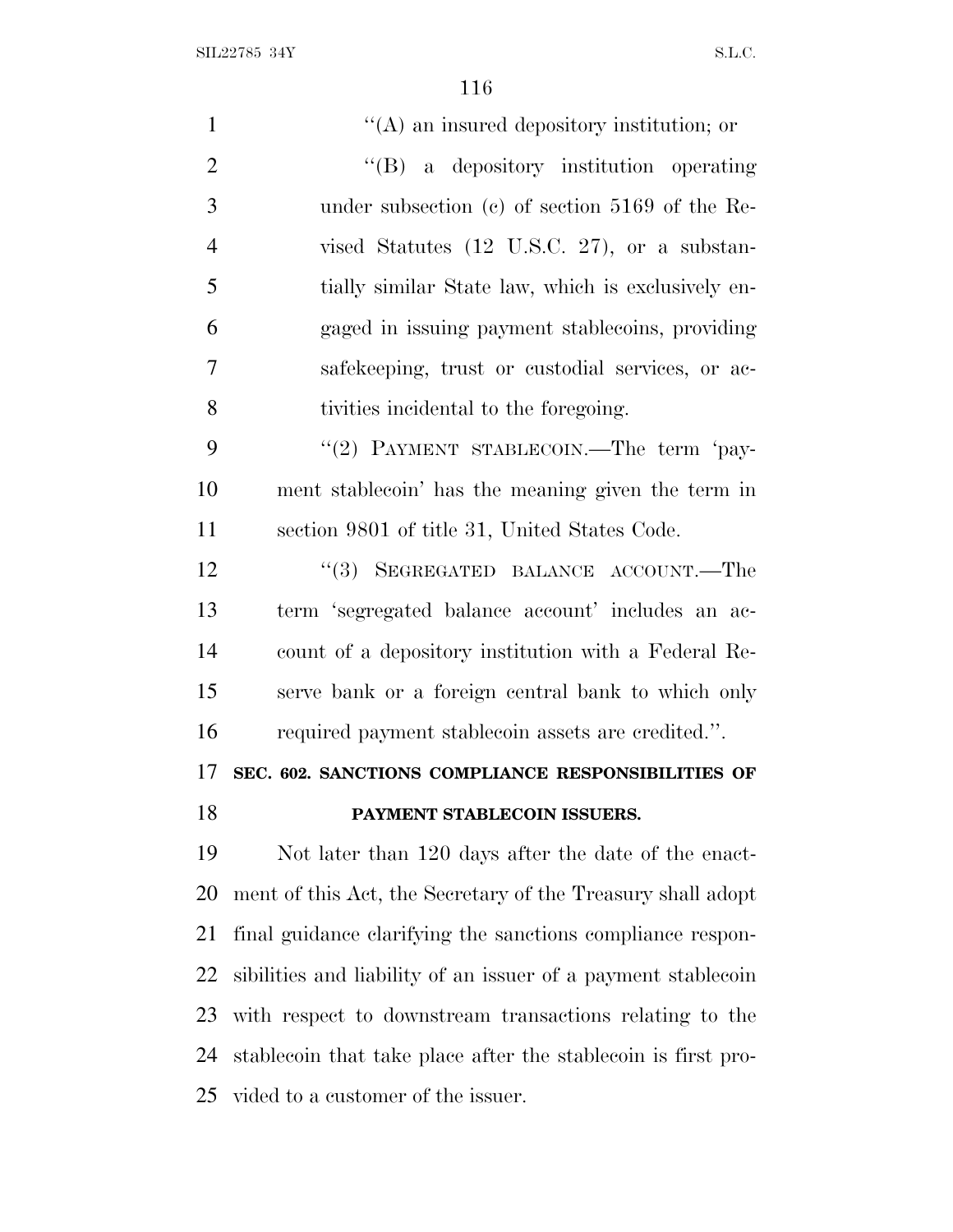| 1              | SEC. 603. USE OF THE OFFICIAL DIGITAL CURRENCY OF           |
|----------------|-------------------------------------------------------------|
| $\overline{2}$ | THE PEOPLE'S REPUBLIC OF CHINA ON GOV-                      |
| 3              | <b>ERNMENT DEVICES.</b>                                     |
| $\overline{4}$ | (a) DEFINITIONS.—In this section—                           |
| 5              | (1) the term "digital yuan" means the official              |
| 6              | central bank digital currency of the People's Repub-        |
| 7              | lic of China;                                               |
| 8              | $(2)$ the term "executive agency" has the mean-             |
| 9              | ing given that term in section 133 of title 41, United      |
| 10             | States Code; and                                            |
| 11             | $(3)$ the term "information technology" has the             |
| 12             | meaning given that term in section 11101 of title           |
| 13             | 40, United States Code.                                     |
| 14             | (b) USE OF DIGITAL YUAN.—Not later than 60 days             |
| 15             | after the date of enactment of this Act, the Director of    |
| 16             | the Office of Management and Budget, in consultation        |
|                | 17 with the Administrator of General Services, the Director |
|                | 18 of the Cybersecurity and Infrastructure Security Agency, |
| 19             | the Director of National Intelligence, and the Secretary    |
| 20             | of Defense, and consistent with the information security    |
| 21             | requirements under subchapter II of chapter 35 of title     |
| 22             | 44, United States Code, shall develop standards and         |
| 23             | guidelines for executive agencies which require adequate    |
| 24             | security measures for use of the digital yuan on Govern-    |
| 25             | ment information technology devices.                        |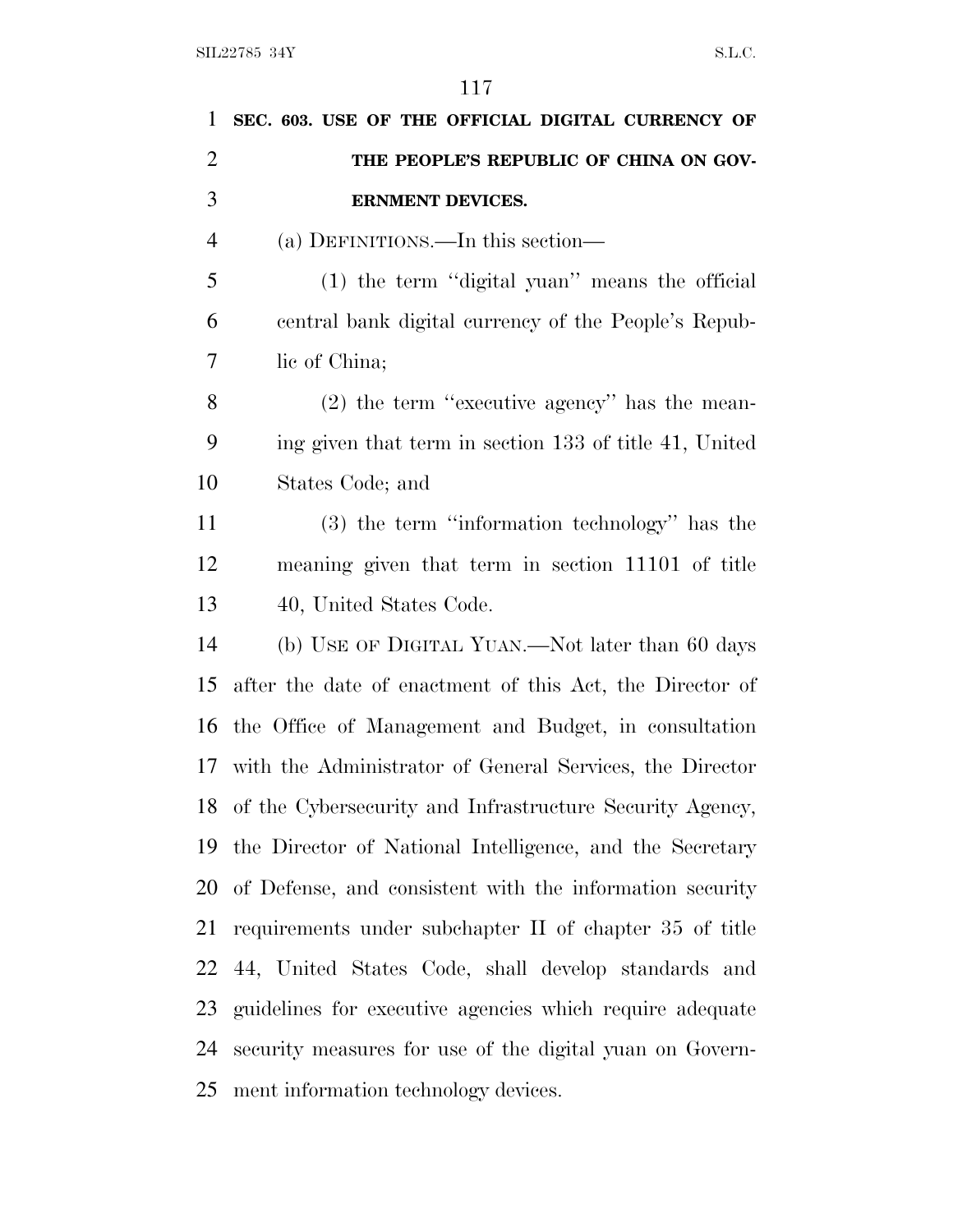| 1              | SEC. 604. CERTIFICATE OF AUTHORITY TO COMMENCE              |
|----------------|-------------------------------------------------------------|
| $\overline{2}$ | <b>BANKING.</b>                                             |
| 3              | Section 5169 of the Revised Statutes (12 U.S.C. 27)         |
| $\overline{4}$ | is amended—                                                 |
| 5              | $(1)$ in subsection $(a)$ , in the third sentence, by       |
| 6              | striking "to those of a trust company and activities        |
| 7              | related thereto." and inserting the following: "to-         |
| 8              | $\lq(1)$ those of a trust company and fiduciary ac-         |
| 9              | tivities related thereto; or                                |
| 10             | $\lq(2)$ those of a depository institution required         |
| 11             | to maintain assets valued at not less than 100 per-         |
| 12             | cent of the deposits of the institution, for the pur-       |
| 13             | poses of issuing a payment stablecoin (as defined in        |
| 14             | section 9801 of title 31, United States Code) and           |
| 15             | activities related thereto consistent with subsection       |
| 16             | (c) of this section and without the requirement to          |
| 17             | maintain deposit insurance under the Federal De-            |
| 18             | posit Insurance Act (12 U.S.C. 1811 et seq.)."; and         |
| 19             | $(2)$ by adding at the end the following:                   |
| 20             | " $(e)(1)$ Notwithstanding any other provision of law,      |
| 21             | a National Bank Association described in subsection (a)     |
| 22             | may not engage in maturity transformation or facilitate     |
| 23             | consumer lending through third parties.                     |
| 24             | $"(2)$ Restrictions on affiliate transactions applicable    |
| 25             | for insured depository institutions shall apply to such de- |
|                |                                                             |

pository institutions.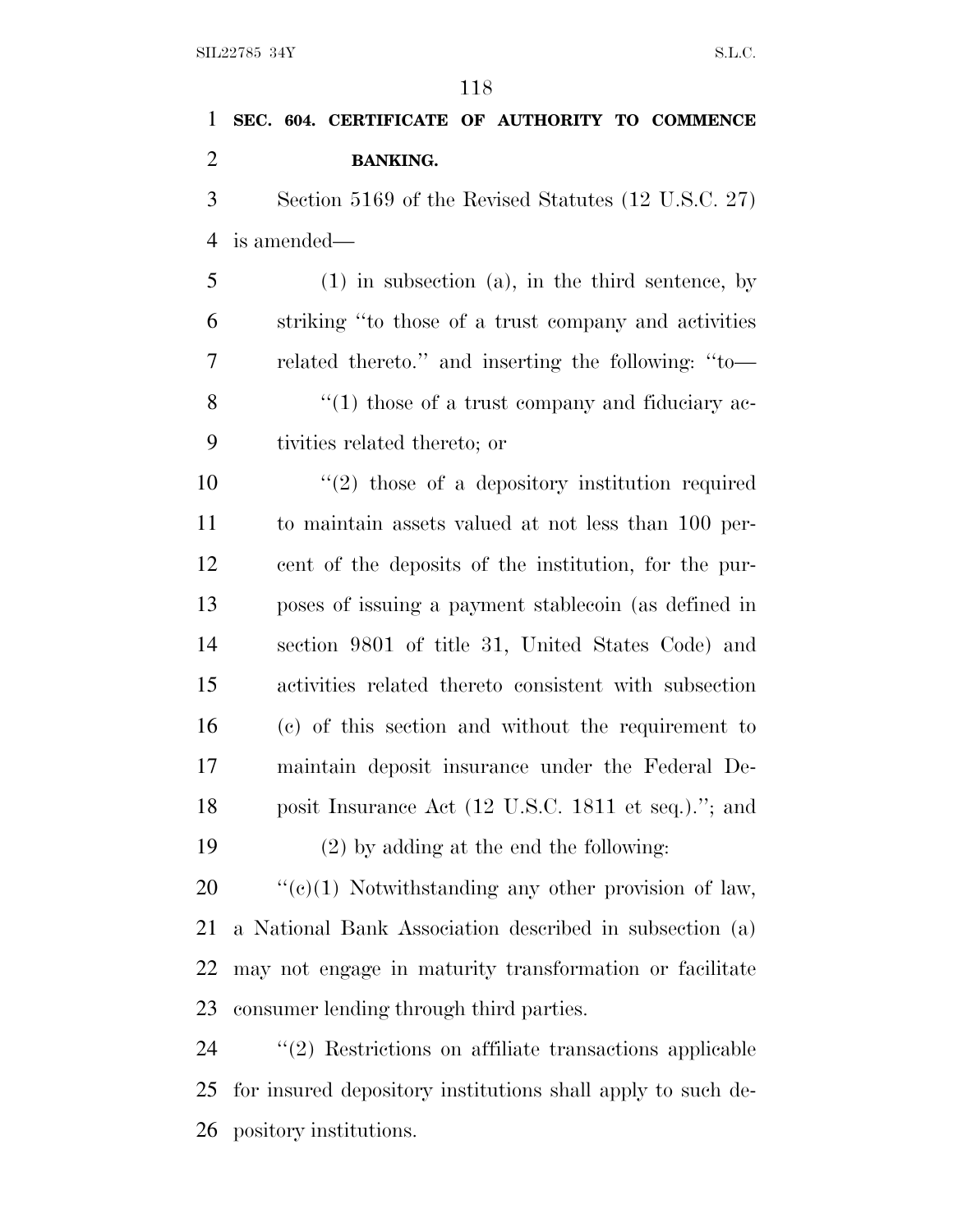| $\mathbf{1}$   | "(3) The Comptroller of the Currency, in close con-        |
|----------------|------------------------------------------------------------|
| 2              | sultation with the Board of Governors of the Federal Re-   |
| 3              | serve System and State bank supervisors, shall develop the |
| $\overline{4}$ | following:                                                 |
| 5              | "(A) A simplified capital framework based on               |
| 6              | the following:                                             |
| 7              | "(i) Payment system risk.                                  |
| 8              | "(ii) The greater of $\equiv$                              |
| 9              | "(I) all projected costs of receivership;                  |
| 10             | <b>or</b>                                                  |
| 11             | "(II) 3 years of projected operating                       |
| 12             | expenses.                                                  |
| 13             | "(B) Appropriate standards for the depository              |
| 14             | institution to develop a community contribution            |
| 15             | plan, which may include consumer education, finan-         |
| 16             | cial literacy, charitable donations, volunteerism, job     |
| 17             | training and internships or similar involvement.           |
| 18             | "(C) A tailored recovery and resolution plan               |
| 19             | that would permit the orderly resumption of a safe         |
| 20             | and sound operation or the orderly wind-down of op-        |
| 21             | erations relating to a payment stablecoin in the           |
| 22             | event of distress.                                         |
| 23             | "(D) Tailored holding company supervision, as              |
| 24             | specified by section 15 of the Bank Holding Com-           |
| 25             | pany Act of 1956.                                          |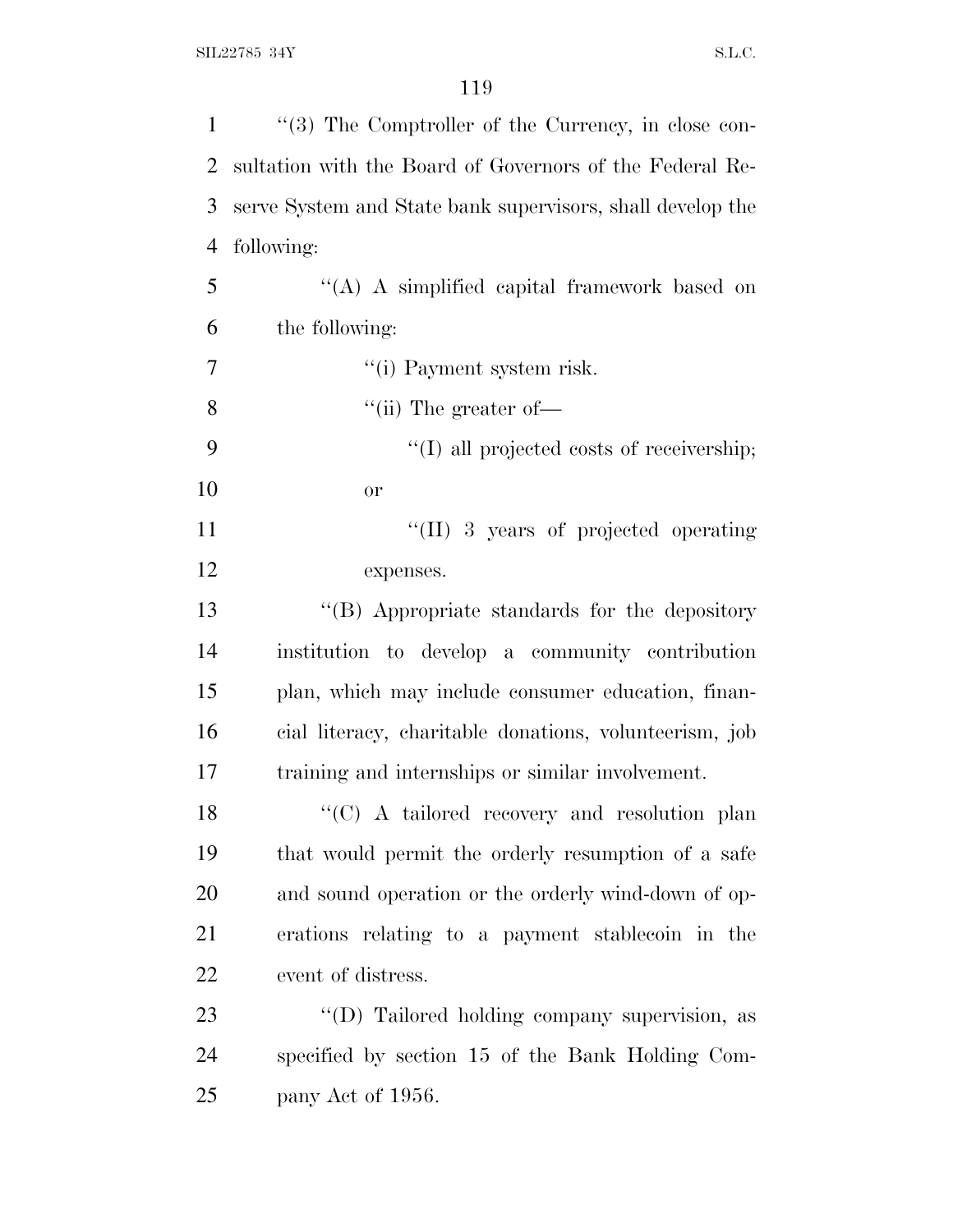| $\mathbf{1}$   | $\lq(4)$ In designing the simplified capital frame-         |
|----------------|-------------------------------------------------------------|
| $\overline{2}$ | work required by paragraph $(3)(A)$ , the Comptroller       |
| 3              | of the Currency—                                            |
| $\overline{4}$ | "(A) shall not subject depository institu-                  |
| 5              | tions to the standards of section 171 of the Fi-            |
| 6              | nancial Stability Act of 2010 (12 U.S.C. 5371);             |
| $\overline{7}$ | and                                                         |
| 8              | $\lq\lq$ (B) shall take into account the significant        |
| 9              | differences between the risks of the assets of              |
| 10             | the institution and those of depository institu-            |
| 11             | tions with assets that consist primarily of com-            |
| 12             | mercial or consumer loans.                                  |
| 13             | "(d) The Comptroller of the Currency may promul-            |
| 14             | gate rules to carry out this section.".                     |
| 15             | SEC. 605. HOLDING COMPANY SUPERVISION OF COVERED            |
| 16             | DEPOSITORY INSTITUTIONS.                                    |
| 17             | The Bank Holding Company Act of 1956 (12 U.S.C.             |
| 18             | 1841 et seq.) is amended—                                   |
| 19             | (1) in section 2(c) $(12 \text{ U.S.C. } 1841(c))$ , strike |
| 20             | paragraph $(2)$ and insert the following:                   |
| 21             | "(2) EXCEPTIONS.—The term 'bank' does not                   |
| 22             | include a covered depository institution subject to         |
| 23             | tailored holding company supervision under section          |
| 24             | $15.'$ ; and                                                |
| 25             | $(2)$ by adding at the end the following:                   |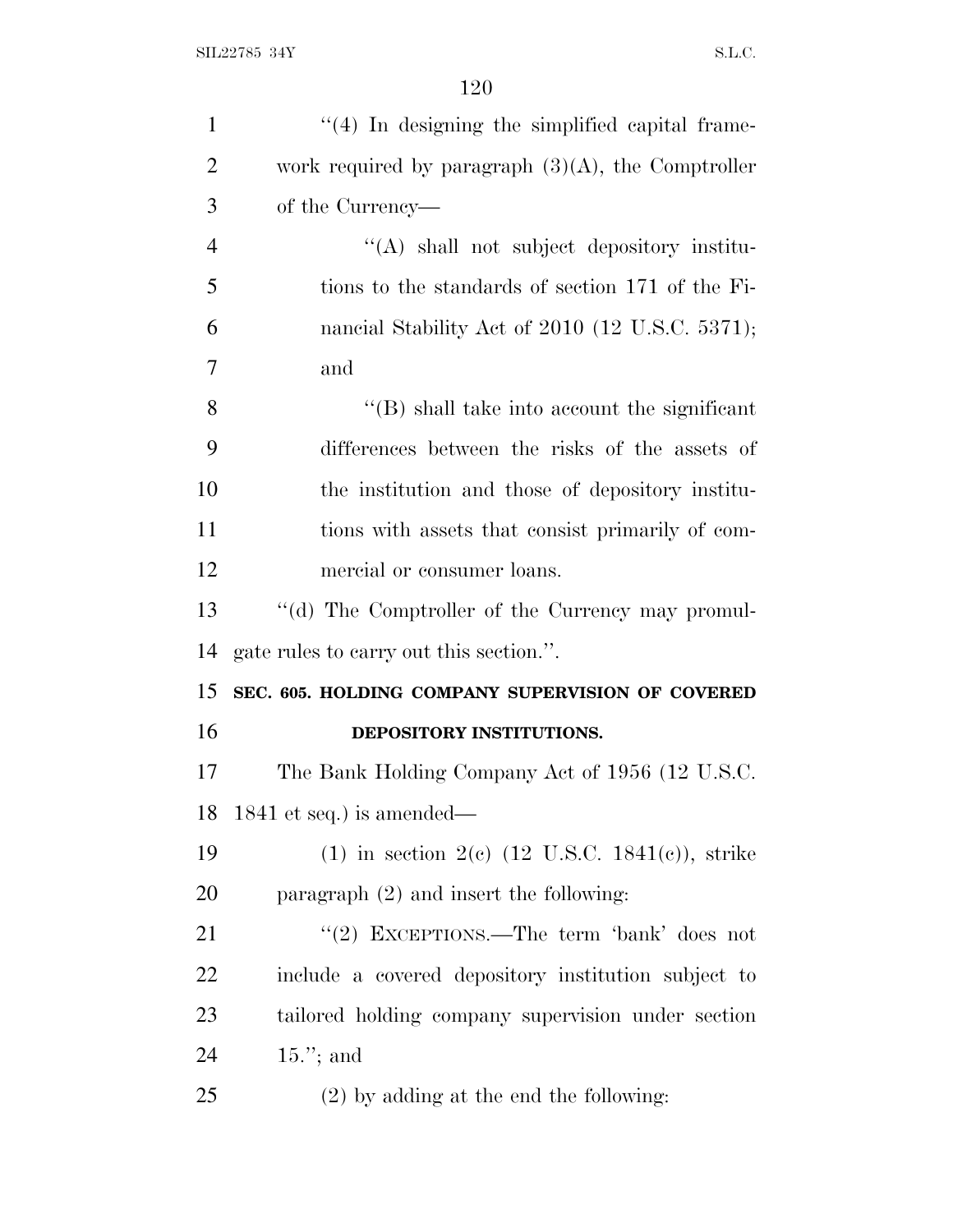| $\mathbf{1}$   | "SEC. 15. TAILORED HOLDING COMPANY SUPERVISION FOR                                                      |
|----------------|---------------------------------------------------------------------------------------------------------|
| $\overline{2}$ | <b>COVERED DEPOSITORY INSTITUTIONS.</b>                                                                 |
| 3              | "(a) DEFINITIONS.—In this section:                                                                      |
| $\overline{4}$ | "(1) APPROPRIATE BANKING SUPERVISOR.-                                                                   |
| 5              | The term 'appropriate banking supervisor' means                                                         |
| 6              | the Comptroller of the Currency, a State bank su-                                                       |
| 7              | pervisor, in the case of a State member bank, the                                                       |
| 8              | Board, or in the case of an insured bank, the Fed-                                                      |
| 9              | eral Deposit Insurance Corporation, as applicable.                                                      |
| 10             | "(2) CONTROLLING INTEREST.—The term 'con-                                                               |
| 11             | trolling interest' means a circumstance when a per-                                                     |
| 12             | son, directly or indirectly, or acting through or in                                                    |
| 13             | concert with 1 or more persons-                                                                         |
| 14             | "(A) owns, controls, or has the power to                                                                |
| 15             | vote 25 percent or more of any class of voting                                                          |
| 16             | securities of a covered depository institution;                                                         |
| 17             | $\lq\lq (B)$ controls in any manner the election of                                                     |
| 18             | a majority of the directors of the covered depos-                                                       |
| 19             | itory institution; or                                                                                   |
| 20             | $\lq\lq$ (C) has the power to exercise a control-                                                       |
| 21             | ling influence over the management or policies                                                          |
| 22             | of the covered depository institution.                                                                  |
| 23             | $\textbf{CoverRED} \quad \textbf{DEPOSITION} \textbf{P} \quad \textbf{INSTITUTION} \textbf{---}$<br>(3) |
| 24             | The term 'covered depository institution' means a                                                       |
| 25             | depository institution operating under subsection (c)                                                   |
| 26             | of section 5169 of the Revised Statutes (12 U.S.C.                                                      |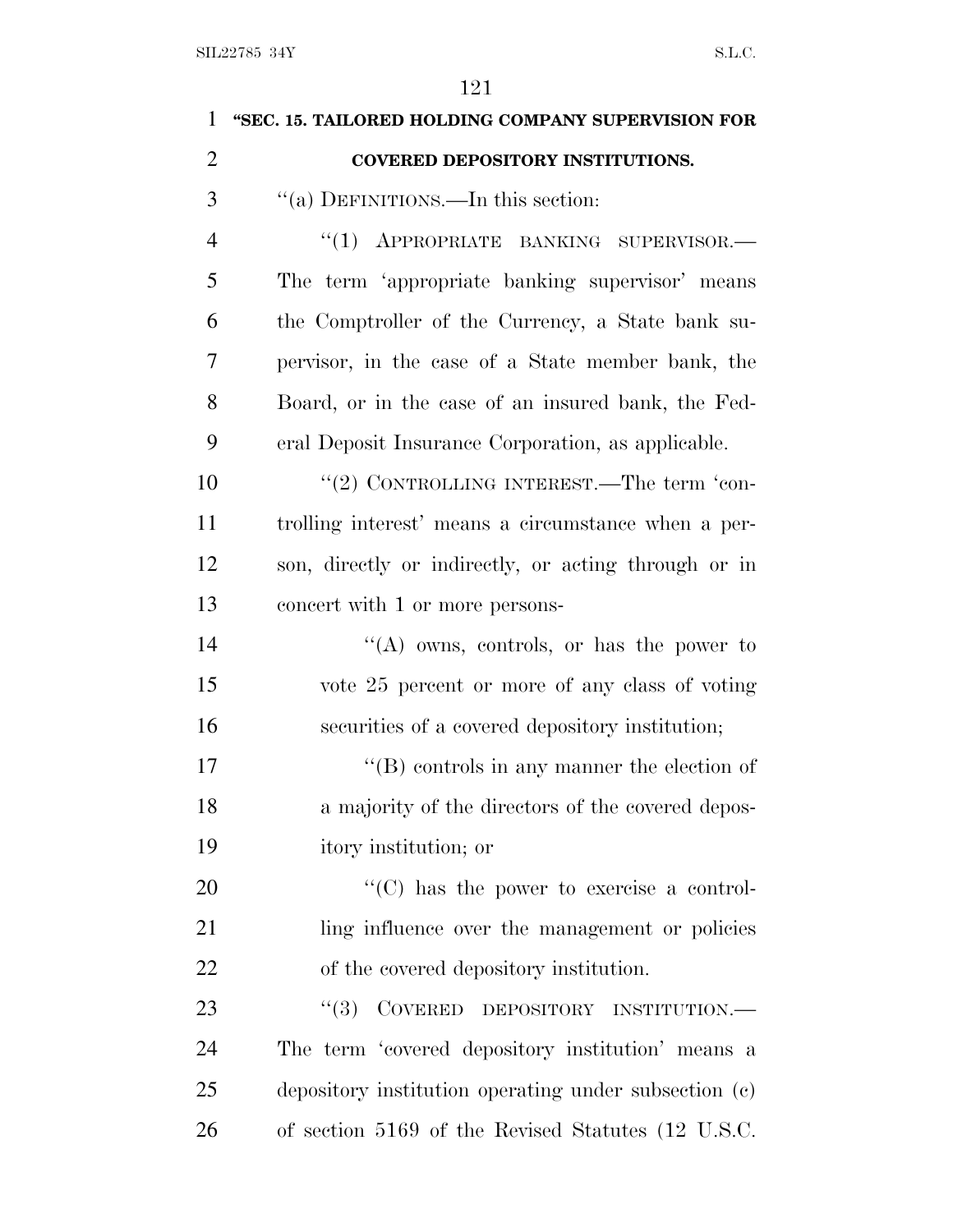27), or a substantially similar State law, other than a depository institution, as defined in section 3 of the Bank Holding Company Act of 1956 (12 U.S.C. 1842), or an insured depository institution, as de- fined in section 3 of the Federal Deposit Insurance Act (12 U.S.C. 1813), which is exclusively engaged in issuing payment stablecoins, providing safe- keeping, trust or custodial services, or activities inci- dental to the foregoing. ''(b) CONTROLLING INTEREST.—A person with a controlling interest in a covered depository institution

shall—

 ''(1) submit annual audited financial statements and other information as otherwise reasonably re-quired by the appropriate banking supervisor; and

 ''(2) provide a description of all affiliated or parent entities and their relationships with the insti-tution, including annual updates.

 ''(c) TAX ALLOCATION AGREEMENT.—The appro- priate banking supervisor may require a legal entity with a controlling interest in a covered depository institution to execute a tax allocation agreement with the institution that—

  $\qquad$   $\qquad$   $\qquad$   $\qquad$   $\qquad$   $\qquad$   $\qquad$   $\qquad$   $\qquad$   $\qquad$   $\qquad$   $\qquad$   $\qquad$   $\qquad$   $\qquad$   $\qquad$   $\qquad$   $\qquad$   $\qquad$   $\qquad$   $\qquad$   $\qquad$   $\qquad$   $\qquad$   $\qquad$   $\qquad$   $\qquad$   $\qquad$   $\qquad$   $\qquad$   $\qquad$   $\qquad$   $\qquad$   $\qquad$   $\qquad$   $\qquad$  ship exists between the person and the institution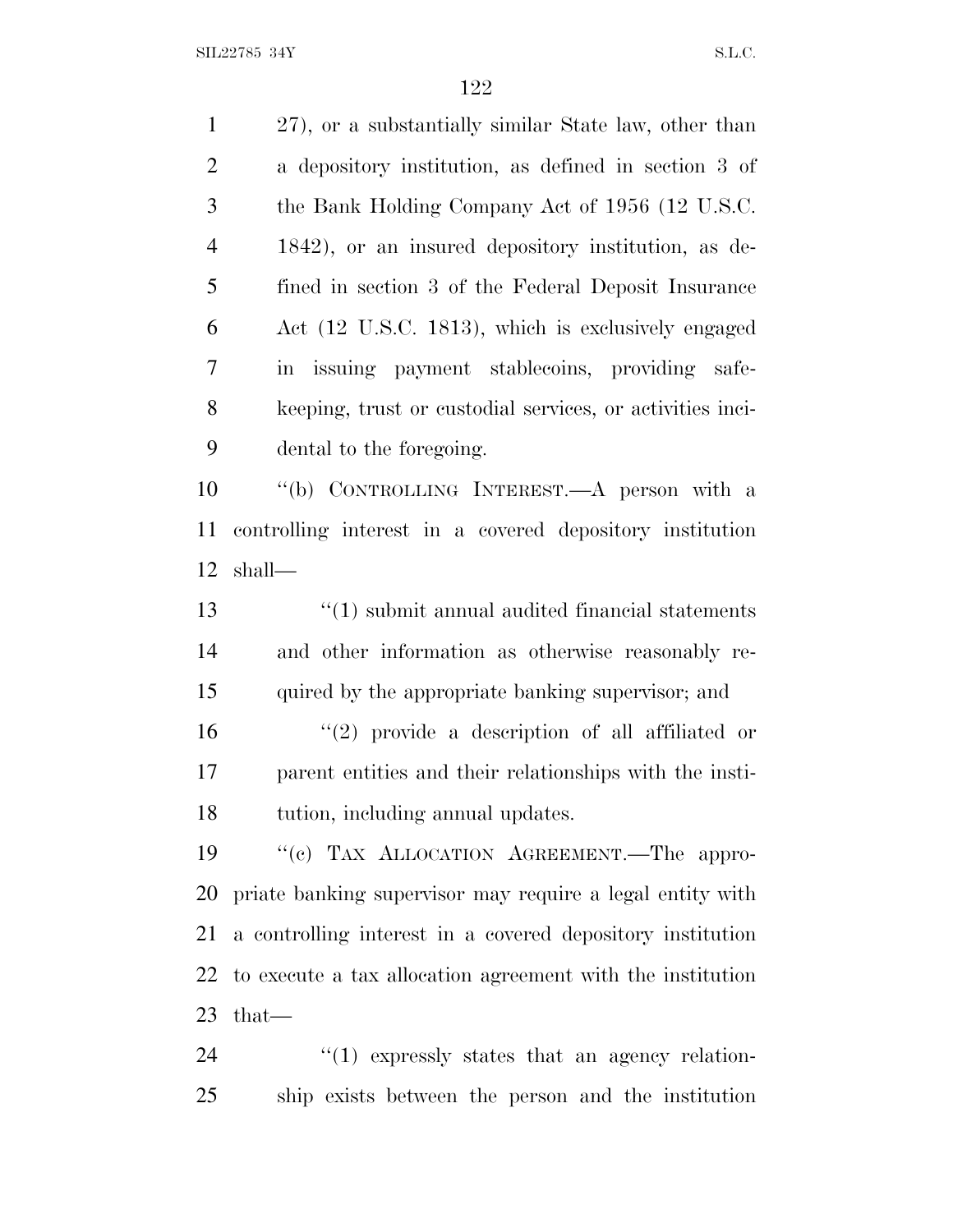with respect to tax assets generated by the institu- tion, and that the assets are held in trust by the person for the benefit of the institution and will be promptly remitted to the institution; and

 "(2) may provide that the amount and timing of any payments or refunds to the institution by the person should be no less favorable than if the insti-tution were a separate taxpayer.

9 "(d) PROHIBITION ON CONTROLLING INTERESTS.— A person that is a commercial firm, as defined in section 602 of the Bank and Savings Association Holding Com- pany and Depository Institution Regulatory Improvements Act of 2010 (12 U.S.C. 1815 note), may not obtain a con-trolling interest in a covered depository institution.

 ''(e) PUBLIC INTEREST.—If the appropriate banking supervisor finds that it is in the public interest and has reasonable cause to believe it is necessary to protect the customers of a covered depository institution, the super-visor may—

 ''(1) conduct an examination of a legal entity with a controlling interest in a covered depository in- stitution or otherwise require information from the person; and

24  $(2)$  require a person with a controlling interest in a covered depository institution to divest or sever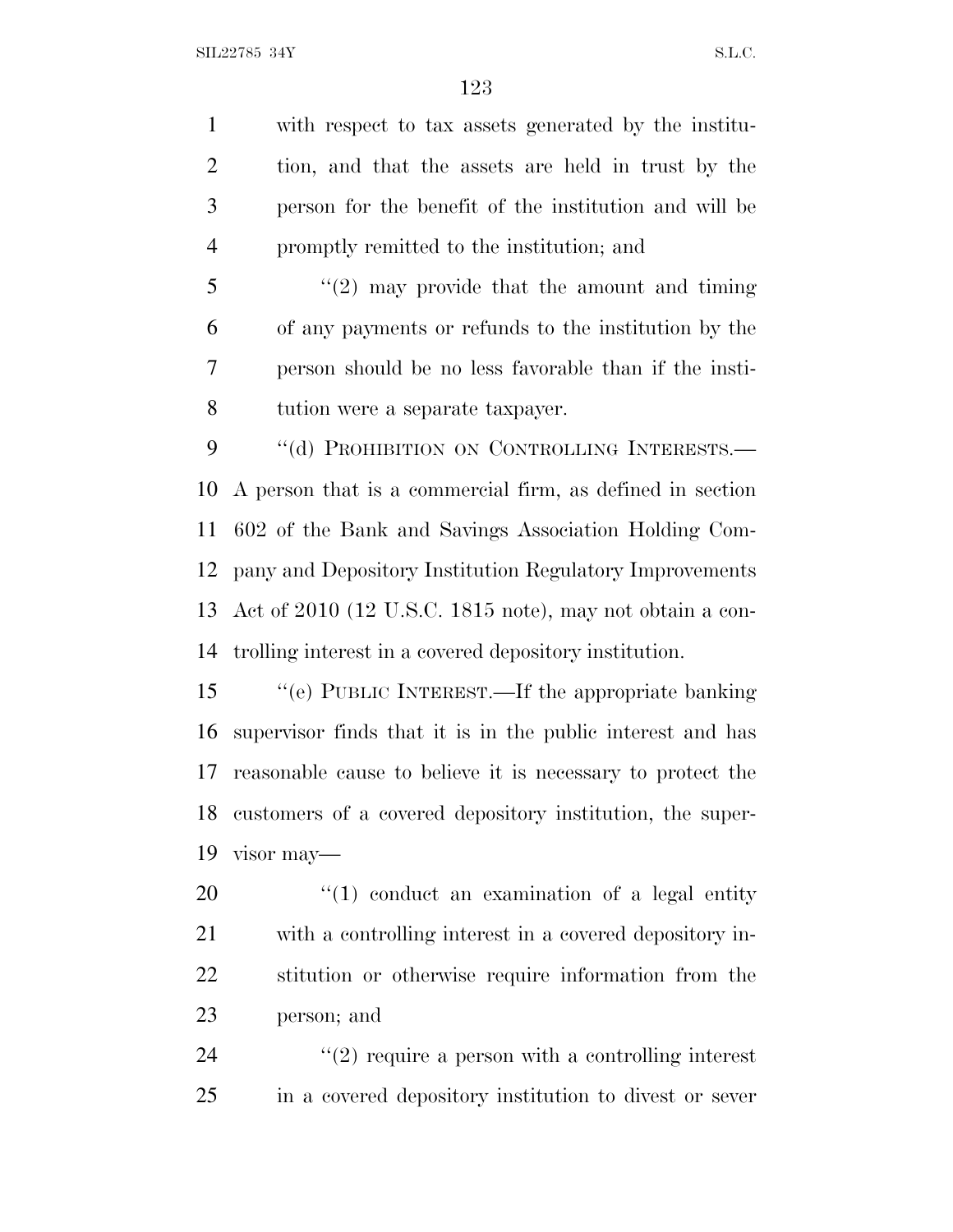their relationship with the institution, if necessary to maintain safety and soundness.''.

# **SEC. 606. IMPLEMENTATION RULES TO PRESERVE ADE- QUATE COMPETITION IN PAYMENT STABLECOINS.**

 (a) I<sup>N</sup> GENERAL.—The application of a non-deposi- tory trust company or the holder of a State license that only persons engaged in digital asset activities may obtain, which was chartered or issued under the laws of a State or the National Bank Act before the date of enactment of this Act, to receive a charter as a depository institution and to operate under subsection (c) of section 5169 of the Revised Statutes (12 U.S.C. 27), as added by section 604 of this Act, shall be decided upon by the Comptroller of the Currency before an application for a charter to operate under that section from another entity that is filed on or after the date of enactment of this Act.

 (b) APPLICATION.—The application of a covered de- pository institution, as defined in section 15(a) of the Bank Holding Company Act of 1956 (12 U.S.C. 1853(a)), chartered before the date of enactment of this Act to be- come a State member bank in the Federal Reserve System or for access to Federal Reserve services under section 11A of the Federal Reserve Act (12 U.S.C. 248a) shall be decided upon by the Board of Governors of the Federal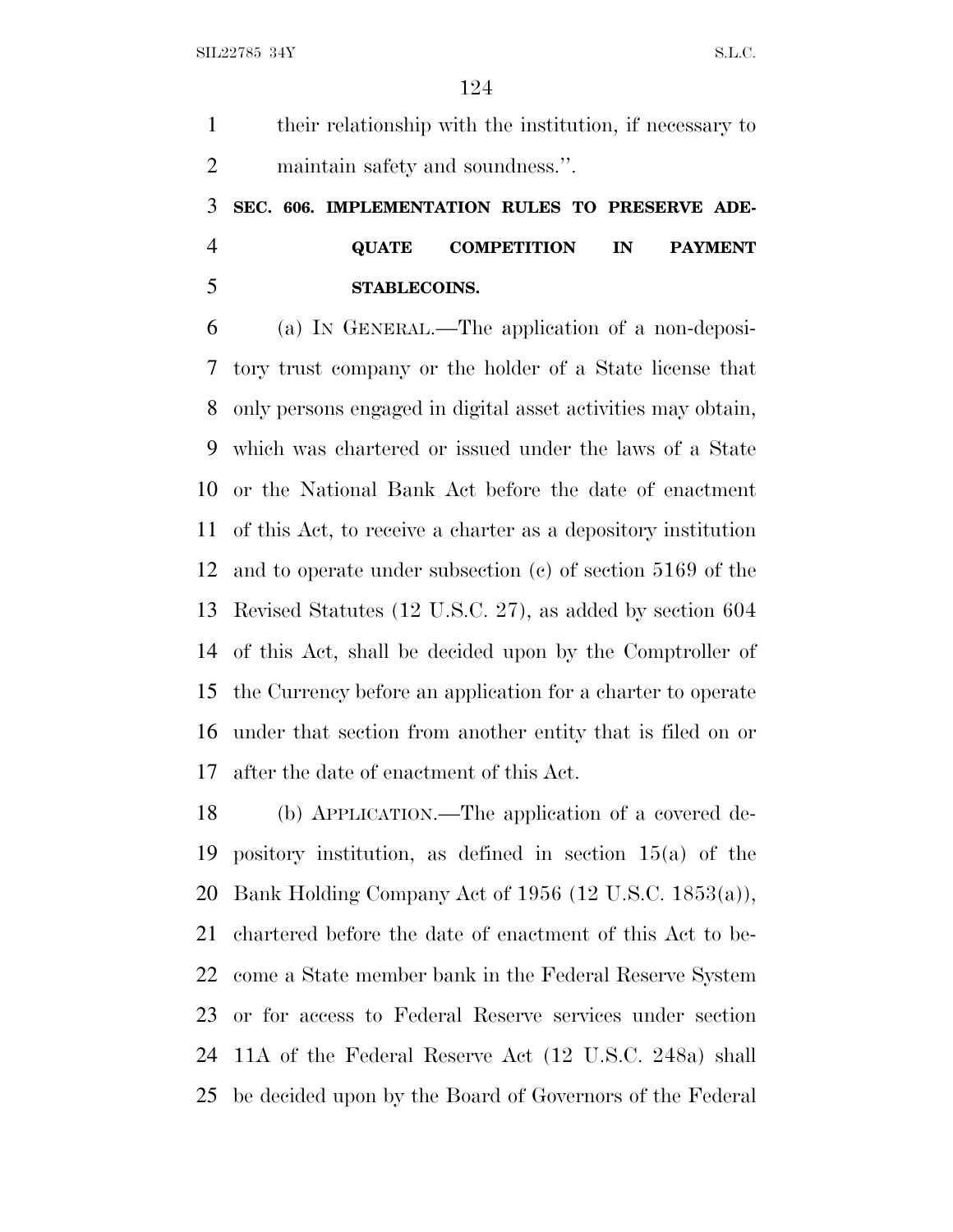Reserve System, or a Federal Reserve bank, as applicable, before any application to become a State member bank or for Federal Reserve services from any other entity which seeks to operate as a covered depository institution and which is filed on or after the date of enactment of this Act.

 (c) DECISION.—The applications described in sub- sections (a) and (b) of this section shall be decided upon by the appropriate Federal banking agency (as defined in section 3 of the Federal Deposit Insurance Act (12 U.S.C. 1813) or Federal Reserve bank, as applicable, before an insured depository institution in operation before the en- actment date of this Act may issue a payment stablecoin in accordance with section 722A of the Gramm-Leach Bli-ley Act, as added by section 601 of this Act.

### **SEC. 607. FINANCIAL CRIMES ENFORCEMENT NETWORK IN-**

**NOVATION LABORATORY.**

 Section 310 of title 31, United States Code, is amended by adding at the end the following:

20 <sup>"</sup>(m) INNOVATION LABORATORY.—

21 "(1) IN GENERAL.—There is established within the Financial Crimes Enforcement Network an In- novation Laboratory to promote regulatory dialogue, data sharing between the Financial Crimes Enforce-ment Network and financial companies, and an as-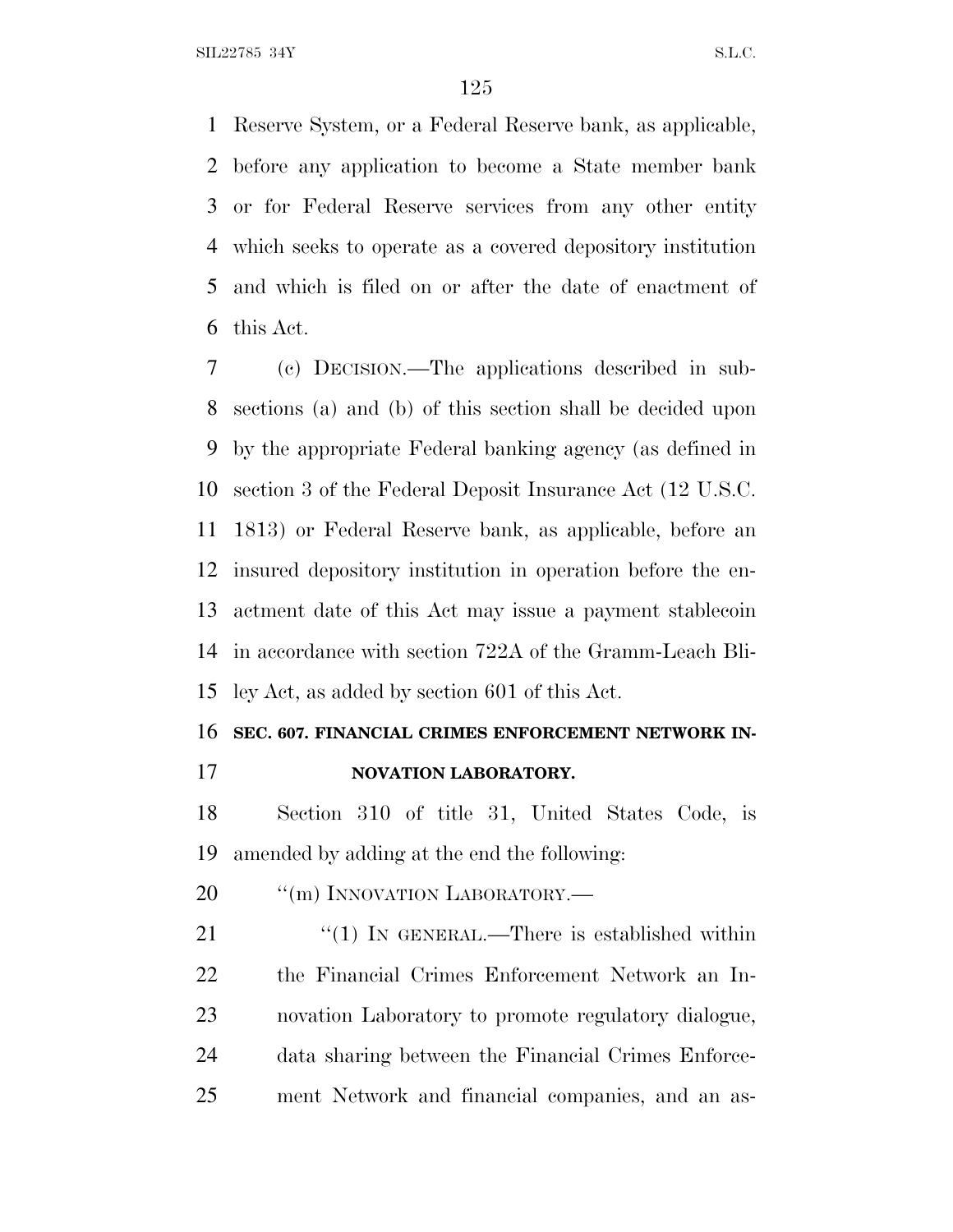sessment of potential changes in law, rules, or poli- cies to facilitate the appropriate supervision of finan- cial technology and the laws under the jurisdiction of the agency.

5 "(2) CHIEF INNOVATION OFFICER.—The inno- vation officer appointed under section 6208 of the Anti-Money Laundering Act of 2020 (31 U.S.C. 5311 note) by the Director of the Financial Crimes Enforcement Network shall manage the Innovation Laboratory.

11 ''(3) DUTIES.—The Innovation Laboratory, as appropriate, shall study changes in financial tech- nology and make recommendations to Congress, the Secretary, and the Director for appropriate changes in laws, rules, or policies that can more effectively facilitate the supervision of financial technology with respect to the laws under the jurisdiction of the Fi- nancial Crimes Enforcement Network, including dig- ital assets, distributed ledger technology and decen-20 tralized finance.

21 "(4) PILOT PROJECTS.—The Innovation Lab- oratory, as appropriate, shall conduct pilot projects with financial companies to more effectively facilitate the supervision of financial technology, consistent with applicable law.''.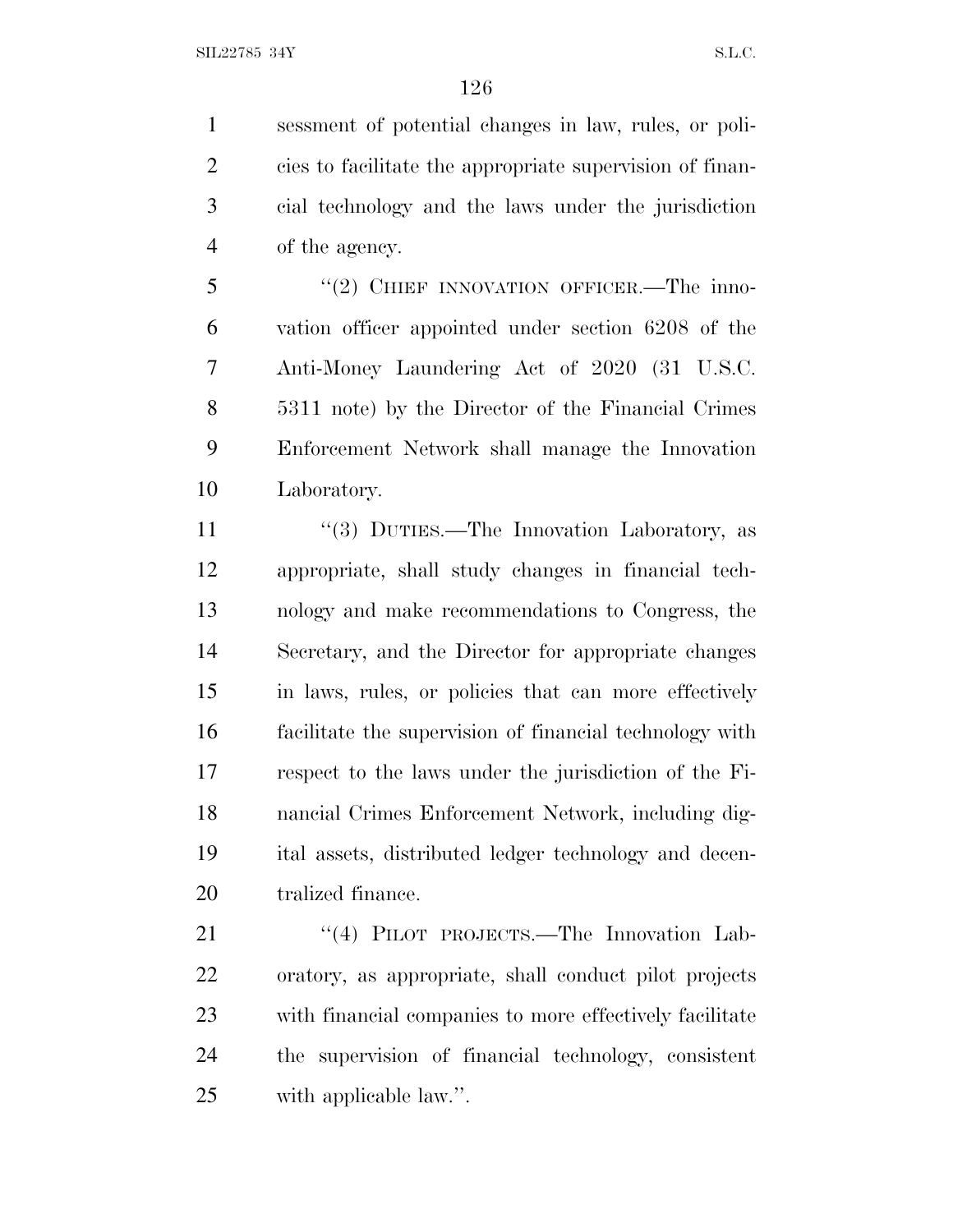# **TITLE VII—RESPONSIBLE BANKING INNOVATION**

**SEC. 701. STUDY ON USE OF DISTRIBUTED LEDGER TECH-**

### **NOLOGY FOR REDUCTION OF RISK IN DEPOS-ITORY INSTITUTIONS.**

 Not later than 180 days after the date of enactment of this Act, the Board of Governors of the Federal Reserve System shall complete a study and submit to the Com- mittee on Housing, Banking, and Urban Affairs of the Senate and the Committee on Financial Services of the House of Representatives a report regarding the manner in which distributed ledger technology may reduce risk for depository institutions, as defined in section 19(b)(1) of the Federal Reserve Act (12 U.S.C. 461(b)(1)), including settlement risk, operational risk and capital requirements. **SEC. 702. ELIGIBILITY FOR FEDERAL RESERVE SERVICES TO DEPOSITORY INSTITUTIONS.**

(a) FINDINGS.—Congress finds the following:

 (1) Final settlement of transactions in central bank money reduces risk in the financial system, in- cluding through the reduction of counterparty expo-sure.

 (2) Digital assets settle with finality in seconds or minutes, whereas traditional financial trans-actions may take days to settle.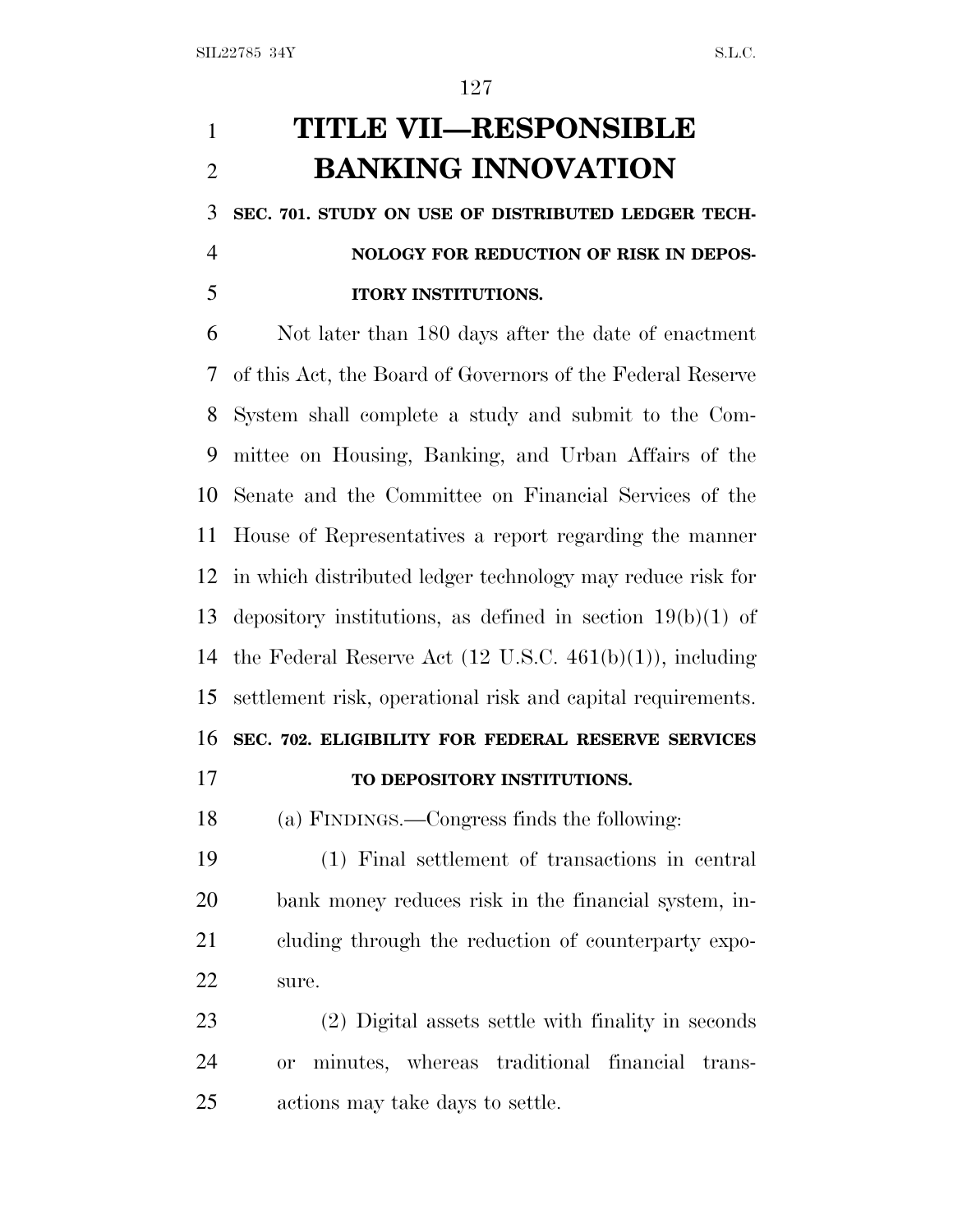(3) This mismatch in the settlement window of digital assets and traditional financial assets creates risk in the economy that may be reduced through the ability of depository institutions to simulta- neously conduct digital asset transactions and settle, with finality, the United States dollar component of these transactions.

 (4) The Federal Reserve Act specifies that a 9 depository institution, as defined in section  $19(b)(1)$ 10 of that Act  $(12 \text{ U.S.C. } 461(b)(1))$ , upon receiving a charter from the Office of the Comptroller of the Currency, National Credit Union Administration or State bank supervisor, is required to be made avail- able services from Federal Reserve banks under sec- tion 11A of the Federal Reserve Act (12 U.S.C. 248a), including currency and coin services, wire transfer services, automated clearinghouse services and settlement services.

 (5) Numerous Federal courts have found that the provision of services to depository institutions under section 11A of the Federal Reserve Act (12 U.S.C. 248a) is a ministerial duty imposed by Con-gress with respect to all depository institutions.

 (6) The Board of Governors of the Federal Re-serve System has long interpreted the Federal Re-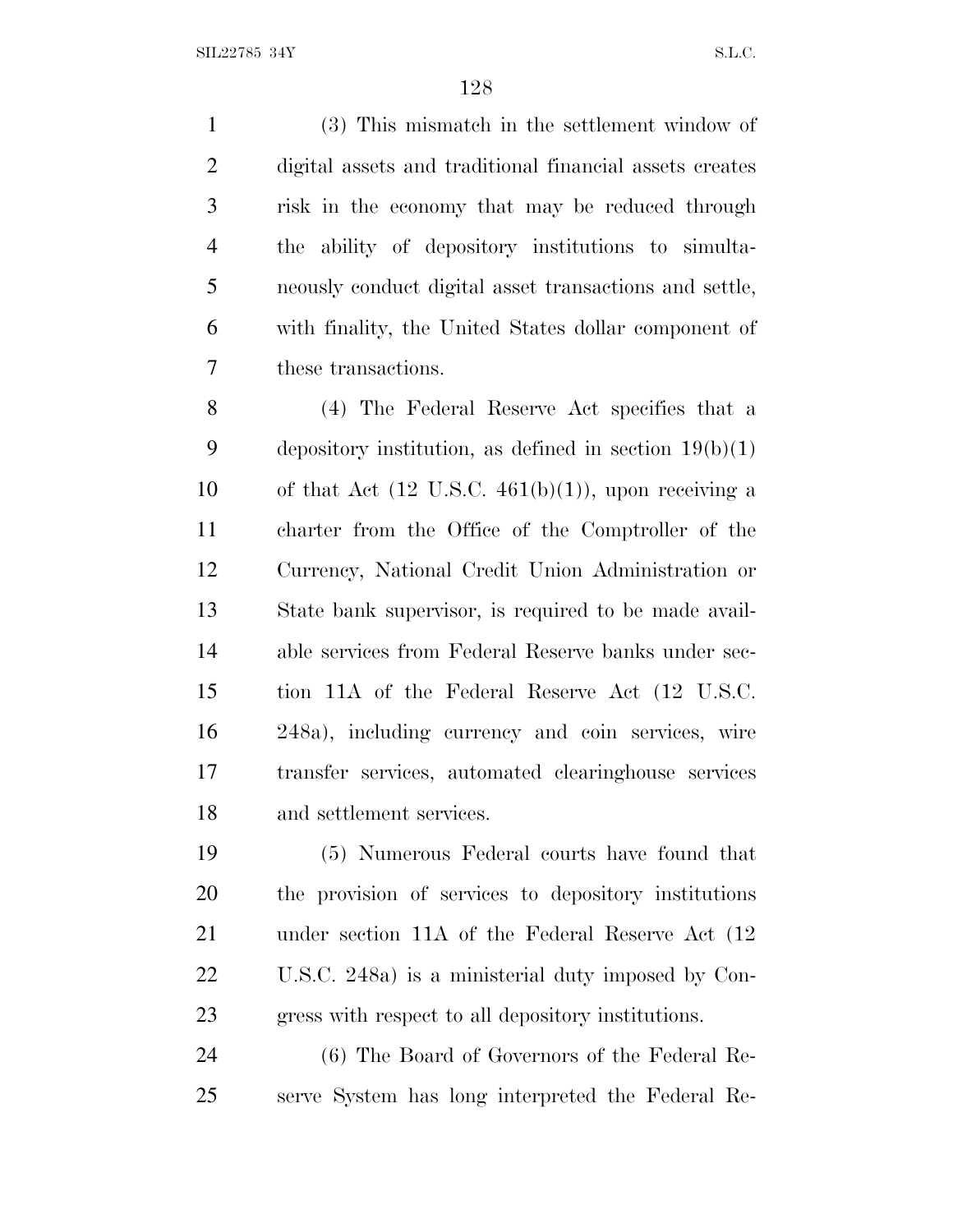serve Act to mean that the Federal Reserve banks must provide services to all depository institutions, noting that it has a duty ''to ensure the provision of payment services to all depository institutions on an equitable basis, and to do so in an atmosphere of competitive fairness''.

 (7) The Federal Reserve banks have, on occa- sion, provided services to non-depository, non-in- sured institutions without appropriate statutory au-thority.

 (8) Certain novel legal positions that conflict with or frustrate these precedents are not in the best traditions of the Federal Reserve Act, our dual banking system, and the imperatives of Congress.

 (9) The statutory independence of the Board of Governors and the Federal Reserve banks under the Constitution of the United States is properly rooted in absolute fidelity to the laws enacted by Congress.

 (10) It is appropriate for Congress to reaffirm its existing statutory intent to ensure that all deposi-21 tory institutions may access services under the Fed- eral Reserve Act ''on an equitable basis, and to do so in an atmosphere of competitive fairness''.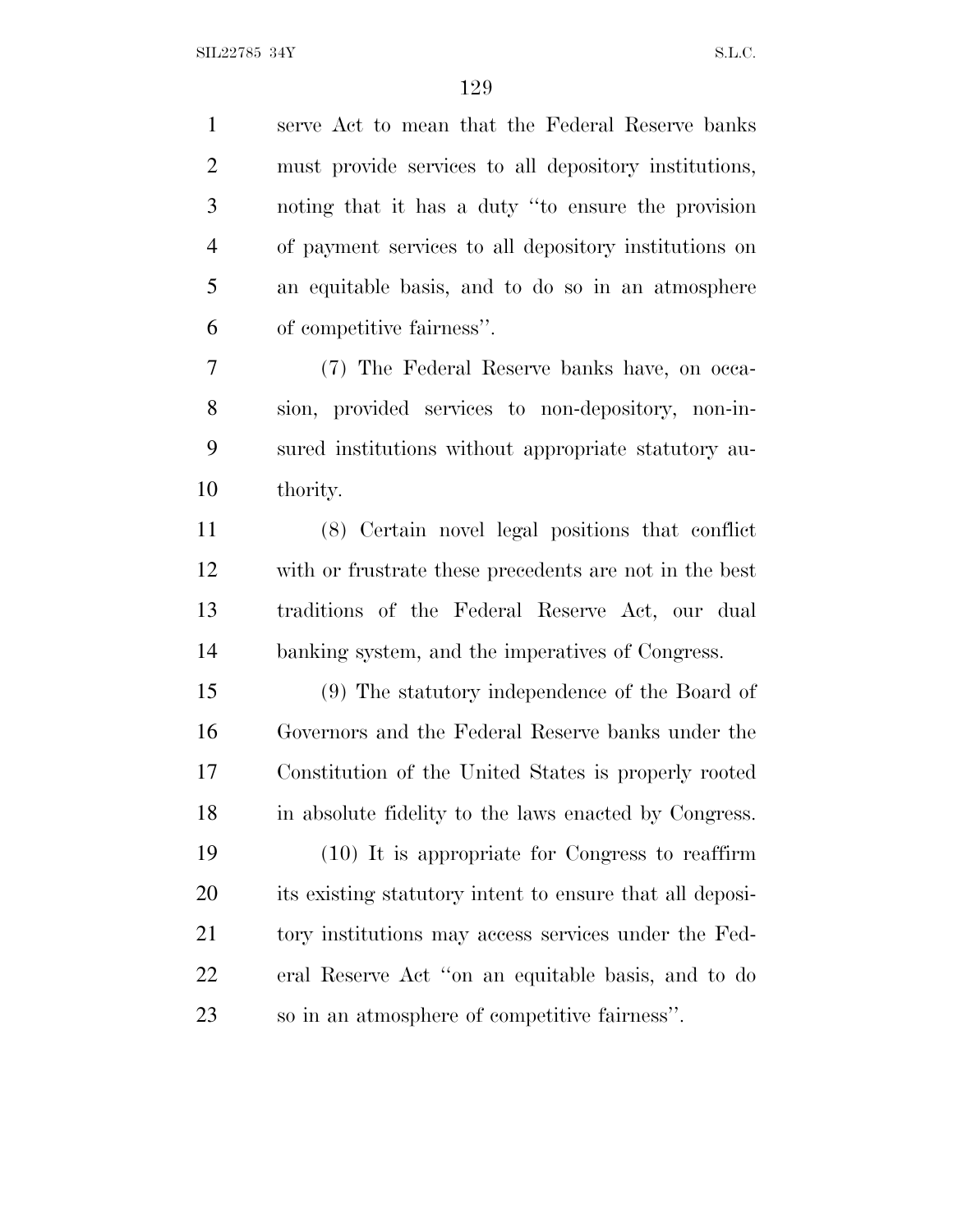(b) PRICING OF SERVICES.—Section 11A of the Fed- eral Reserve Act (12 U.S.C. 248a) is amended by adding at the end the following:

 ''(f) A Federal Reserve bank shall provide a seg- regated balance account to a depository institution upon the request of any institution that receives services under this section.''.

 (c) DEPOSITS; EXCHANGE AND COLLECTION; MEM- BER AND NONMEMBER BANKS OR OTHER DEPOSITORY INSTITUTIONS; CHARGES.—Section 13 of the Federal Re-serve Act (12 U.S.C. 342) is amended to read as follows:

12 ''(1) "Any Federal Reserve bank shall receive from any of its member banks or other depository institutions, and from the United States, deposits of current funds in lawful money, national-bank notes, Federal reserve notes, or checks, and drafts, payable upon presentation or other items, and also, for col- lection, maturing notes and bills; or, solely for pur- poses of exchange or of collection, shall receive from other Federal Reserve banks deposits of current funds in lawful money, national-bank notes, or checks upon other Federal Reserve banks, and checks and drafts, payable upon presentation within its district or other items, and maturing notes and bills payable within its district; or, solely for the pur-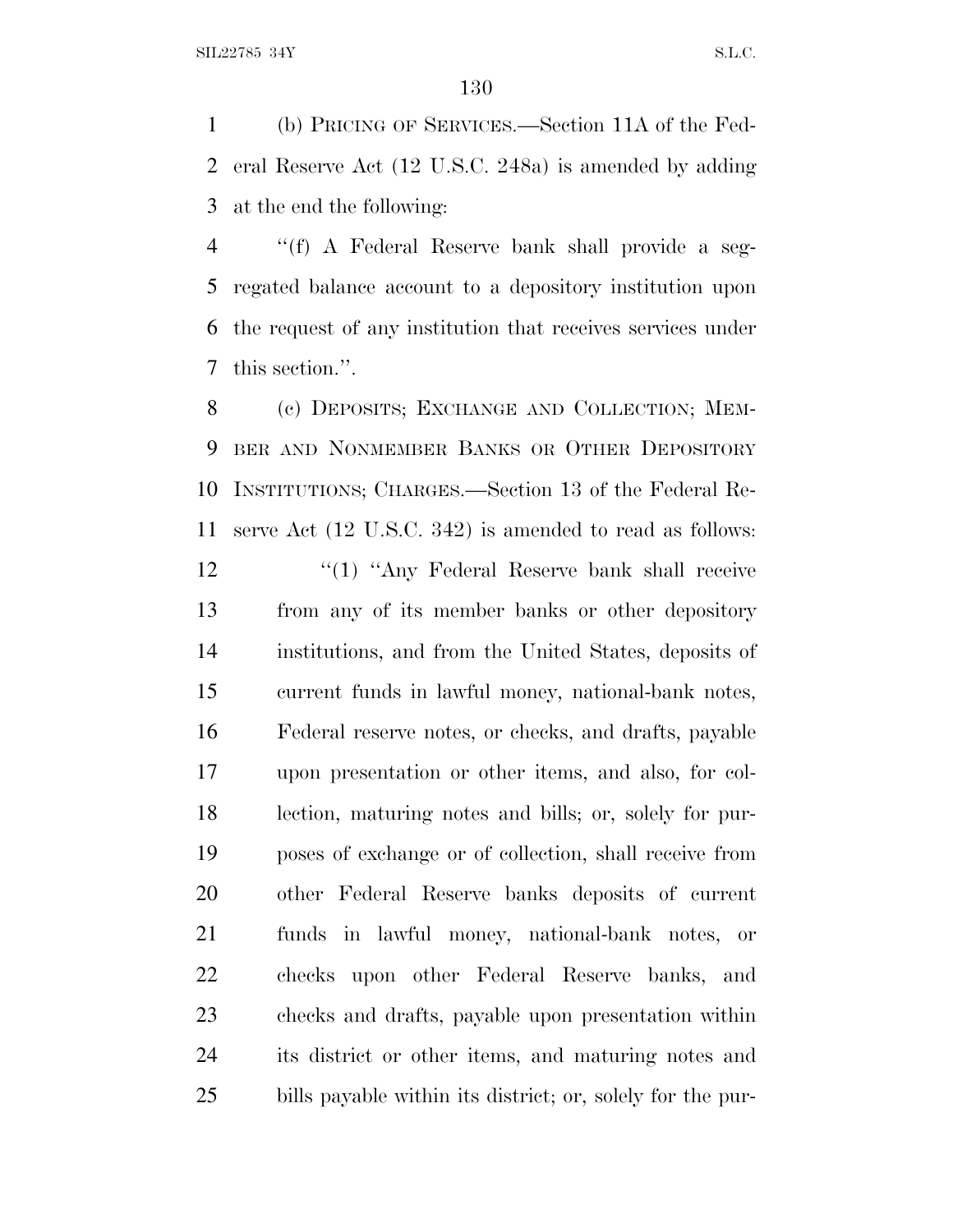poses of exchange or of collection, shall receive from any non-member bank or trust company or other de- pository institution deposits of current funds in law- ful money, national-bank notes, Federal reserve notes, checks and drafts payable upon presentation or other items, or maturing notes and bills: Pro- vided, Such nonmember bank or trust company or other depository institutions maintains with the Fed- eral Reserve bank of its district a balance in such amount as the Board determines taking into account items in transit, services provided by the Federal Reserve bank, and other factors as the Board may deem appropriate: Provided further, That nothing in this or any other section of this Act shall be con- strued as prohibiting a member or nonmember bank or other depository institution from making reason- able charges, to be determined and regulated by the Board of Governors, but in no case to exceed 10 cents per \$100 or fraction thereof, based on the 20 total of checks and drafts presented at any one time, for collection or payment of checks and drafts and remission therefor by exchange or otherwise; but no such charges shall be made against the Federal Re-serve banks.''.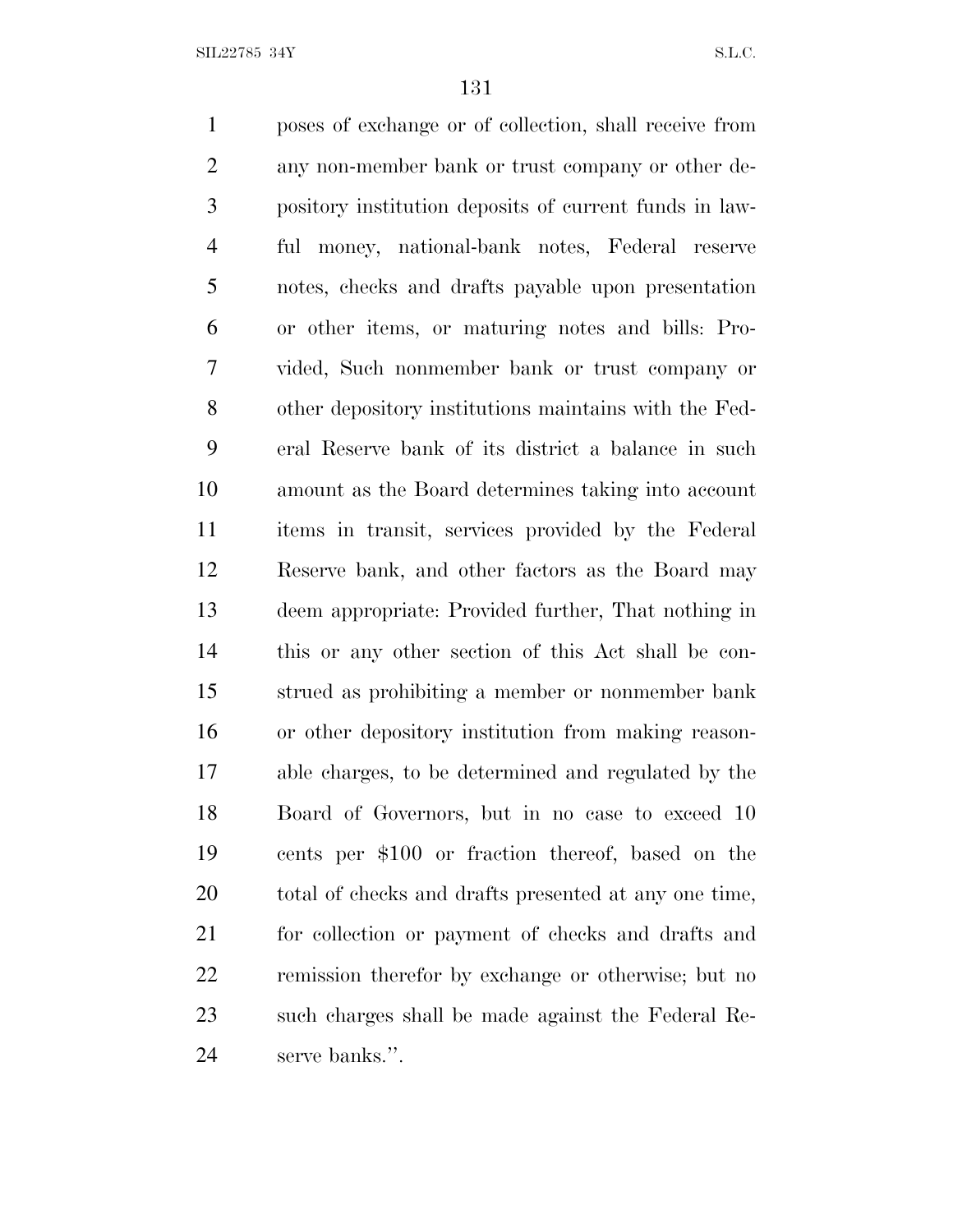### **SEC. 703. ROUTING TRANSIT NUMBER ISSUANCE.**

 Not later than 2 years after the date of enactment of this Act, the Board of Governors of the Federal Reserve System shall assume responsibility for issuing routing transit numbers to depository institutions for all purposes relating to the clearing of transactions and the services required to be made available to all depository institutions under section 11A of the Federal Reserve Act (12 U.S.C. 248a).

## **SEC. 704. CLARIFYING APPLICATION REVIEW TIMES WITH RESPECT TO THE FEDERAL BANKING AGEN-CIES.**

 Section 343 of the Riegle Community Development and Regulatory Improvement Act of 1994 (12 U.S.C. 4807) is amended by striking subsection (a) and inserting the following:

17  $"$ (a) FINAL ACTION.—

 ''(1) DEFINITION.—In this subsection, the term 'completed application'—

 $\langle (A)$  means the information requested by 21 the Federal banking agency at the outset of an application through application forms or similar means; and

24 ''(B) does not include supplemental infor- mation requested by the agency after filing of an application.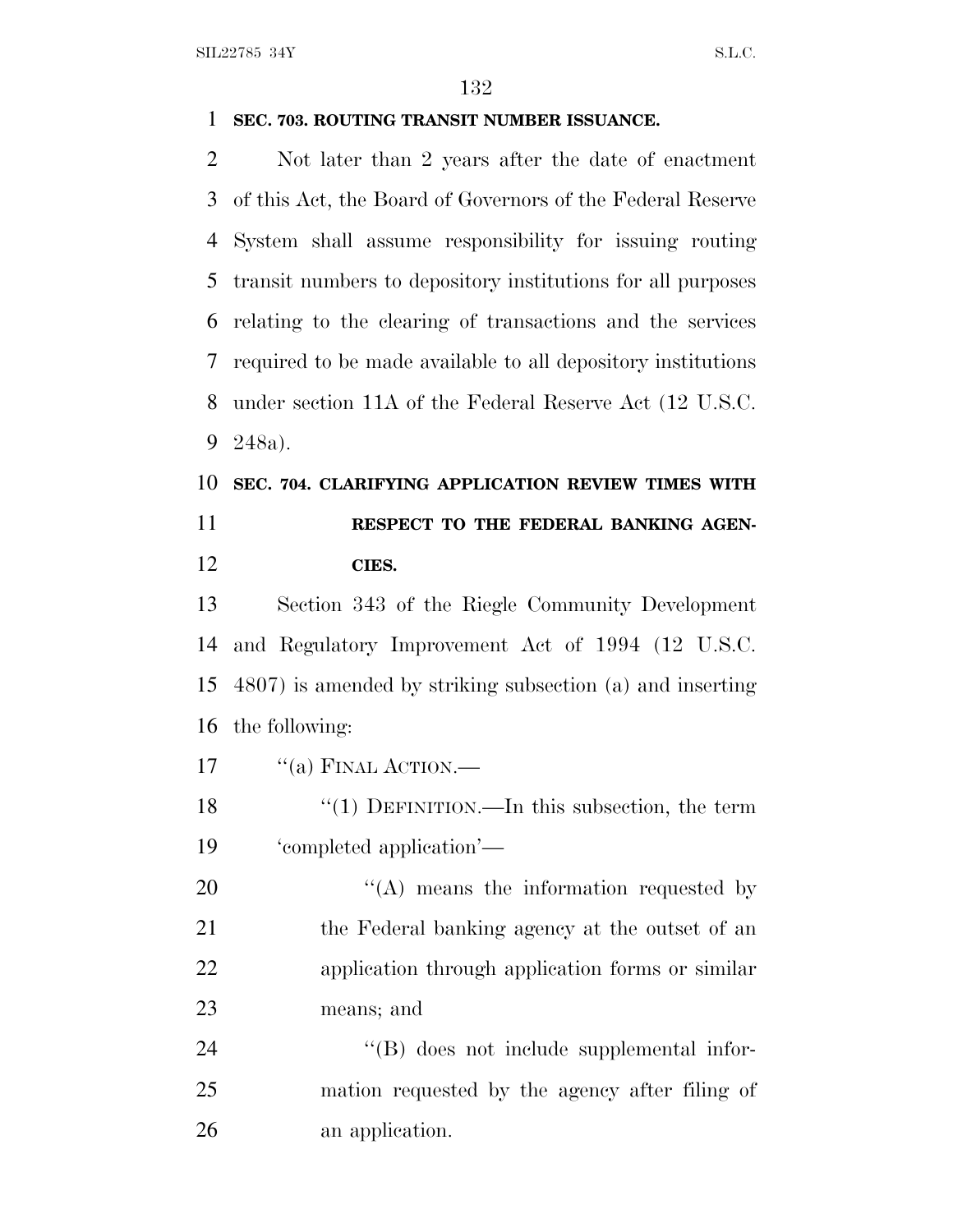1 "(2) ACTION.—Each Federal banking agency, including Federal Reserve banks, shall take final ac- tion on any application to the agency before the end of the 1-year period beginning on the date on which a completed application is received by the agency. ''(b) REPORT.—Each Federal banking agency, in- cluding the Federal Reserve banks, shall annually report to Congress a list of the applications that have been pend- ing for 9 months or longer since the date of the initial application filed by an applicant. Such list— 11 ''(1) shall disclose the reason why the applica- tion has not yet been approved or denied by the Federal banking agency; and 14 ''(2) shall not contain confidential supervisory information.''. **SEC. 705. EXAMINATION STANDARDS FOR DIGITAL ASSET ACTIVITIES.** (a) I<sup>N</sup> GENERAL.—Not later than 18 months after the date of enactment of this Act, the Federal Financial Institutions Examination Council, in consultation with the Financial Crimes Enforcement Network, shall publish final guidance and examiner handbooks for depository in- stitutions, as defined in section 19(b)(1) of the Federal 24 Reserve Act  $(12 \text{ U.S.C. } 461(b)(1))$ , on the following topics related to digital assets: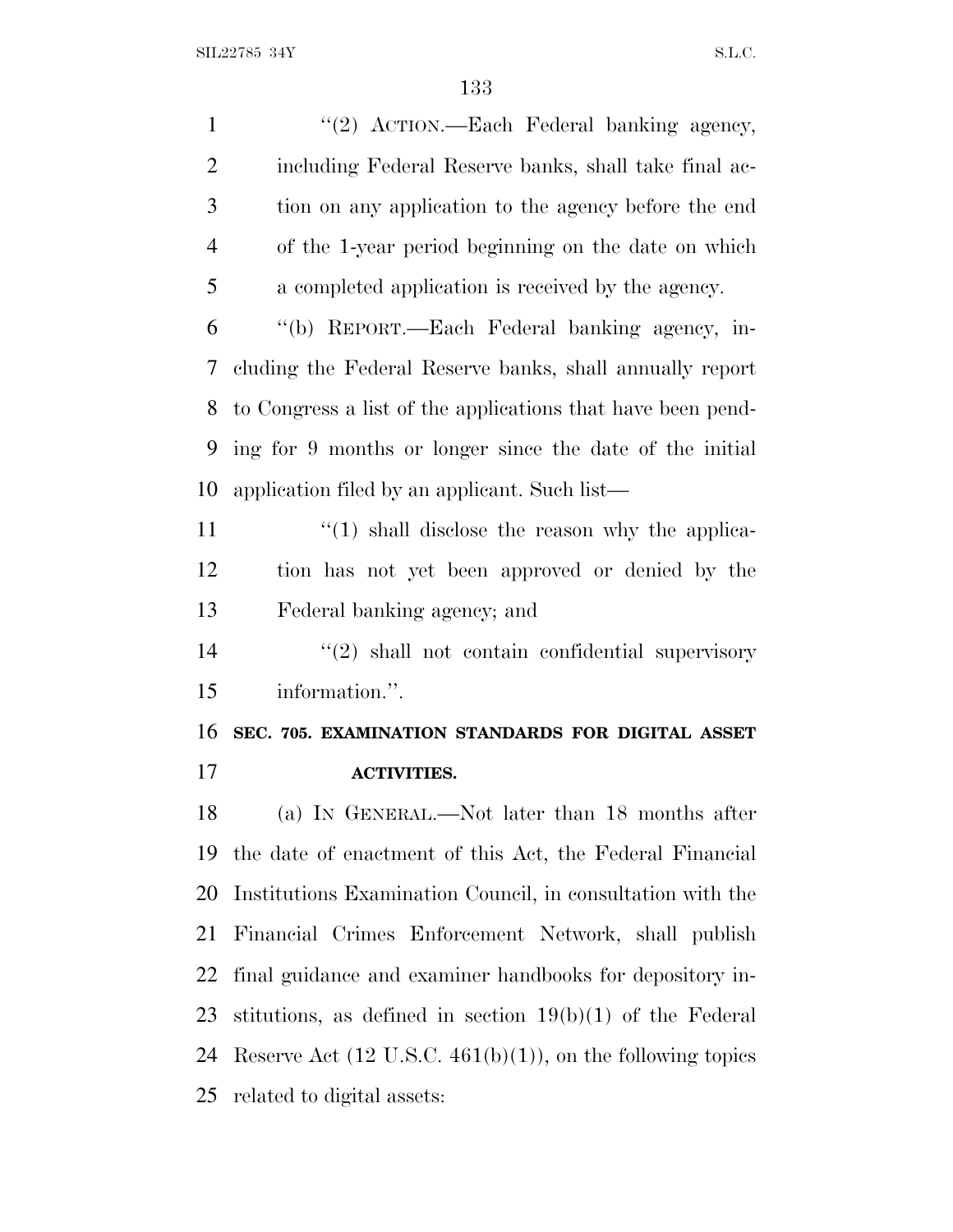| $\mathbf{1}$   | (1) Anti-money laundering, customer identifica-              |
|----------------|--------------------------------------------------------------|
| $\overline{2}$ | tion, beneficial ownership, and sanctions compliance,        |
| 3              | including with respect to payment stablecoin activi-         |
| $\overline{4}$ | ties and subsidiary value (as defined in section             |
| 5              | $9802(c)$ of title 31, United States Code).                  |
| 6              | $(2)$ Custody.                                               |
| 7              | (3) Fiduciary and capital markets activities.                |
| 8              | (4) Information technology standards.                        |
| 9              | (5) Payment system risk.                                     |
| 10             | (6) Consumer protection.                                     |
| 11             | (b) FINAL GUIDANCE.—Not later than 18 months                 |
| 12             | after the date of enactment of this Act, Securities and Ex-  |
| 13             | change Commission and Commodity Futures Trading              |
| 14             | Commission, in consultation with the Financial Crimes        |
| 15             | Enforcement Network, shall publish final guidance and ex-    |
| 16             | aminer handbooks relating to digital asset intermediaries    |
| 17             | regarding the topics described in paragraphs $(1)$ and $(4)$ |
| 18             | of subsection (a).                                           |
| 19             | SEC. 706. ASSET CUSTODY FOR DEPOSITORY INSTITUTIONS          |
| 20             | AND CERTAIN OTHER ENTITIES.                                  |
| 21             | (a) FINDINGS.—Congress finds the following:                  |
| 22             | (1) The laws surrounding custody of financial                |
| 23             | assets is largely customary, uncodified, and poorly          |
| 24             | understood.                                                  |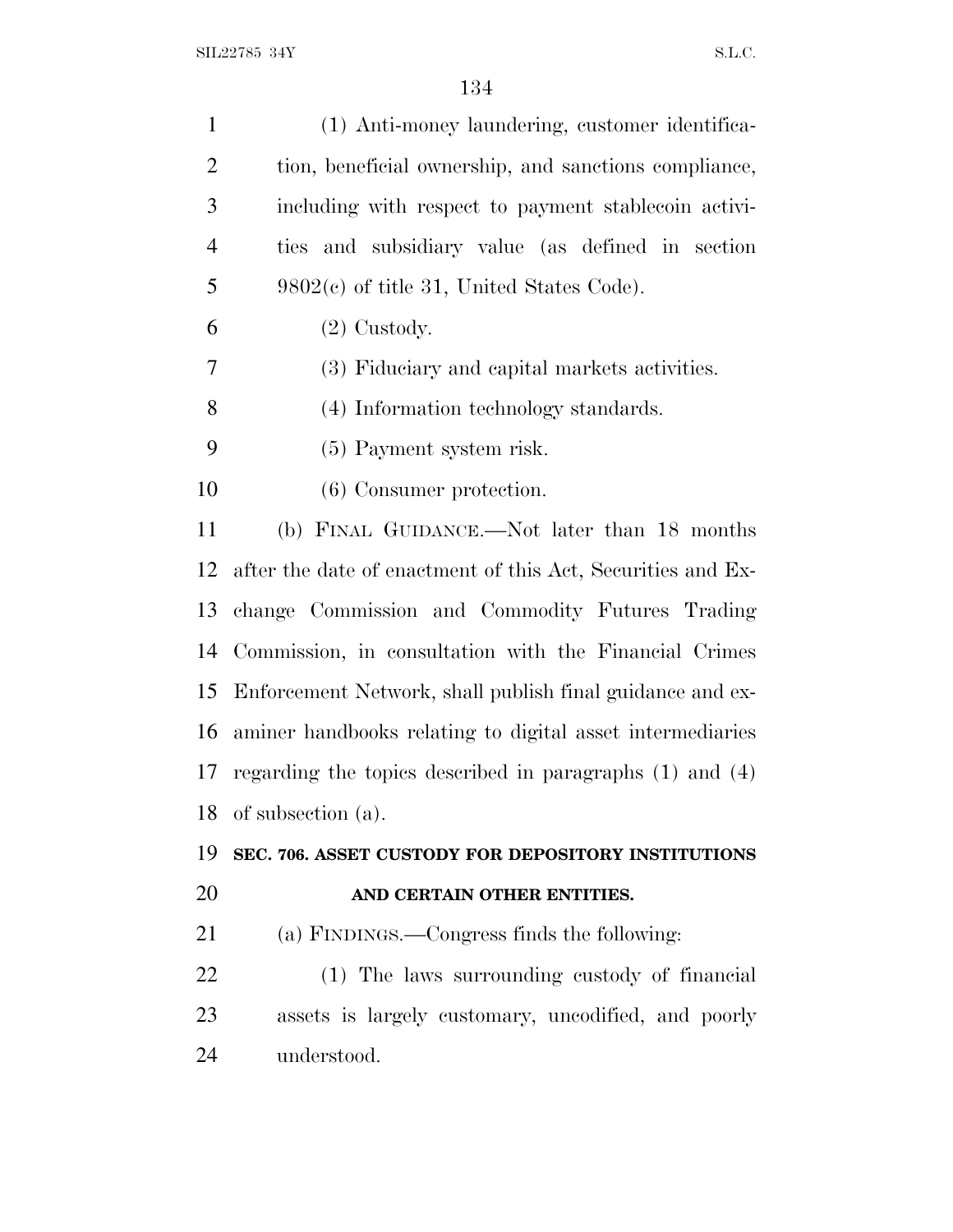(2) Lack of uniformity amongst various juris- dictions' laws relating to custody has largely not been addressed by regulators, can contribute to risk, and is producing uncertainty for innovators.

 (3) Codifying basic principles around custody of financial assets will reduce systemic risk, clearly de- fine the rights and duties of both custodian and cus- tomer, and contribute to a more uniform and effec-tive banking system.

 (b) DEFINITION.—In this section, the term ''cus- tody'' means the safekeeping, servicing and management of customer financial assets, including currency, securities and commodities, on an off-balance sheet basis.

(c) CUSTODY.—

 (1) IN GENERAL.—Except as provided in para- graph (2), custody of financial assets is accom- plished by a bailment and established by a written customer agreement. Custody shall not be a fidu- ciary or trust activity unless the custodian is pro- viding substantial discretionary services with respect to an account, including through investment advice or investment discretion, and the custodian owes a customer a higher standard of care or duty with re-spect to the customer of that account.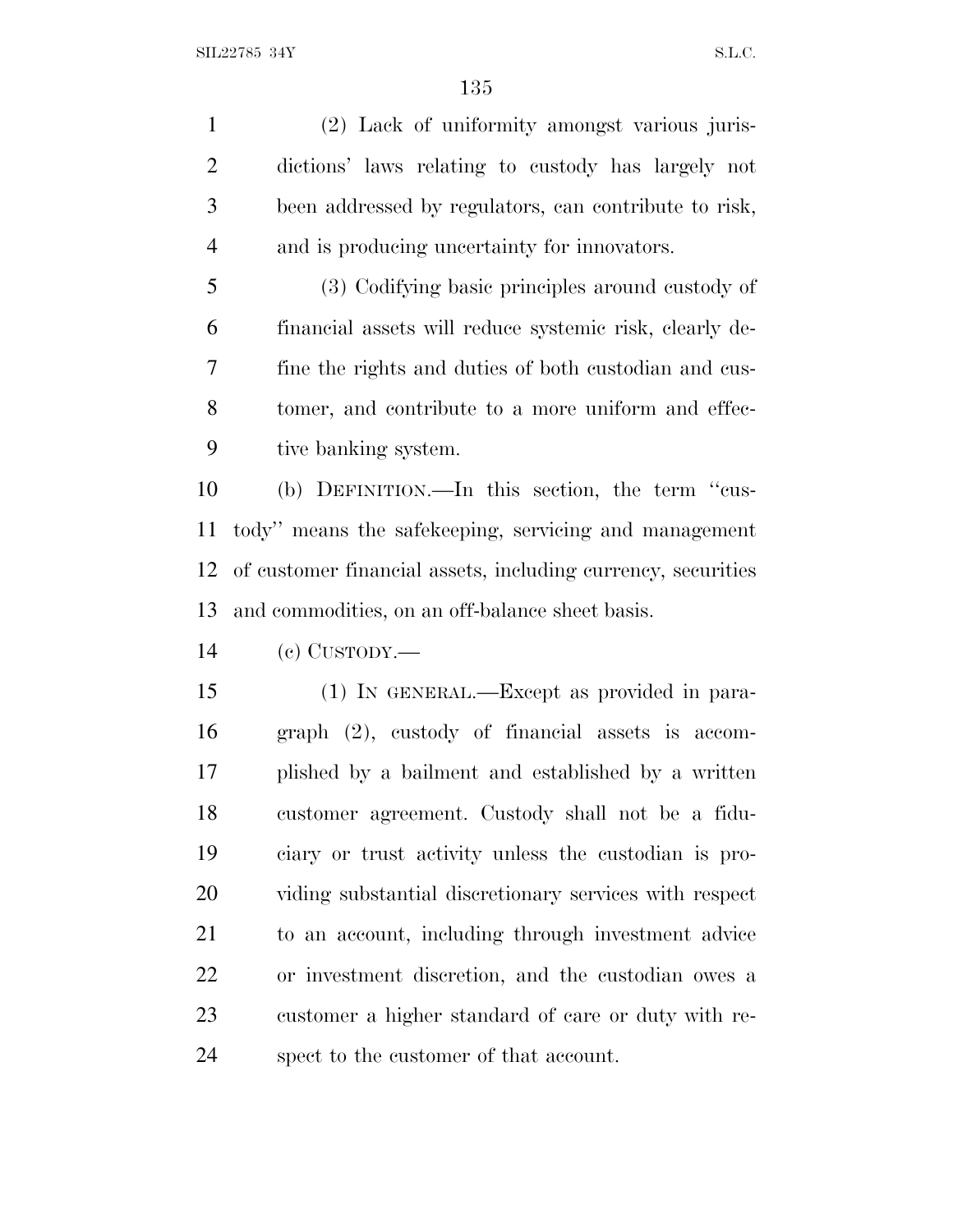(2) EXCEPTION.—A custodian and customer may establish a legal relationship other than a bail-ment pursuant to a written customer agreement.

 (d) PROPER DOCUMENTATION.—A custodial account shall be properly documented in a customer agreement, with a clearly defined legal relationship between the custo- dian and customer. Custodial assets shall be properly iden- tified and segregated from the assets of the custodian, with proper documentation of asset segregation.

 (e) NOT ASSETS OR LIABILITIES.—Assets properly held in a custodial account under this section are not as- sets or liabilities of the custodian and shall be maintained on an off-balance sheet basis, including for the purpose of accounting treatment for the custodian and the cus- tomers of the custodian, notwithstanding the form in which the assets are maintained.

 (f) APPLICABILITY.—This section shall apply to de- pository institutions, as defined in section 19(b)(1) of the Federal Reserve Act (12 U.S.C. 461(b)(1)), and non-de- pository trust companies chartered under section 5169 of the Revised Statutes (12 U.S.C. 27).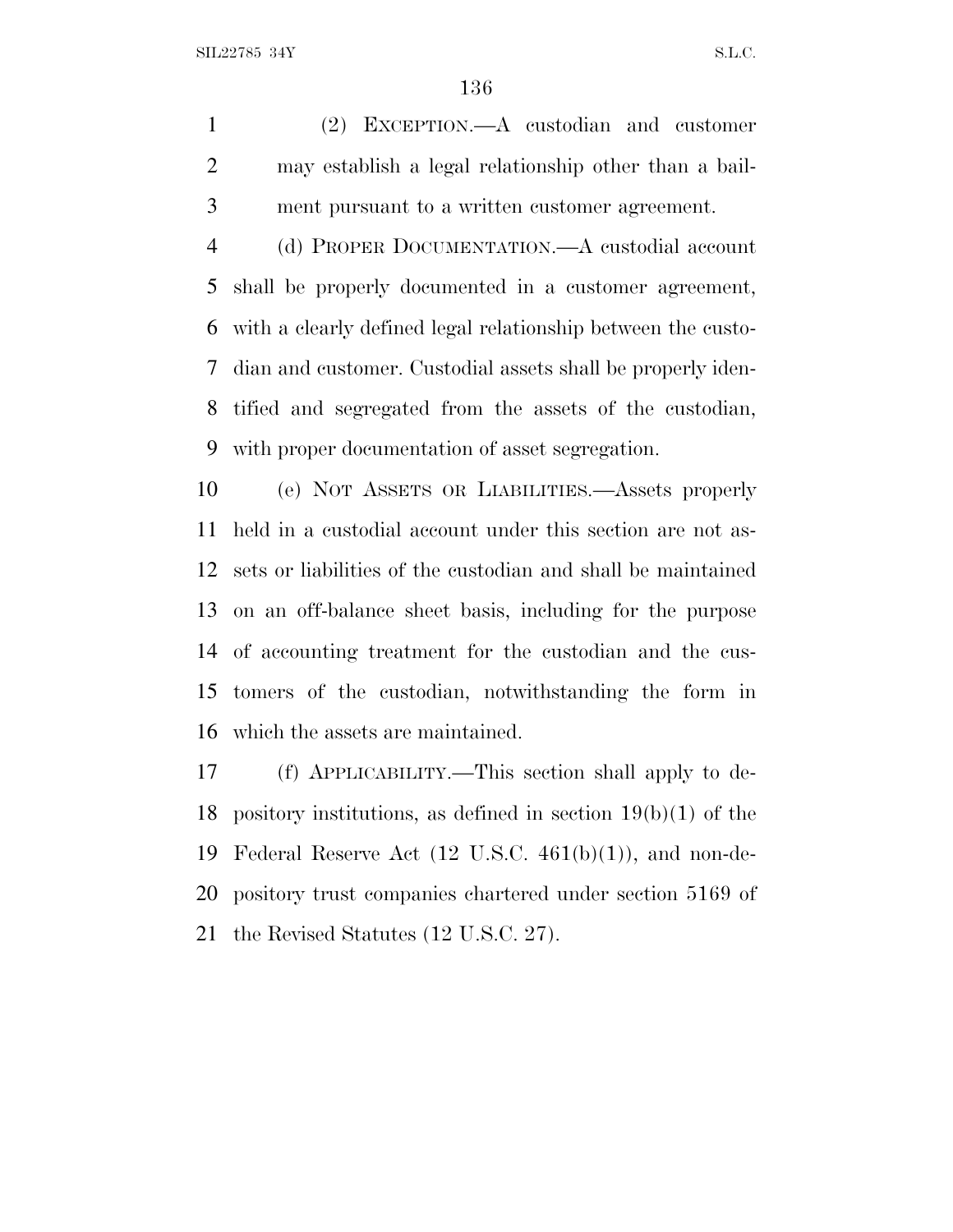# **SEC. 707. REPUTATION RISK; REQUIREMENTS FOR AC- COUNT TERMINATION REQUESTS AND OR-DERS.**

 (a) REPUTATION RISK.—An appropriate Federal banking agency may not formally or informally request or order a depository institution to terminate a specific cus- tomer account or group of customer accounts unless the agency has a valid reason for such request or order, con-sistent with subsections (b) and (c).

 (b) N<sup>O</sup> RESTRICTION.—An appropriate Federal banking agency shall not restrict or discourage a deposi- tory institution from entering into or maintaining a bank- ing relationship with a specific customer or group of cus- tomers based on reputation risk, including through the ex-aminations and ratings of the depository institution.

 (c) TREATMENT OF NATIONAL SECURITY THREATS.—If an appropriate Federal banking agency be- lieves a specific customer or group of customers is, or act-ing as a conduit for, an entity which—

- (1) poses a threat to national security;
- (2) is involved in terrorist financing;

 (3) is an agency of the Government of Iran, North Korea, Syria, or any country listed from time to time on the State Sponsors of Terrorism list;

 (4) is located in, or is subject to the jurisdiction of, any country specified in paragraph (3); or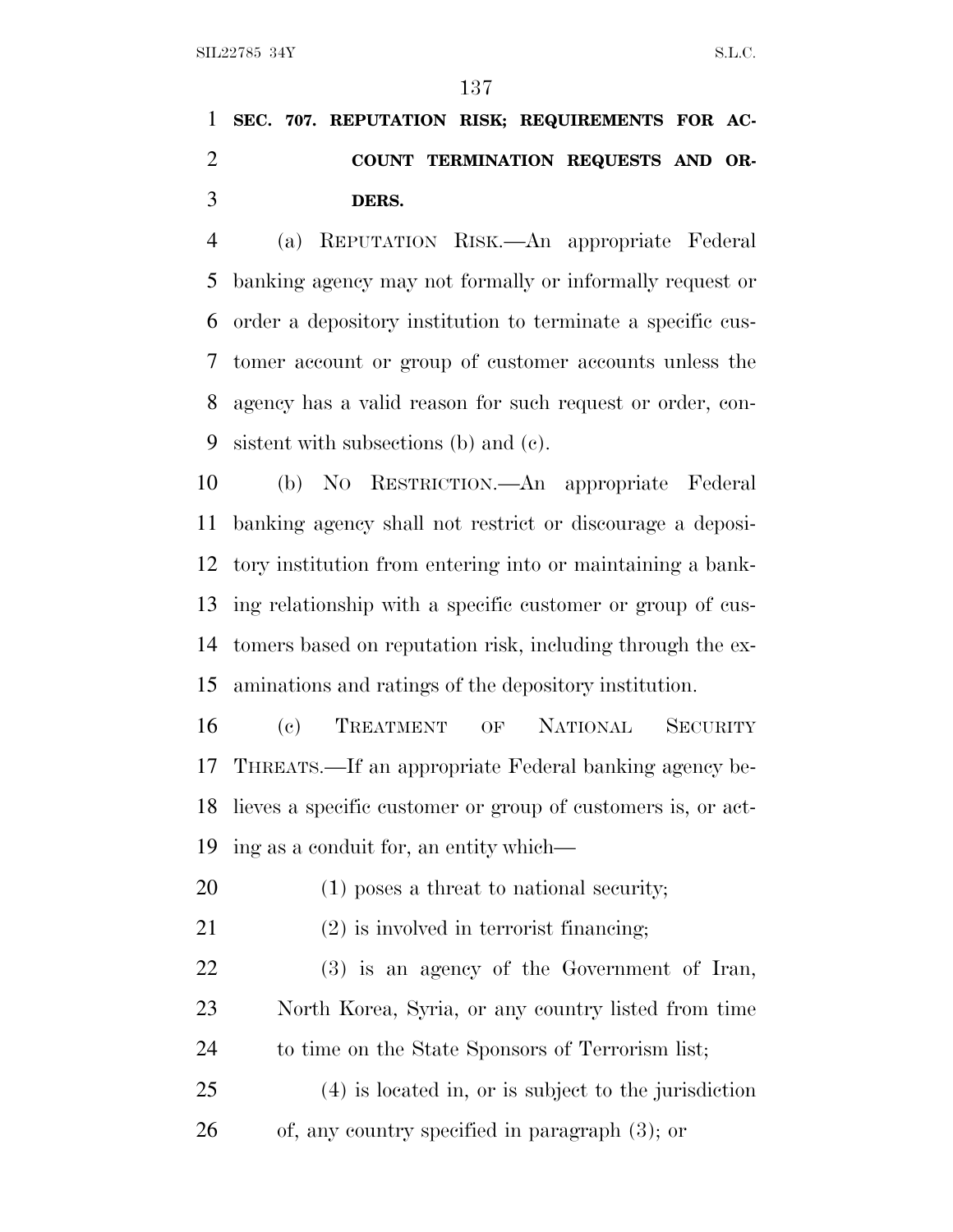| $\mathbf{1}$   | (5) does business with any entity described in            |
|----------------|-----------------------------------------------------------|
| $\overline{2}$ | paragraph $(3)$ or $(4)$ , unless the appropriate Federal |
| 3              | banking agency determines that the customer or            |
| $\overline{4}$ | group of customers has used due diligence to avoid        |
| 5              | doing business with that entity, such belief shall sat-   |
| 6              | isfy the requirement under subsection (a).                |
| 7              | (d) NOTICE REQUIREMENT.—                                  |
| 8              | (1) IN GENERAL.—If an appropriate Federal                 |
| 9              | banking agency formally requests or orders a deposi-      |
| 10             | tory institution to terminate a specific customer ac-     |
| 11             | count or a group of customer accounts, the agency         |
| 12             | shall—                                                    |
| 13             | (A) provide such request or order to the                  |
| 14             | institution in writing; and                               |
| 15             | (B) accompany such request or order with                  |
| 16             | a written justification for why such termination          |
| 17             | is needed, including any specific laws or rules           |
| 18             | the agency believes are being violated by the             |
| 19             | customer or group of customers.                           |
| 20             | (2) JUSTIFICATION REQUIREMENT. Consistent                 |
| 21             | with subsection (b), the justification described in       |
| 22             | paragraph $(1)(B)$ may not be based on reputation         |
| 23             | risk to the depository institution.                       |
| 24             | (e) CUSTOMER NOTICE.-                                     |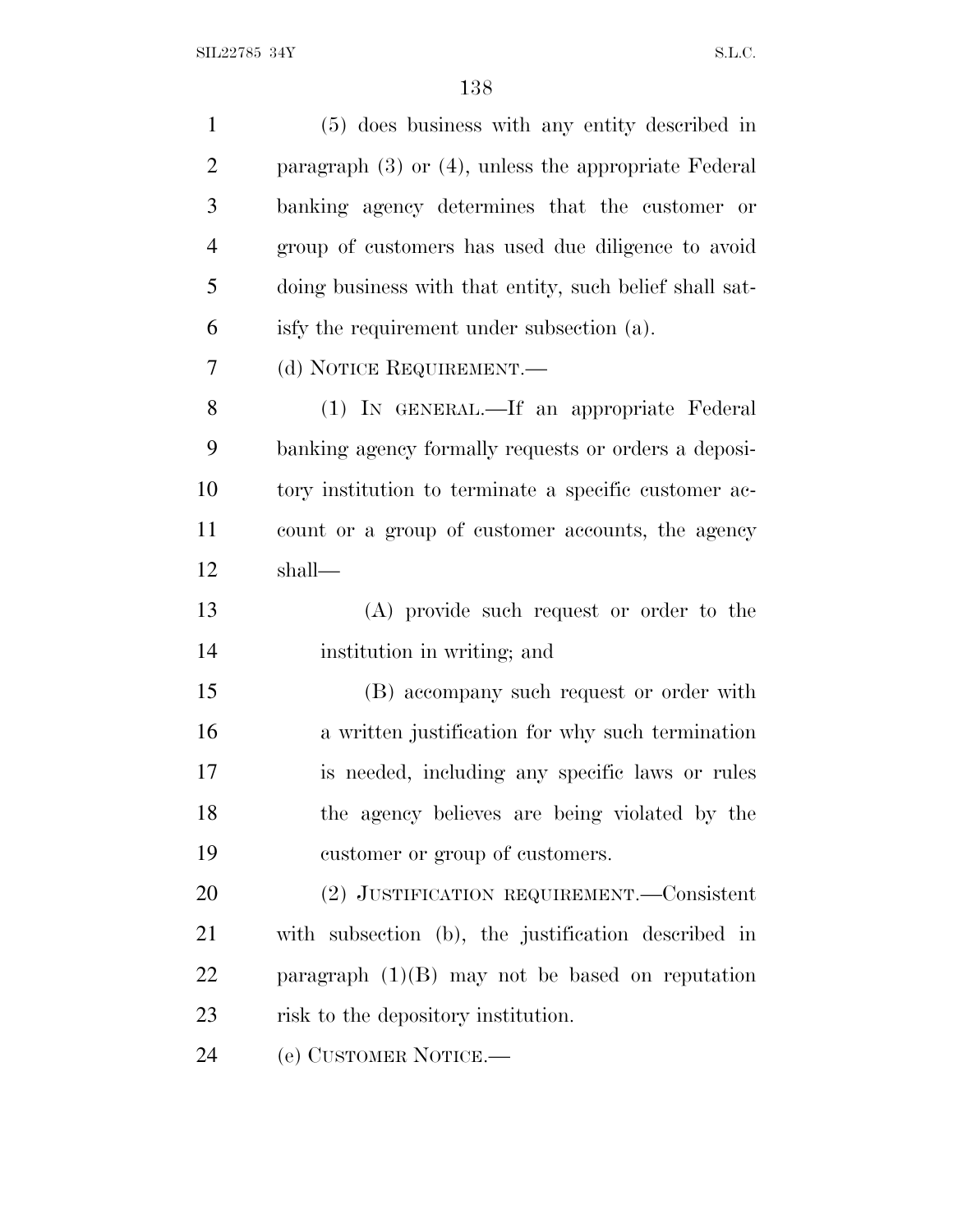| $\mathbf{1}$   | (1) NOTICE REQUIRED.—Except as provided                |
|----------------|--------------------------------------------------------|
| $\overline{2}$ | under paragraph $(2)$ or as otherwise prohibited from  |
| 3              | being disclosed by law, if an appropriate Federal      |
| $\overline{4}$ | banking agency orders a depository institution to      |
| 5              | terminate a specific customer account or a group of    |
| 6              | customer accounts, the depository institution shall    |
| 7              | inform the specific customer or group of customers     |
| 8              | of the justification for the customer's account termi- |
| 9              | nation described under subsection (b).                 |
| 10             | $(2)$ NOTICE PROHIBITED.—                              |
| 11             | (A) NOTICE PROHIBITED IN CASES OF NA-                  |
| 12             | TIONAL SECURITY.—If an appropriate Federal             |
| 13             | banking agency requests or orders a depository         |
| 14             | institution to terminate a specific customer ac-       |
| 15             | count or a group of customer accounts based on         |
| 16             | a belief that the customer or customers pose a         |
| 17             | threat to national security, or are otherwise de-      |
| 18             | scribed under subsection $(a)(2)$ , neither the de-    |
| 19             | pository institution nor the appropriate Federal       |
| 20             | banking agency may inform the customer or              |
| 21             | customers of the justification for the customer's      |
| 22             | account termination.                                   |
| 23             | NOTICE PROHIBITED<br>(B)<br>IN<br><b>OTHER</b>         |
| 24             | CASES.—If an appropriate Federal banking               |
| 25             | agency determines that the notice required             |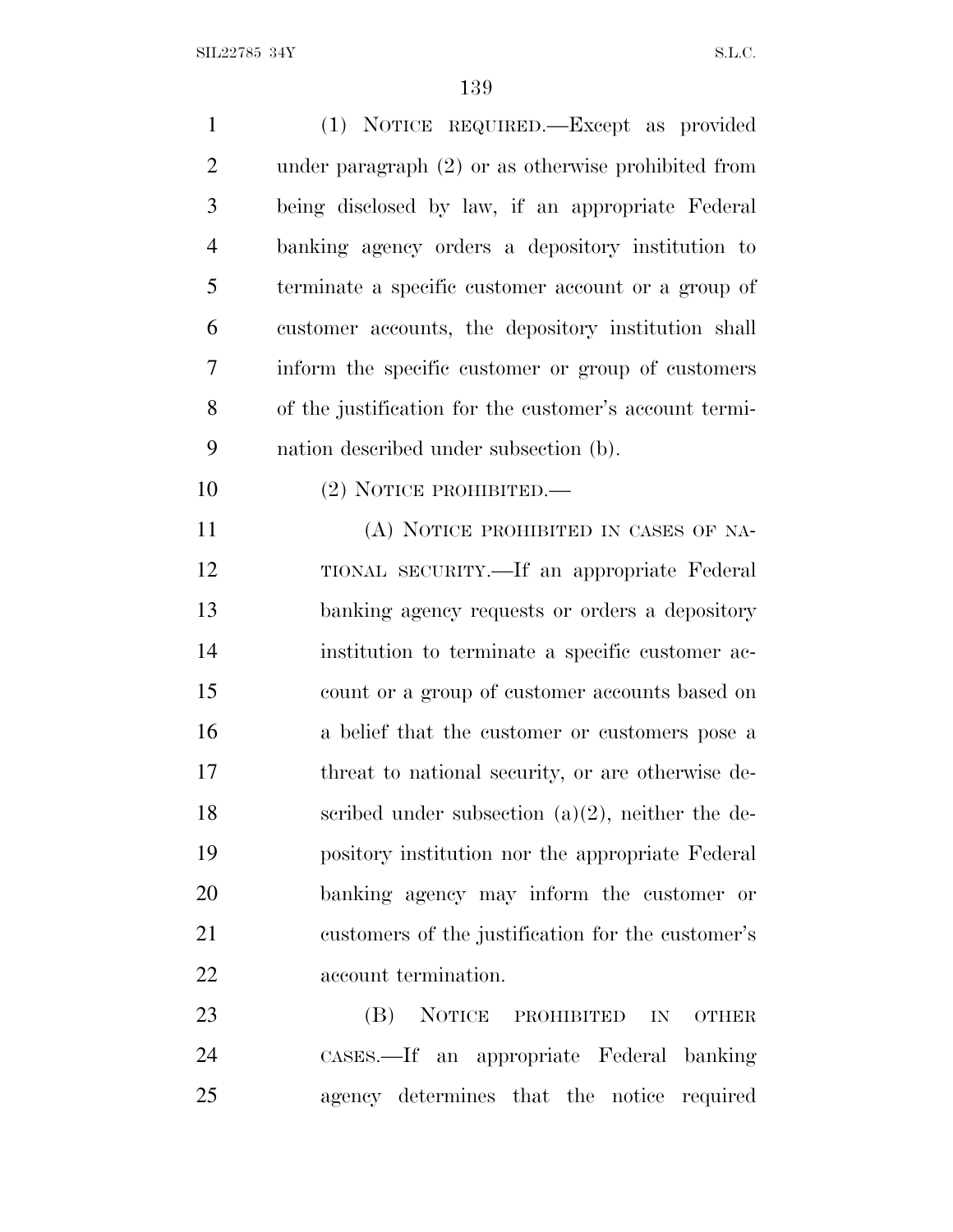| $\mathbf{1}$   | under paragraph (1) may interfere with an au-          |
|----------------|--------------------------------------------------------|
| $\overline{2}$ | thorized criminal investigation, neither the de-       |
| 3              | pository institution nor the appropriate Federal       |
| $\overline{4}$ | banking agency may inform the specific cus-            |
| 5              | tomer or group of customers of the justification       |
| 6              | for the customer's account termination.                |
| 7              | (f) REPORTING REQUIREMENT.—Each appropriate            |
| 8              | Federal banking agency shall issue an annual report to |
| 9              | Congress stating—                                      |
| 10             | (1) the aggregate number of specific customer          |
| 11             | accounts that the agency requested or ordered a de-    |
| 12             | pository institution to terminate during the previous  |
| 13             | year; and                                              |
| 14             | (2) the legal authority on which the agency re-        |
| 15             | lied in making such requests and orders and the fre-   |
| 16             | quency on which the agency relied on each such au-     |
| 17             | thority.                                               |
| 18             | (g) DEFINITIONS.—In this section:                      |
| 19             | (1) APPROPRIATE FEDERAL BANKING AGEN-                  |
| 20             | CY.—The term "appropriate Federal banking agen-        |
| 21             | cy" means—                                             |
| 22             | (A) the appropriate Federal banking agen-              |
| 23             | cy, as defined in section 3 of the Federal De-         |
| 24             | posit Insurance Act (12 U.S.C. 1813); and              |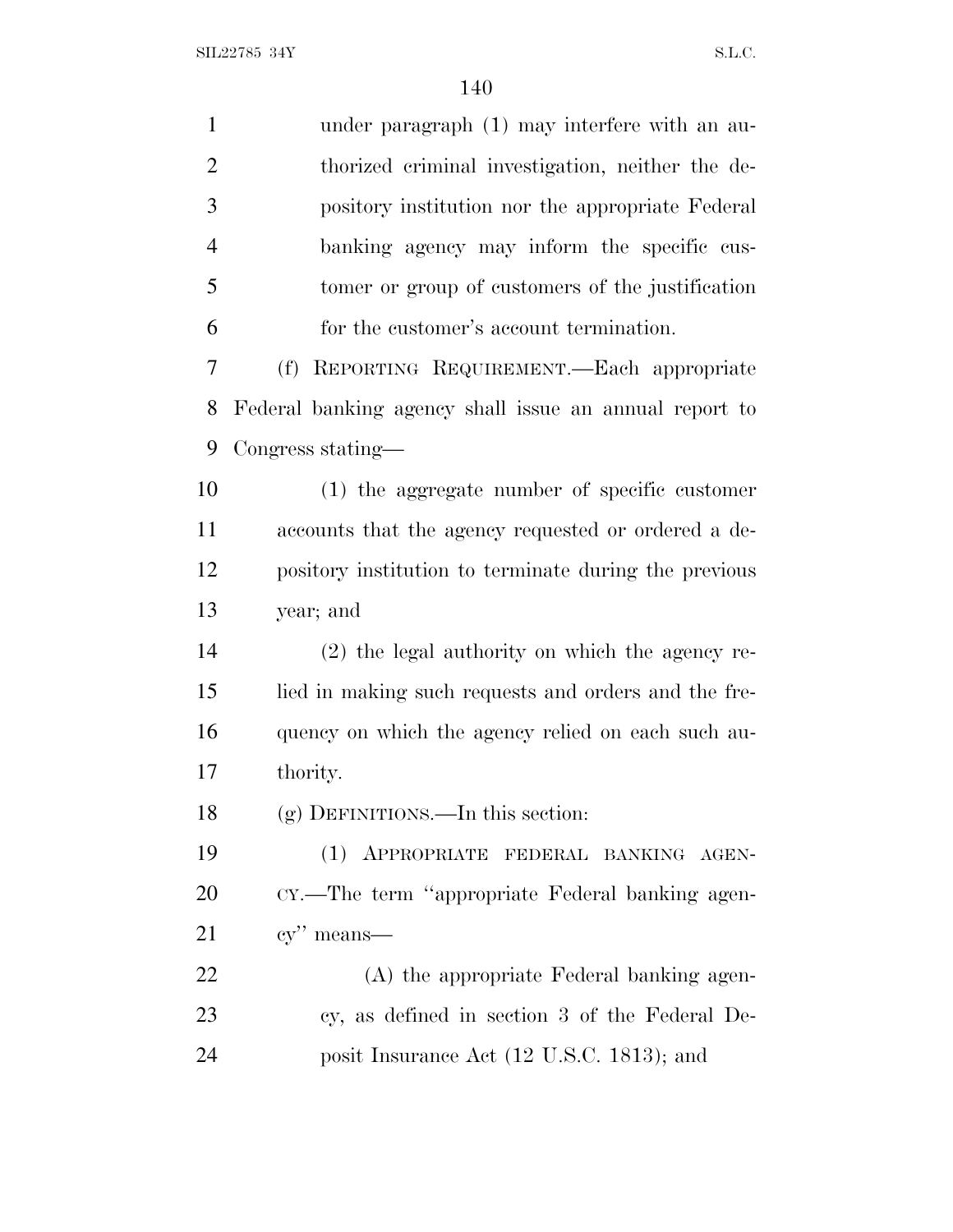(B) the National Credit Union Administra- tion, in the case of an insured credit union. (2) DEPOSITORY INSTITUTION.—The term ''de- pository institution'' has the meaning given the term 5 in section  $19(b)(1)$  of the Federal Reserve Act  $(12)$ 6 U.S.C.  $461(b)(1)(A)$ . **SEC. 708. CONFORMING AMENDMENTS.** (a) FEDERAL DEPOSIT INSURANCE ACT.—Section 12 of the Federal Deposit Insurance Act (12 U.S.C. 1822) is amended by adding at the end the following: 11 "(g) APPOINTMENT OF RECEIVER.— 12 '(1) DEFINITION.—In this subsection, the term 'covered depository institution' has the meaning given the term in section 15(a) of the Bank Holding Company Act of 1956. ''(2) APPOINTMENT.—The Corporation may be appointed as receiver of a covered depository institu- tion, as defined in section 15(a) of the Bank Hold-19 ing Company Act of 1956. 20 "(3) PREMIUMS.—A covered depository institu-21 tion may not be charged deposit insurance premiums for the purpose of this subsection, but the Corpora- tion may use the capital of the covered depository institution to fund the costs of the receivership.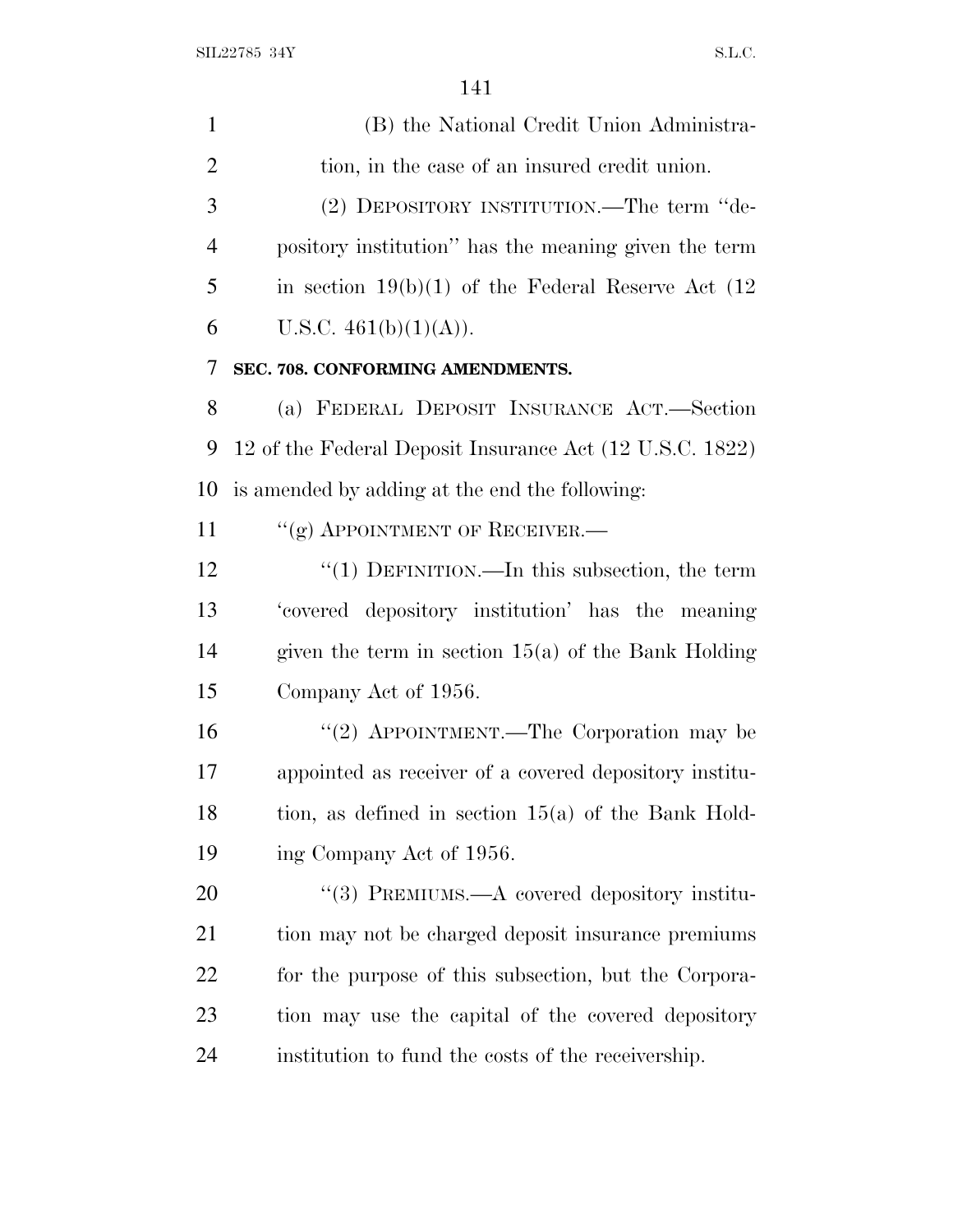| $\mathbf{1}$   | "(4) RULES.—The Corporation may promul-                    |
|----------------|------------------------------------------------------------|
| $\overline{2}$ | gate rules to carry out this subsection, which shall—      |
| 3              | $\lq\lq$ be substantially consistent with the              |
| $\overline{4}$ | rules for receivership of an insured depository            |
| 5              | institution; and                                           |
| 6              | $\lq\lq (B)$ account for the limited activities, cap-      |
| 7              | ital, and the required tailored recovery and res-          |
| 8              | olution plan of the covered depository institu-            |
| 9              | tion.".                                                    |
| 10             | (b) FEDERAL RESERVE ACT.—The Federal Reserve               |
| 11             | Act $(12 \text{ U.S.C. } 221 \text{ et seq.})$ is amended— |
| 12             | (1) in section $19(b)(1)(A)$ (12 U.S.C.                    |
| 13             | $461(b)(1)(A)$ —                                           |
| 14             | $(A)$ in clause (vi), by striking "and" at the             |
| 15             | end;                                                       |
| 16             | (B) in clause (vii), by striking the period                |
| 17             | at the end and inserting "; and"; and                      |
| 18             | (C) by adding at the end the following:                    |
| 19             | "(viii) a covered depository institution,                  |
| 20             | as defined in section $15(a)$ of the Bank                  |
| 21             | Holding Company Act of 1956."; and                         |
| 22             | $(2)$ in the first undesignated paragraph of sec-          |
| 23             | tion $9$ (12 U.S.C. 321), in the first sentence, by in-    |
| 24             | serting ", covered depository institutions, as defined     |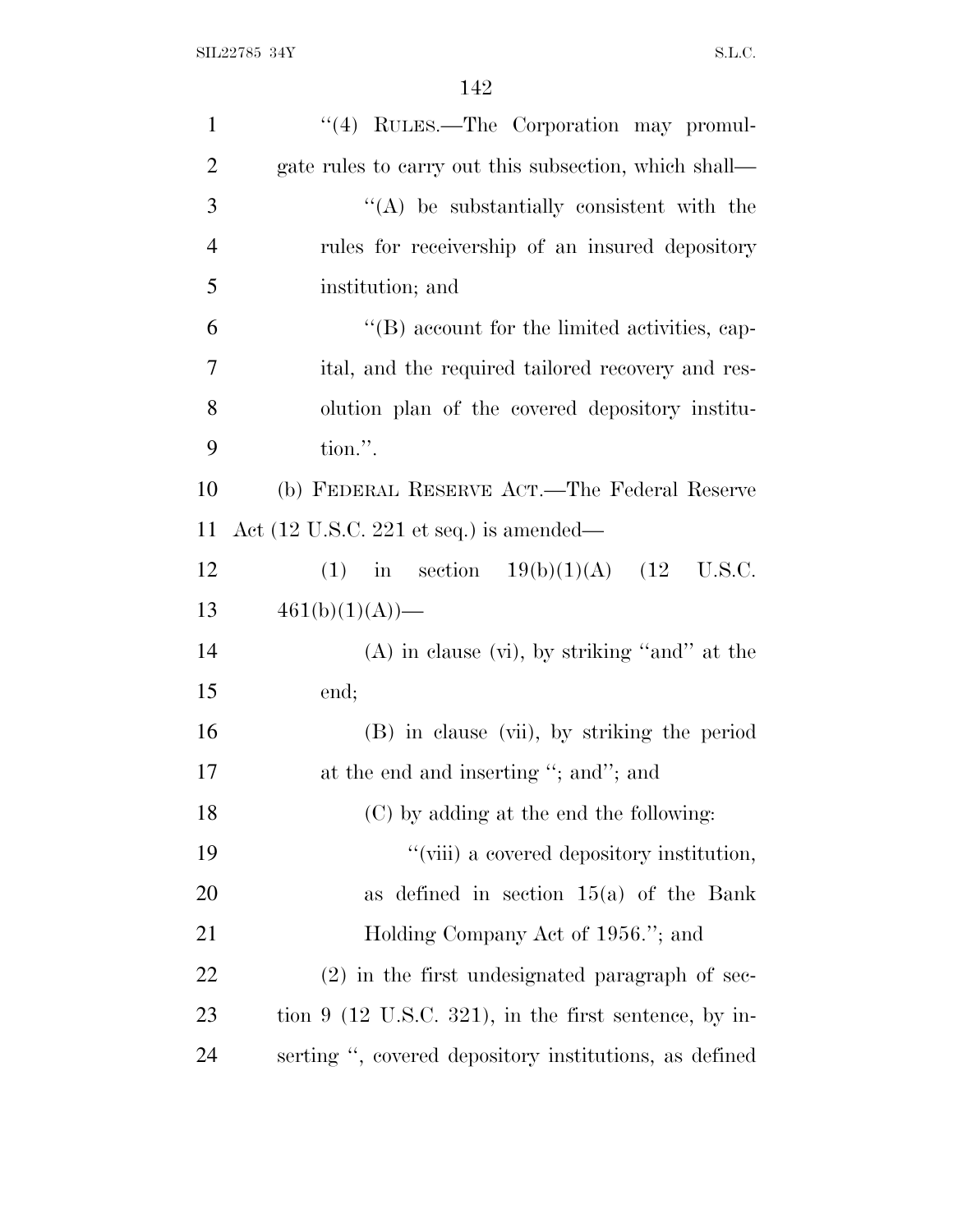| 1              | in section $15(a)$ of the Bank Holding Company Act                                                                                |
|----------------|-----------------------------------------------------------------------------------------------------------------------------------|
| 2              | of 1956 (12 U.S.C. 1853(a))," after "Plan banks".                                                                                 |
| 3              | <b>TITLE VIII—RESPONSIBLE</b>                                                                                                     |
| $\overline{4}$ | <b>INTERAGENCY COORDINATION</b>                                                                                                   |
| 5              | SEC. 801. TIMELINE FOR INTERPRETIVE GUIDANCE ISSUED                                                                               |
| 6              | BY FEDERAL FINANCIAL AGENCIES.                                                                                                    |
| 7              | (a) IN GENERAL.—Title 31, United States Code, is                                                                                  |
| 8              | amended by adding after chapter 98, as added by section                                                                           |
| 9              | $101(a)$ of this Act, the following:                                                                                              |
| 10             | "CHAPTER 99-RESPONSIBLE                                                                                                           |
| 11             | <b>INTERAGENCY COORDINATION</b>                                                                                                   |
|                | "Sec.<br>"9901. Timeline for interpretive guidance issues by Federal financial agencies.<br>"9902. Interstate sandbox activities. |
|                |                                                                                                                                   |
| 12             | "\\$9901. Timeline for interpretive guidance issues by                                                                            |
| 13             | <b>Federal financial agencies</b>                                                                                                 |
| 14             | "(a) IN GENERAL.—In this section:                                                                                                 |
| 15             | FEDERAL FINANCIAL REGULATOR.-The<br>``(1)                                                                                         |
| 16             | term 'Federal financial regulator' means-                                                                                         |
| 17             | "(A) Board of Governors of the Federal                                                                                            |
| 18             | Reserve System and the Federal Reserve banks;                                                                                     |
| 19             | "(B) Commodity Futures Trading Com-                                                                                               |
| 20             | mission;                                                                                                                          |
| 21             | "(C) Department of the Treasury;                                                                                                  |
| 22             | "(D) Federal Deposit Insurance Corpora-                                                                                           |
| 23             | tion;                                                                                                                             |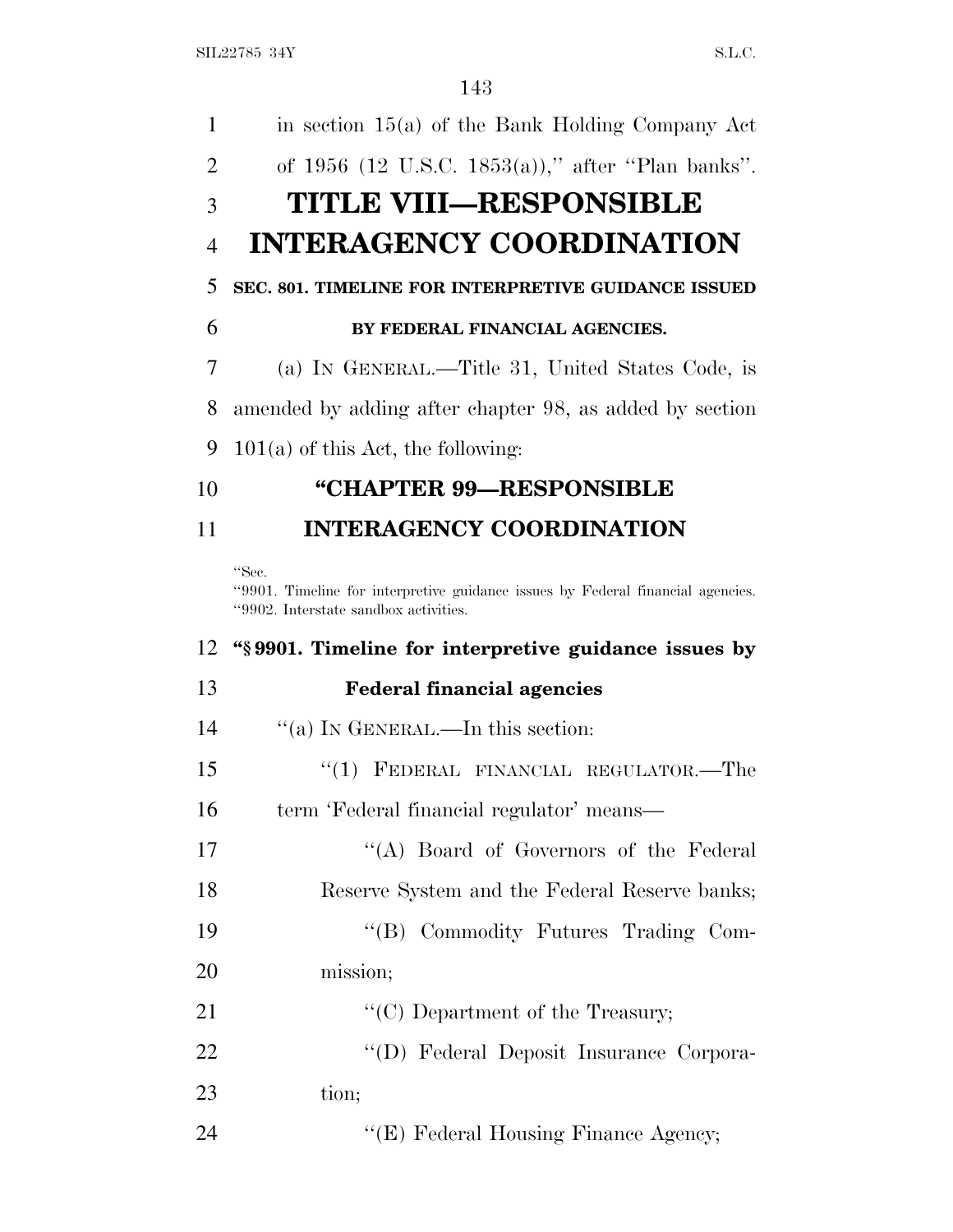| $\mathbf{1}$   | "(F) National Credit Union Administra-                        |
|----------------|---------------------------------------------------------------|
| $\overline{2}$ | tion;                                                         |
| $\mathfrak{Z}$ | $\lq\lq(G)$ Office of the Comptroller of the Cur-             |
| $\overline{4}$ | rency;                                                        |
| 5              | "(H) Consumer Financial Protection Bu-                        |
| 6              | reau; and                                                     |
| $\overline{7}$ | "(I) Securities and Exchange Commission.                      |
| 8              | "(2) REQUESTING PERSON.—The term 're-                         |
| 9              | questing person'—                                             |
| 10             | "(A) means any entity that is required to                     |
| 11             | be chartered, licensed, supervised or registered              |
| 12             | by that agency; and                                           |
| 13             | "(B) includes State agencies and self-regu-                   |
| 14             | latory organizations.                                         |
| 15             | "(b) RESPONSE.—Not later than 180 days after fil-             |
| 16             | ing a written request for individualized interpretive guid-   |
| 17             | ance with respect to the application of a statute, rule or    |
|                | 18 policy under the jurisdiction of a Federal financial regu- |
| 19             | lator, the agency shall provide a final, complete and writ-   |
| 20             | ten response to the requesting person. This subsection        |
| 21             | shall not apply to requests for guidance that the Federal     |
| 22             | financial regulator determine lack substance.                 |
| 23             | "(c) OTHER MATTERS.—With respect to matters del-              |
| 24             | egated or otherwise under the jurisdiction of self-regu-      |
| 25             | latory organizations, including national securities ex-       |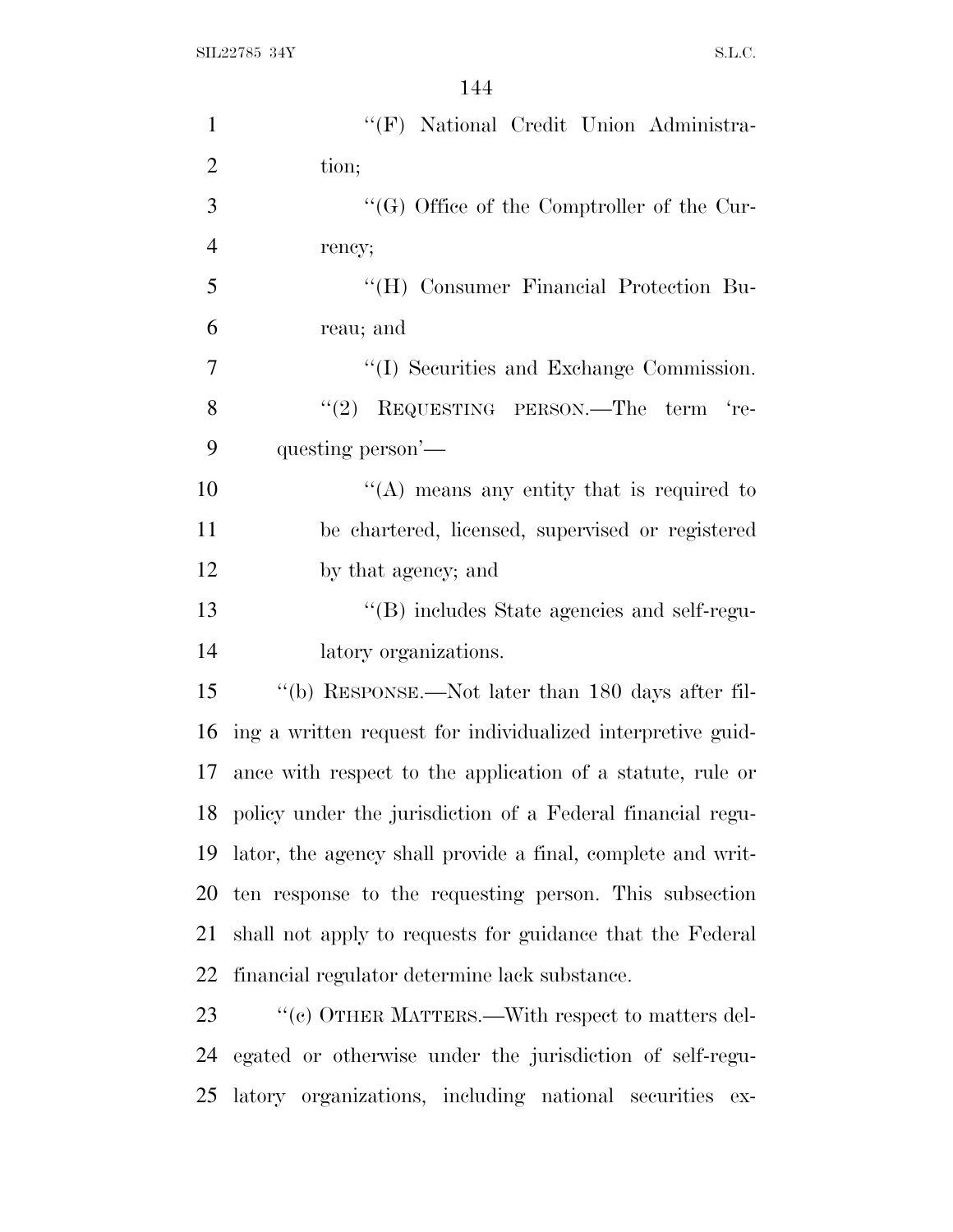changes, boards of trade, and similar entities, the self-reg- ulatory organization shall be subject to the same require- ments as a Federal financial regulator under this sec-tion.''.

#### **SEC. 802. INTERSTATE SANDBOX ACTIVITIES.**

 (a) I<sup>N</sup> GENERAL.—Chapter 99 of title 31, United States Code, as added by section 701 of this Act, is amended by adding at the end the following:

### **''§ 9902. Interstate sandbox activities**

''(a) DEFINITIONS.—In this section:

11 "(1) FEDERAL FINANCIAL REGULATOR.—The term 'Federal financial regulator' means the Federal agency described in section 9901(a)(1) that would typically exercise jurisdiction over the product or service made available in the State financial regu- latory sandbox, or the Department of the Treasury, in the case of a matter only within the jurisdiction of a State.

19 "(2) FINANCIAL COMPANY.—The term 'finan- cial company' means a business entity primarily en- gaged in activities that are financial in nature, as described in section 4(k)(4) of the Bank Holding Company Act of 1956 (12 U.S.C. 1843(k)(4)).

 ''(3) HOST STATE.—The term 'host State' means a State in which a financial company is not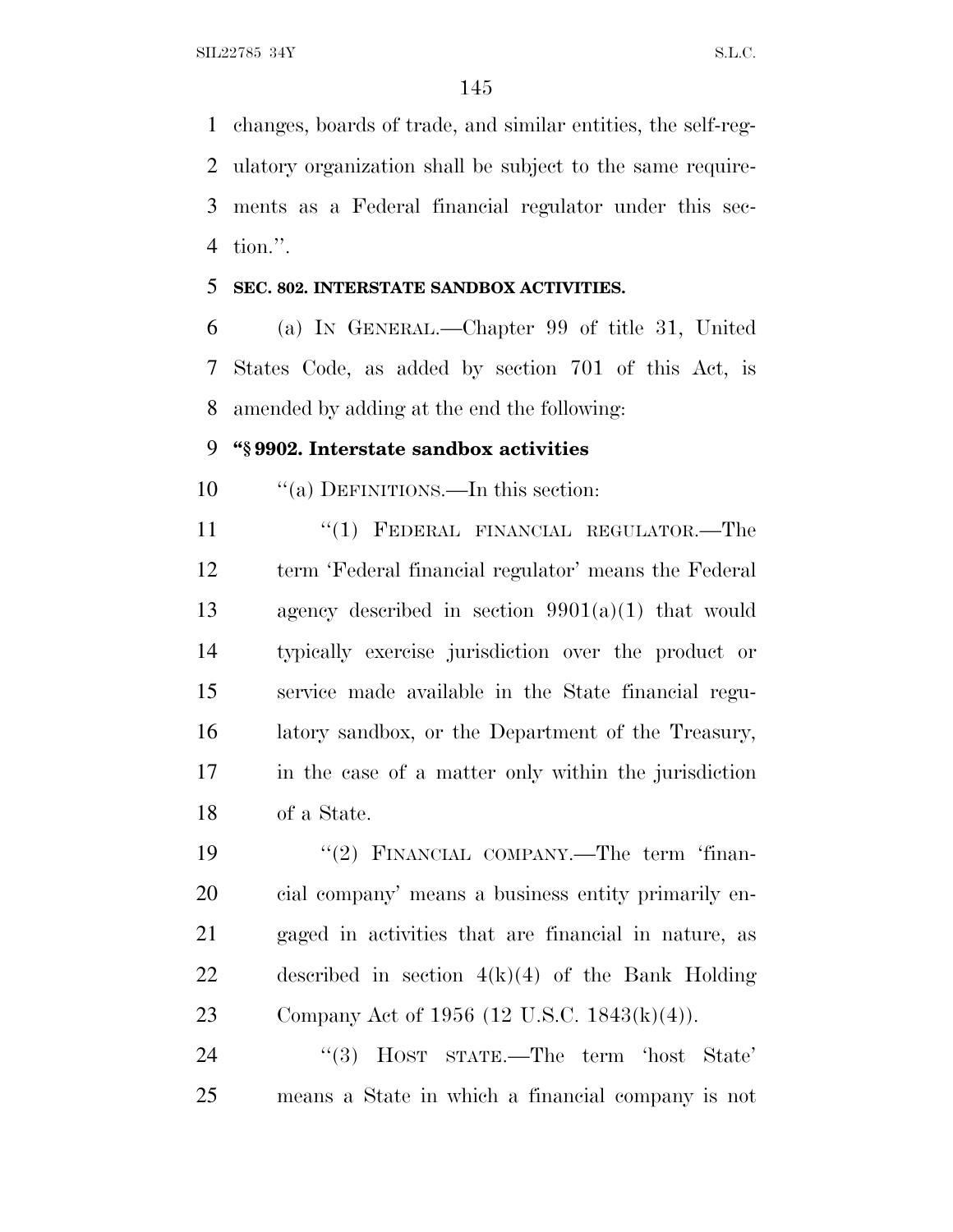$\text{SIL} 22785 \text{ } 34\text{Y} \tag{S.L.C.}$ 

| $\mathbf{1}$   | operating in the State financial regulatory sandbox    |
|----------------|--------------------------------------------------------|
| $\overline{2}$ | of that State.                                         |
| 3              | "(4) INNOVATIVE.—The term 'innovative'                 |
| $\overline{4}$ | means new or emerging technology, or new uses of       |
| 5              | existing technology, that—                             |
| 6              | "(A) provides a financial product, service,            |
| 7              | business model, or delivery mechanism to the           |
| 8              | public; and                                            |
| 9              | "(B) has no substantially comparable,                  |
| 10             | widely available analogue in common use in the         |
| 11             | United States.                                         |
| 12             | "(5) STATE FINANCIAL REGULATOR.—The term               |
| 13             | 'State financial regulator' includes State agencies    |
| 14             | that regulate, supervise, or license banks, trust com- |
| 15             | panies, credit unions, consumer credit, consumer       |
| 16             | protection, money transmission, securities, commod-    |
| 17             | ities, and similar areas.                              |
| 18             | "(6) STATE FINANCIAL REGULATORY SAND-                  |
| 19             | BOX.—The term 'State financial regulator sandbox'      |
| 20             | means a program created under State law that al-       |
| 21             | lows a financial company to make an innovative fi-     |
| 22             | nancial product or service available to customers      |
| 23             | within that State during a defined period in order to  |
| 24             | permit regulatory dialogue, data sharing amongst       |
| 25             | regulators and financial companies, and to promote     |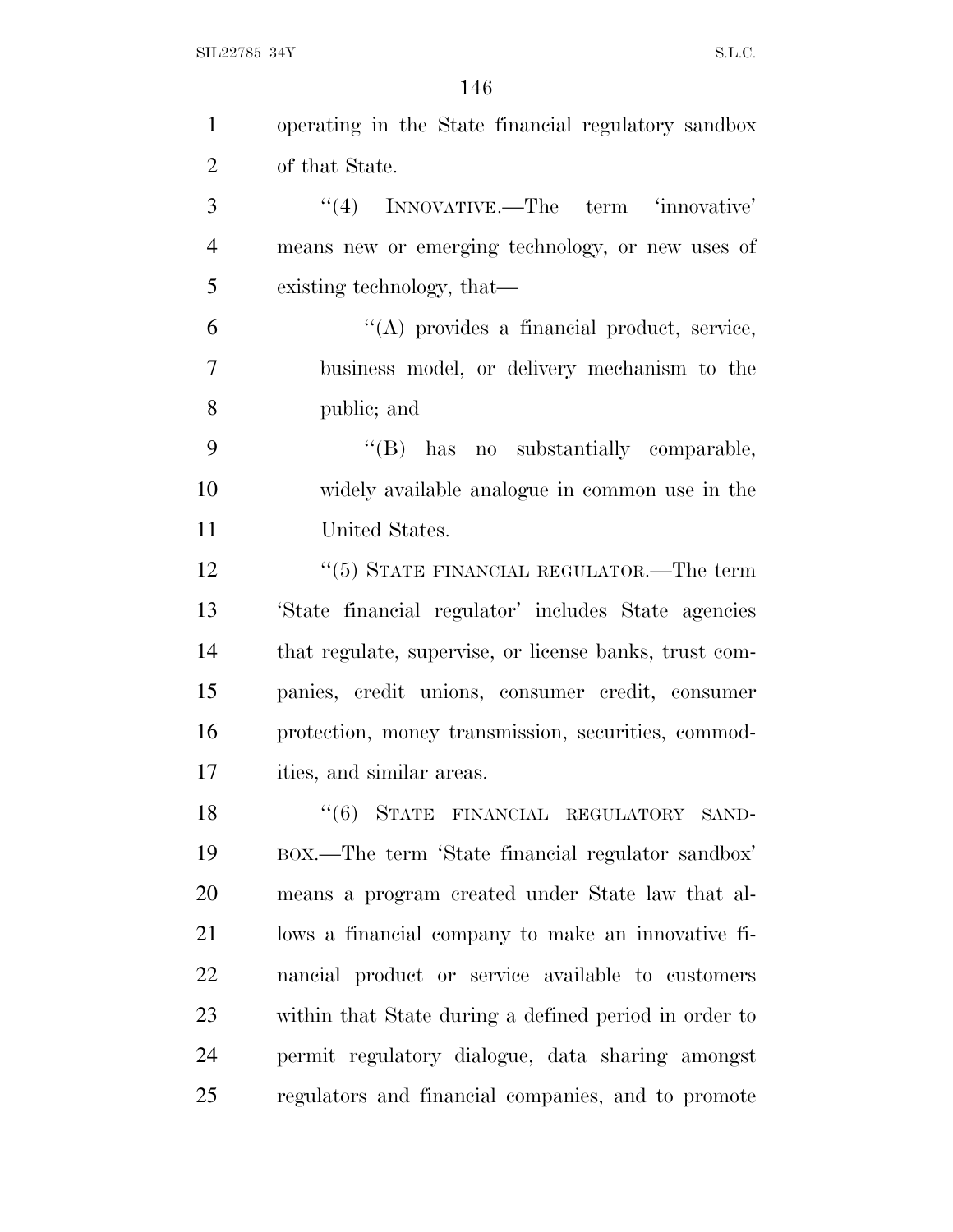SIL22785 34Y S.L.C.

 an assessment of potential changes in law, rule, or policy to facilitate the appropriate supervision of fi-nancial technology.

 ''(b) BUSINESS CONDUCTED.—Upon joint approval under subsection (d), a financial company in good stand- ing in a State financial regulatory sandbox and operating for not less than 6 months in that sandbox program, may do business across State lines under the standards of this section. If approved, the state financial regulator and the Federal financial regulator may agree upon reasonable ad- justments to the number of customers that may be served, increased bonding or collateral requirements, and similar conditions which may be appropriate for conducting busi-ness nationally.

 ''(c) STATE SANDBOX REQUIREMENTS.—A State fi- nancial regulatory sandbox shall contain the following components for financial companies to be eligible to do business across State lines under this section:

19  $\frac{1}{2}$  (1) A limited sandbox period of not more than 24 months.

21 ''(2) Consumer protection requirements, which may include disclosures, bonding, insurance require- ments, and financial literacy programs for specified consumers.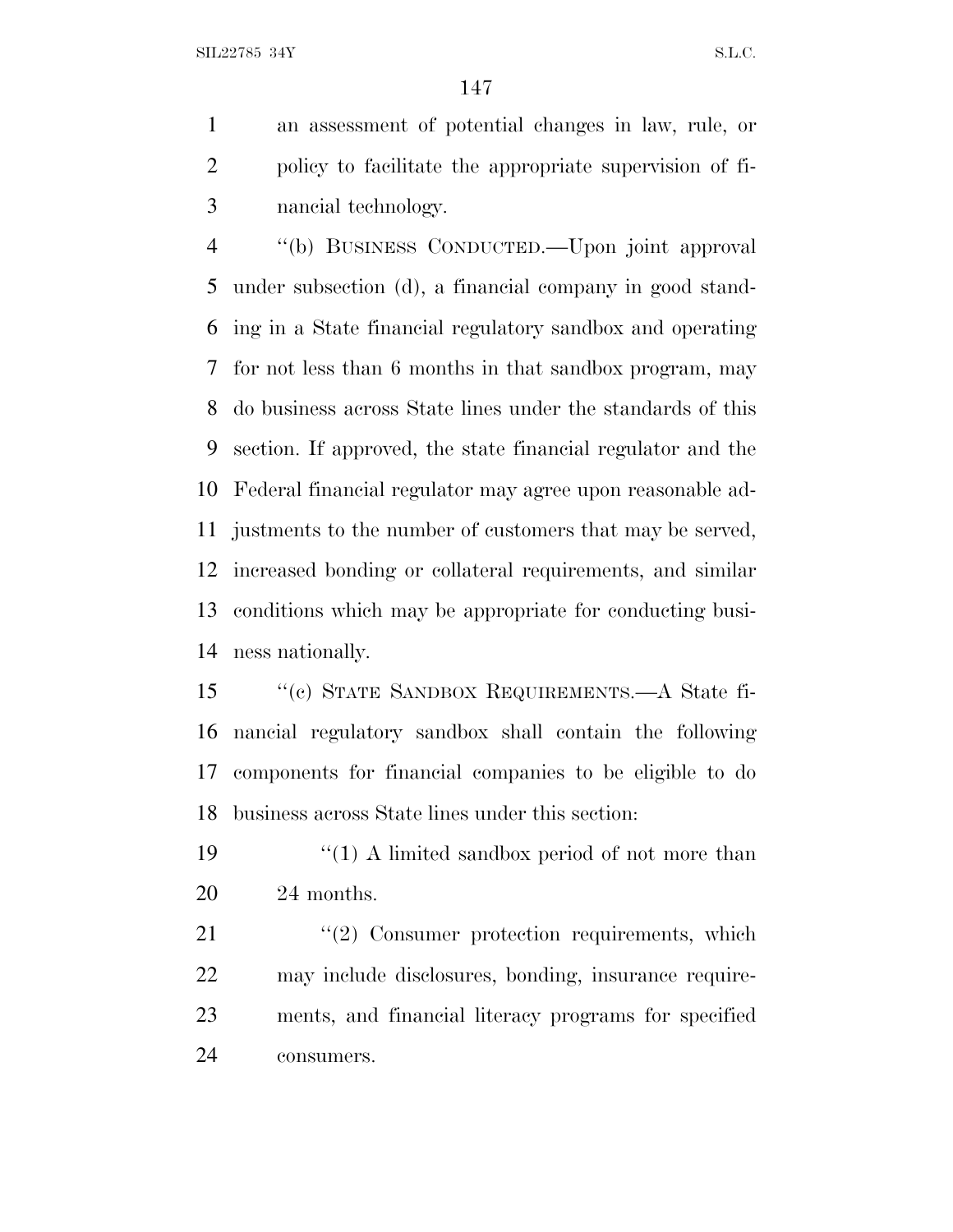1 ''(3) Authority to conduct examinations of the financial company.

 ''(4) A background investigation of the financial company and its officers, directors, members, man- agers and key employees, prior to commencing busi-ness.

 ''(d) DECISION.—Upon submission of an application by a financial company to conduct business across State lines under subsection (b), the State financial regulator and Federal financial regulator shall jointly issue a deci- sion within 120 days with respect to that application, irre- spective of any supplemental information with respect to the application that may be requested after initial filing. The Federal financial regulator shall have the authority to conduct a joint examination of any financial company doing business under this section.

 ''(e) FACTORS.—The State financial regulator and Federal financial regulator shall consider the following factors in rendering a decision on the application:

20  $\frac{1}{20}$  /(1) Whether the product or service offered may be offered in a safe and sound manner across State lines.

23 ''(2) Whether the management and capital of the financial company is commensurate with the scale of the company.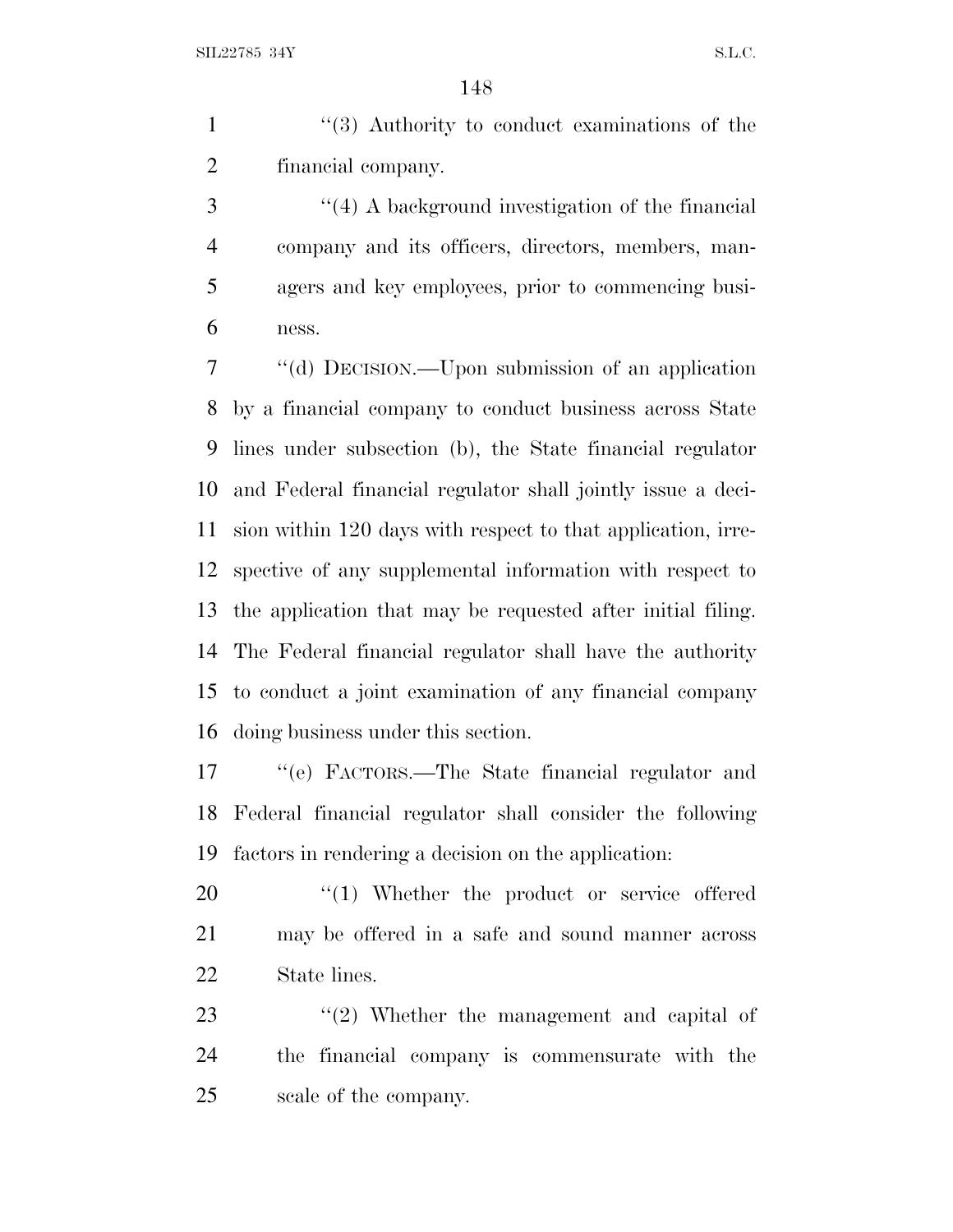| $\mathbf{1}$   | $(3)$ Risk management plans of the financial               |
|----------------|------------------------------------------------------------|
| $\overline{2}$ | company.                                                   |
| 3              | $\lq(4)$ Conduct of the financial company to date          |
| 4              | in the State regulatory sandbox, and any past regu-        |
| 5              | latory actions, including actions against officers, di-    |
| 6              | rectors, members, managers and key employees.              |
| 7              | $\lq(5)$ Plans for consumer education and finan-           |
| 8              | cial literacy, including partnerships with local edu-      |
| 9              | cational institutions and community colleges to pro-       |
| 10             | vide financial literacy classes or resources.              |
| 11             | $\cdot\cdot$ (6) Other factors determined by the State and |
| 12             | Federal financial regulators to be material.               |
| 13             | "(f) ELECTION.—A host State may elect not to per-          |
| 14             | mit financial companies operating under this section to do |
| 15             | business in their State through issuance of an executive   |
| 16             | order by the Governor of that State.                       |
| 17             | "(g) INNOVATIVE.—A product or service made avail-          |
| 18             | able under this section through a State financial regu-    |
| 19             | latory sandbox shall be innovative.                        |
| 20             | "(h) RULES OF CONSTRUCTION.—This section shall             |
| 21             | not be construed to extend to permit—                      |
| 22             | $\lq(1)$ a financial company to engage in any ac-          |
| 23             | tivities for which a charter, license, registration or     |
| 24             | for which permission would be required under Fed-          |
| 25             | eral or State law but for the innovative financial         |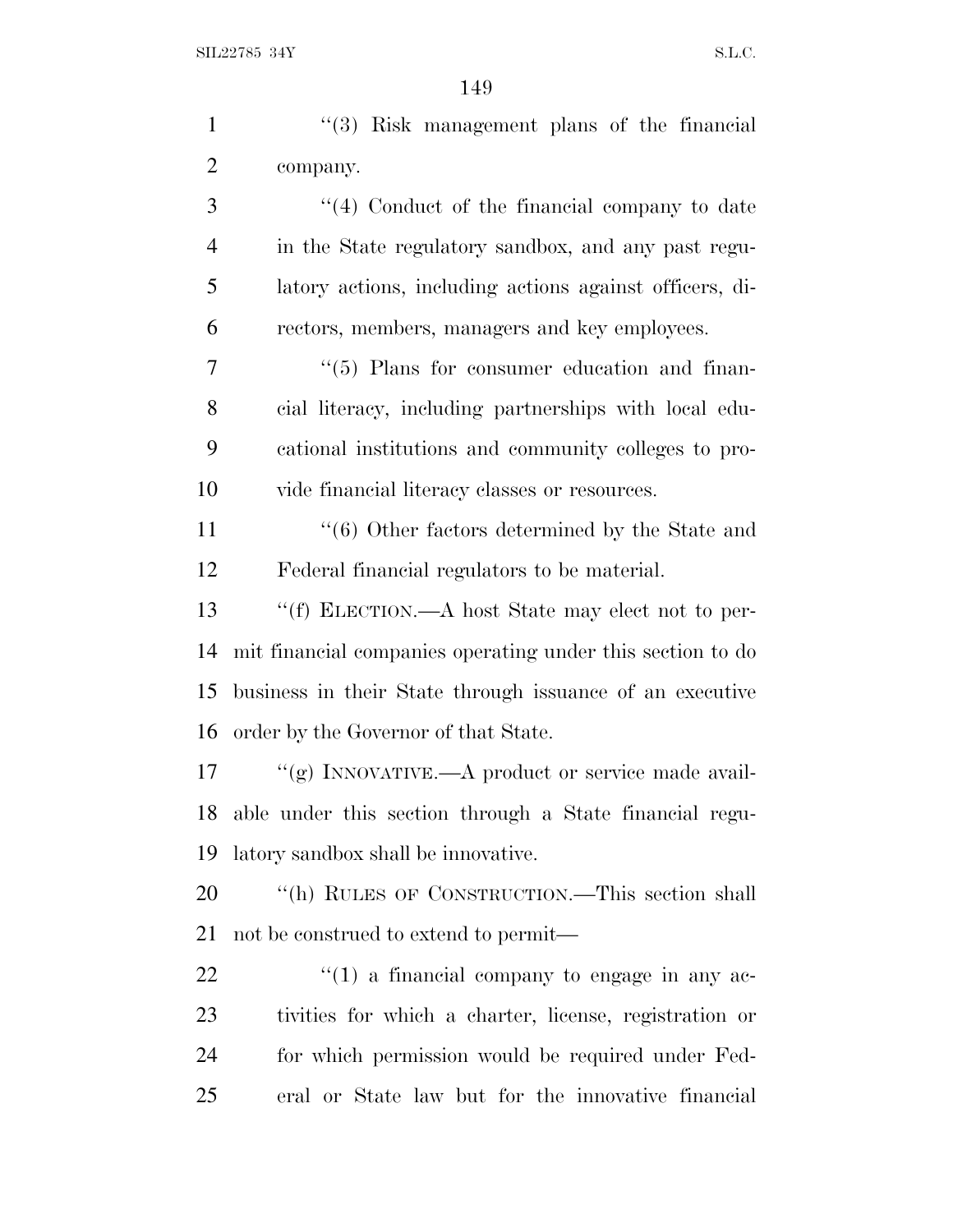product or service being offered by the company, ex- cept to the extent the financial company would be required to obtain a charter, license or other author- ization required in a host State; 5 "(2) failure to comply with any applicable por-

 tion of State law required by the State financial reg- ulatory sandbox, or failure to comply with any appli- cable portion of Federal law, unless authorized on a limited basis by the Federal financial regulator to achieve the purposes of this section and the State fi-nancial regulatory sandbox; or

12 ''(3) lending activities in excess of the max- imum statutory rate of interest permissible in a State.''.

 (b) TECHNICAL AND CONFORMING AMENDMENT.— The table of contents for subtitle VI of title 31, United States Code, as amended by section 101(b) of this Act, is amended by adding at the end the following:

**''99. Responsible interagency coordination** ............................ **9901''.**

 **SEC. 803. STATE MONEY TRANSMISSION COORDINATION RELATING TO DIGITAL ASSETS.**

 (a) I<sup>N</sup> GENERAL.—In order to increase uniformity, reduce regulatory burden, and enhance consumer protec- tion, the States, through the Conference of State Bank Supervisors and the Money Transmission Regulators As-sociation, shall, not later than 2 years after the date of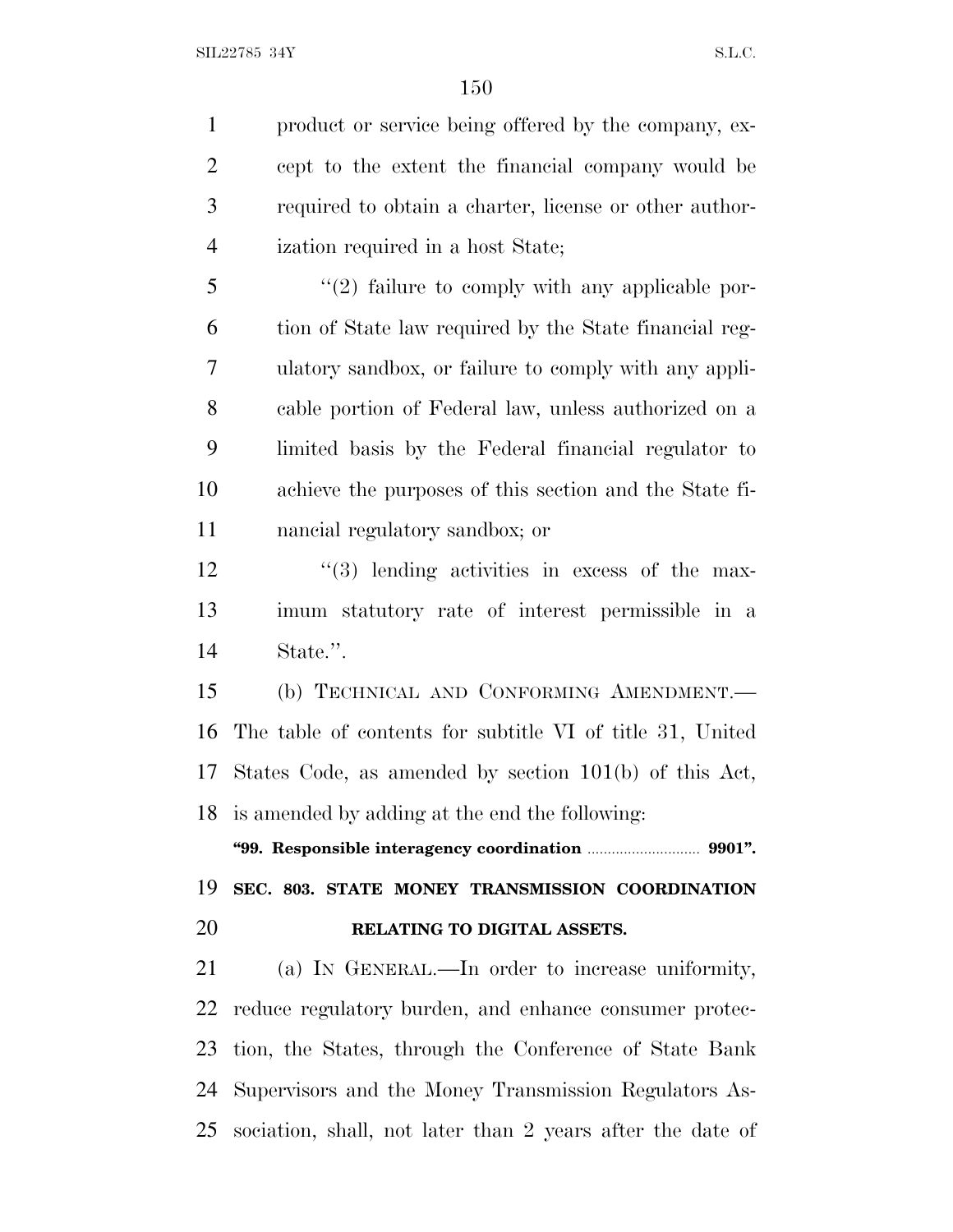SIL22785 34Y S.L.C.

| $\mathbf{1}$   | enactment of this Act, ensure uniform treatment of digital |
|----------------|------------------------------------------------------------|
| $\overline{2}$ | assets for the purposes of state money transmission laws   |
| 3              | on the following matters:                                  |
| $\overline{4}$ | (1) Whether digital assets are subject to money            |
| 5              | transmission licensing requirements, as appropriate,       |
| 6              | which shall include the exchange of digital assets for     |
| $\overline{7}$ | legal tender.                                              |
| 8              | (2) Treatment of payment stablecoins.                      |
| 9              | (3) Non-applicability to persons or software               |
| 10             | that engage in validation of transactions, non-custo-      |
| 11             | dial wallet providers, or software or hardware devel-      |
| 12             | opment.                                                    |
| 13             | (4) Tangible net worth and permissible invest-             |
| 14             | ment requirements.                                         |
| 15             | (5) Disclosures, reporting, and record keeping.            |
| 16             | (6) Common examination and examiner training               |
| 17             | standards, including common customer identifica-           |
| 18             | tion, anti-money laundering, and sanctions best            |
| 19             | practices developed in consultation with the Finan-        |
| 20             | cial Crimes Enforcement Network and the Office of          |
| 21             | Foreign Assets Control.                                    |
| 22             | (b) REGULATIONS.—If the Director of the Bureau of          |
| 23             | Consumer Financial Protection determines that a State      |
| 24             | does not have the requirements of subsection (a) in effect |
| 25             | by law (including regulations) that are substantively con- |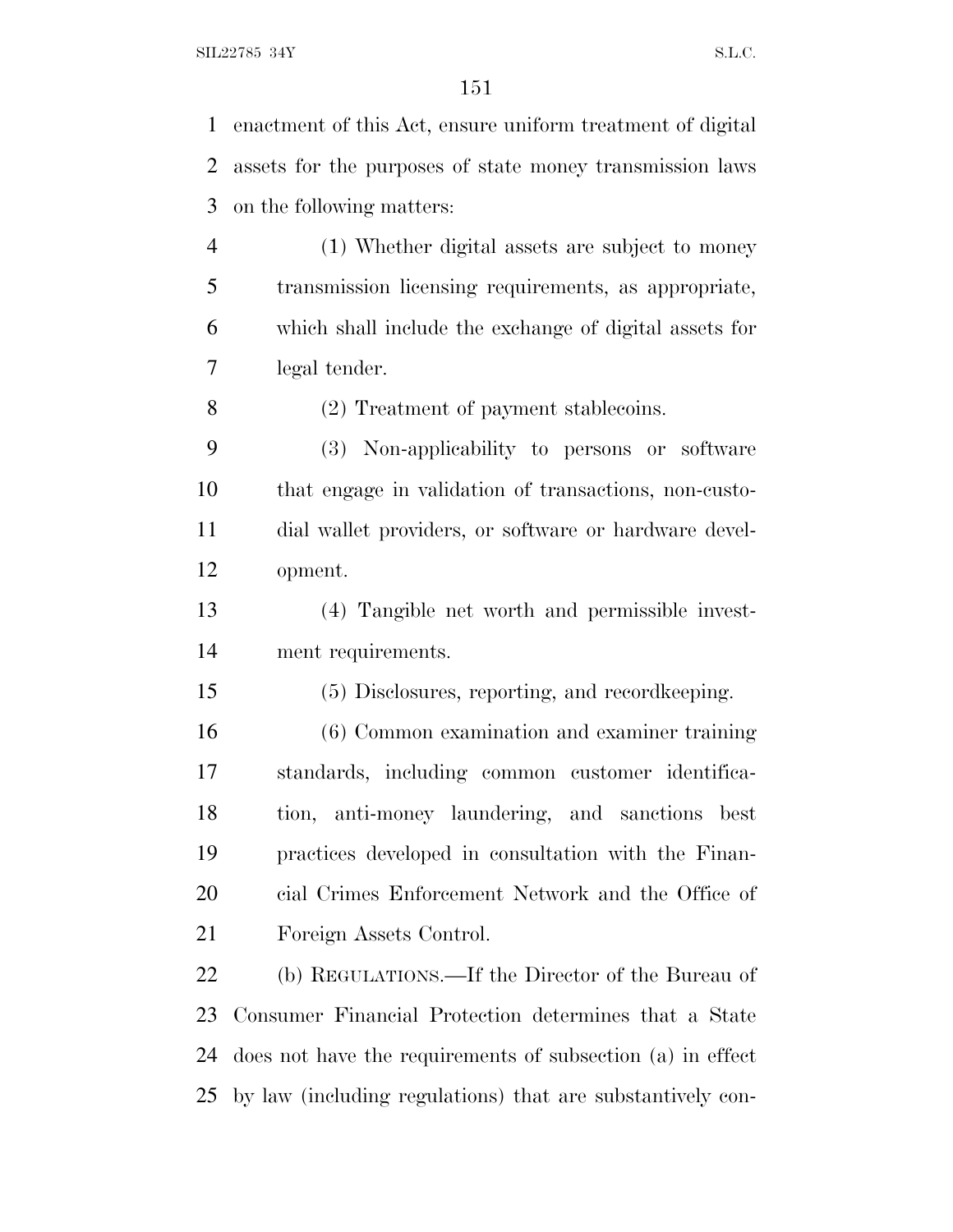$SLL22785$  34Y S.L.C.

 sistent with the requirements of the several States on the date that is 2 years after the date of enactment of this section, the Director shall adopt rules applicable to that State that achieve the purposes of subsection (a) and that are consistent with the standards adopted in the States that have the requirements of subsection (a) in effect. The Director may extend the deadline under this section for not more than 1 year if a State has shown a good faith effort towards implementation. The Director may promul- gate regulations to monitor State compliance with this subsection.

## **SEC. 804. INFORMATION SHARING AMONG FEDERAL AND STATE FINANCIAL REGULATORS.**

 Subtitle C of title VII of the Gramm-Leach Bliley Act (Public Law 106–102; 113 Stat. 1470), as amended by section 601 of this Act, is amended by adding at the end the following:

# **''SEC. 722B. INFORMATION SHARING AMONG FEDERAL AND**

## **STATE FINANCIAL REGULATORS.**

20 "(a) CONFIDENTIALITY.—Notwithstanding any other provision of law, any requirement under Federal or State law regarding the privacy or confidentiality of any infor- mation or materials exchanged among financial regulators and any privilege arising under Federal or State law (in-cluding the rules of any Federal or State court) with re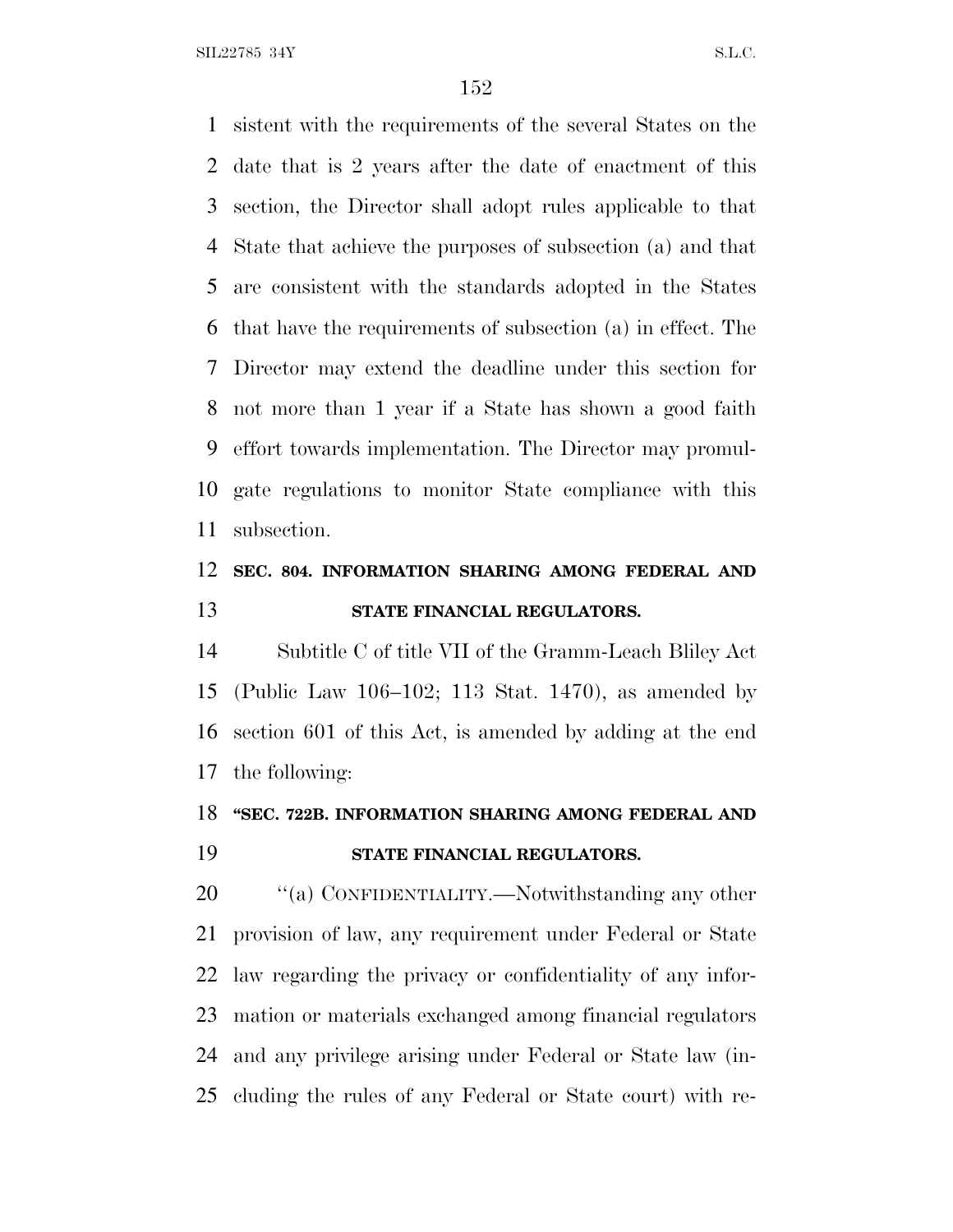SIL22785 34Y S.L.C.

 spect to such information or material, shall continue to apply to such information or material after the informa- tion or material has been disclosed to any State or Federal financial regulator.

 ''(b) NON APPLICABILITY OF CERTAIN REQUIRE- MENTS.—Information or material that is subject to privi- lege or confidentiality under subsection (a) shall not be subject to—

9 "(1) disclosure under any Federal or State law governing the disclosure to the public of information held by an officer or an agency of the Federal Gov-ernment or the respective State; or

 ''(2) subpoena or discovery, or admission into evidence, in any private civil action or administrative process, unless with respect to any privilege held by the Nationwide Mortgage Licensing System and Registry or the Director with respect to such infor- mation or material, the person to whom such infor- mation or material pertains waives that privilege, in whole or in part, based on the discretion of such per-son.

22 "'(c) COORDINATION WITH OTHER LAW.—Any State or Federal law, including any State open records law, re- lating to the disclosure of confidential supervisory infor-mation or any information or material described in sub-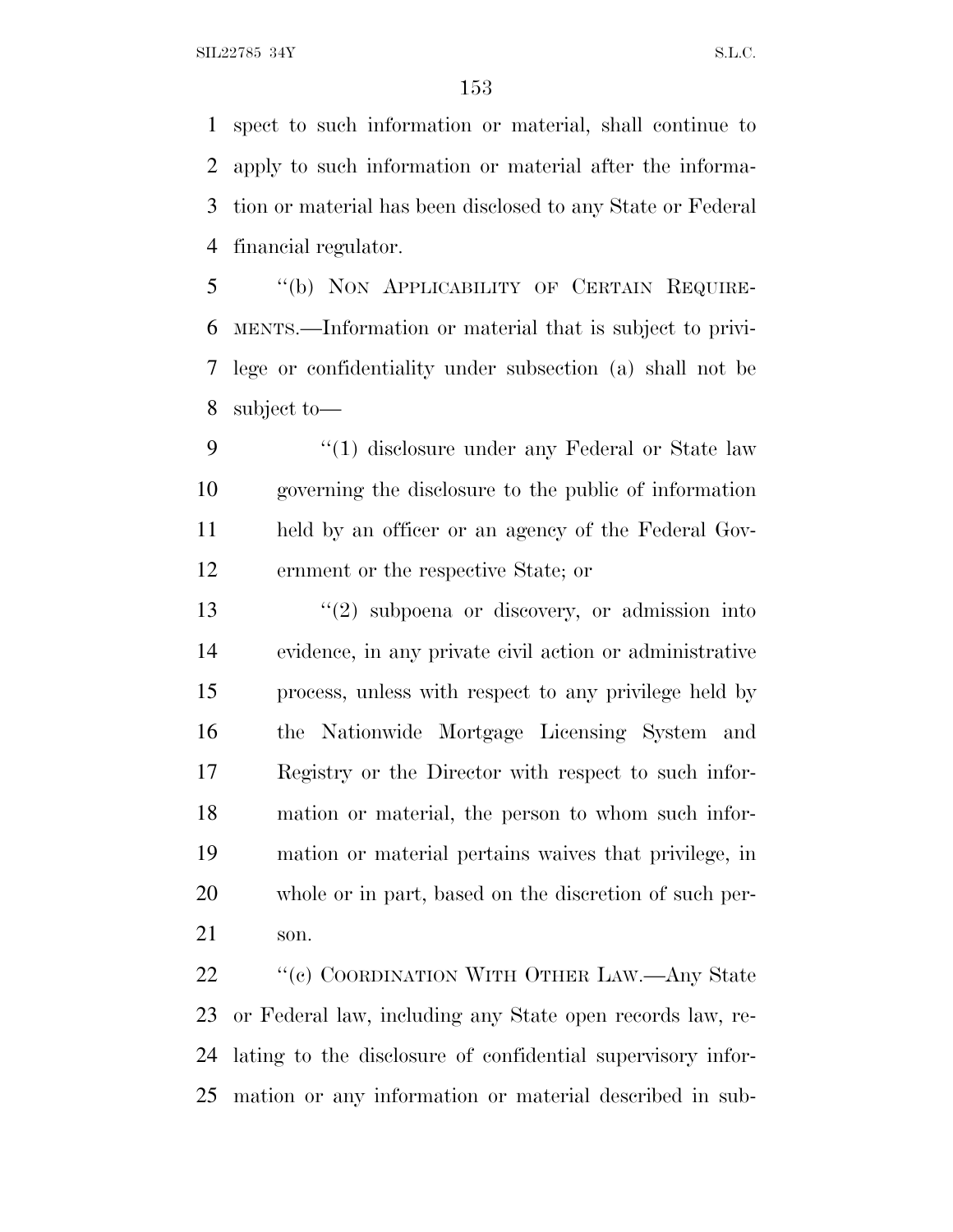section (a) that is inconsistent with subsection (a) shall be superseded by the requirements of such provision to the extent the State or Federal law provides less confiden- tiality or a weaker privilege. 5 "(d) CONFERENCE OF STATE BANK SUPERVISORS.— The Conference of State Bank Supervisors shall be consid- ered the agent of the State financial regulators for the purposes of sharing information under this provision. ''(e) DEFINITION.—In this section, the term 'finan- cial regulator' means— 11 ''(1) the Board of Governors of the Federal Re- serve System and the Federal Reserve banks; 13 ''(2) the Commodity Futures Trading Commis- sion; ''(3) the Department of the Treasury, including the Financial Crimes Enforcement Network and the Office of Foreign Assets Control; 18 ''(4) the Federal Deposit Insurance Corpora- tion; 20  $\frac{1}{20}$  (5) the Federal Housing Finance Agency; 21 ''(6) the National Credit Union Administration; 22  $\frac{1}{2}$  (7) the Office of the Comptroller of the Cur- rency; 24 ''(8) the Bureau of Consumer Financial Protec-tion;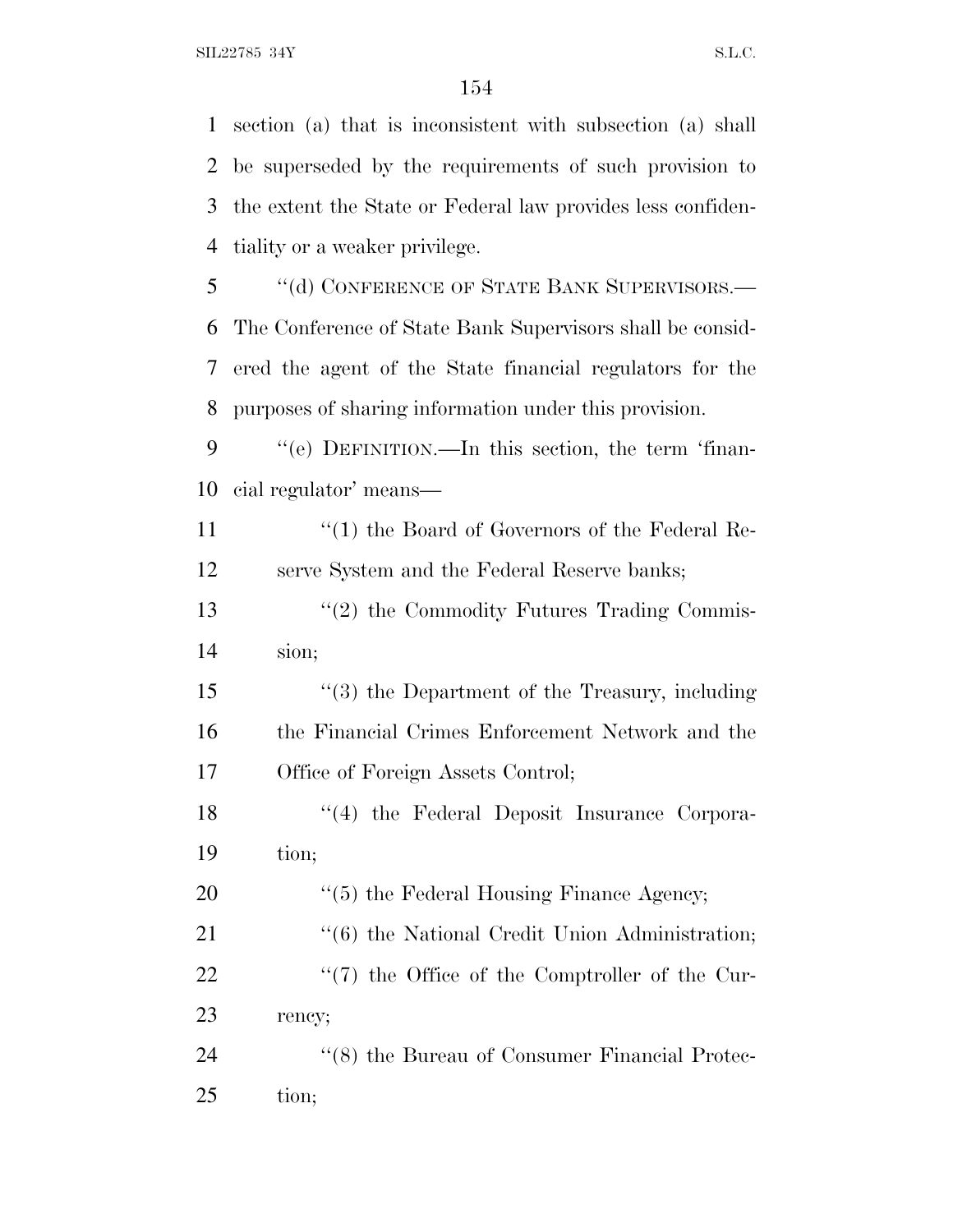|     |  |  | $\lq(9)$ the Securities and Exchange Commission; |
|-----|--|--|--------------------------------------------------|
| and |  |  |                                                  |

 ''(10) State agencies that regulate, supervise, or license banks, trust companies, credit unions, con- sumer credit, consumer protection, money trans- mission, securities, commodities, and similar areas.''. **SEC. 805. ANALYSIS OF DECENTRALIZED FINANCE MAR-KETS AND TECHNOLOGIES.**

 Not later than 1 year after the date of enactment of this Act, the Secretary of the Treasury, in consultation with the Commodity Futures Trading Commission, Secu- rities and Exchange Commission, and private sector devel- opers and participants in decentralized protocols, digital assets, and digital asset exchanges, shall—

 (1) analyze the market position of decentralized finance technologies with respect to digital assets; and

 (2) submit to the Committee on Banking, Housing, and Urban Affairs and the Committee on Agriculture, Nutrition, and Forestry of the Senate and the Committee on Financial Services and the Committee on Agriculture of the House of Rep-resentatives a report on—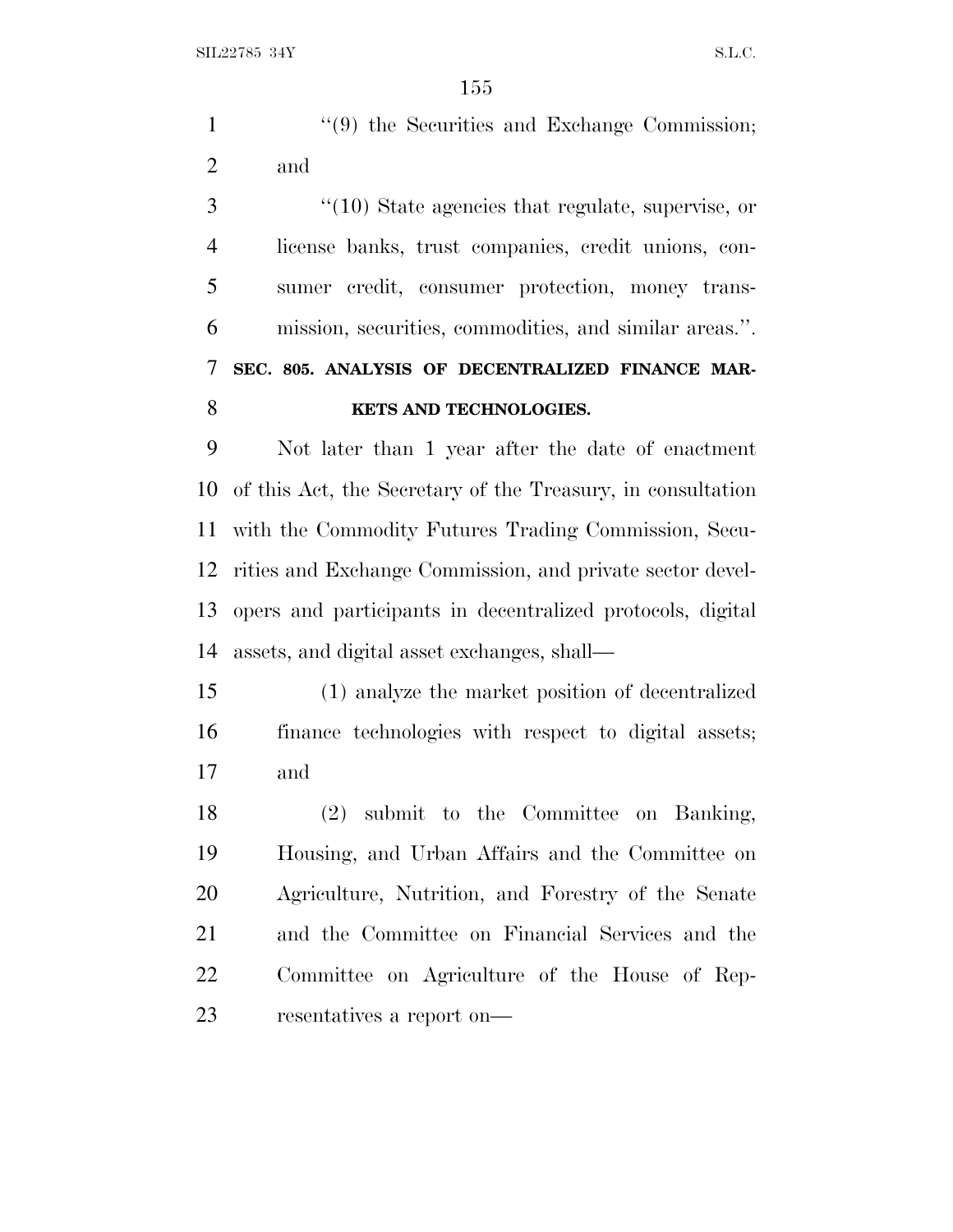| $\mathbf{1}$   | (A) current development and use of decen-            |
|----------------|------------------------------------------------------|
| $\overline{2}$ | tralized finance protocols in the United States      |
| 3              | and other countries;                                 |
| $\overline{4}$ | (B) opportunities, benefits, and challenges          |
| 5              | relating to decentralized finance protocols and      |
| 6              | self-custody of digital assets;                      |
| 7              | (C) a comparison of operational friction,            |
| 8              | fees, liquidity and trading opportunities in de-     |
| 9              | centralized finance protocols, digital asset mar-    |
| 10             | kets, and traditional markets;                       |
| 11             | (D) transparency, prevention of manipula-            |
| 12             | tion, and customer protection;                       |
| 13             | (E) cybersecurity and resiliency; and                |
| 14             | (F) ensuring the accuracy of information             |
| 15             | regarding the underlying smart contracts of a        |
| 16             | decentralized finance protocol and the trans-        |
| 17             | actions facilitated by such contracts, as the in-    |
| 18             | formation appears on a website or other similar      |
| 19             | means relating to the protocol.                      |
| 20             | SEC. 806. ANALYSIS OF ENERGY CONSUMPTION IN DIGITAL  |
| 21             | <b>ASSET MARKETS.</b>                                |
| 22             | (a) IN GENERAL.—Each year, the Federal Energy        |
| 23             | Regulatory Commission, in consultation with the Com- |
| 24             | modity Futures Trading Commission and Securities and |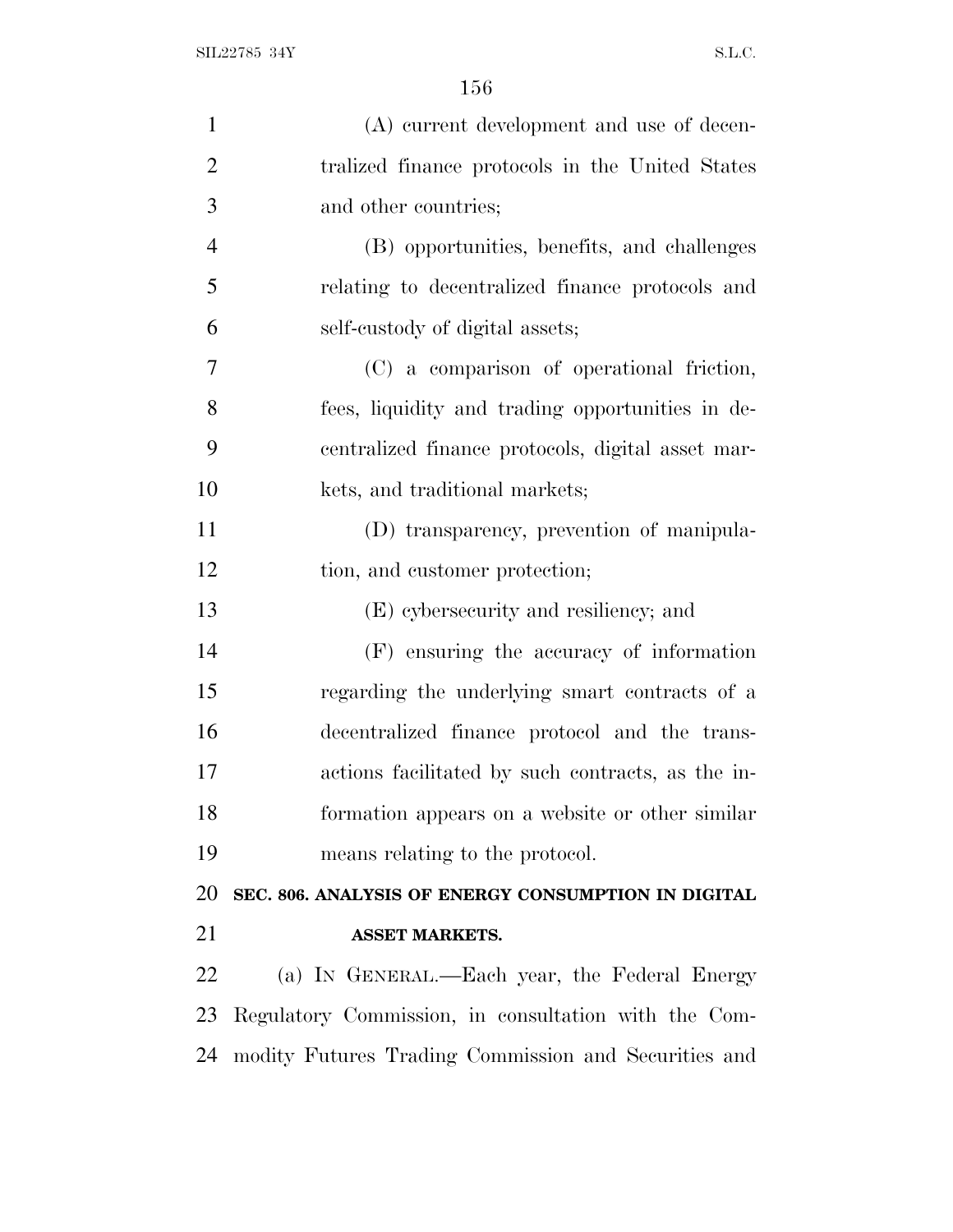SIL22785 34Y S.L.C.

 Exchange Commission, shall analyze the following topics with respect to digital asset markets: (1) Energy consumption for mining and staking of digital asset transactions. (2) The effect of energy consumption described in paragraph (1) on national, regional, and local en- ergy prices. (3) The effects of mining and staking of digital asset transactions on baseload power levels. (4) The use of renewable energy sources, in- cluding use of nonrenewable sources that would oth- erwise be wasted, and a comparison of digital asset market energy consumption with the financial serv- ices industry and economy as a whole. (5) The sources and reliability of the data used under this subsection. (6) A process for regulated entities to make in- formation publicly available regarding energy con- sumption, including sources of energy and amount, and, if appropriate, recommendations to Congress to establish such a process. (b) REPORT.—Not later than December 31 of each year, the Federal Energy Regulatory Commission shall submit to the Committee on Energy and Natural Re-sources and the Committee on Environment and Public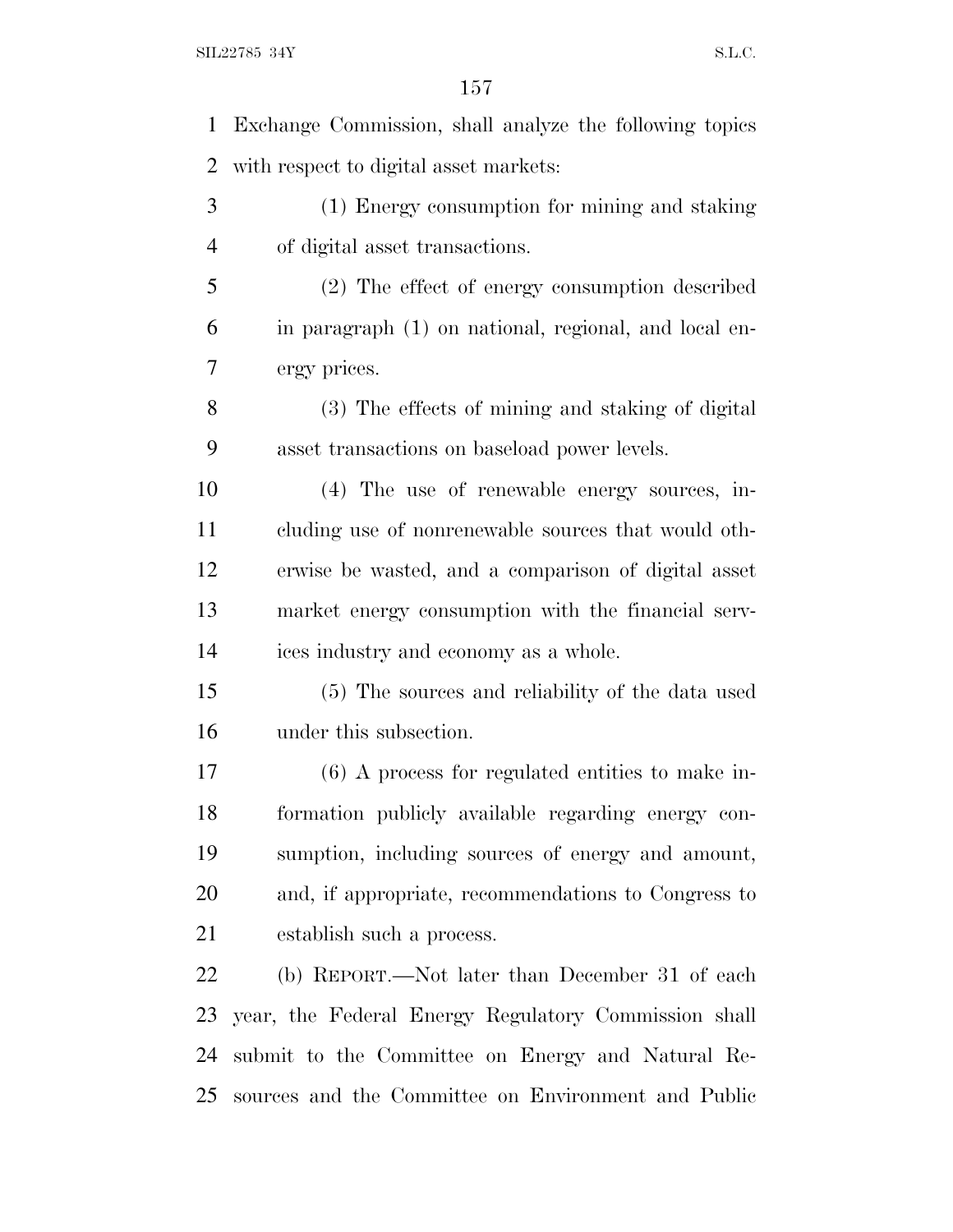Works of the Senate and the Committee on Energy and Commerce and the Committee on Natural Resources of the House of Representatives a report containing the anal-ysis required by subsection (a).

# **SEC. 807. ANALYSIS OF SELF-REGULATION AND REG-ISTERED DIGITAL ASSET ASSOCIATIONS.**

 (a) I<sup>N</sup> GENERAL.—Not later than 180 days after the date of enactment of this Act, the Commodity Futures Trading Commission and Securities and Exchange Com- mission, in consultation with digital asset intermediaries, as defined in section 9801 of title 31, United States Code, as added by section 101 of this Act, and standard-setting associations representing the digital asset industry, shall conduct a study and submit to the Committee on Banking, Housing, and Urban Affairs and the Committee on Agri- culture, Nutrition, and Forestry of the Senate and the Committee on Financial Services and the Committee on Agriculture of the House of Representatives a report set- ting forth principles for self-regulation for digital asset markets and a proposal for the establishment of registered digital asset associations for digital asset markets based on delegated authority from the Commodity Futures Trading Commission and Securities and Exchange Com-mission to facilitate innovative, efficient, and orderly mar-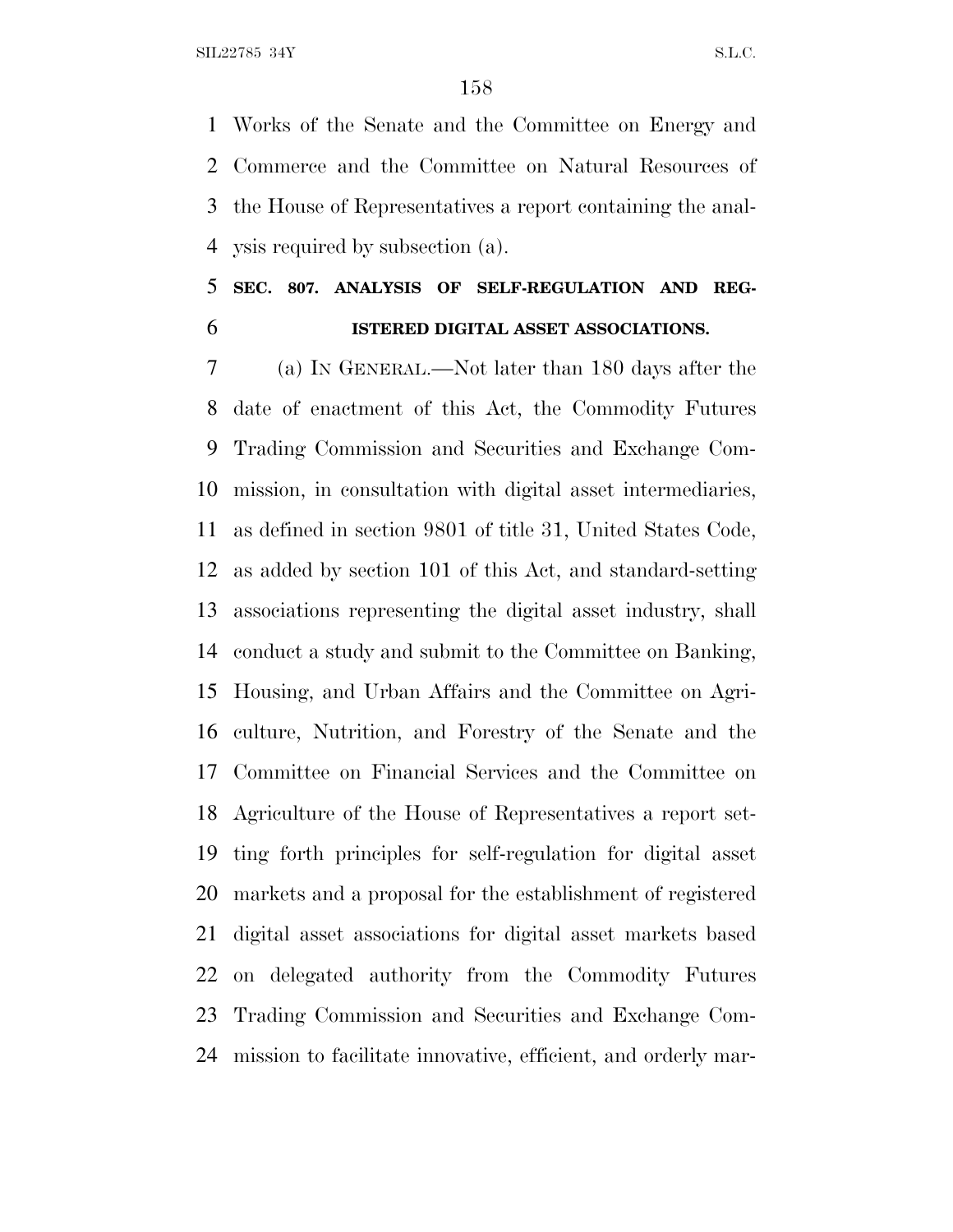kets for digital assets in accordance with this Act, and the amendments made by this Act, including— (1) standard setting, corporate transparency re- quirements, and rulemaking relating to digital asset market conduct;

 (2) regular consultation between the Com- modity Futures Trading Commission and Securities and Exchange Commission with respect to rules gov- erning digital asset market conduct and the govern-ance of registered digital asset associations;

 (3) appropriate investigatory and disciplinary powers of registered digital asset associations and registered digital asset exchanges, respectively;

 (4) the authority of digital asset intermediaries to conduct activities relating to traditional assets;

(5) consumer education and financial literacy;

(6) professional accreditation and education;

 (7) market surveillance and oversight, including use of technology to facilitate shared trade practices and market surveillance;

 (8) risk-based examination authority; (9) dispute resolution and arbitration;

 (10) membership of registered digital asset as- sociation members in other self-regulatory organiza-tions and mutual recognition and acceptance of rules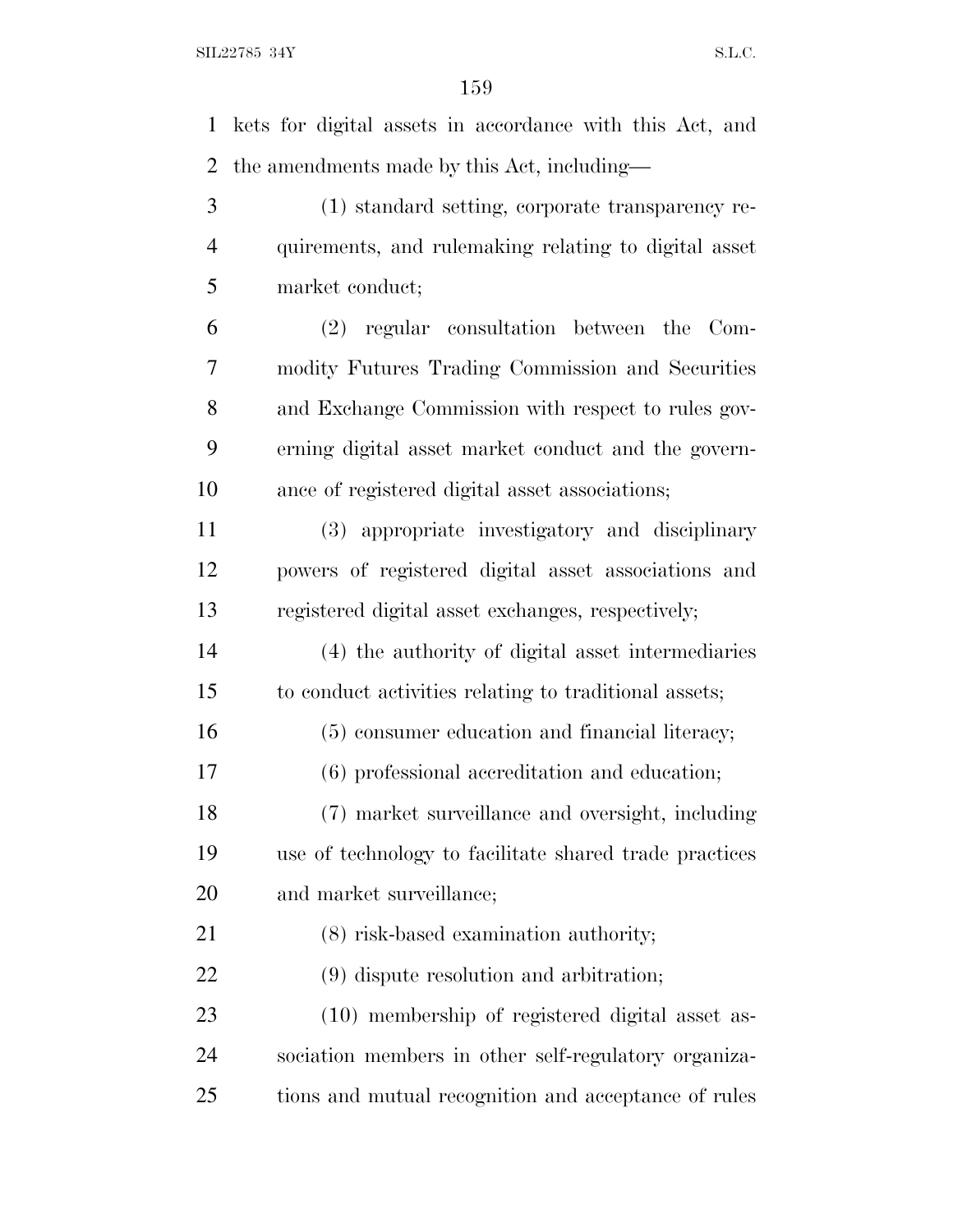| $\mathbf{1}$   | and examination reports amongst self-regulatory or-            |
|----------------|----------------------------------------------------------------|
| $\overline{2}$ | ganizations;                                                   |
| 3              | (11) voluntary and compulsory membership                       |
| $\overline{4}$ | structures;                                                    |
| 5              | $(12)$ the initial determination of the legal classi-          |
| 6              | fication of a digital asset by a registered digital            |
| 7              | asset association, subject to oversight by the Com-            |
| 8              | modity Futures Trading Commission and Securities               |
| 9              | and Exchange Commission; and                                   |
| 10             | (13) the funding of registered digital asset as-               |
| 11             | sociations based on fees.                                      |
| 12             | (b) INTERIM RULE.—Not later than August 1, 2022,               |
| 13             | the Commodity Futures Trading Commission and Securi-           |
| 14             | ties and Exchange Commission shall jointly adopt an in-        |
| 15             | terim final rule specifying the scope of the study under       |
| 16             | subsection (a), including topics of discussion and questions   |
|                | 17 for digital asset intermediaries and associations rep-      |
|                | 18 resenting the digital asset industry, and setting forth not |
| 19             | fewer than 3 public meetings for staff of the Commodity        |
| 20             | Futures Trading Commission and the Securities and Ex-          |
| 21             | change Commission to receive public comment. The in-           |
| 22             | terim final rule shall establish a comment period of not       |
| 23             | less than 120 days prior to publication of the report under    |
| 24             | subsection (a) and contain draft legislative text for the      |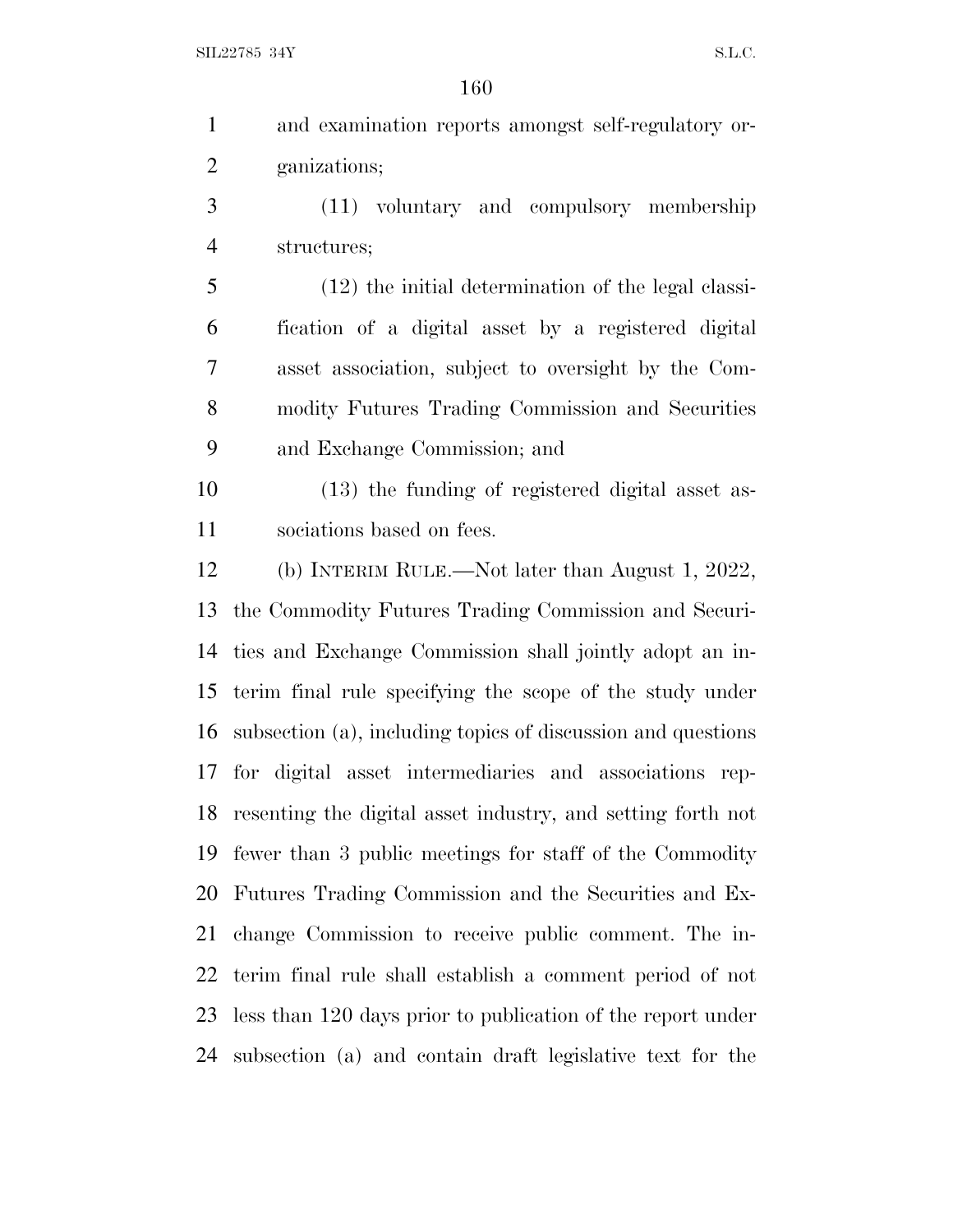creation of registered digital asset associations by Con-gress.

## **SEC. 808. CYBERSECURITY STANDARDS FOR DIGITAL ASSET INTERMEDIARIES.**

 (a) DEFINITION.—In this section, the term ''digital asset intermediary'' has the meaning given the term in section 9801 of title 31, United States Code, as added by section 101 of this Act.

 (b) REQUIREMENT.—Not later than 18 months after the date of enactment of this Act, the Commodity Futures Trading Commission and the Securities and Exchange Commission, in consultation with the Secretary of the Treasury and the Director of the National Institute of Standards and Technology, shall develop comprehensive, principles-based guidance relating to cybersecurity for dig- ital asset intermediaries that account for, with respect to such a digital asset intermediary—

 (1) the internal governance, and organizational culture, of the cybersecurity program of the digital asset intermediary;

 (2) security operations of the digital asset inter- mediary, including threat identification, incident re-sponse, and mitigation;

 (3) risk identification and measurement by the digital asset intermediary;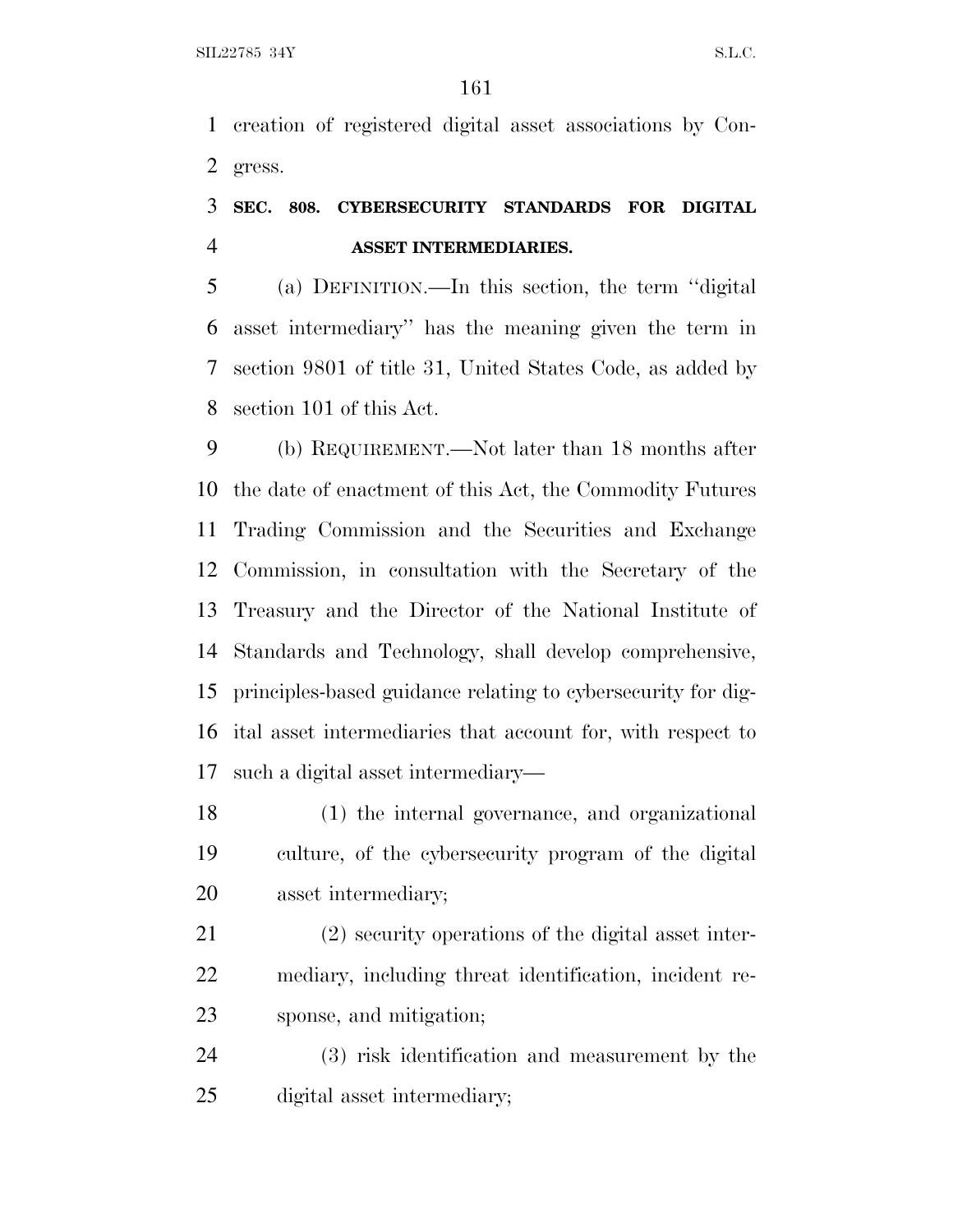| $\mathbf{1}$   | (4) the mitigation of risk by the digital asset         |
|----------------|---------------------------------------------------------|
| $\overline{2}$ | intermediary, including policies of the digital asset   |
| 3              | intermediary, controls implemented by the digital       |
| $\overline{4}$ | asset intermediary, change management with respect      |
| 5              | to the digital asset intermediary, and the supply       |
| 6              | chain integrity of the digital asset intermediary;      |
| 7              | (5) assurance provided by, and testing con-             |
| 8              | ducted by, the digital asset intermediary, including    |
| 9              | penetration testing and independent audits so con-      |
| 10             | ducted; and                                             |
| 11             | $(6)$ the potential for digital asset intermediaries    |
| 12             | to be used to facilitate illicit activities, including  |
|                |                                                         |
| 13             | sanctions avoidance.                                    |
| 14             | SEC. 809. ADVISORY COMMITTEE ON FINANCIAL INNOVA-       |
| 15             | TION.                                                   |
| 16             | (a) ESTABLISHMENT.—There is established the Advi-       |
| 17             | sory Committee on Financial Innovation (in this section |
| 18             | referred to as the "Committee".                         |
| 19             | (b) MEMBERSHIP.—                                        |
| 20             | (1) COMPOSITION.—The Committee shall be                 |
| 21             | composed of 10 members, as follows:                     |
| 22             | $(A)$ 2 members appointed by the President              |
| 23             | from the financial technology industry.                 |
| 24             | (B) 4 members appointed by the President                |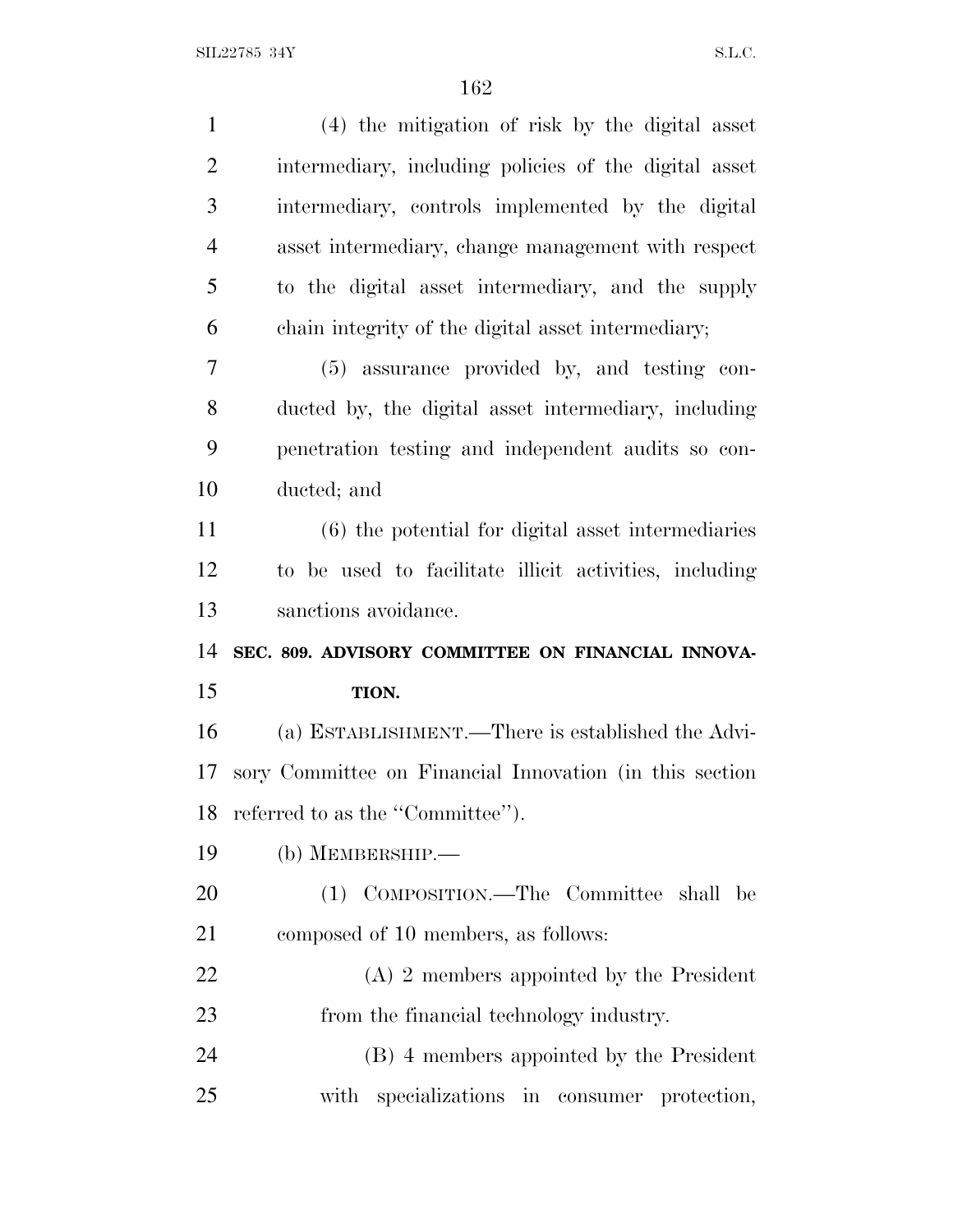| $\mathbf{1}$   | consumer education, financial literacy, or finan- |
|----------------|---------------------------------------------------|
| $\overline{2}$ | cial inclusion.                                   |
| 3              | (C) A commissioner from the Securities            |
| 4              | and Exchange Commission, as designated by         |
| 5              | the Chair of the Commission.                      |
| 6              | (D) A commissioner from the Commodity             |
| 7              | Futures Trading Commission, as designated by      |
| 8              | the Chair of the Commission.                      |
| 9              | (E) A member of the Board of Governors            |
| 10             | of the Federal Reserve System, as designated      |
| 11             | by the Chair of the Board.                        |
| 12             | (F) A State financial regulator, as jointly       |
| 13             | designated by the National Association of State   |
| 14             | Securities Administrators and the Conference of   |
| 15             | State Bank Supervisors.                           |
| 16             | (2) POLITICAL AFFILIATION.—Not more than 4        |
| 17             | of the members of the Committee shall be from the |
| 18             | same political party.                             |
| 19             | (3) APPOINTMENT DATE.—The appointments of         |
| 20             | the members of the Committee shall be made not    |
| 21             | later than 60 days after the date of enactment of |
| 22             | this Act.                                         |
| 23             | (4) PERIOD OF APPOINTMENT; VACANCIES.—            |
| 24             | $(A)$ In GENERAL.— $A$ member of the Com-         |
| 25             | mittee shall be appointed for a term of 4 years.  |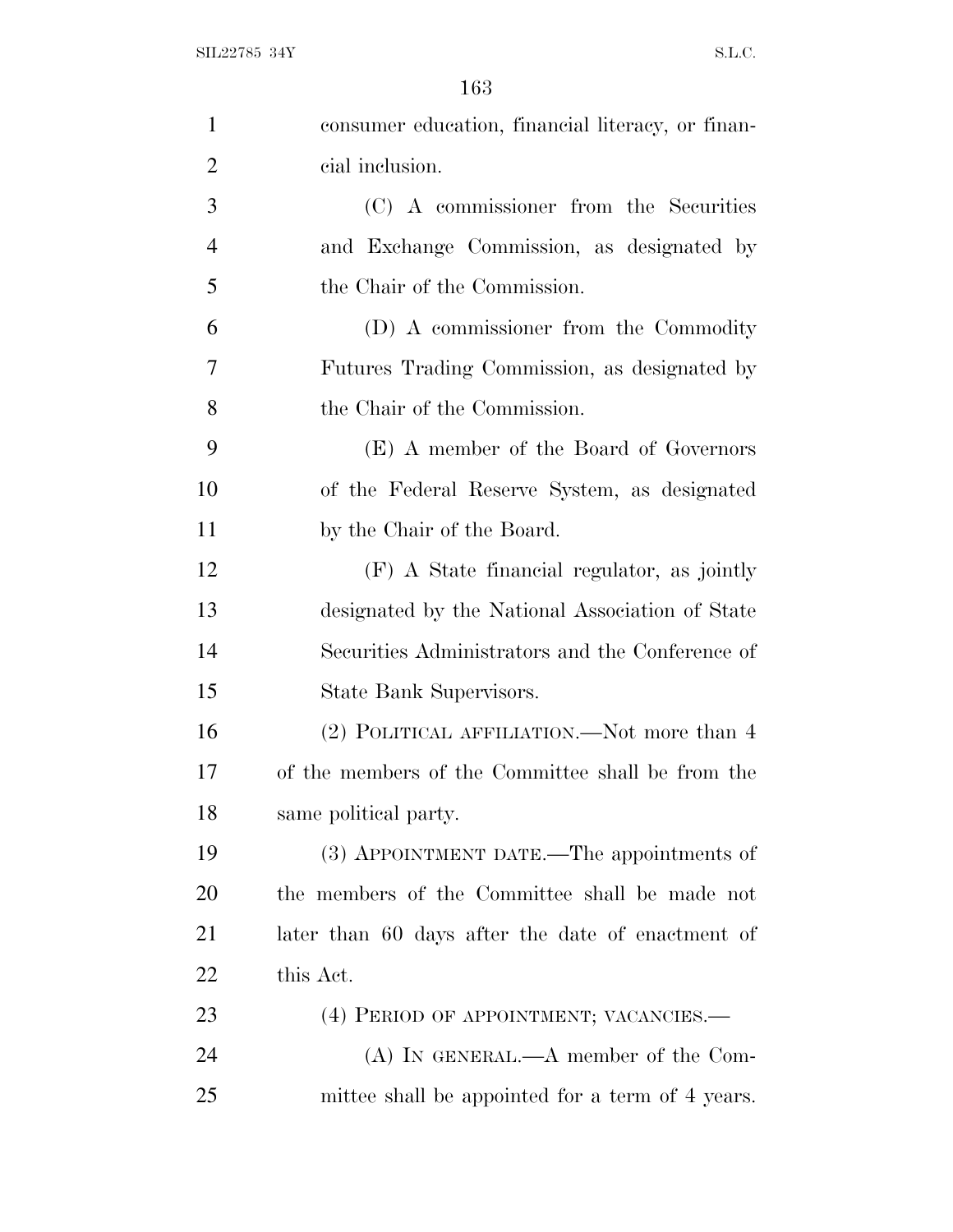| $\mathbf{1}$   | (B) VACANCIES.—A vacancy in the Com-                   |
|----------------|--------------------------------------------------------|
|                |                                                        |
| $\overline{2}$ | mittee—                                                |
| 3              | (i) shall not affect the powers of the                 |
| $\overline{4}$ | Committee; and                                         |
| 5              | (ii) shall be filled in the same manner                |
| 6              | as the original appointment.                           |
| 7              | $(5)$ MEETINGS.—                                       |
| 8              | (A) INITIAL MEETING.—Not later than 60                 |
| 9              | days after the date on which all members of the        |
| 10             | Committee have been appointed, the Committee           |
| 11             | shall hold its first meeting.                          |
| 12             | (B) FREQUENCY.—The Committee shall                     |
| 13             | meet at the call of the Chair.                         |
| 14             | (C) QUORUM.—A majority of the members                  |
| 15             | of the Committee shall constitute a quorum, but        |
| 16             | a lesser number of members may hold hearings.          |
| 17             | (6) CHAIRPERSON.—The members described in              |
| 18             | subparagraphs $(C)$ and $(D)$ of paragraph $(1)$ shall |
| 19             | alternate, on a yearly basis, as Chairperson of the    |
| 20             | Committee, with the member described in such sub-      |
| 21             | paragraph (D) serving as the Chair for the 1-year      |
| 22             | period following establishment of the Committee.       |
| 23             | $(e)$ DUTIES.—                                         |
| 24             | (1) MATTERS STUDIED.—The matters studied               |
| 25             | by the Committee shall include—                        |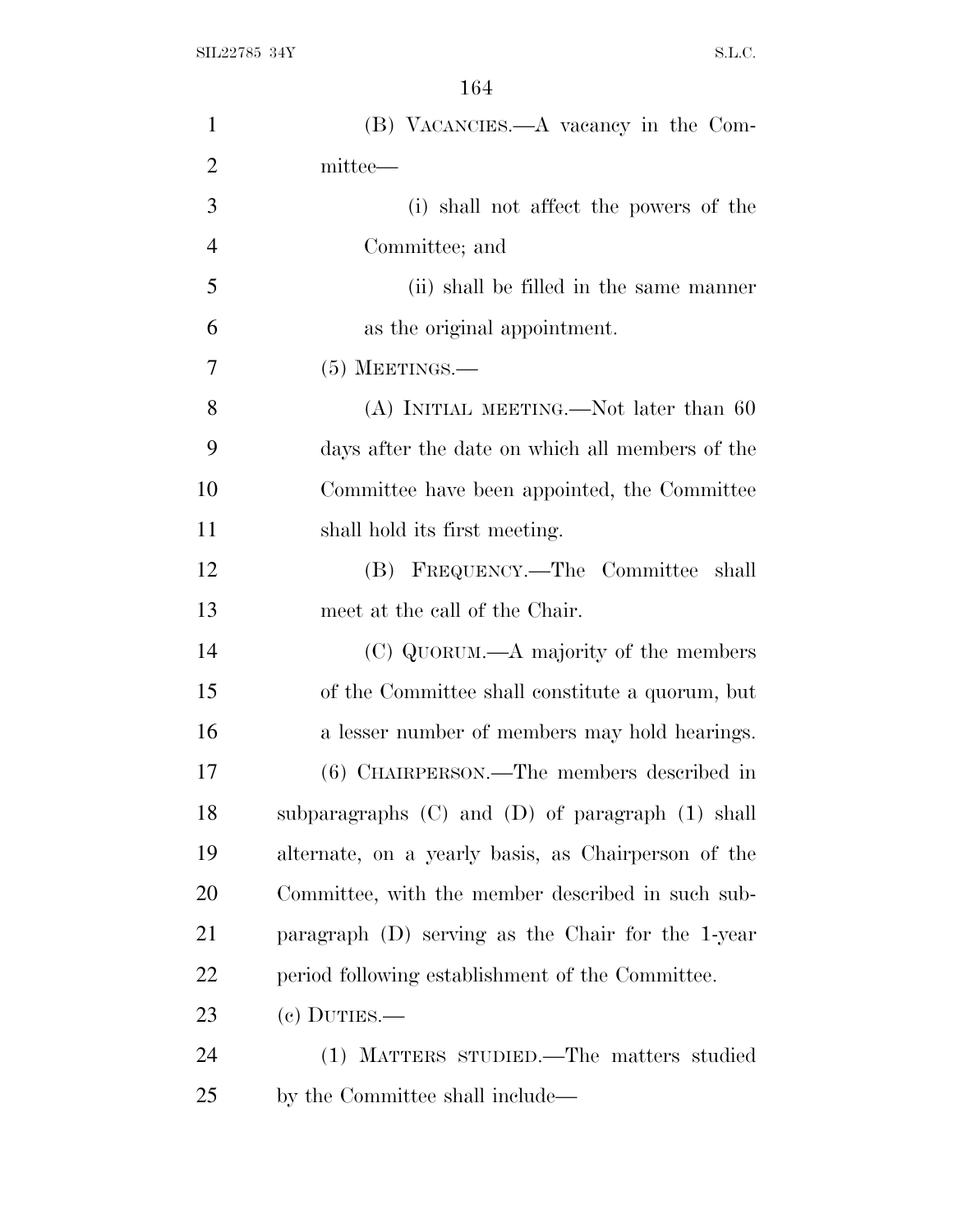|  | ۰.<br>× | ٠ |
|--|---------|---|
|--|---------|---|

| $\mathbf{1}$   | (A) digital assets;                                   |
|----------------|-------------------------------------------------------|
| $\overline{2}$ | (B) consumer education and financial lit-             |
| 3              | eracy;                                                |
| $\overline{4}$ | (C) market structure in the securities and            |
| 5              | commodities markets;                                  |
| 6              | (D) banking, payments and settlement;                 |
| 7              | (E) consumer credit;                                  |
| 8              | (F) financial inclusion, including reducing           |
| 9              | the cost of financial services for all people of      |
| 10             | the United States and promoting access to             |
| 11             | those services;                                       |
| 12             | (G) efficiency in the financial system;               |
| 13             | (H) reduction of systemic risk;                       |
| 14             | (I) competition in financial services; and            |
| 15             | (J) the State-Federal partnership in finan-           |
| 16             | cial services regulation.                             |
| 17             | $(2)$ REPORT.—On an annual basis, or as other-        |
| 18             | wise determined necessary by the Chair of the Com-    |
| 19             | mittee, the Committee shall report to the President   |
| 20             | and to Congress on, and provide recommendations       |
| 21             | for legislation, regulation, and supervision relating |
| 22             | to innovation in, the matters studied under para-     |
| 23             | $graph(1)$ .                                          |
| 24             | $(d)$ POWERS.—                                        |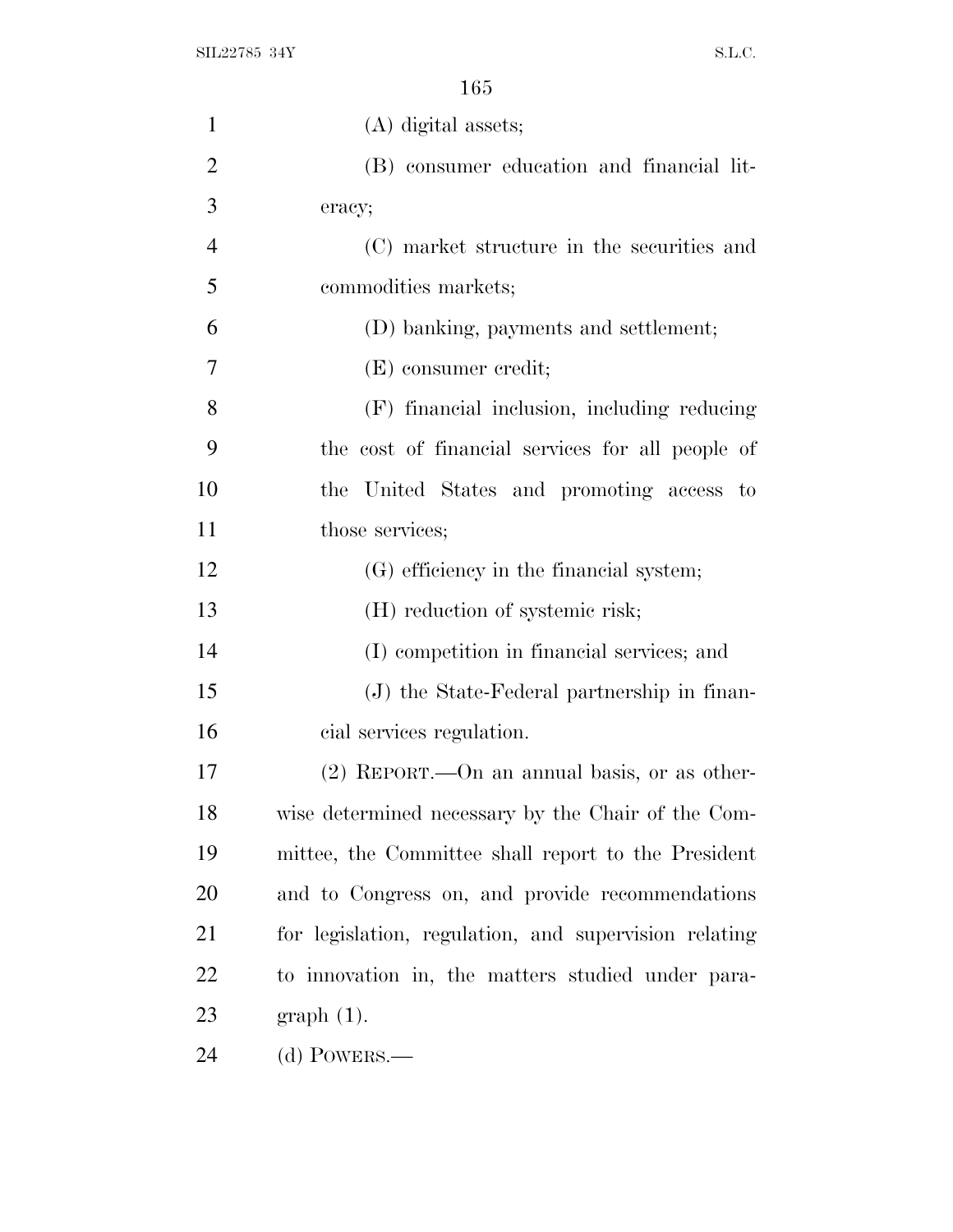(1) HEARINGS.—The Committee shall hold not less than 2 hearings per calendar year to hear from interested parties and to discuss the work of the Committee. (2) INFORMATION FROM FEDERAL AGENCIES.— (A) IN GENERAL.—The Committee may secure directly from a Federal department or agency such information as the Committee con- siders necessary to carry out this section. (B) FURNISHING INFORMATION.—On re- quest of the Chair of the Committee, the head of the department or agency shall furnish the information to the Committee. (3) POSTAL SERVICES.—The Committee may use the United States mails in the same manner and under the same conditions as other departments and agencies of the Federal Government. (e) COMPENSATION.— (1) IN GENERAL.—All members of the Com- mittee shall serve without compensation in addition to that received for their services as officers or em- ployees of the United States, and all other members of the Committee shall serve without compensation. (2) TRAVEL EXPENSES.—Each member of the Committee may be allowed travel expenses, including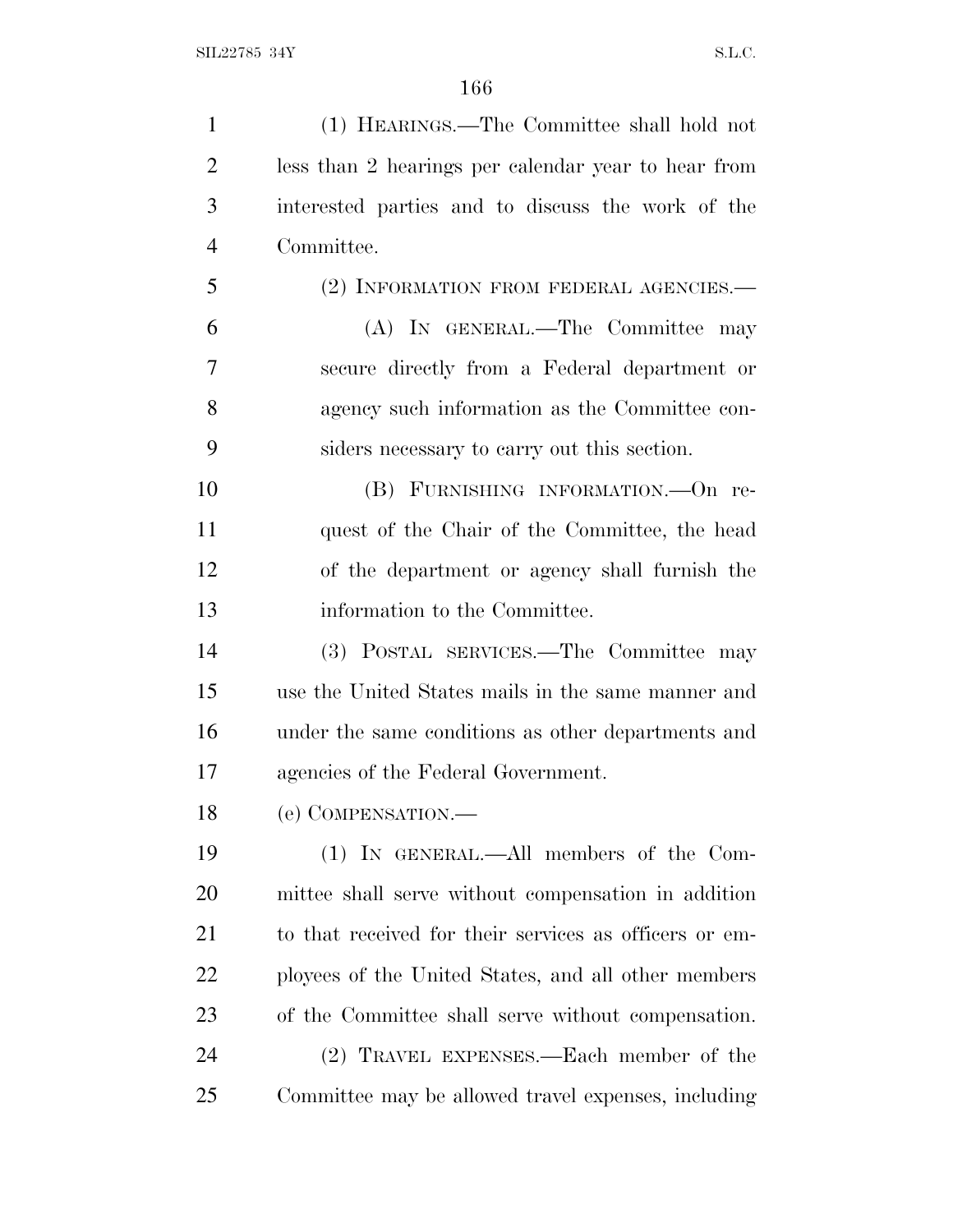per diem in lieu of subsistence, in accordance with sections 5702 and 5703 of title 5, United States Code, while away from their homes or regular places of business in performance of services for the Coun-cil.

(f) STAFF.

 (1) IN GENERAL.—The Chair of the Committee may, without regard to the civil service laws (includ- ing regulations), appoint and terminate an executive director and such other additional personnel as may be necessary to enable the Committee to perform its duties, except that the employment of an executive director shall be subject to confirmation by the Com-mittee.

 (2) COMPENSATION.—The Chair of the Com- mittee may fix the compensation of the executive di- rector and other personnel without regard to chapter 51 and subchapter III of chapter 53 of title 5, United States Code, relating to classification of posi- tions and General Schedule pay rates, except that the rate of pay for the executive director and other personnel may not exceed the rate payable for level V of the Executive Schedule under section 5316 of 24 that title.